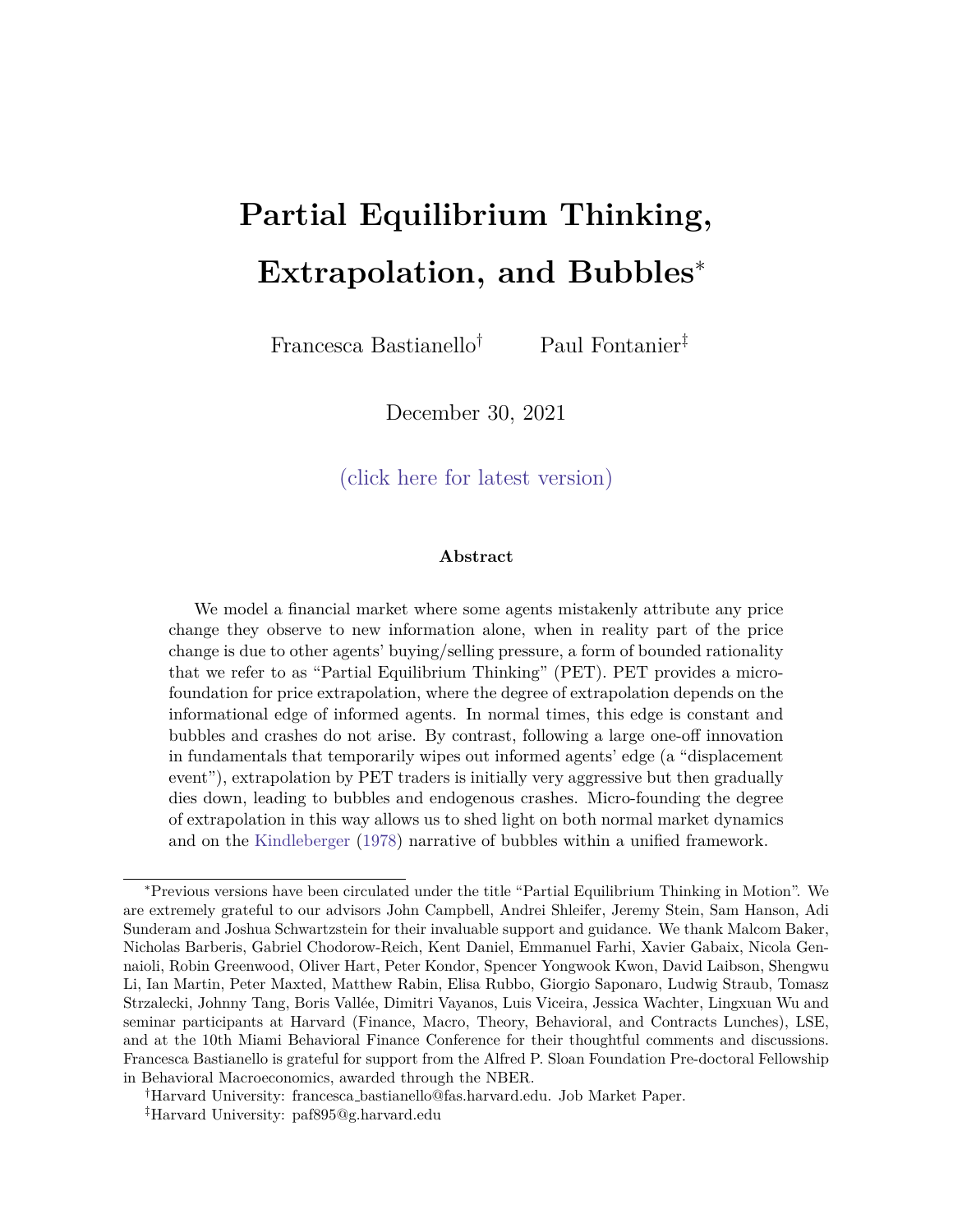Sustained periods of over-optimism that eventually end in a crash are at the heart of many macro-economic events, such as stock market bubbles, house price bubbles, investment booms, or credit cycles (Mackay (1841), Bagehot (1873), Galbraith (1954), Kindleberger  $(1978)$ , Shiller  $(2000)$ , Jordà et al.  $(2015)$ , Greenwood et al.  $(2021)$ ). Given the real consequences of bubbles and crashes, there has been widespread interest in understanding their anatomy and the beliefs that support them.

Perhaps the best known narrative of bubbles and crashes comes from Kindleberger (1978), who identifies three key stages of bubbles. The first stage is characterized by a *displacement*, which Kindleberger defines as "some outside event that changes horizons, expectations, anticipated profit opportunities, behavior." Examples include technological revolutions, such as the railroads in the 1840s, the radio and automobiles in the 1920s, and the internet in the 1990s, or financial innovations such as securitization prior to the 2008 financial crisis. As investors respond to such shocks, displacements lead to a wave of optimism and rising prices. The second stage is characterized by *euphoria*, in which higher prices encourage further buying in a self-sustaining feedback-loop between prices and beliefs that decouples prices from fundamentals. This stage is also characterized by destabilizing speculation (De Long et al. (1990), Brunnermeier and Nagel (2004)), accelerating and convex price paths (Greenwood et al. (2019)), and heavy trading (Ofek and Richardson (2003), Hong and Stein (2007), Barberis (2018), DeFusco et al. (2020)). Eventually, in the third stage of the bubble, sophisticated agents who rode the bubble exit, leading to a *crash*.

Early theories of bubbles maintain the assumption of rational expectations (Blanchard and Watson (1982), Tirole (1985), Martin and Ventura (2012)). However, as well as being at odds with empirical evidence on prices (Giglio et al. (2016)), these theories are also unable to speak to the pervasive empirical and experimental evidence on extrapolative beliefs (Smith et al. (1988), Haruvy et al. (2007), Case et al. (2012), Greenwood and Shleifer (2014)). Behavioral theories have instead turned to over-confidence and shortsale constraints (Harrison and Kreps (1978), Scheinkman and Xiong (2003)), and more recently to modeling extrapolative expectations themselves (Cutler et al. (1990), De Long et al. (1990), Hong and Stein (1999), Barberis et al. (2015), Hirshleifer et al. (2015),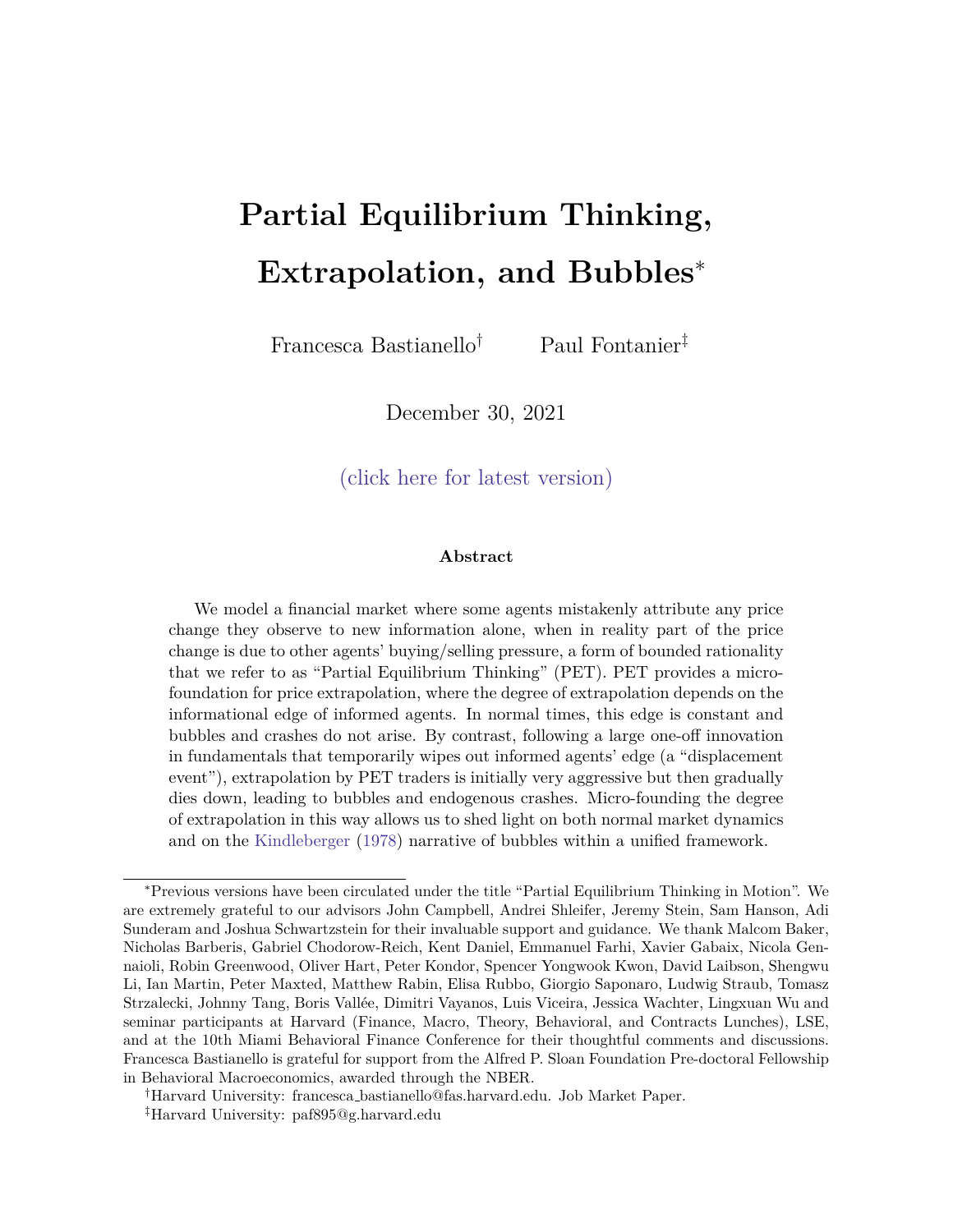Glaeser and Nathanson (2017), Barberis et al. (2018), Bordalo et al. (2021), Liao et al. (2021), Chodorow-Reich et al. (2021)). Following a sequence of positive news, investors extrapolate recent price rises, and become more optimistic. This then translates into even higher prices, and even more optimistic future beliefs. By directly modeling the self-sustaining feedback between outcomes and beliefs that is characteristic of bubbles, these models generate many features of the Kindleberger (1978) narrative.<sup>1</sup>

At the same time, the reduced form nature of extrapolation considered in these theories leaves several questions open. First, what are the foundations of extrapolative expectations, and what determines how strongly traders extrapolate price changes in updating their future beliefs? Second, why is it that "[b]y no means does every upswing in business excess lead inevitably to mania and panic" (Kindleberger (1978))? In other words, why is it that the same type of extrapolative beliefs sometimes leads prices and beliefs to become extreme and decoupled from fundamentals, while in normal times we don't observe such extreme responses to shocks?

To answer these questions we provide a micro-foundation for the degree of price extrapolation with a theory of "Partial Equilibrium Thinking" (PET) (Bastianello and Fontanier (2021*b*)) in which traders fail to realize the general equilibrium consequences of their actions when learning information from prices. This cognitive failure leads to constant price extrapolation in normal times, and to stronger and time-varying extrapolation in response to displacement events.

Micro-founding the degree of extrapolation in this way provides a unifying theory in which the two-way feedback between prices and beliefs is present at all times, but only manifests itself in explosive ways under very specific circumstances. According to Soros (2015): "[...] in most situations [the two-way feedback] is so feeble that it can safely be ignored. We may distinguish between near-equilibrium conditions where certain corrective mechanisms prevent perceptions and reality from drifting too far apart, and farfrom equilibrium conditions where a reflexive double-feedback mechanism is at work and there is no tendency for perceptions and reality to come closer together [...]." We formalize

<sup>&</sup>lt;sup>1</sup>See Brunnermeier and Oehmke (2013), Xiong (2013) and Barberis (2018) for exhaustive surveys on bubbles and crashes.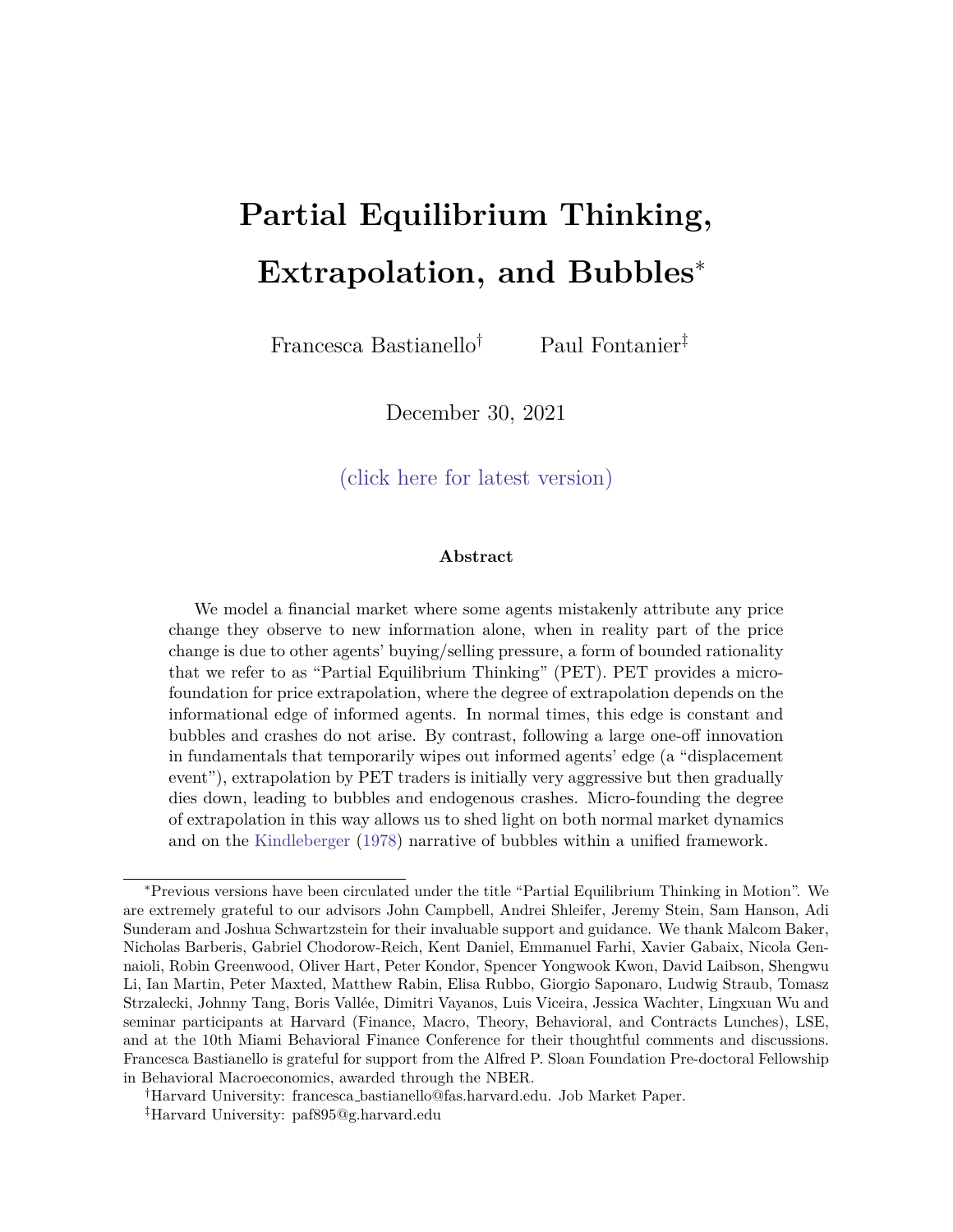this notion of \near-equilibrium" and \far-from equilibrium" conditions by modeling the distinction between normal times shocks which do not generate large changes to the environment, and Kindleberger-type displacements which instead do.

To illustrate our notion of partial equilibrium thinking, consider some investors who see the price of a stock rise, but do not know what caused this. They may think that some informed investors in the market have received positive news about this stock and decided to buy, pushing up its price. Given this thought process, they infer positive news about it, and also buy, leading to a further price increase. At this point, rational agents perfectly understand that this additional price rise is not due to further good news, but simply re
ects the lagged response of uninformed agents who are thinking and behaving just like them. As a result, they no longer update their beliefs in response to this second price rise, and the two-way feedback between prices and beliefs fails to materialize, as shown in the top panel of Figure 1.

However, for uninformed agents to learn the right information from prices, they must perfectly understand what generates the price changes they observe at each point in time, which in turn requires them to perfectly understand other agents' actions and beliefs. Theories of rational expectations model this level of understanding by assuming common knowledge of rationality, which has been widely rejected by experimental evidence (Crawford et al. (2013), Kubler and Weizsacker (2004), Penczynski (2017), Eyster et al. (2018)). We relax this assumption by instead assuming that agents think in partial equilibrium, whereby \otherwise rational expectations fail to take into account the strength of similar responses by others" (Kindleberger (1978)). PET agents neglect that all other uninformed agents are thinking and behaving just like them, and attribute any price change they observe to new information alone. Following the second price rise in the example in Figure 1, PET agents attribute it to further good news, encouraging further buying and inducing further price rises in a self-sustaining feedback between prices and beliefs. In this paper we formalize the intuition behind this example and show how, depending on the information structure, the strength of this feedback e ect may be time-varying.

Partial equilibrium thinking is an example of substitution bias (DeMarzo et al. (2003), Kahneman (2011), Greenwood and Hanson (2015), Glaeser and Nathanson (2017)), where

3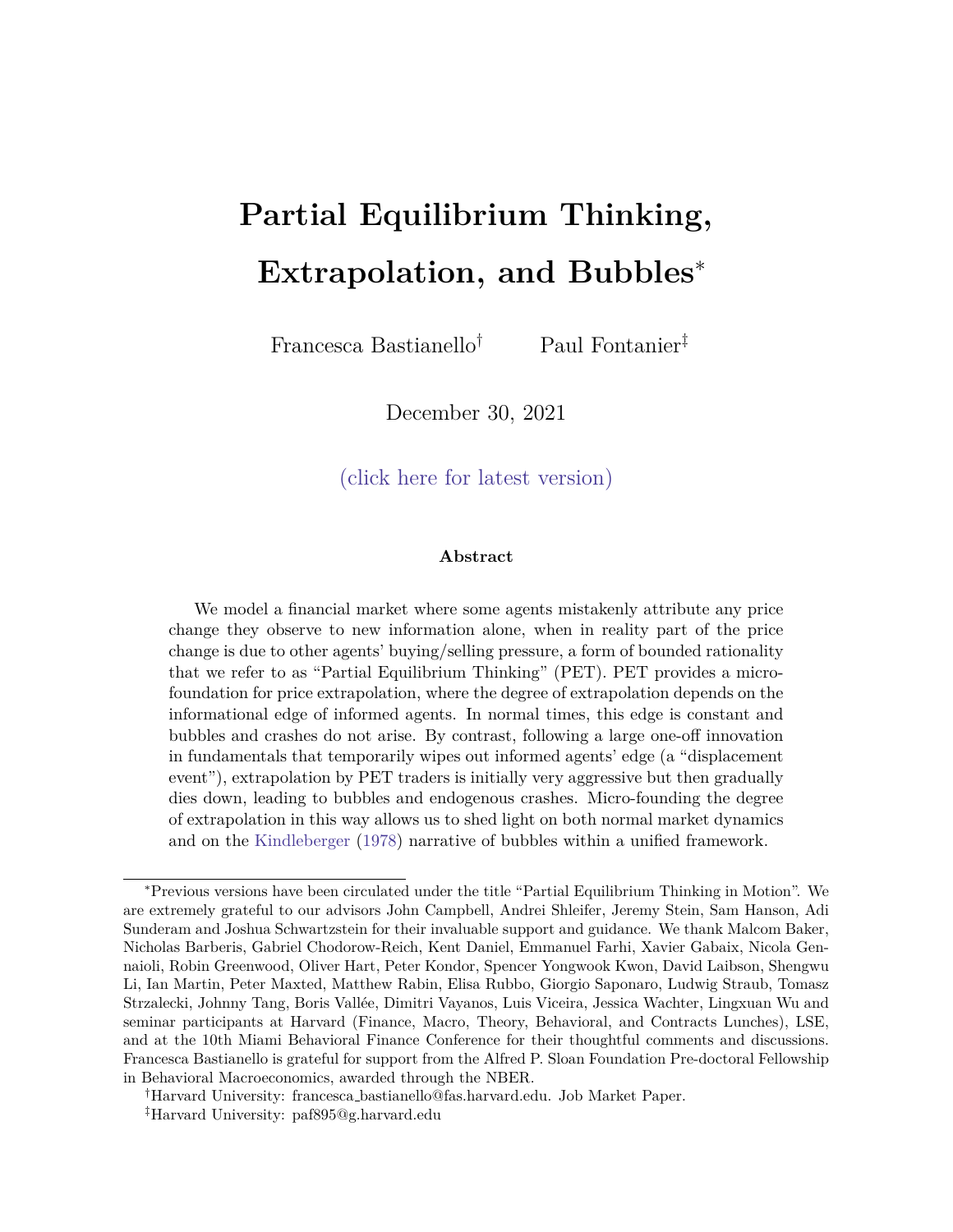Figure 1: The Feedback-Loop Theory of Bubbles Changes in prices and beliefs after a one-o shock to fundamentals, under rational expectations (top panel) and under partial equilibrium thinking (bottom panel).



traders replace a complicated general equilibrium inference problem with a simpler one that is driven by partial equilibrium intuitions. In so doing, PET agents e ectively think they are the only ones learning information from prices, which is consistent with psychological evidence on the Lake Wobegan e ect, where all agents incorrectly think they have an edge relative to others (Svenson (1981), Maxwell and Lopus (1994)). One of the most telling pieces of evidence of such behavior in nancial markets comes from the work of Liu et al. (2021), who survey retail traders in China about their trading motives and combine these responses with observational data on their trading behavior. Interestingly, they nd that a perceived information advantage is a dominant trading motive. Finally, the bias which underlies partial equilibrium thinking has also been widely studied in social learning contexts with models of naive inference and correlation neglect (Eyster and Rabin (2005), Eyster and Rabin (2010) $\hat{f}$ . We model this type of bias in a general equilibrium environment and study how it interacts di erently with normal times shocks and with the type of shocks that Kindleberger (1978) identi es as displacements.

We begin by introducing partial equilibrium thinking into a standard in nite horizon model of a nancial market where each period a continuum of investors solve a portfolio choice problem between a risky and a riskless asset. Our agents dier in their ability

<sup>&</sup>lt;sup>2</sup>See also Bohren (2016), Esponda and Pouzo (2016), Gagnon-Bartsch and Rabin (2016), Fudenberg et al. (2017), Bohren and Hauser (2021), Frick et al. (2020), Fudenberg et al. (2021), Gagnon-Bartsch et al. (2021) among others.

<sup>&</sup>lt;sup>3</sup>By considering general equilibrium environments, the outcomes agents learn from have not only an informational role, but also a market feedback e ect role, and it is the interaction of these two forces which determines the strength of the feedback e ect (Bastianello and Fontanier (202b)). Displacements then make both these forces and the strength of the feedback e ect time-varying, thus allowing for endogenous reversals even after outcomes and beliefs have become extreme and decoupled from fundamentals.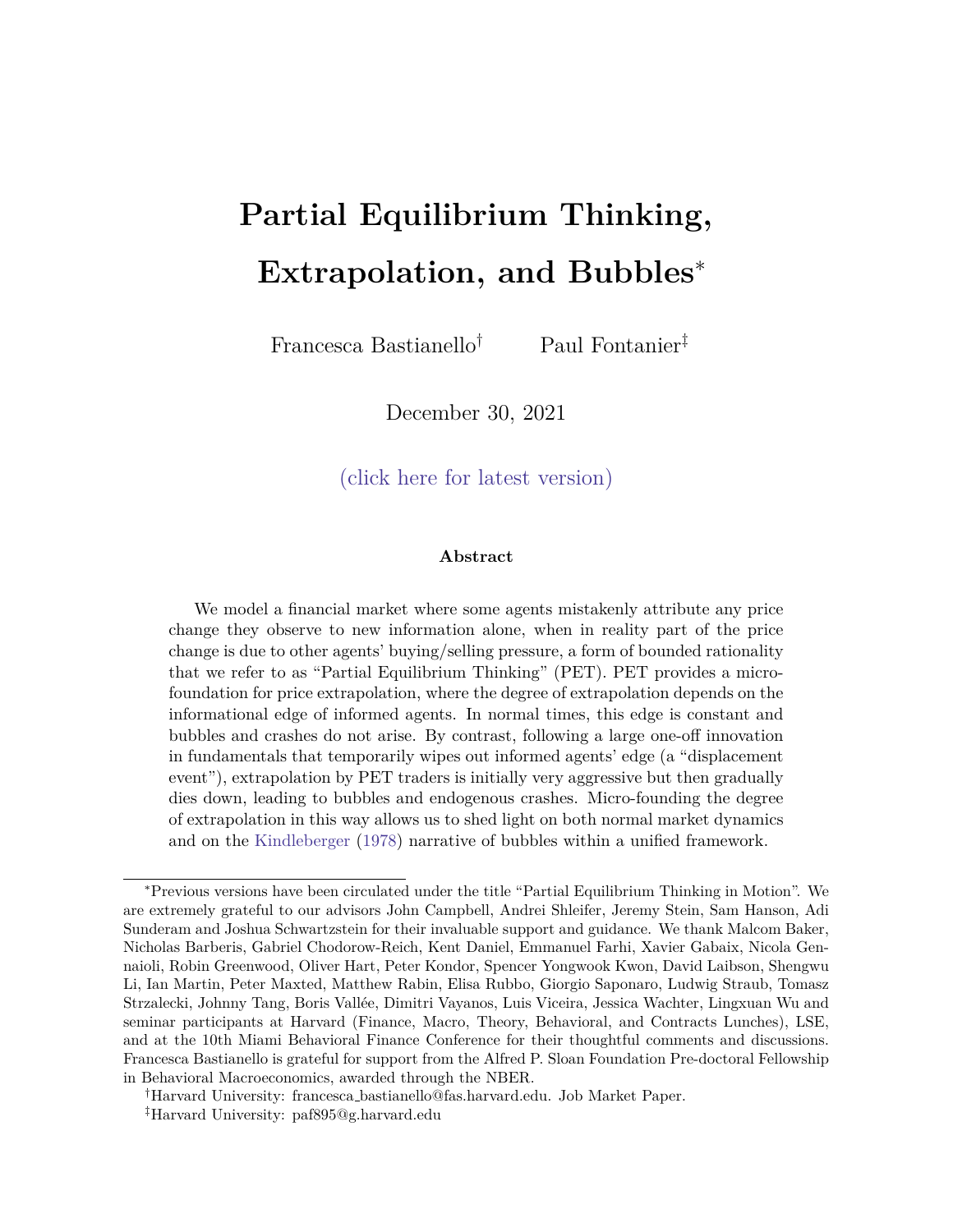to observe fundamental news: a fraction of agents are informed and observe fundamental shocks, and the remaining fraction of agents are uninformed and instead infer information from prices. Motivated by empirical and experimental evidence that traders extrapolate trends as opposed to instantaneous price movements, we assume that traders learn information from past as opposed to current prices (Andreassen and Kraus (1990), Case et al. (2012)), as with the positive feedback traders in De Long et al. (1990), Hong and Stein (2007) and Barberis et al.  $(2018)$ .

Given this information structure, in each period price changes re
ect both the contemporaneous response of informed agents to news, and the lagged response of uninformed agents who learn from past prices. However, when uninformed agents think in partial equilibrium, they neglect the second source of variation and attribute any price change to new information alone, leading to a simple type of price extrapolation.

The key prediction of the model which leads to dierent dynamics in response to dierent types of shocks is that the degree of extrapolation and the bias that partial equilibrium thinking generates are decreasing in informed traders' informational edge. This edge is simply de ned as the aggregate con dence of informed traders relative to uninformed traders, and is higher when there are more informed traders in the market, and when the precision of the additional information informed traders hold is higher. When this informational edge is high, informed traders trade more aggressively, and the in
uence on prices of uninformed traders' beliefs is lower. This leads partial equilibrium thinkers to neglect a smaller source of price variation, therefore leading to a smaller bias and a smaller strength of the feedback between prices and beliefs. Conversely, when informed traders' edge is low, partial equilibrium thinkers neglect a bigger source of price variation, leading to a larger bias and a stronger feedback e ect. By understanding how this edge varies in response to dierent types of shocks, we can then understand how partial equilibrium thinking generates di erent dynamics in normal times, and following a displacement.

We show that in normal times informed agents' edge is high and constant over time.

<sup>&</sup>lt;sup>4</sup>This assumption allows us to model the evolution of the two-way feedback between outcomes and beliefs dynamically. We explore the implications of partial equilibrium thinking when agents learn from current prices in Bastianello and Fontanier (2021b).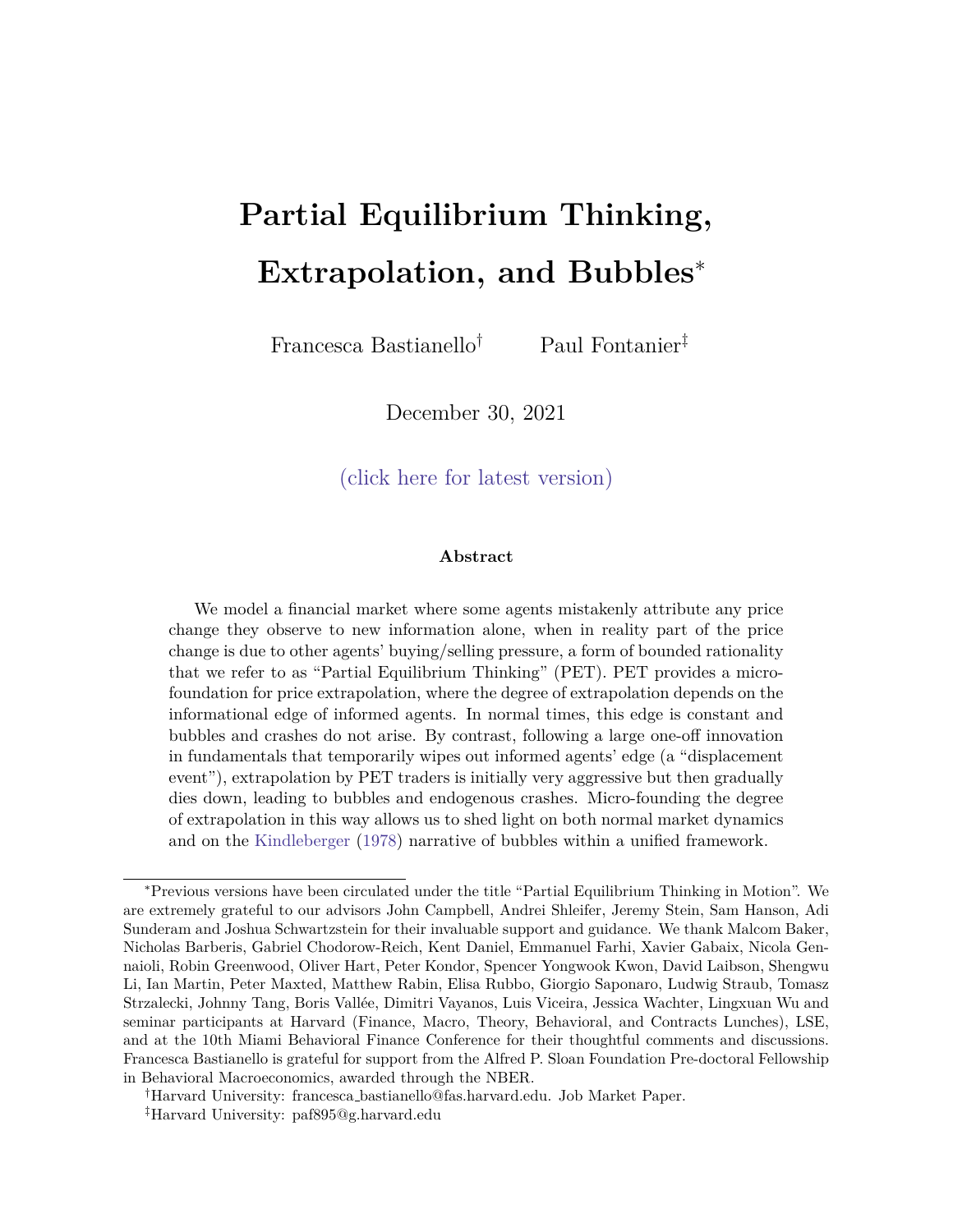For example, normal times shocks may come in the form of earnings announcements: sophisticated traders are better able to understand the long run implications of such shocks, and uninformed retail traders can learn about them more slowly by observing how the market reacts to such news. When this is the case, informed traders are always one step ahead of uninformed traders, and their edge is high and constant, meaning that partial equilibrium thinkers neglect a small source of price variation, thus leading to weak departures from rationality.

This is no longer true following a Kindleberger-type displacement, when we show that the informational edge becomes time-varying. Specically, displacements are \something new under the sun", and the implications of such shocks for long term outcomes can be learnt only gradually over time. These shocks wipe out much of informed agents' edge as not even the most informed of informed agents are able to immediately grasp the full longterm implications of such events. This leads informed agents to trade less aggressively, and to a rise in the in
uence on prices of uninformed traders' beliefs. Partial equilibrium thinkers then neglect a greater source of price variation, leading to a stronger bias. This fuels the strength of the feedback between prices and beliefs, allowing both to accelerate away from fundamentals. As informed traders learn more about the displacement over time, they regain their edge, leading to a gradual fall in the degree of extrapolation, and in the strength of the feedback e ect. When the feedback e ect runs out of steam, the bubble bursts, and prices and beliefs converge back towards fundamentals. The exact shape of the bubble then depends on the speed with which informed traders learn more about the displacement.

Finally, we study how our bias interacts with speculative motives, and show that whether speculators amplify bubbles or arbitrage them away depends on their beliefs of whether mispricing is temporary or predictable. If they think that mispricing is temporary, they arbitrage it away immediately, and bubbles and crashes do not arise. If instead they realize that mispricing is predictable and that they will be able to sell the asset to \a greater fool" at a higher price in the future, they increase their position in the asset, thus pushing prices up further, and amplifying the bubble (De Long et al. (1990)). These predictions are consistent with bubbles being associated with the type of destabilizing

6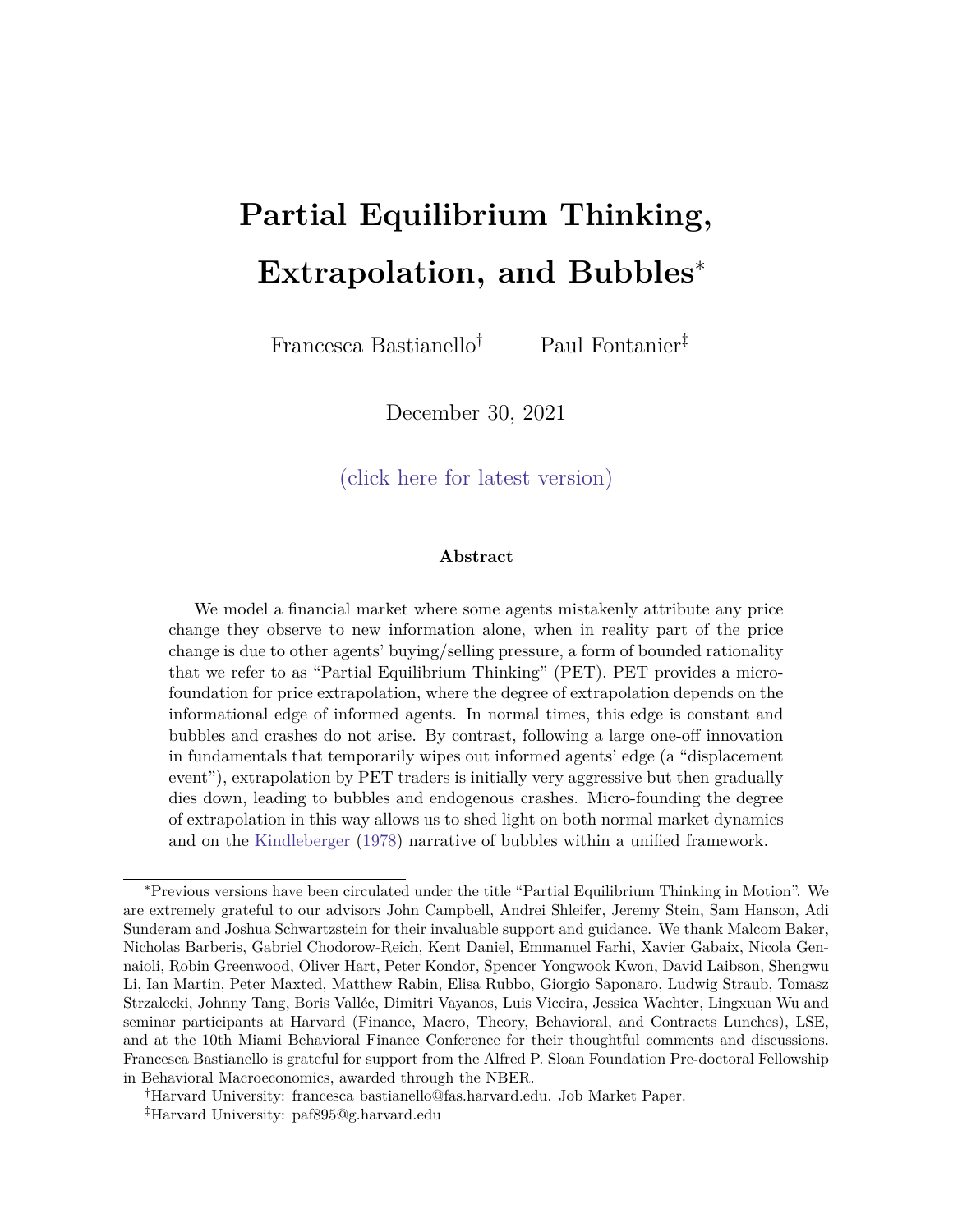speculation described in the latter case (Keynes (1936)), and with more sophisticated traders initially riding the bubble (Brunnermeier and Nagel (2004)).

This paper proceeds as follows. In Section 1 we illustrate our notion of partial equilibrium thinking with a reduced form model. Section 2 provides a full micro-foundation of this model and considers the implications of partial equilibrium thinking in normal times. Section 3 models displacements and shows how these shocks interact with partial equilibrium thinking in generating bubbles and crashes. In Section 4 we add speculative motives. Section 5 concludes and discusses some directions of future research. While prices are a very natural equilibrium outcome agents may learn from, partial equilibrium thinking can be applied more broadly to any setup where agents learn information from a general equilibrium variable, thus lending itself to a variety of other macro and nance applications, such as credit cycles and investment booms (Bastianello and Fontanier (2020)).

# 1 The Feedback Loop Theory of Bubbles

In this section we start with a reduced-form model to introduce our notion of partial equilibrium thinking (PET), and we show how PET gives rise to the natural self-sustaining feedback between outcomes and beliefs that lies at the heart of the Kindleberger narrative of bubbles. We micro-found this model fully in Section 2.

#### 1.1 Reduced-Form Setup

Consider an asset that is in xed supply and whose fundamental value is determined by its terminal payo  $D_T$ , which evolves as a random walk:

$$
D_T = D + \sum_{j=0}^{X} u_j
$$
 (1)

where $\mathsf{u}_\mathsf{j} \phantom{.}^{\mathsf{id}}$  N (0;  $\frac{2}{\mathsf{u}}$ ), and D is a positive constant. Moreover, suppose the market for this risky asset is populated by two types of risk averse agenits  $2f \mid g$ , who decide how much of the risky asset to hold based on their beliefs about its fundamental value. The

 $5Bv$  assuming the asset is in xed supply we consider the simple case where prices are fully revealing.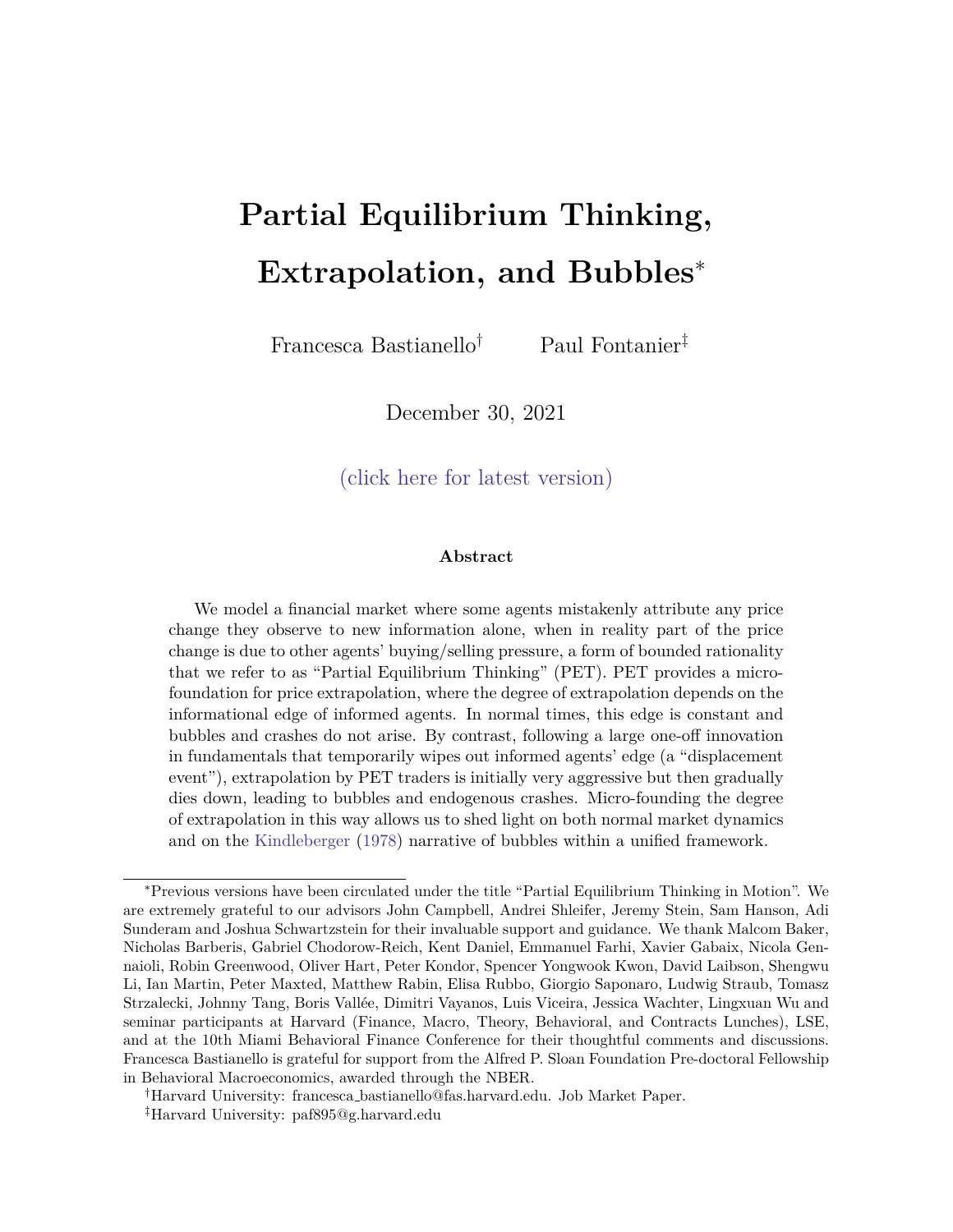two types of traders dier in their ability to observe the fundamental value of the asset. Type I agents are informed: in each period they observe the new fundamental shock  $\mathbf{t}_t$ and use this to update their beliefs about the asset's fundamental value:

$$
E_{1,t}[D_T] = E_{1,t-1}[D_T] + u_t
$$
 (2)

Type U agents do not observe any of the fundamental shocks, and instead may learn information from prices. To model the dynamic evolution of the feedback between outcomes and beliefs that is characteristic of the Kindleberger (1978) narrative of bubbles, and informed by experimental evidence by Andreassen and Kraus (1990), we assume that traders learn information from past as opposed to current prices, in the spirit of the positive feedback traders in De Long et al. (1990), Hong and Stein (1999) and Barberis et al.  $(2018)^6$ 

Since traders learn information frompast prices, in each period they can learn about the previous period fundamental shocky<sub>t 1</sub>. Let  $H_{t-1}$  be the fundamental shock which uninformed traders learn from $P_{t-1}$ . We can then write their periodt beliefs accordingly:

$$
E_{U;t}[D_T] = E_{U;t-1}[D_T] + u_{t-1}
$$
 (3)

Throughout the paper we denote by uninformed agents' beliefs about a variable. In this case, since we assumed that prices are fully revealing, uninformed traders believe they are extracting from  $P_{t-1}$  the exact fundamental signal that informed traders observed in

t 1, so  $u_{t-1}$  is uninformed agents' belief about the 1 fundamental shock,  $u_{t-1}$ .

Finally, suppose that all traders have mean-variance utility and are only concerned with forecasting the long term fundamental value of the asse $\mathbf{D}_\mathsf{T}$ .<sup>7</sup> In Section 2 we show that we can then write the market clearing price as a weighted average of traders' beliefs

 $6$ This assumption of learning from past as opposed to current prices could be due to agents being boundedly rational, and not having the cognitive capacity to update their beliefs at the same time they submit their trades. We explore the implications of partial equilibrium thinking when agents learn from current prices in Bastianello and Fontanier (2021b).

 $7$ We consider agents who are only concerned with forecasting long term fundamentals, as opposed to agents who are interested in timing the market, and who would instead be concerned with forecasting next period prices. We make this assumption to illustrate our notion of PET in the simplest possible framework, and relax this assumption in Section 4.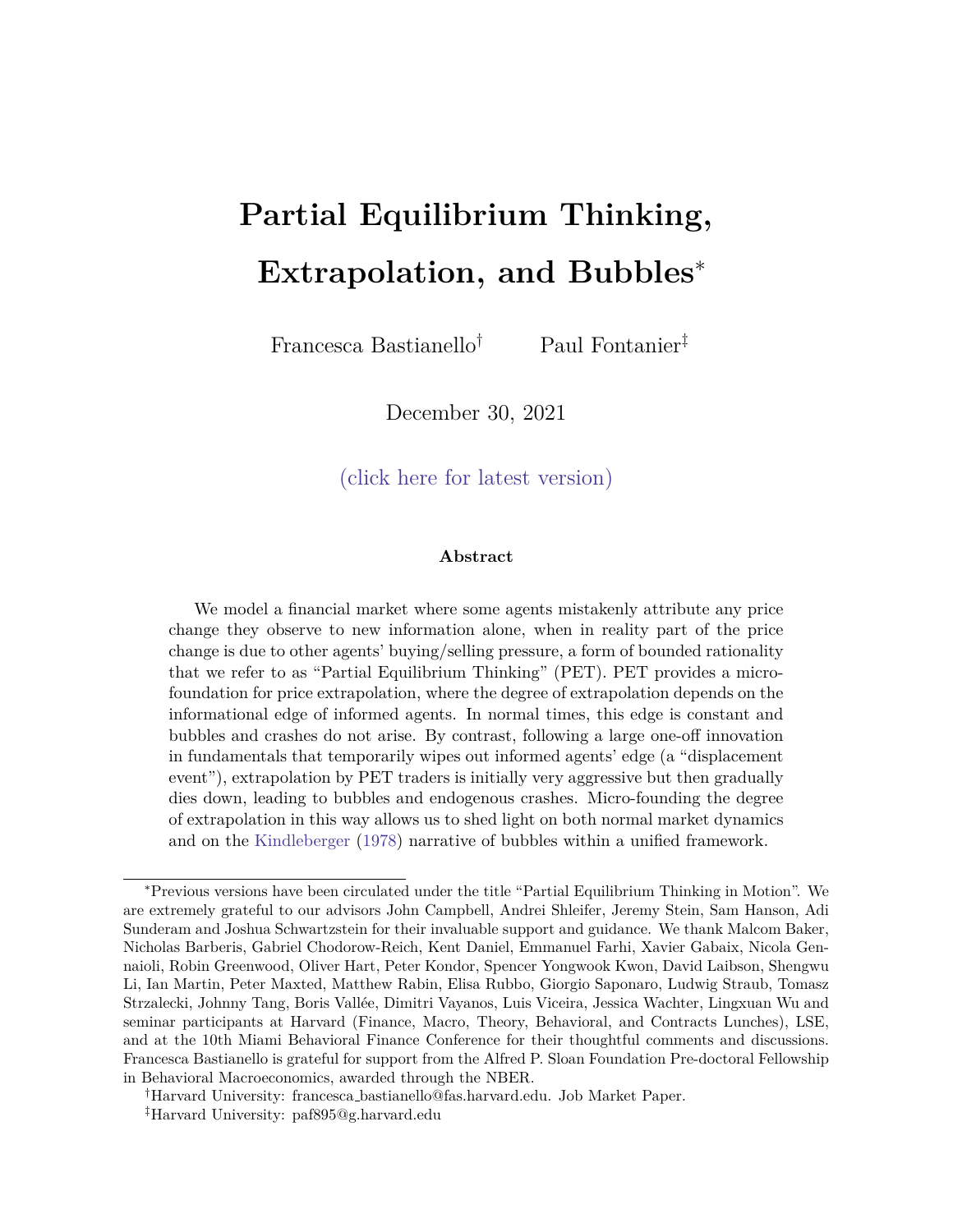minus a risk-premium component:

$$
P_t = aE_{1;t} [D_T] + bE_{U;t} [D_T] \quad c \tag{4}
$$

wherea; b2 [0; 1] are weights which capture the in uence on prices of informed and uninformed agents' beliefs respectively, and is the risk-premium component that compensates risk-averse agents for bearing risk. In Section 2 we micro-found this price function and show that the coe cients a, b and c are endogenous objects which are pinned down in equilibrium. Specically, a and b are weights that depend on the composition of agents in the market and on their relative condence. For example, the greater the fraction of informed (uninformed) agents in the market, and the more condent they are about their posterior beliefs, the more strongly are their beliefs incorporated into prices, which results in a higher a (b). In addition, the risk-premium componentc also depends on the supply of the risky asset and on agents' level of risk aversion: the less scarce the asset is, and the more risk averse agents are, the higher is the premium that agents require to hold the asset. For now takea, b and c to be constants.

Given the price function in (4) and agents' beliefs in (2) and (3), any price change in period t re
ects both the instantaneous response of informed agents who receive new information, and the lagged response of uninformed agents who learn information from past prices<sup>8</sup>

$$
P_t = \n\begin{array}{ccc}\n\mathbf{a} \mathbf{u}_t & + & \mathbf{b} \mathbf{u}_{t-1} \\
\frac{1}{2} & -\frac{1}{2} \\
\mathbf{a} \mathbf{u}_t & -\frac{1}{2} \\
\mathbf{u}_t & \mathbf{u}_t\n\end{array}\n\tag{8}
$$

Understanding what information  $\mathbf{u}_{t-1}$  uninformed agents learn from past prices lies at the heart of our feedback-loop theory of bubbles. This, in turn, requires us to understand what uninformed agents think is generating the price changes they observe. We now turn to comparing rational agents' inference to that of agents who think in partial equilibrium.

$$
E_{1,t} [D_T] = u_t \tag{5}
$$

$$
E_{U,t}[D_T] = \mathbf{u}_{t-1} \tag{6}
$$

$$
P_t = a E_{1,t} [D_T] + b E_{U,t} [D_T] \tag{7}
$$

Substituting (5) and (6) into (7), we obtain equation (8).

<sup>&</sup>lt;sup>8</sup>Taking rst dierences of  $(2)$ ,  $(3)$  and  $(4)$  we nd: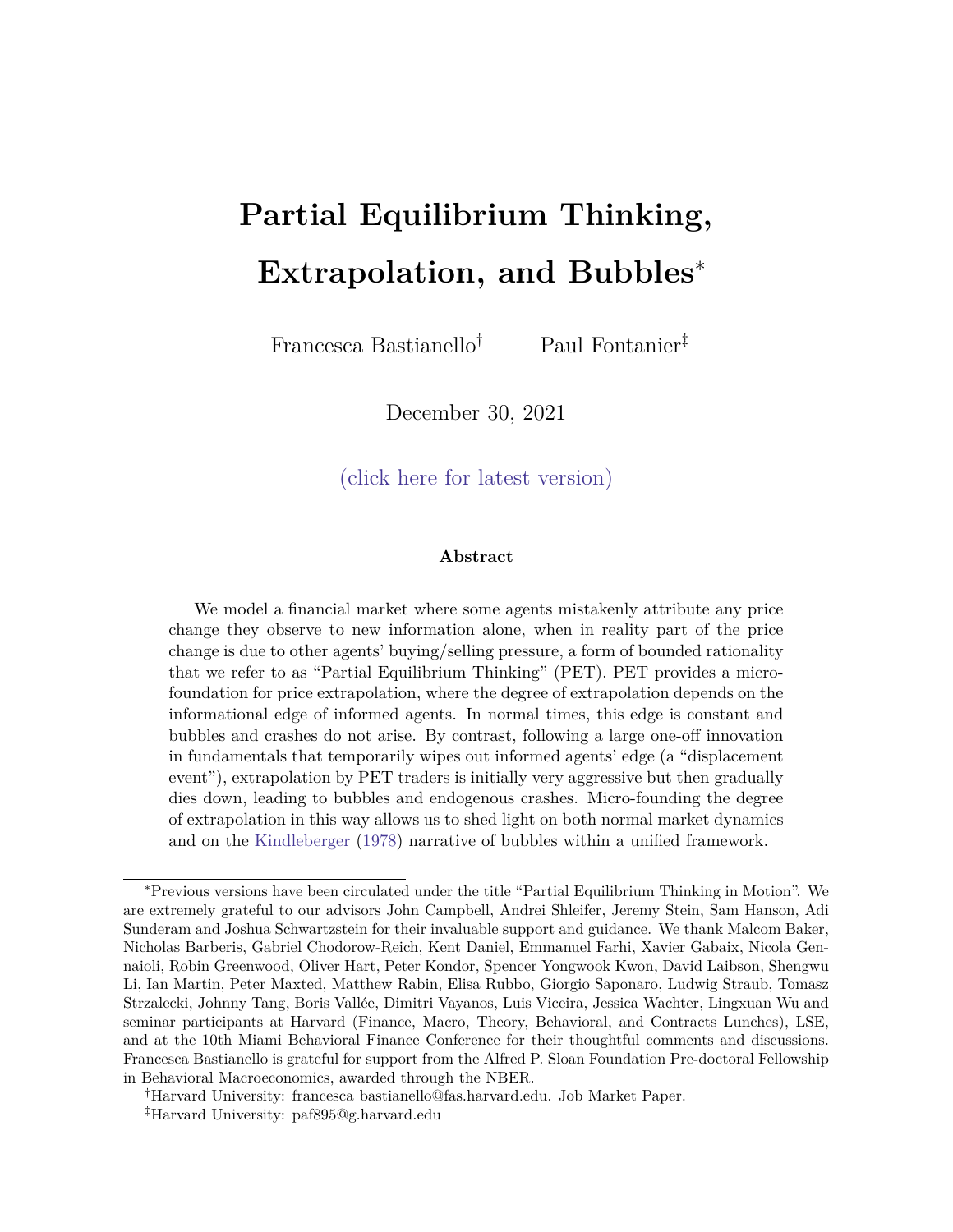# 1.2 Rational Expectations

Since traders can only learn information from past prices, in period they learn information from  $P_{t-1}$ . Lagging (8) by one period,  $P_{t-1}$  is simply given by:

$$
P_{t-1} = \underset{1 \leq t \leq t}{\text{all}} \underset{1 \leq t \leq t}{\text{all}} \underset{1 \leq t \leq t}{\text{all}} \underset{1 \leq t \leq t}{\text{all}} \underset{1 \leq t \leq t}{\text{all}} \underset{1 \leq t \leq t}{\text{all}} \tag{9}
$$

If uninformed agents hold rational expectations, they perfectly understand what generates this price change, and think that this is due to informed agents updating their beliefs by  $u_{t-1}$  (their conjecture of  $u_{t-1}$ ) and to uninformed agents updating their beliefs by  $H_1$  2. They then invert the following mapping to learn  $H_1$  1 from  $P_{t-1}$ :

$$
P_{t-1} = \underset{\text{instantaneous response}}{\underset{i=1}{\text{a}}} + \underset{\text{logged response}}{\underset{i=1}{\text{b}}} = \underset{\text{e}}{\underset{i=1}{\text{b}}} + \underset{i=1}{\underset{i=1}{\text{b}}} + \underset{\text{logged response}}{\underset{i=1}{\text{b}}} = \underset{\text{e}}{\underset{\text{h}}{\text{b}}} + \underset{\text{e}}{\underset{\text{h}}{\text{b}}} \tag{10}
$$

Comparing this to the true price function in (9), we see that if agents are rational they are indeed able to recover the right information from prices:

$$
\mathbf{H}_{t-1} = \mathbf{U}_{t-1} \tag{11}
$$

When this is the case, price changes follow an MA(1) and any shock takes two periods to propagate through the economy, as intuited in the example in the top panel of Figure 1 in the introduction.  $9$  However, for uninformed agents to learn the right information from prices, they must perfectly understand what generates the price that they observe at each point in time, which in turn requires them to perfectly understand other agents' actions and beliefs. In what follows, we relax this assumption, and traders who think in partial equilibrium misunderstand what generates the price changes they observe because they fail to realize the general equilibrium consequences of their actions.

<sup>&</sup>lt;sup>9</sup>If these rational traders were trying to time the market instead of being fundamental traders, they would anticipate the second price change, recognize that this represents an arbitrage opportunity for them, and they would drive the price to its new steady state immediately, in the rst period. As will become clear, this assumption is not key in delivering our notion of partial equilibrium thinking.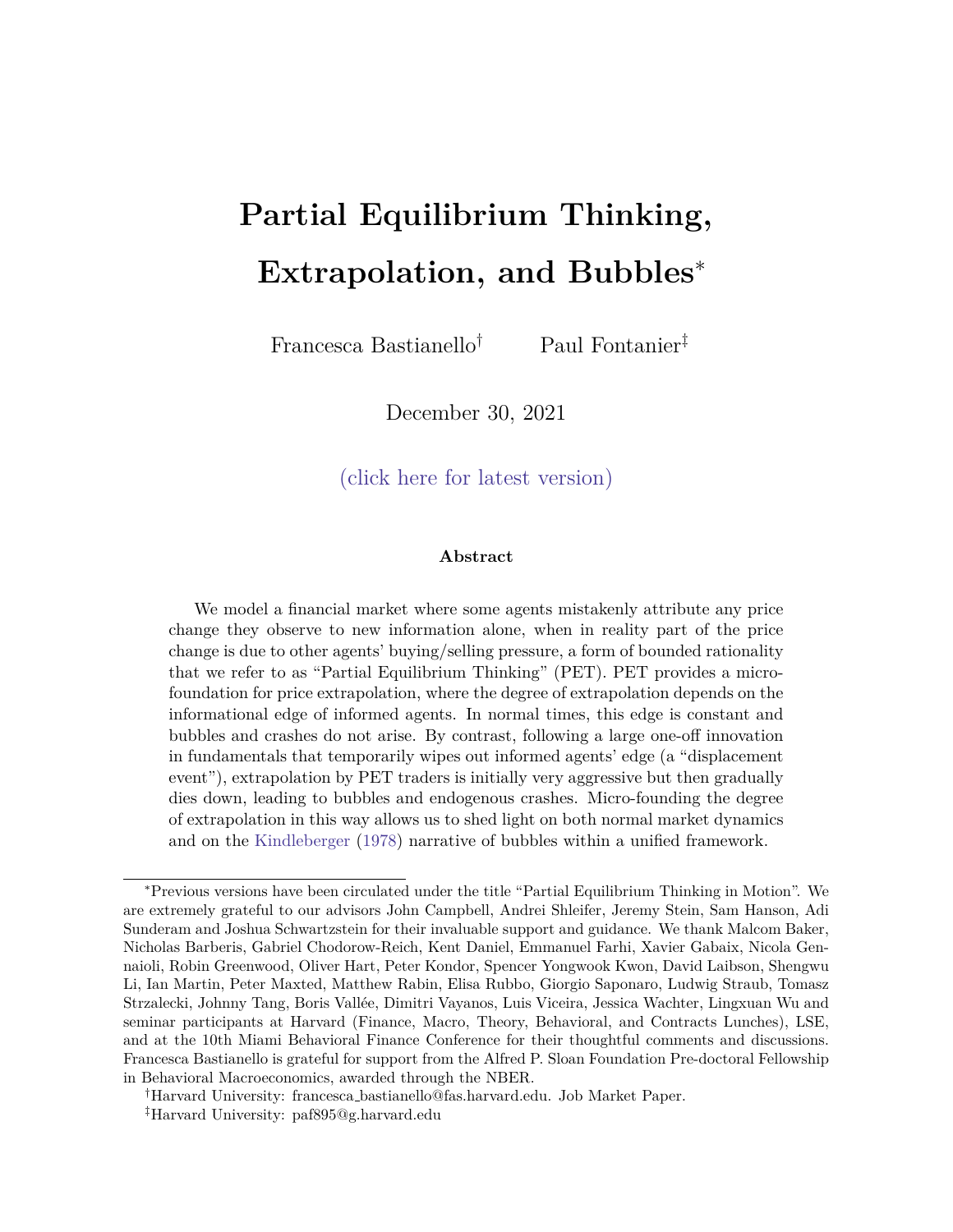# 1.3 Partial Equilibrium Thinking

Agents who think in partial equilibrium fail to realize that all other uninformed agents are thinking and behaving just like them, and are also learning information from past prices (Bastianello and Fontanier  $(202d)$ ). When thinking about what generates the price change they observe, they then omit the second source of price variation in (9) and attribute any price change they observe to new information alone:

$$
P_{t-1} = \underset{\text{instantaneous response}}{\underbrace{AB_{t-1}}_{\text{instantaneous response}} + \underset{\text{lagged resphonge}}{\text{H}} \underbrace{H_{t}}_{\text{lagged resphonge}} = 0 \qquad \text{et}_{t-1} = \frac{1}{a} \qquad P_{t-1} \qquad (12)
$$

PET then provides a micro-foundation for a very simple type of price extrapolation, where uninformed agents become more optimistic (pessimistic) whenever they see a price rise (fall), regardless of the true source of this price change:

$$
E_{U;t}[D_T] = E_{U;t-1}[D_T] + \frac{1}{a} \qquad P_{t-1} \tag{13}
$$

Moreover, the extrapolation parameter is given  $b\psi \equiv \pm 1$  agents understand that when the in uence on prices of informed agents' beliefsa) is lower, a given piece of fundamental news leads to a smaller price change, and they must therefore extrapolate price changes more strongly to recover that information.

Since PET agents use a misspeci ed mapping to infer information from prices, they recover a biased signal. Speci cally, substituting the true price function in (8) into the mapping in (12), we nd that PET agents recover the following biased information from prices:

$$
H_{t-1} = U_{t-1} + \frac{b}{a} H_{t-2}
$$
  
 
$$
I = \frac{1}{a} \left\{ \frac{1}{z} \right\}
$$
 (14)

where the bias in the information PET agents extract from prices is increasing in the in uence on prices of uninformed agents' beliefsol, and in the extrapolation parameter ( <sup>1</sup>=a), as these components lead PET agents to neglect a bigger source of price variation.

 $10$ This intuition is clearest when prices are fully revealing, and is robust to having a small amount of noise and prices being partially revealing, as discussed in Appendix C.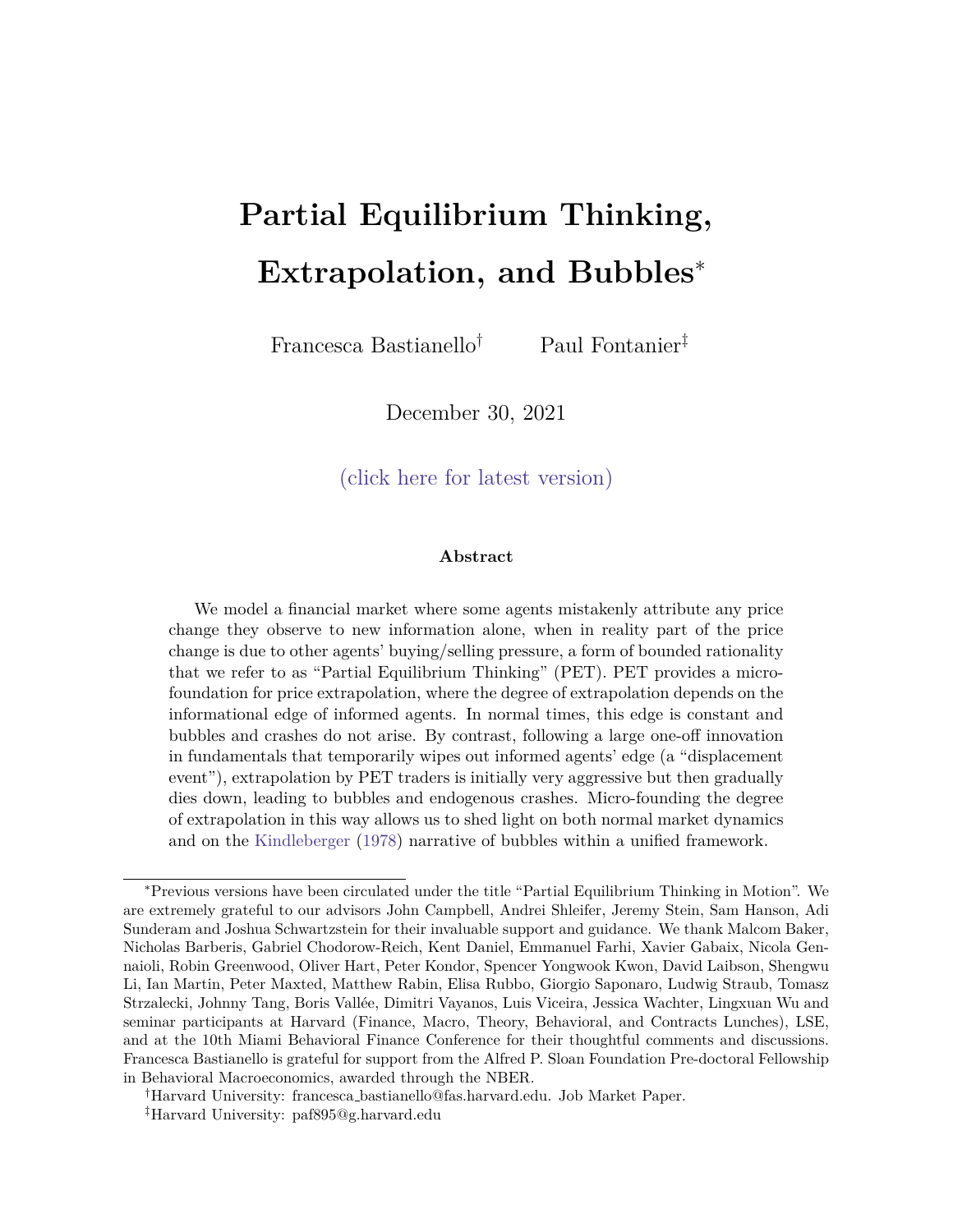The AR(1) nature of (14) also makes clear that uninformed agents mistakenly infer a sequence of shocks from a one-o shock, just as we saw in the example in Figure 1 in the introduction. Following a one-o shock, PET agents fail to realize that the second price rise is due to the buying pressure of all other uninformed agents, and instead attribute it to further good news, which in turn fuels even higher prices and more optimistic beliefs, in a self-sustaining feedback  $loop!$ .

Turning to the properties of equilibrium prices, we can substitute the information uninformed agents extract from prices in (12) into the true price function in (8), to nd that price changes also follow an AR(1):

$$
P_t = au_t + \frac{b}{a}^! \t P_{t 1} \t (15)
$$

In this case, t periods after a one-o shocku $<sub>0</sub>$  the price level is given by:</sub>

$$
P_{t} = P + \sum_{j=0}^{X^{t}} P_{j} = P + \sum_{j=1}^{X^{t}} \frac{b^{j}}{a} (au_{0})
$$
 (16)

These expressions illustrate two key points. First $\frac{b}{a}$  governs the strength of the feedback between outcomes and beliefs, with a higher in
uence on prices of uninformed agents' biased beliefs  $\phi$ , and a stronger extrapolation parameter  $\phi$ , both fuelling the feedback between outcomes and beliefs.

Second, when $\frac{b}{a}$  < 1, the left panel of Figure 2 shows that following a one-o shock, the in
uence of the feedback on equilibrium outcomes dies out as it gets compounded: consecutive changes in prices and beliefs become smaller over time, and the geometric series in (16) is bounded, so that prices and beliefs converge to a new steady state. On the other hand, the right panel of Figure 2 shows that wher $\frac{b}{A}$  > 1 the in uence of the feedback e ect is explosive: consecutive changes in prices and beliefs get larger and larger, and the geometric series in (16) is explosive, so that prices and beliefs accelerate in a convex way and become extreme and decoupled from fundamentals.

<sup>&</sup>lt;sup>11</sup> Unlike the rational case, even if informed agents were trying to time the market they wouldn't be able to bring the price to its new equilibrium level within a single period because PET agents would extrapolate this price change, regardless of its new level.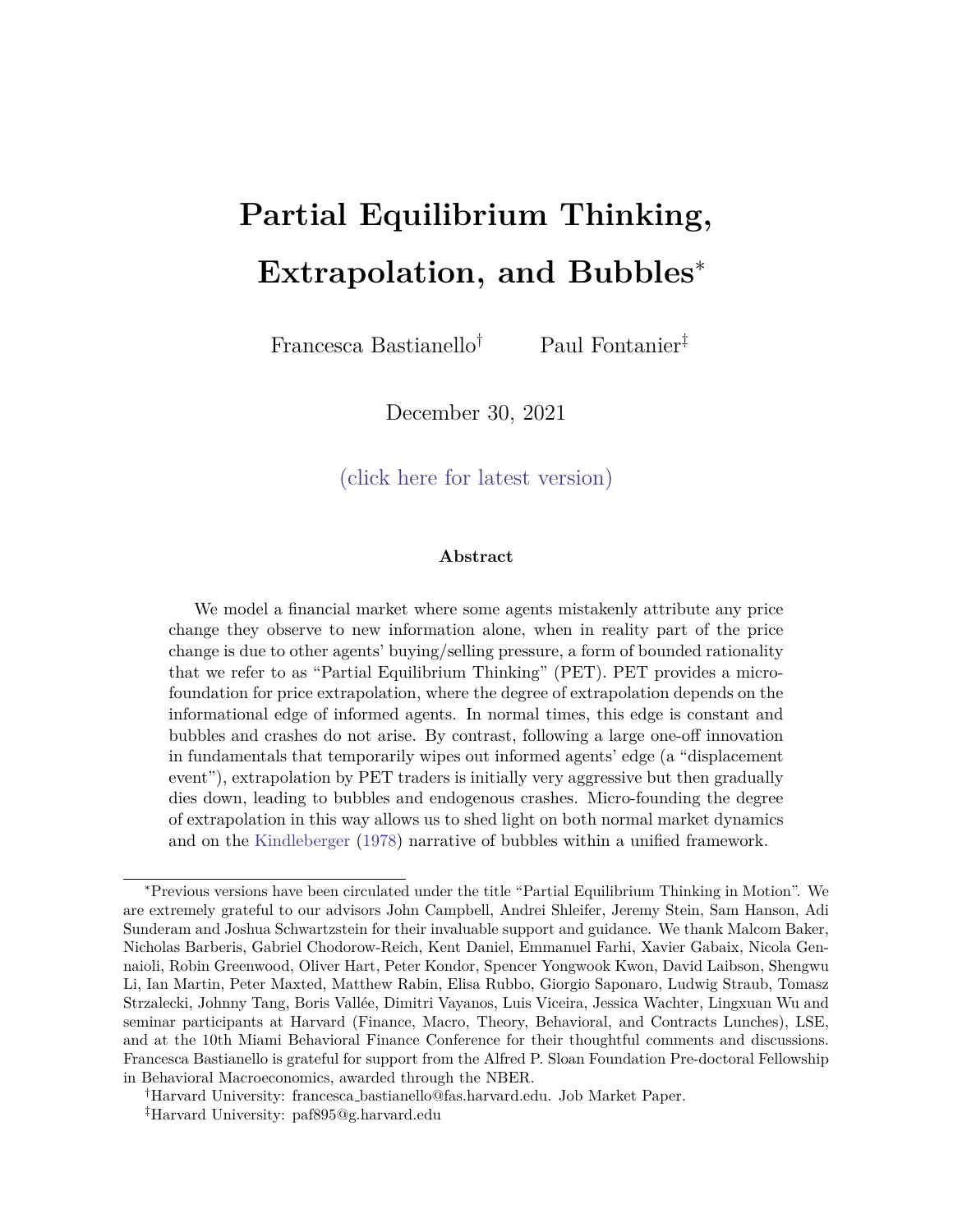Figure 2: Stable and Unstable Regions Evolution of prices and beliefs following a one-o shock to fundamentals when the economy is in a stable region (left panel), and when the economy is in an unstable region (right panel). The green lines on this graph plot $P_t = aD_t + bE_{U:t} [D_T]$  c for  $D_t = D_0$ (dashed line) and for  $D_t = D_0 + u_1$  (solid line), respectively. These mappings should be read from the horizontal to the vertical axis: xing the beliefs of informed agents, these mappings return the market clearing price  $P_t$  which arises if all uninformed agents trade onE<sub>U;t</sub> [D<sub>T</sub>]. The slope of these mappings in  $(P_t; E_{U;t}[D_T])$  space isb. The orange line plots  $E_{U;t}[D_T] = \frac{1}{a}P_t - \frac{1}{a}P_0 + D_0$ , which we obtain by simply solving (13) recursively. This mapping should be read from the vertical to the horizontal axis: given an observable price, this mapping returns uninformed agents' beliefs next period. The slope of this mapping in (P<sub>t</sub>; E<sub>U;t</sub> [D<sub>T</sub>]) space isa = 1= . In the left panel  $\frac{b}{a}$  < 1 (the orange mapping is steeper than the green one), and prices and beliefs converge to a new steady state following a shock. In the right panell> 1, and prices and beliefs accelerate and become extreme and decoupled from fundamentals.



We summarize these results in the following proposition.

Proposition 1 (Stable and Unstable Regions.)When the strength of the feedback e ect is constant, outcomes and beliefs either converge to a state-dependent equilibriurg (af 1), or they accelerate and become extreme and decoupled from fundamental $\frac{k}{3}$  (if 1). We refer to regions with $\frac{b}{a}$  < 1 as stable regions, and regions wit $\frac{b}{a}$  > 1 as unstable regions.

Proof. All proofs are in Appendix A.

 $\Box$ 

While it is implausible to think that the economy always responds to shocks in an unstable way, as we don't usually observe unbounded prices and beliefs, the convexity generated by unstable regions is a noted feature of bubbles and crashes (Greenwood, Shleifer and You, 2018). However, as long asis constant, the economy is either always in a stable region, where prices and beliefs monotonically converge to the new steady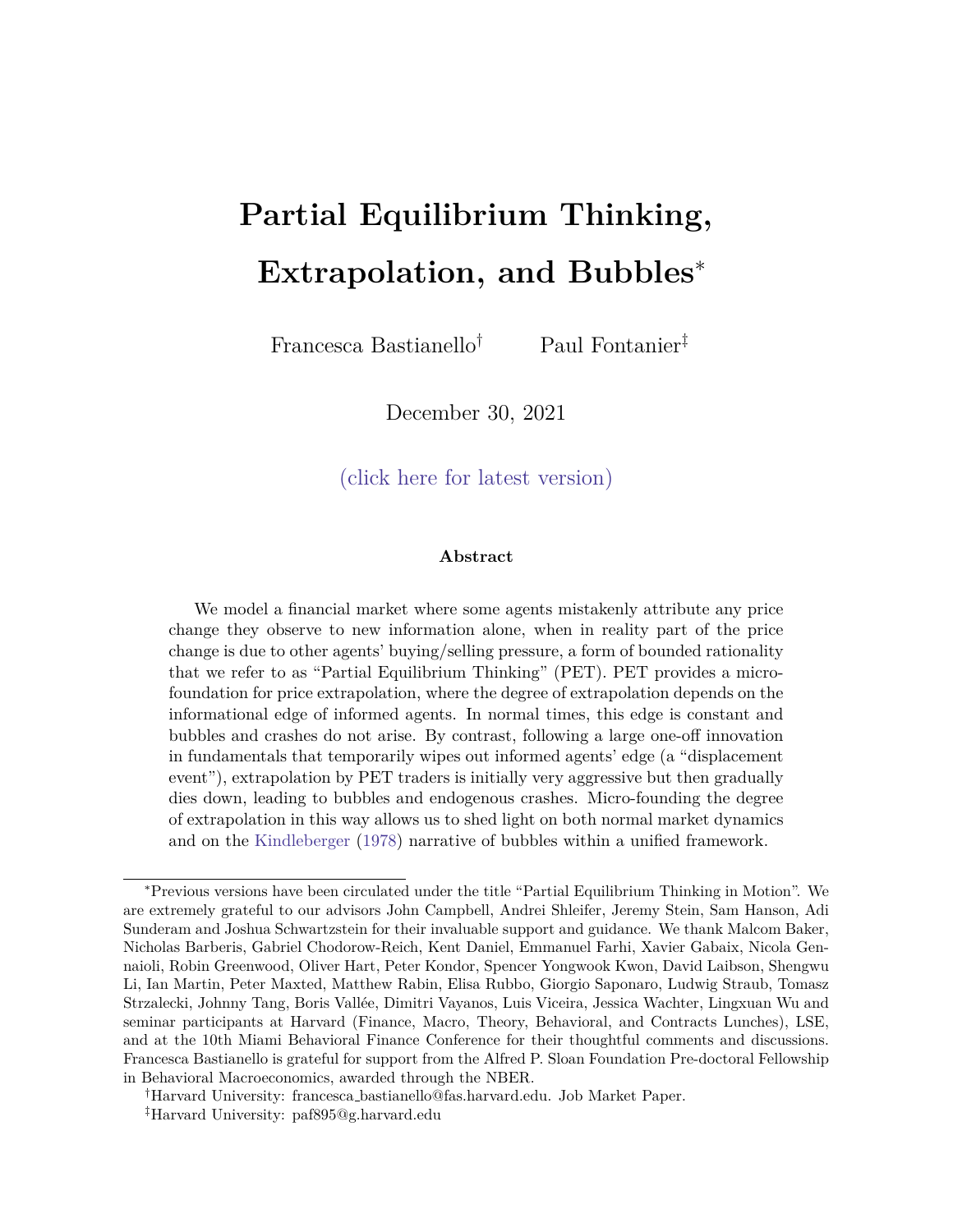state in response to a shock, or it is always in an unstable region, where any shock leads outcomes and beliefs to accelerate away from fundamentals in an unbounded way. While the acceleration characteristic of the unstable regions of this theory may seem well-suited to model the formation of bubbles, it leaves no room for endogenous reversals and crashes.

In the rest of this paper we micro-found this model, and show that the strength of the feedback between outcomes and belie殼)(depends on the informational edge of informed agents, which in turn is determined by the composition of agents in the market, and by the relative condence of informed and uninformed agents.

We show that in normal times informed agents' edge is constant over time and the economy is always in a stable region. For example, normal times shocks may come in the form of earnings announcements. Informed agents understand the implications of these shocks for long term outcomes, and uninformed agents can learn about them more slowly by observing the markets' reaction to such announcements. Informed agents are then always one step ahead of uninformed agents and their edge is constant.

On the other hand, the types of displacements described by Kindleberger generate time-variation in informed agents' edge, and temporarily shift the economy into an unstable region. Speci cally, displacements initially wipe out informed agents' edge as even the informed are not able to fully grasp the long term implications of such shocks. As informed agents lose their edge, they trade less aggressively, increasing the in
uence on prices of uninformed traders' beliefs. PET traders then neglect a greater source of price variation, leading to a greater bias. This strengthens the feedback between outcomes and beliefs and can shift the economy into an unstable region, leading prices and beliefs to become extreme and decoupled from fundamentals. As informed agents gradually learn more about the displacement over time, they regain their edge, leading to a weakening of the feedback e ect. Eventually, as the feedback e ect runs out of steam the economy returns to a stable region, the bubble bursts and prices and beliefs converge back towards fundamentals. By bringing the explosive properties of unstable regions into play before the convergent properties of stable regions take over again, displacements lead to the formation of bubbles and endogenous crashes.

In the rest of the paper, we formalize these intuitions.

14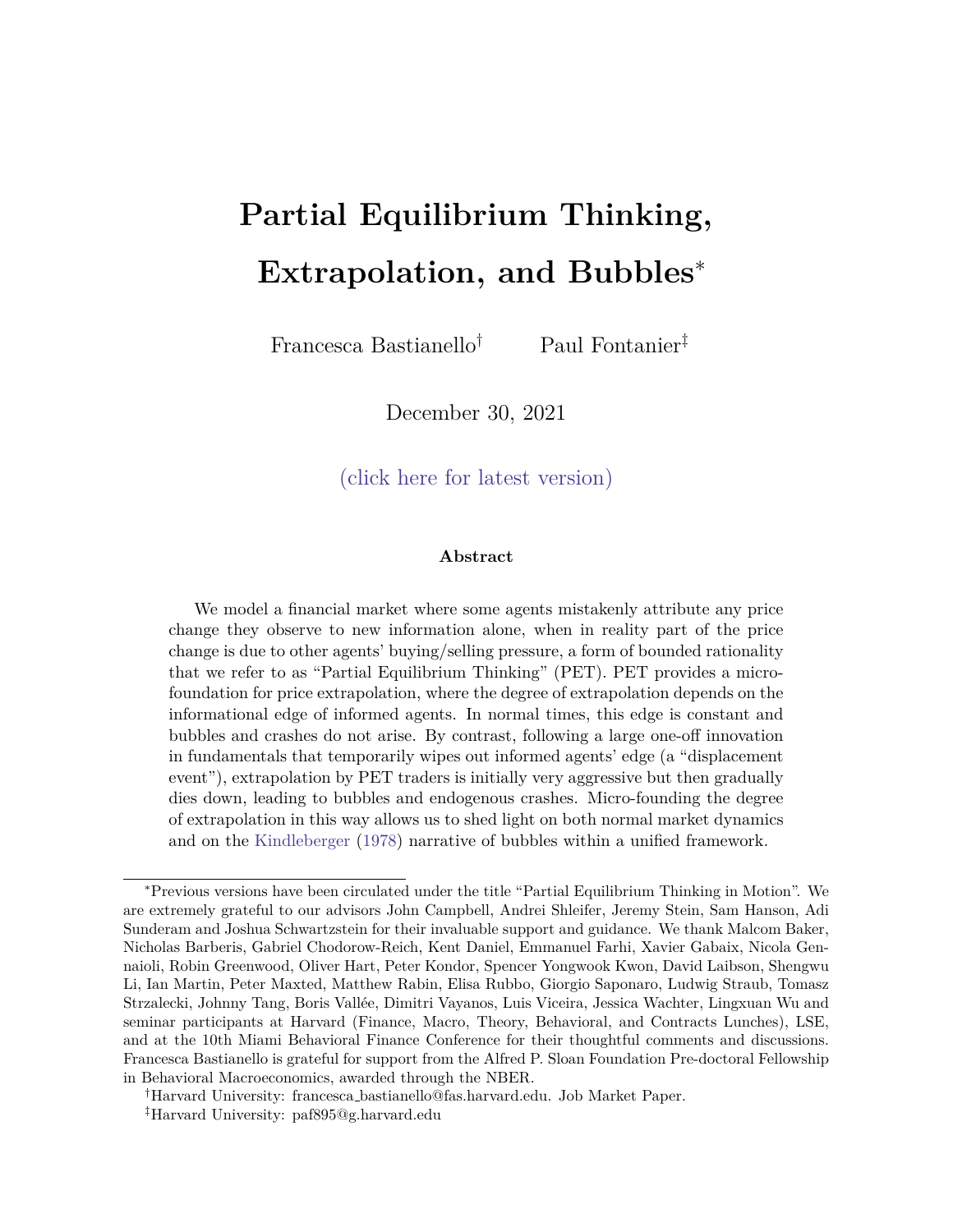# 2 Normal Times

In this section we micro-found the model considered in Section 1, and study the properties of partial equilibrium thinking in normal times, when the informational edge of informed agents is constant.

## 2.1 Setup

Agents solve a portfolio choice problem between a risk-free and a risky asset. The risk-free asset is in zero net supply and we normalize its price and its risk free rate to one. The risky asset is in xed net supplyZ and pays a liquidating dividend when it dies at an uncertain terminal date. In each period, with probability the asset remains alive and producesu<sub>t</sub> id N(0;  $2$ ) worth of terminal dividends, and with probability (1 ) the asset dies, and all accumulated dividends are paid out. As a result, if the asset dies in period t + h, its terminal dividend still evolves as a random walk:

$$
D_{t+h} = D + \sum_{j=0}^{k+h} u_j
$$
 (17)

whereD is the prior belief of the asset's terminal dividend, and this is common knowledge. From the point of view of periodt, the asset dies in period  $+$  h with probability (1 h . Taking expectations over all possible terminal dates, the present value of the terminal dividend in period t, conditional on realized future shock $\$u_{t+h}g^1_{h=1}\>$  can be written as:

$$
D_T = D_t + \sum_{h=1}^{X} h_{u_{t+h}}
$$
 (18)

which has the appealing property that e ectively acts as a discount rate such that dividends paid further into the future receive a lower weight. Modelling the present value of the terminal dividend in this way, and modifying (1) with an uncertain terminal date serves two purposes: rst, it avoids horizon e ects as we approach the terminal date, and second, it bounds the variance perceived by agents even if the terminal date can be arbitrarily far into the future.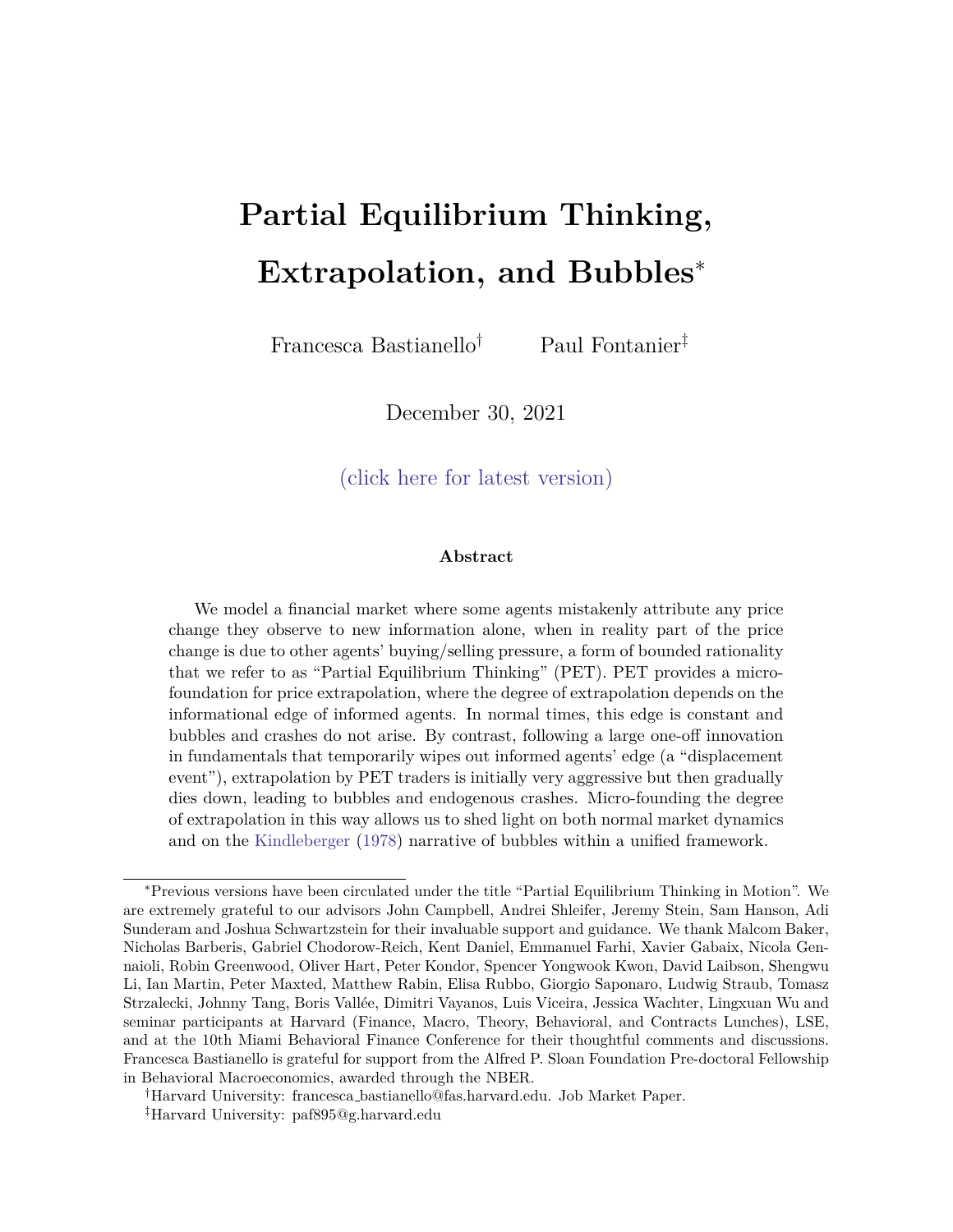Our economy is populated by a continuum of measure one of fundamental traders, who have CARA utility over terminal wealth and trade as if they were going to hold the asset until its death, even though they rebalance their portfolio every period. In each period t all agents then solve the following problem:

$$
\max_{X_{i;t}} \qquad X_{i;t} \ (E_{i;t}[D_T] \quad P_t) \quad \frac{1}{2} A X_{i;t}^2 V_{i;t}[D_T] \tag{19}
$$

where $X_{i;t}$  is the dollar amount that agenti invests in the risky asset in period, A is the coe cient of absolute risk aversion, and  $E_{i,t} [D_T]$  and  $V_{i,t} [D_T]$  refer to agenti's posterior beliefs about the fundamental value of the asset conditional on their information set in period t. The corresponding rst order condition yields the following standard demand function for the risky asset:

$$
X_{i;t} = \frac{E_{i;t}[D_T] - P_t}{AV_{i;t}[D_T]}
$$
 (20)

which is increasing in agent's expected payo, and decreasing in the risk they associated with holding the asset.

Turning to the information structure, we assume that a fraction of agents are informed, and in each period they observe the current fundamental shoc $\mathbf{a}_{\mathrm{t}}$ , so their full information set is f u<sub>j</sub> gt<sub>i=1</sub>. The remaining fraction (1  $\quad$  ) of agents are uninformed and do not observe any of the fundamental shocks that determine the fundamental value of the asset, but since informed agents trade on their information advantage, uninformed agents can learn information frompast prices, as discussed in Section 1.

To solve the model, we proceed in three steps, which closely mirror our discussion in Section 1. First, we solve for the true price function which generates the outcomes that agents observe. Second, we turn to PET agents' beliefs of what generates the prices they observe, which allows us to pin down the mapping that PET agents use to learn information from prices. Finally, we solve the equilibrium recursively, and study the properties of equilibrium outcomes.

 $12$ The fundamental traders in this section are time-inconsistent in that they trade as if they were going to hold their position forever, even though they rebalance every period. This is a simplifying assumption, which allows us to illustrate our notion of partial equilibrium thinking in the simplest possible framework. In Section 4 we relax this assumption and model traders who time the market, and have CARA utility over next period wealth.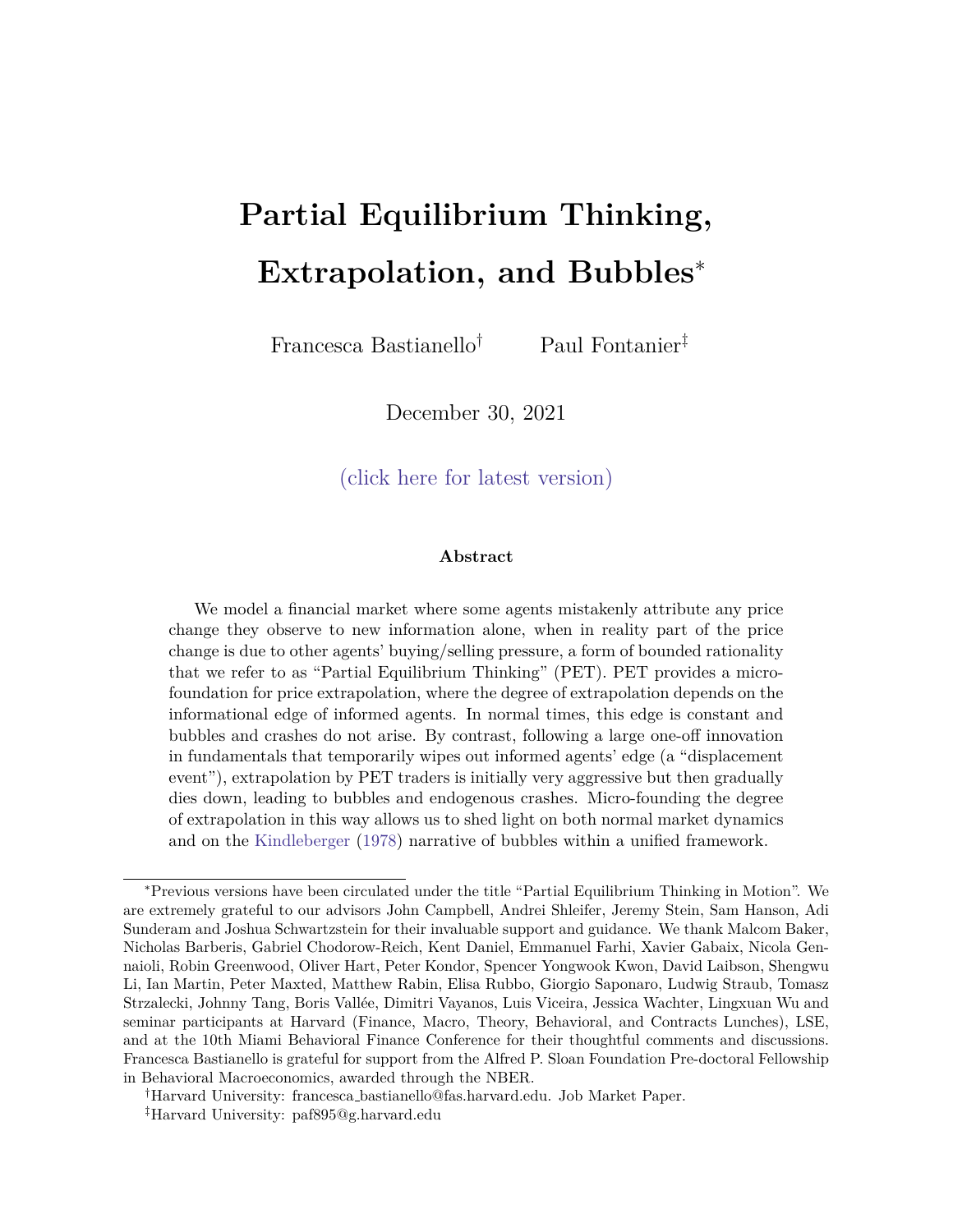# 2.2 True Price Function in Normal Times

To solve for the true market clearing price function, we need to specify agents' posterior beliefs, compute agents' asset demand functions, and impose market clearing. Starting from agents' beliefs, we know that in period all informed agents trade on the information they receive, and update their beliefs accordingly:

$$
E_{1;t}[D_T] = E_{1;t} \bigg|_{n}^{n} D_{t-1} + u_t + \bigg|_{n}^{n} h_{u_{t+h}} = E_{1;t-1}[D_T] + u_t \qquad (21)
$$

$$
V_{1;t}[D_T] = V_{1;t} \bigg|_{h=1}^{w} h_{u_{t+h}} = \frac{2}{1 - 2} \bigg|_{u}^{2} V_1
$$
 (22)

where the equivalence in equation (22) highlights that informed agents' uncertainty is constant over time. Moreover, all uninformed agents learn information from past prices, and their posterior beliefs are given by:

$$
E_{U;t}[D_T] = E_{U;t} D_{t-2} + u_{t-1} + u_t + \n\begin{array}{ccc}\n & \# \\
 & h_{U_{t+h}} = E_{U;t-1}[D_T] + u_{t-1} \\
 & \# \\
 & V_{U;t}[D_T] = V_{1;t} u_t + \n\end{array} \quad (23)
$$
\n
$$
V_{U;t}[D_T] = V_{1;t} u_t + \n\begin{array}{ccc}\n & \# \\
 & h_{U_{t+h}} = \frac{1}{1 - \frac{1}{2}} & \frac{2}{u} \\
 & V_U\n\end{array} \quad (24)
$$

where the last equality in (24) shows that the uncertainty faced by uninformed agents is also constant over time. Moreover, comparing (24) to (22) we see that informed agents are more con dent than uninformed agents as they always see one-period ahead of them. We dene to be the aggregate informational edge of informed agents relative to uninformed agents as follows:

$$
\frac{1}{(1)} \quad \frac{1}{\cup} \tag{25}
$$

where  $_i = (V_i)^{-1}$  is the con dence of agenti 2 f I; U g.

Given these posterior beliefs, we can compute agents' asset demand functions and impose market clearing by simply equating the aggregate demand for the risky asset to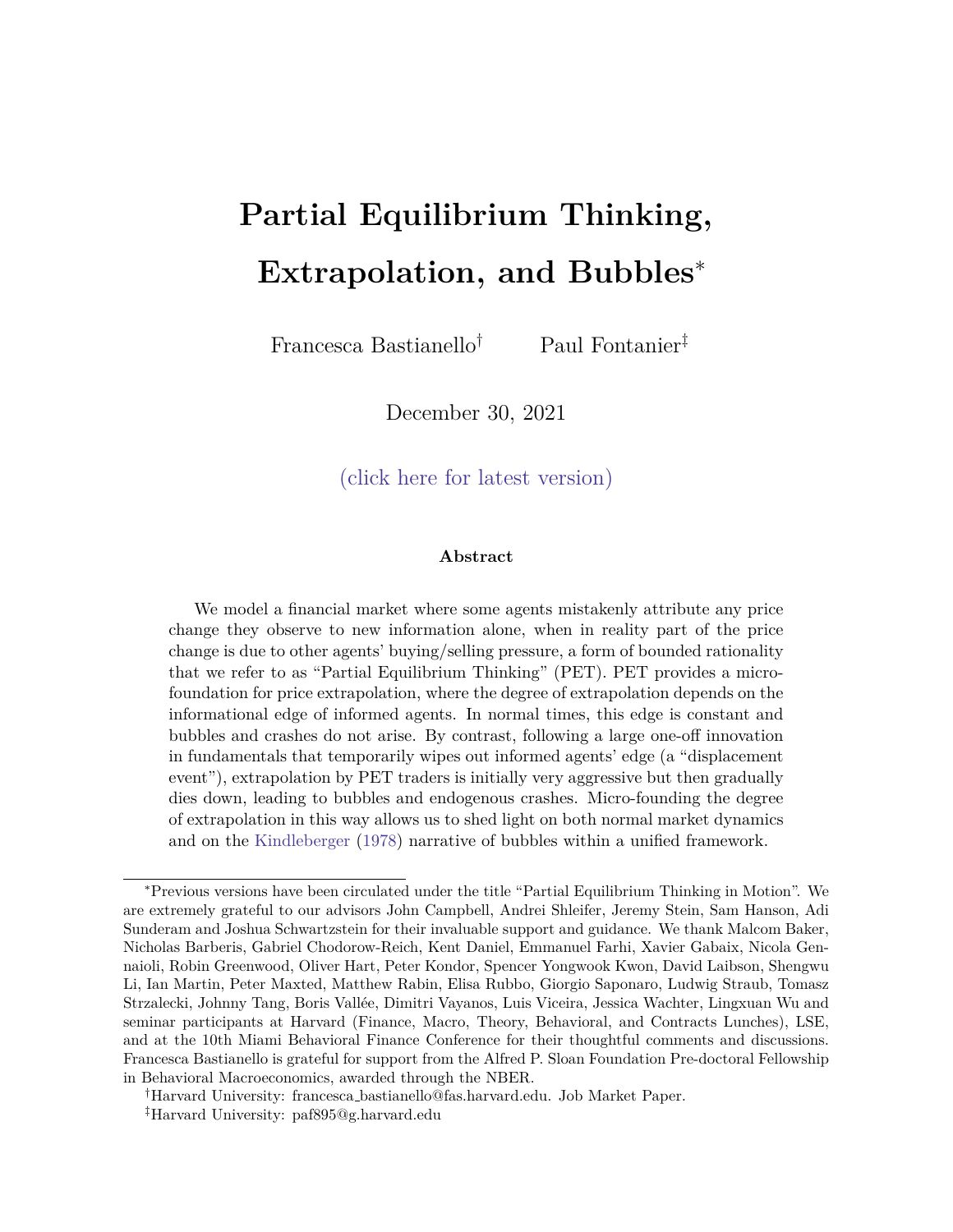the xed supply Z:

$$
\frac{E_{1;t-1}[D_T] + u_t P_t}{A V_1} + (1) \frac{E_{U;t-1}[D_T] + u_{t-1} P_t}{A V_U} = Z \qquad (26)
$$

The true market clearing price function is then given by:

$$
P_t = a(E_{1;t-1}[D_T] + u_t) + b(E_{U;t-1}[D_T] + u_{t-1}) \quad c \tag{27}
$$

where:

a 
$$
\frac{1}{1 + (1 - 1) - 1} = \frac{1}{1 + 1}
$$
 (28)

b 
$$
\frac{(1)}{1 + (1)} = \frac{1}{1 +}
$$
 (29)

$$
c \quad \frac{AZ}{I + (1)} \tag{30}
$$

This micro-founds our expression in (4), and shows that prices re
ect a weighted average of agents' beliefs minus a risk-premium component which compensates agents for bearing risk. The weight on informed agents' beliefs is increasing in their informational edge, and the opposite comparative static holds for the weight on uninformed agents' beliefs.

Re-writing (27) in changes, we nd that:

$$
P_t = au_t + bu_{t-1} \tag{31}
$$

which micro-founds (8) in the reduced-form model, and shows that price changes re
ect both the instantaneous response to shocks of informed agents, and the lagged response of uninformed agents who learn information from past prices.

# 2.3 Partial Equilibrium Thinking

To specify what information uninformed agents extract from prices we need to understand what uninformed agents think is generating the prices that they observe. As discussed in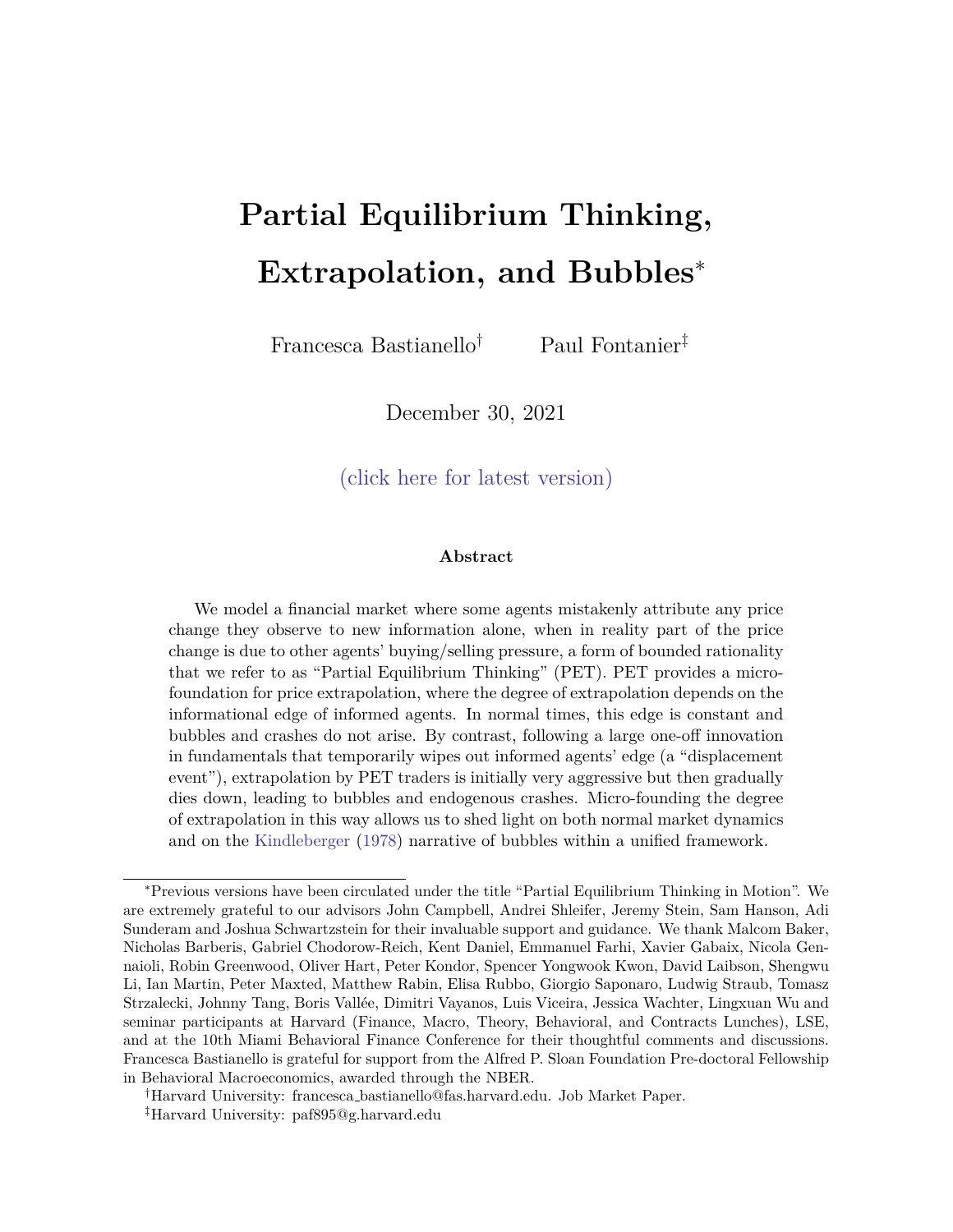Section 1, the assumption of common knowledge or rationality embedded in the rational expectations equilibrium ensures that all agents perfectly understand the equilibrium forces that generate price changes, and are therefore able to extract the right information from prices. Instead, when agents think in partial equilibrium, they misunderstand what generates the price that they observe because they fail to realize the general equilibrium consequences of their actions. The way that PET manifests itself in this setup is that all agents learn information from prices, but they fail to realize that other agents do too. In other words, PET agents think that they are the only ones inferring information from prices, and that all other agents trade on their unconditional priors.

Formally, PET agents think that in period  $t - 1$  informed agents update their beliefs with the new fundamental information they receive $\mu$ <sub>r1</sub>:<sup>13</sup>

$$
\mathbf{E}_{1;t-1}[\mathbf{D}_{T}] = \mathbf{E}_{1;t-1} \mathbf{D}_{t-2} + \mathbf{u}_{t-1} + \begin{array}{c} \mathbf{H} \\ \mathbf{H} \\ \mathbf{H} \\ \mathbf{H} \end{array} + \mathbf{u}_{t-1+h} = \mathbf{D}_{t-2} + \mathbf{u}_{t-1} \tag{32}
$$

$$
\forall_{1;t-1}[D_T] = \forall_{1;t-1} \qquad \qquad_{h=1}^{t} h_{u_{t-1+h}} = \frac{2}{1-2} \qquad \frac{2}{u} \qquad \forall_{1}
$$
 (33)

On the other hand, they think that all other uninformed agents do not learn information from prices, and instead trade on the same unconditional prior beliefs they held in period  $t = 0$ :

$$
\mathbf{E}_{\mathsf{U};\mathsf{t}\ 1}[\mathsf{D}_{\mathsf{T}}] = \mathsf{E}_{\mathsf{U};0}\mathsf{D} + \mathsf{U}_{0} + \begin{matrix} \mathsf{X} & \mathsf{H} \\ \mathsf{N} & \mathsf{U}_{\mathsf{h}} \\ \mathsf{N} & \mathsf{H} \\ \mathsf{N} & \mathsf{H} \end{matrix} = \mathsf{D} \tag{34}
$$

$$
\forall_{U;t=1}[D_T] = \forall_{U;0} \ \ u_0 + \sum_{h=1}^{N} \left| h_{U_h} \right| = \frac{1}{1-z} \left| \begin{array}{cc} 2 & \forall_U \\ 0 & 0 \end{array} \right) \tag{35}
$$

where the equivalences in (33) and (35) highlight that in normal times, PET agents understand that all agents face constant uncertainty over time. Moreover, since  $=$  $V_1$  <  $\forall v = V_0$ , we see that PET agents are not misspeci ed about other agents' second moment beliefs, and they understand that informed agents have an informational edge.

Importantly, all agents are atomistic and do not consider the e ect of their own asset

 $13$ The use oft 1 subscripts instead oft is to highlight that uninformed agents learn information from past prices, so that in periodt they must understand what generated the price in periodt 1, as this is the price they are extracting new information from.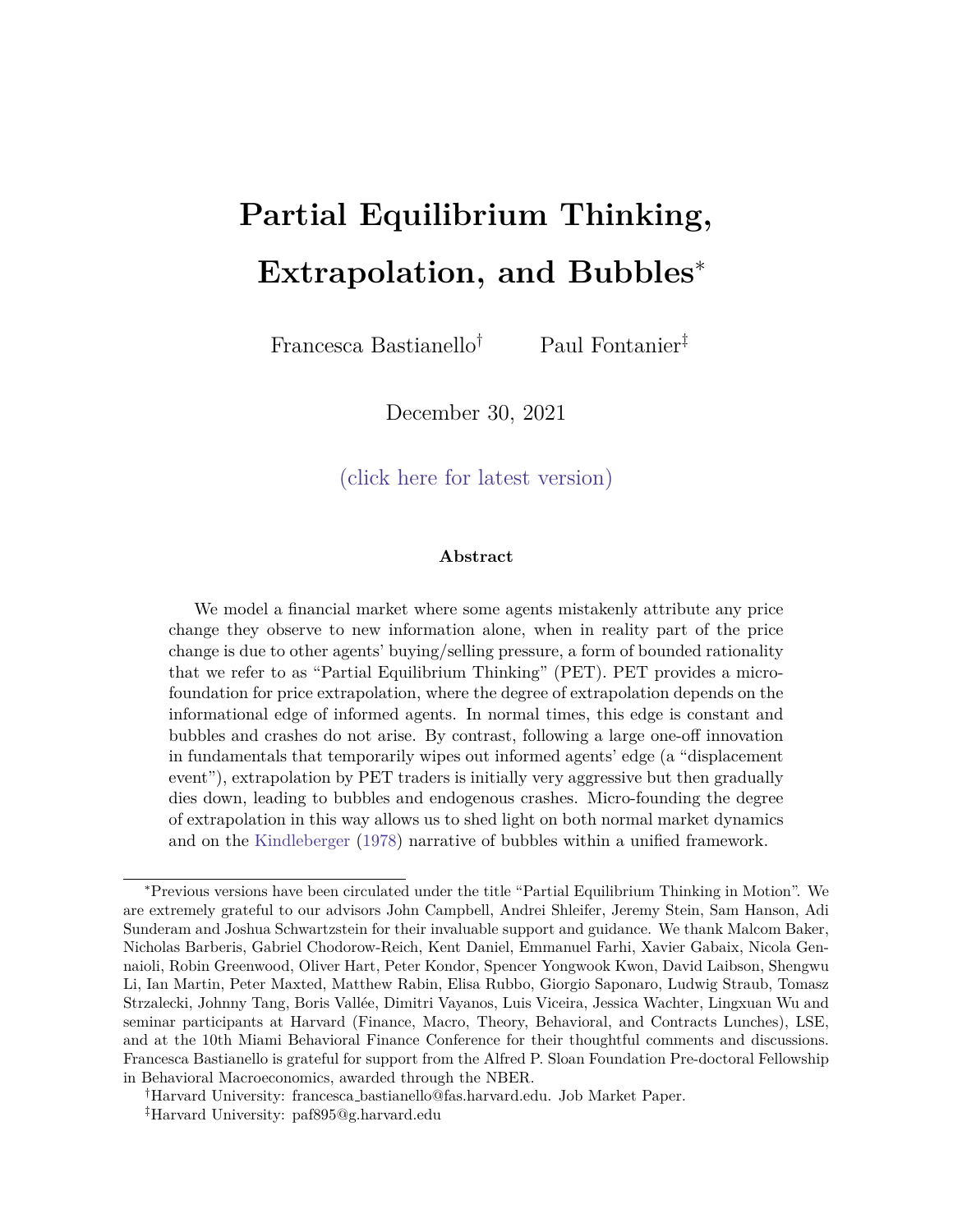demand on prices. PET agents then think that the equilibrium price in period 1 is generated by the following market clearing condition:

$$
|\frac{E_{U;t-1}[D_T] + u_{t-1} - P_t^{\dagger}}{A_{U,t}^{\forall t}} + (1) \frac{D - P_t^{\dagger}}{A_{U,t}^{\forall t}} = Z
$$
 (36)

which leads to the following price function:

$$
P_{t-1} = a(E_{U;t-1}[D_T] + u_{t-1}) + bD \quad \Theta \tag{37}
$$

where:

a 
$$
\frac{7}{7 + (1)} = \frac{2}{1 + 2}
$$
 (38)

b 
$$
\frac{(1)}{1 + (1)}\frac{1}{1} = \frac{1}{1 + \infty}
$$
 (39)

$$
\epsilon \quad \frac{AZ}{\gamma + (1)}\tag{40}
$$

and since the only source of price variation perceived by PET agents is given by changes in informed agents' beliefs, we can rewrite this as:

$$
P_{t-1} = a_{t}t_{t-1} \tag{41}
$$

This expression micro-founds the reduced-form mapping in (12), and shows that when agents think in partial equilibrium they attribute any price change they observe to new information alone. This also shows PET agents' understanding that new information is incorporated more strongly into prices when informed agents' informational edge is higher, so that a given price change re ects a less extreme piece of news when this is the case. PET agents then invert the mapping in (41) to extract  $u_{t-1}$  from prices:

$$
H_{t-1} = \frac{1}{a} \qquad P_{t-1} \tag{42}
$$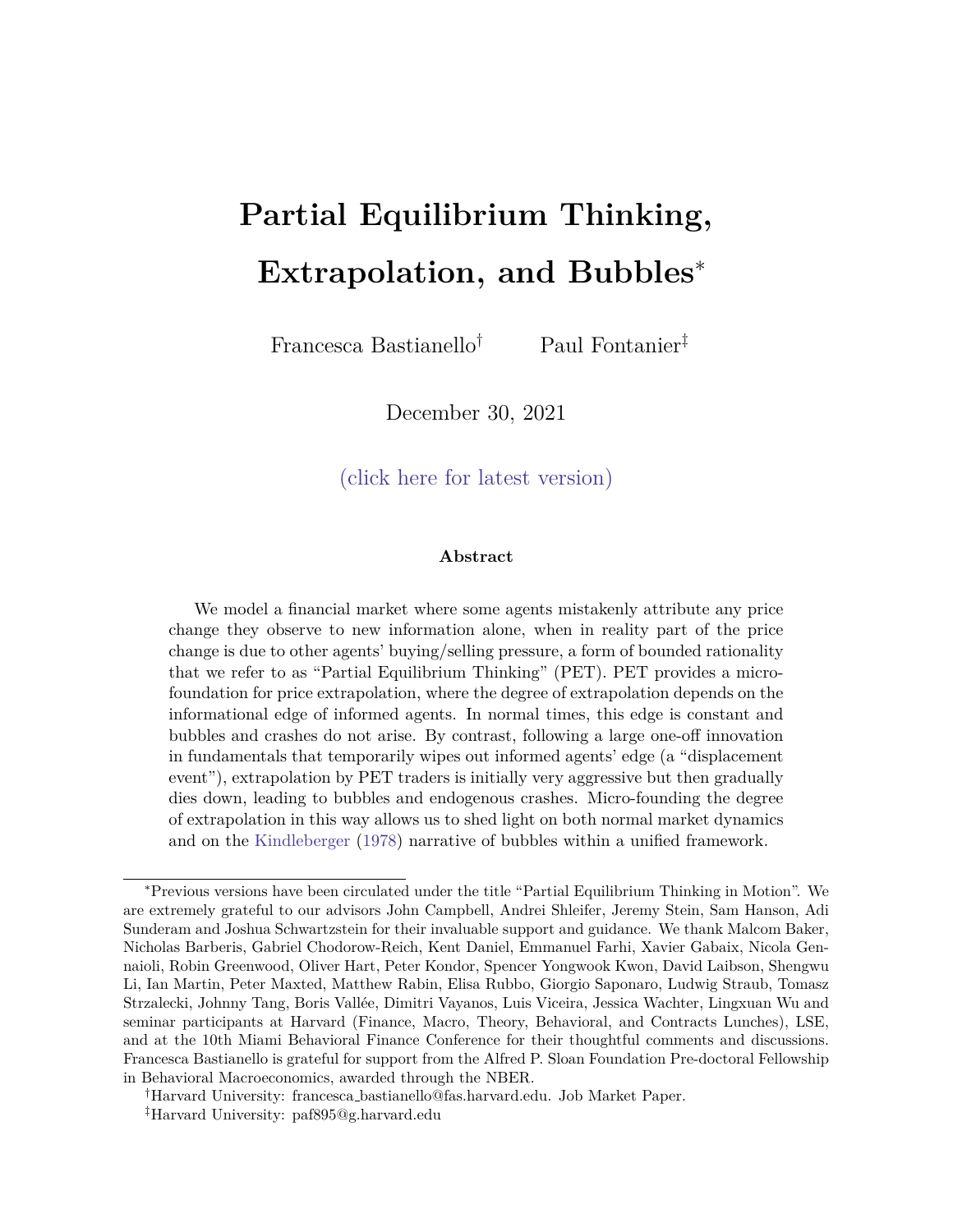Substituting this into (23) leads to the following posterior beliefs:

$$
E_{U,t}[D_T] = E_{U,t-1}[D_T] + P_{t-1}
$$
 (43)

where:

$$
\frac{1}{a} = 1 + \frac{1}{2}
$$
 (44)

These expressions make clear that PET provides a micro-foundation for the type of price extrapolation considered in (13), where the extrapolation parameter is decreasing in uninformed agents' perception of informed agents' edge. Since the informational edge is itself increasing in the fraction of informed agents in the market, and in the con dence of informed agents relative to uninformed agents, the strength of the feedback eect is also decreasing in these quantities. We summarize this in the following proposition.

Proposition 2 (Micro-foundation of Price Extrapolation). The strength with which PET agents extrapolate past price changes is decreasing in uninformed agents' perception of informed agents' informational edge  $\uparrow$ . Speci cally, PET agents extrapolate more strongly when there are fewer informed agents in the market), and when their perception of informed agents' relative con dence is lower  $(=_{\upsilon})$ .

To understand why PET agents extrapolate price changes more strongly when informed agents have a lower edge, notice that captures how strongly a given piece of information is incorporated into prices. When informed agents have a lower edge, they trade less aggressively on a given piece of news, leading to a smaller price change. PET agents then recognize that they should extrapolate prices more strongly to recover a given piece of information from a smaller price change.

Finally, it is worth noticing that the rational mapping takes the following form, as

<sup>&</sup>lt;sup>14</sup>Informed agents' edge is not related to the amount of information that uninformed agents can learn from prices,  $u_{t-1}$  N (0;  $\frac{2}{u}$ ), as  $\tilde{z} = \frac{1}{1} - \frac{1}{2}$  is independent of  $\frac{2}{u}$ . Moreover, since prices are fully revealing, uninformed agents are able to directly extract  $\mathbf{u}_{t-1}$  (as opposed to a noisy signal of  $H_{t-1}$ ), so the informativeness of the information PET agents extract from prices is also independent of informed agents' edge. Appendix C shows how the extrapolation parameter changes when we introduce noise traders, so that prices are only partially revealing.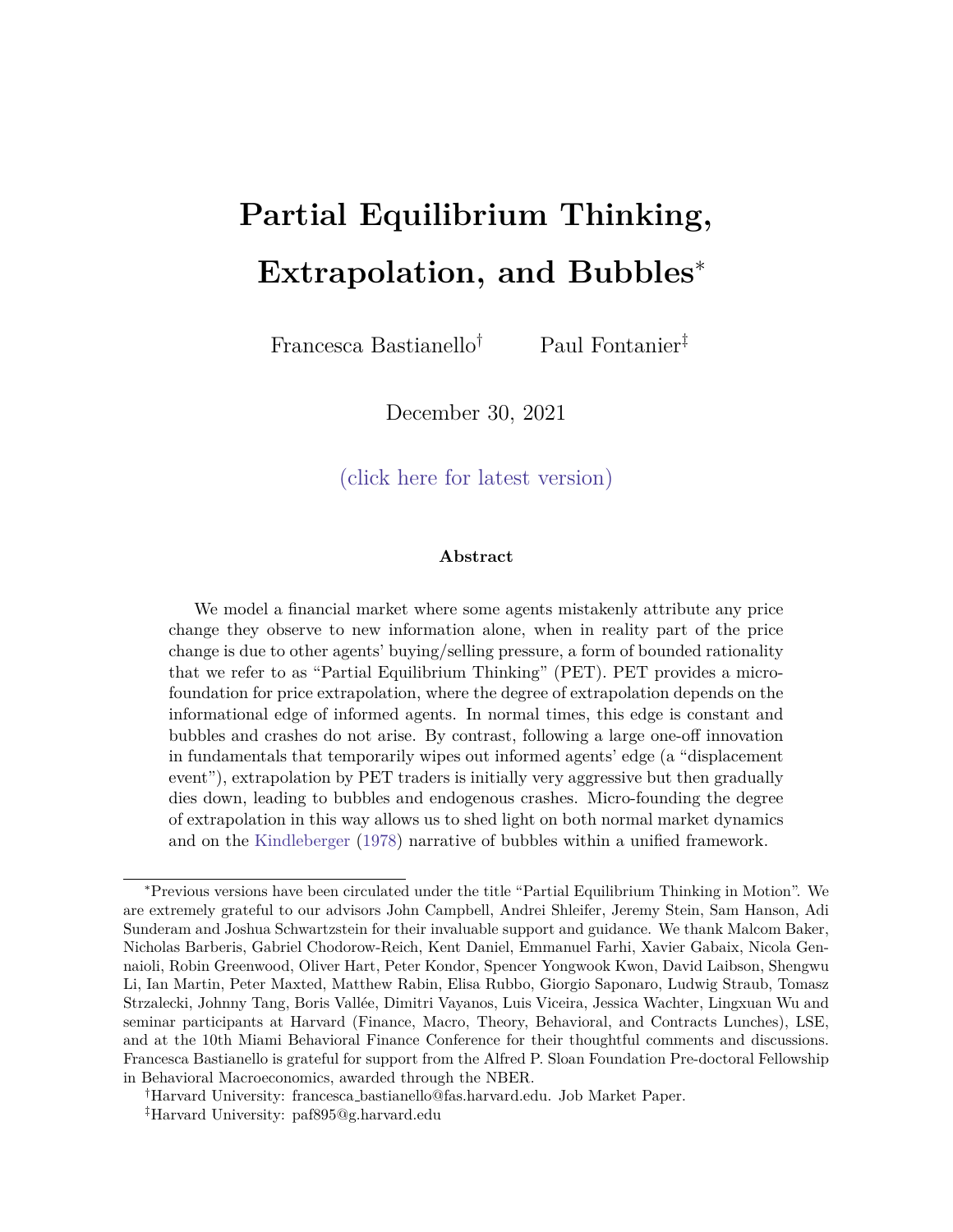shown in (10) in Section 1:

$$
\mathbf{d}_{t-1} = \begin{array}{cc} 1 & \mathbf{b} \\ \frac{1}{2} & \frac{1}{2} \\ \frac{1}{2} & \frac{1}{2} \\ \frac{1}{2} & \frac{1}{2} \\ \frac{1}{2} & \frac{1}{2} \\ \frac{1}{2} & \frac{1}{2} \\ \frac{1}{2} & \frac{1}{2} \\ \frac{1}{2} & \frac{1}{2} \\ \frac{1}{2} & \frac{1}{2} \\ \frac{1}{2} & \frac{1}{2} \\ \frac{1}{2} & \frac{1}{2} \\ \frac{1}{2} & \frac{1}{2} \\ \frac{1}{2} & \frac{1}{2} \\ \frac{1}{2} & \frac{1}{2} \\ \frac{1}{2} & \frac{1}{2} \\ \frac{1}{2} & \frac{1}{2} \\ \frac{1}{2} & \frac{1}{2} \\ \frac{1}{2} & \frac{1}{2} \\ \frac{1}{2} & \frac{1}{2} \\ \frac{1}{2} & \frac{1}{2} \\ \frac{1}{2} & \frac{1}{2} \\ \frac{1}{2} & \frac{1}{2} \\ \frac{1}{2} & \frac{1}{2} \\ \frac{1}{2} & \frac{1}{2} \\ \frac{1}{2} & \frac{1}{2} \\ \frac{1}{2} & \frac{1}{2} \\ \frac{1}{2} & \frac{1}{2} \\ \frac{1}{2} & \frac{1}{2} \\ \frac{1}{2} & \frac{1}{2} \\ \frac{1}{2} & \frac{1}{2} \\ \frac{1}{2} & \frac{1}{2} \\ \frac{1}{2} & \frac{1}{2} \\ \frac{1}{2} & \frac{1}{2} \\ \frac{1}{2} & \frac{1}{2} \\ \frac{1}{2} & \frac{1}{2} \\ \frac{1}{2} & \frac{1}{2} \\ \frac{1}{2} & \frac{1}{2} \\ \frac{1}{2} & \frac{1}{2} \\ \frac{1}{2} & \frac{1}{2} \\ \frac{1}{2} & \frac{1}{2} \\ \frac{1}{2} & \frac{1}{2} \\ \frac{1}{2} &
$$

and since PET agents are not misspecied about other agents' second moment beliefs,  $a = a$ . We then see that it is rational to extrapolate from price changes if uninformed agents are constrained to learning information from past prices, and it is also rational for this extrapolation parameter to be decreasing in informed agents' edge. Comparing the rational mapping in (45) to the PET mapping in (42) shows that the bias in PET agents' beliefs isn't coming from how strongly they extrapolate past prices, but from omitting the correction term which accounts for the price variation due to the lagged response of all other uninformed agents. This bias is then decreasing in informed agents' edge, as a lower edge increases the in uence on prices of uninformed agents' beliefs, leading PET agents to omit a greater source of price variation.

# 2.4 Properties of Equilibrium Outcomes

Combining the expressions in (31) and (42), we nd that changes in prices and in beliefs evolve as an AR(1), as we saw in Section 1:

$$
\mathbf{a}_{t-1} = \mathbf{u}_{t-1} + \frac{\mathbf{b}^{\mathbf{I}}}{\mathbf{a}} \mathbf{u}_{t-2}
$$
 (46)

$$
P_t = au_t + \frac{b}{a}^t \t P_{t-1} \t (47)
$$

where the strength of the feedback e ect now takes the following form:

$$
\frac{b}{a} = \frac{1}{1+} + \frac{1}{2}
$$
 (48)

This expression makes clear that the strength of the feedback between outcomes and beliefs is decreasing both in the true informational edge ), and in uninformed agents' perception of it (~). Intuitively, in Section 2.2 we showed that when uninformed agents'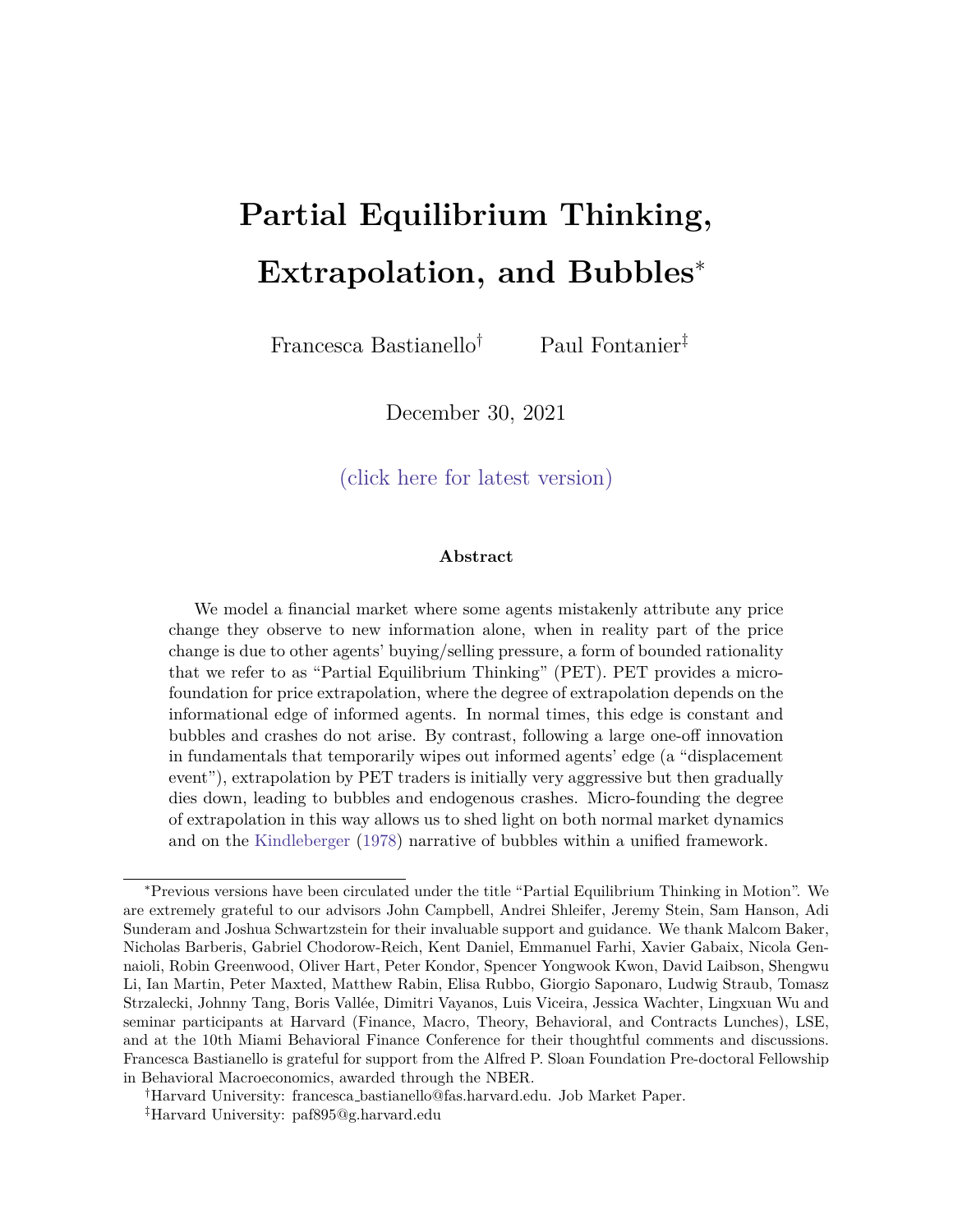perception of the informational edge is low, they extrapolate past price changes more strongly. Moreover, when the true informational edge of informed agents is low, the in
uence on prices of uninformed traders' biased beliefs is higher. Both these forces contribute to fuelling the feedback between outcomes and beliefs. We summarize these results in the following proposition.

Proposition 3 (Strength of the Feedback E ect). When agents think in partial equilibrium, the strength of the feedback between outcomes and beliefs is decreasing both in the true informational edge(), and in uninformed agents' perception of it  $\gamma$ . The strength of the feedback e ect is stronger when there are fewer informed agents in the market and when the true and perceived condence of informed agents relative to uninformed agents is low(⊣ ⊥, ⊣<br>∪' ∼ ب ).<br>-

Equation (46) shows that in response to a one-o shock PET delivers over-reaction, and that the deviation from rationality is increasing in the strength of the feedback eect and therefore decreasing in the true and perceived informational edges. Specically, when the true and perceived informational edges are lower, the lagged response to information which PET agents neglect is greater, thus leading to a greater bias. This testable empirical prediction holds both in the cross-section, and over time.

Proposition 4 (Deviations from Rationality). When agents think in partial equilibrium, deviations from rationality in both prices and beliefs are decreasing in the true and perceived informational edges  $($ ,  $\rightarrow)$ . Speci cally, environments with a smaller fraction of informed agents(), and with a lower true and perceived con dence of informed agents relative to uninformed agents  $(1 = U, \tau = U)$  exhibit greater departures from rationality.

Turning to the conditions for stability, since in normal times  $_1 = -_i$  for i 2 f I; U g, it follows that  $\tilde{z}$  = , and the strength of the feedback e ect reduces to:

$$
\frac{b}{a} = \frac{1}{a}
$$
 (49)

so that for the response of the economy to normal times shocks not to be explosive it must be that the aggregate con dence of informed agents is greater than the aggregate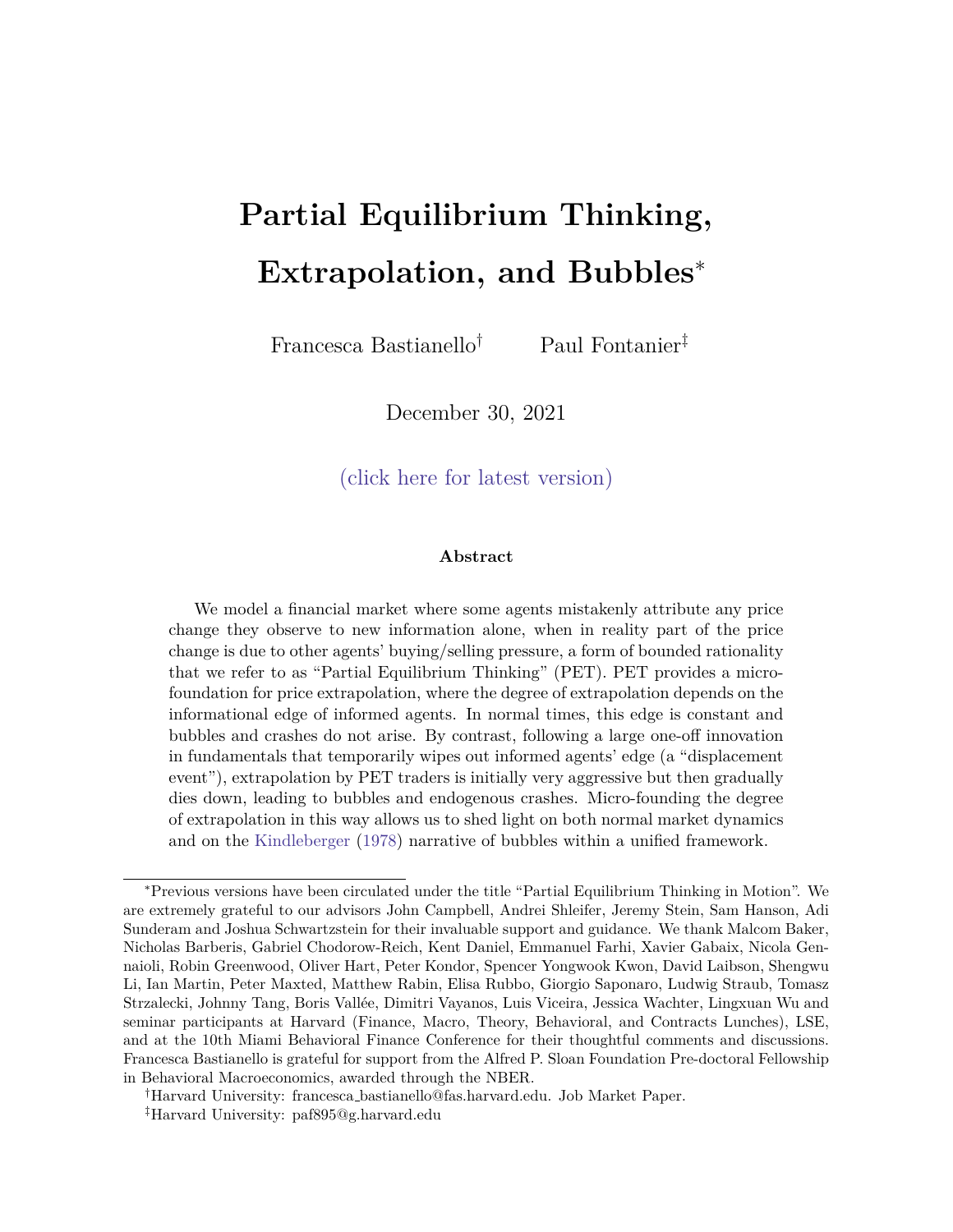condence of uninformed agents.

$$
\frac{b}{a} < 1 \quad 0 \qquad \qquad > 1 \quad 0 \qquad \qquad (50)
$$

Corollary 1 (Stability in Normal Times). When agents think in partial equilibrium, stability in normal times requires the aggregate con dence of informed agents to be greater than the aggregate con dence of uninformed agents.

Figure 3 compares the path of equilibrium outcomes when the economy is in a stable region (left panel) and when it is in an unstable region (right panel). As intuited in Section 1, as long as the feedback between outcomes and beliefs is constant, the economy either responds to shocks by monotonically converging to a new state-dependent steady state, or it accelerates away from fundamentals, leading prices and beliefs to become extreme.

Since empirically shocks are not explosive in normal times, the economy is in a stable region. Figure 3 shows that when this is the case partial equilibrium thinking delivers momentum in response to permanent shock<sup>§</sup>. Moreover, while the PET impulse response function exhibits over-reaction relative to the rational expectations equilibrium at each point in time, the bias in both prices and beliefs increases over time following a oneo shock. In other words, in normal times PET achieves momentum via delayed overreaction, and not via under-reaction relative to rational outcomes. However, if we were to run a standard Coibion and Gorodnichenko (2015) regression of forecast errors on forecast revisions, we would nd a positive coe cient as positive forecast errors are associated with positive forecast revisions. While the literature often attributes such a positive coecient to evidence of under-reaction, we caution against such an interpretation, as argued more forcefully in Bastianello and Fontanier (2024).

In the next section, we show how displacements can generate time-variation in the feedback eect, and shift the economy across stable and unstable regions, leading to the

 $15$ Notice that PET outcomes do not converge to the rational expectations equilibrium ast ! 1 Conditional on not observing the liquidating dividend, PET agents never unlearn their misinferred information, as in Gagnon-Bartsch and Rabin (2016). In this respect, PET is attentionally stable in the sense of Gagnon-Bartsch et al. (2021).

 $16$ In Appendix D we consider alternative setups which also allow us to consider the response of the economy to temporary shocks, and we nd that in these cases partial equilibrium thinking delivers momentum and reversals.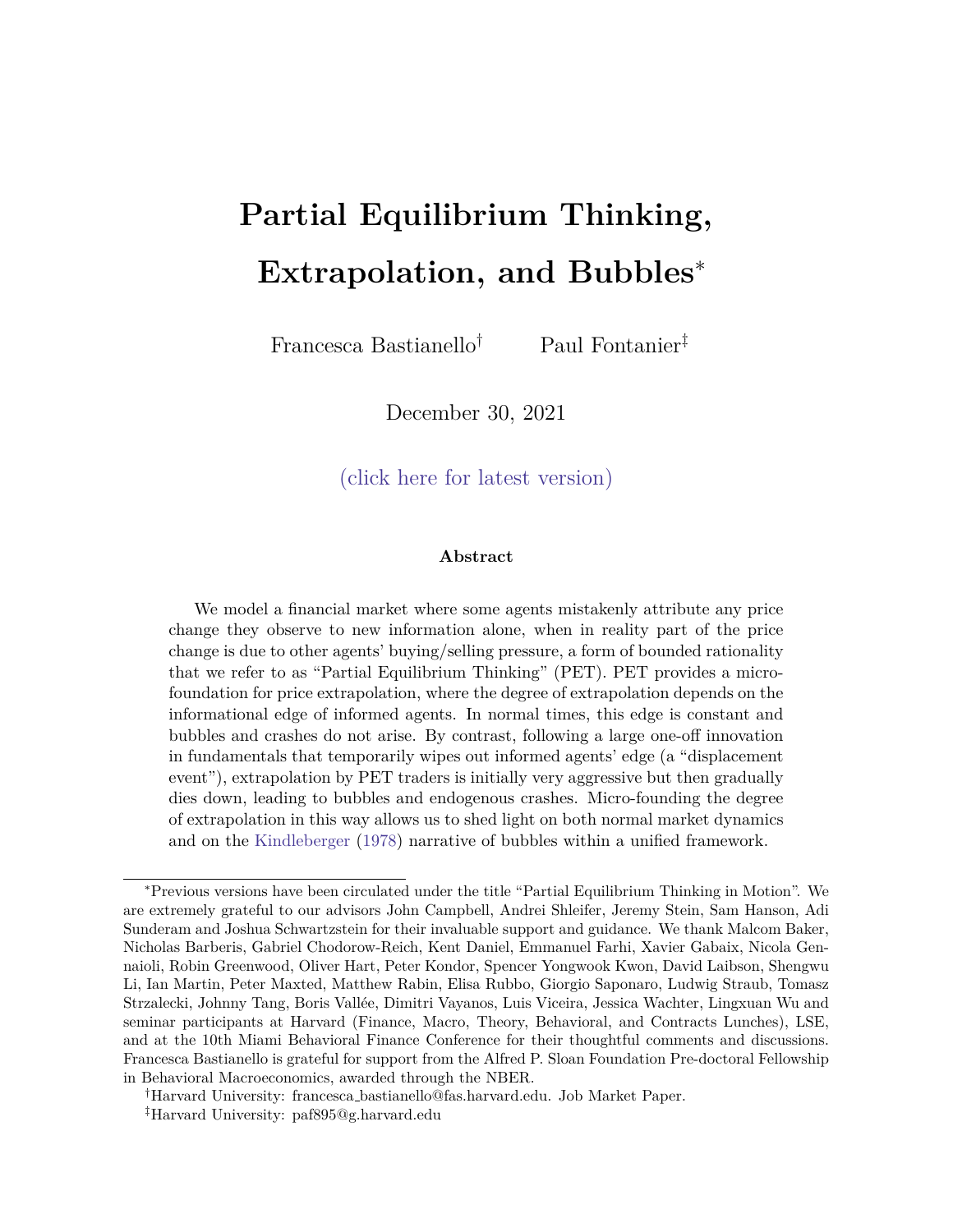Figure 3: Impulse response functions following a normal times shocthis Figure compares the path of equilibrium prices following a one-o fundamental shock  $u_1 > 0$  under rational expectations (REE) and under partial equilibrium thinking (PET). Panel (a) plots the impulse response function when the economy is in a stable region, with  $\frac{1}{2}$  < 1, and shows that prices gradually converge to a new steady state level. Panel (b) plots the impulse response function when the economy is in an unstable region, with  $b_{\overline{a}}$  > 1, and shows that prices accelerate away from fundamentals in a convex way, and are unbounded.

(a) Stable Region (b) Unstable Region

formation of bubbles and endogenous crashes.

# 3 Displacements

\Displacement is some outside event that changes horizons, expectations, pro t opportunities, behavior { some sudden advice many times unexpected. Each day's events produce some changes in outlook, but few signi cant enough to qualify as displacements" (Kindleberger (1978)). The nature of the displacement varies from one bubble episode to the next. Examples include the widespread adoption of a ground-breaking discovery - railroads in the 1840s, radio and automobiles in the 1920s, internet in the 1990s -, nancial liberalization in Japan in the 1980s, or nancial innovations such as securitization prior to the 2008 nancial crisis.

Whatever the source of the displacement, the novelty associated with these shocks means that their full implications for long term outcomes can only be understood gradually over time, as more information becomes available (Pastor and Veronesi (2006), Pastor and Veronesi (2009)). When the internet was rst made available to the public in 1993,

25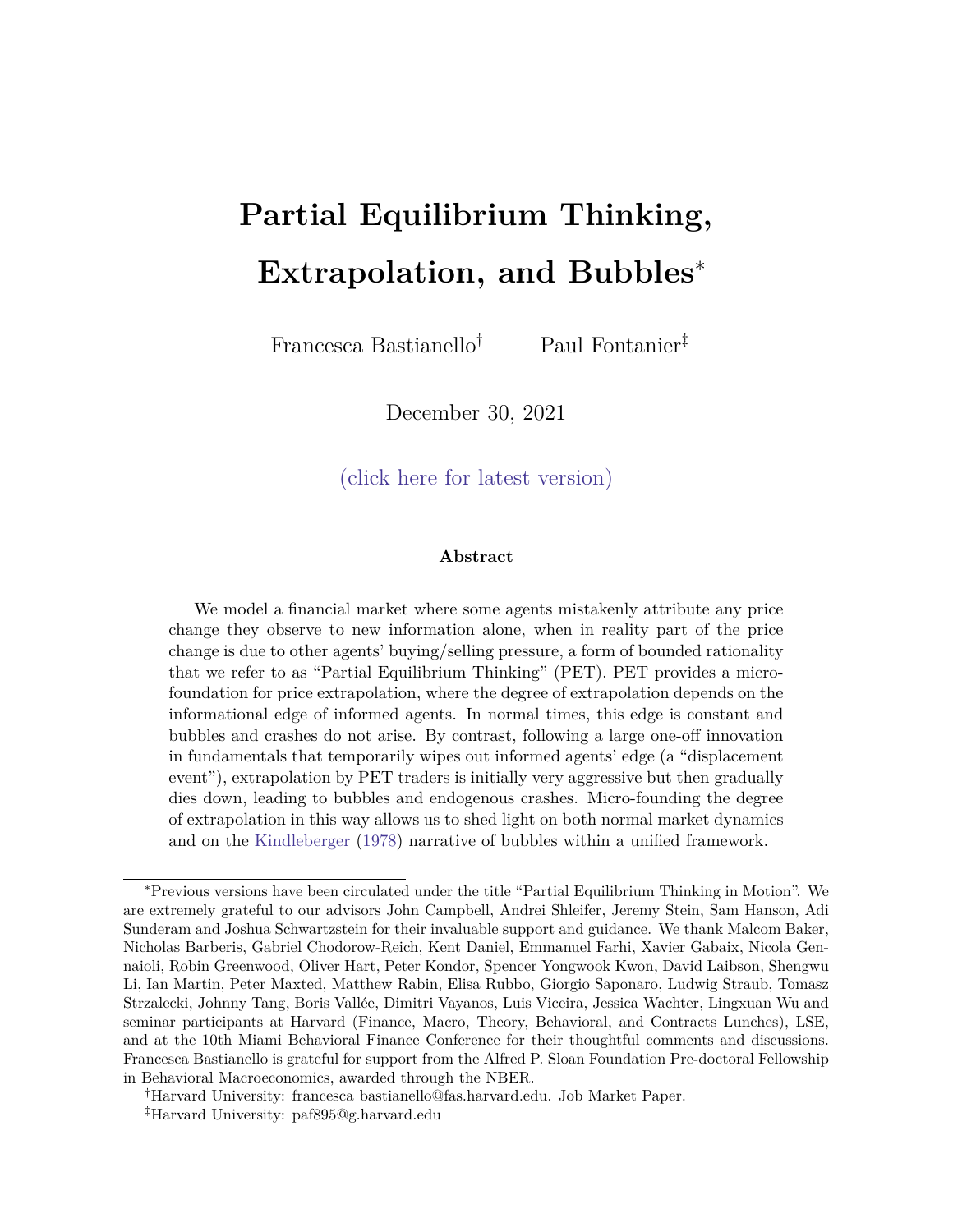investors were aware of this new technology, but at the time nobody knew the full potential of this invention. The development of blockchains as decentralized ledgers has paved the way for cryptocurrencies. However, we are yet to learn how wide-spread their adoption will be in the future, and assets that are associated with them have indeed been prone to bubbly behavior.

This seems to be in stark contrast to normal times shocks. When sophisticated investors see a new earnings announcement, they are better able to understand the implications of information such as same store sales for long term outcomes. The uninformed agents can learn about this more slowly by seeing how the market reacts to such announcements. Since informed agents are always one step ahead of uninformed agents, their informational edge is constant. On the other hand, following a displacement, the informational edge of informed agents is wiped out, as not even the most informed agents know what such shocks really mean for long term fundamentals. As the new technology becomes better established, sophisticated investors regain their informational edge as they are better placed to learn information about it, for example through access to management of the companies developing the technology.

In this section we show how the time-variation in informed agents' edge leads to a time-varying extrapolation parameter, and a time-varying strength of the feedback between prices and beliefs. This can shift the economy between stable and unstable regions. When the displacement rst materializes, informed agents' edge is wiped out, thus increasing the in
uence on prices of uninformed agents' beliefs and the strength with which they extrapolate. Both of these forces fuel the feedback between prices and beliefs. If the uncertainty associated with the displacement is high enough, the economy can enter the unstable region, leading prices and beliefs to accelerate away from fundamentals. As informed agents learn about the new technology and regain their edge, the feedback e ect weakens, and the economy re-enters the stable region. This leads the bubble to burst and prices and beliefs to return back towards fundamentals.

We conclude this section by discussing how the speed of information arrival shapes the duration and amplitude of bubbles, as well as alternative ways of modeling a displacement.

26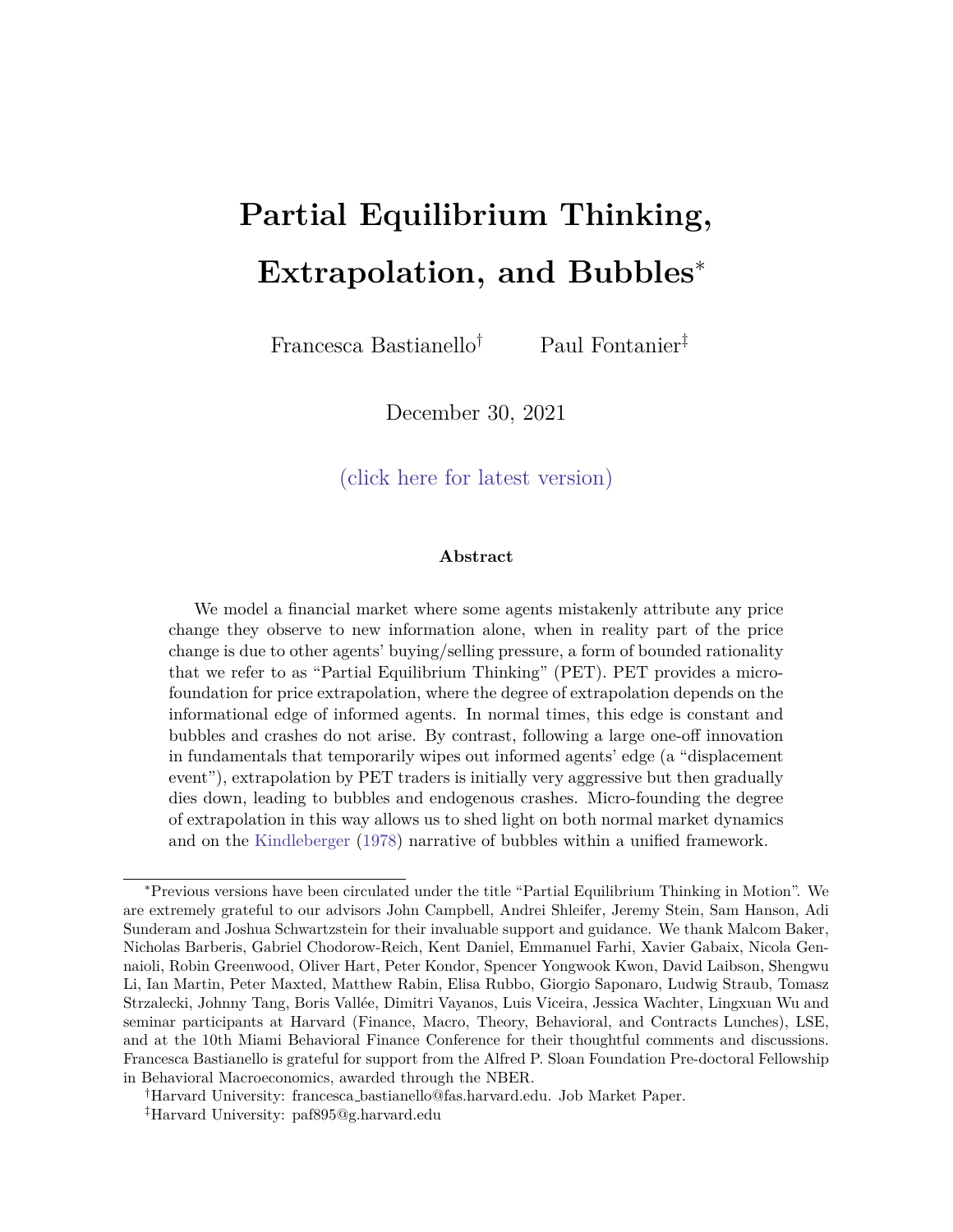# 3.1 Displacement Shocks

We model displacements as an uncertain positive shock to long-term outcomes that agents can learn about only gradually over time. Starting from a normal-times steady state where uninformed agents' beliefs are consistent with the price they observe, in peribe 0 both informed and uninformed traders learn that there is \something new under the sun", but do not know the exact implications of such shock for long-term outcomes. Specically, in  $period t = 0$ , all agents learn that the terminal dividend changes by an uncertain amount ! N( $_0$ ;  $_0^1$ ), where  $_0 > 0$ :

$$
D_T = D + \sum_{j=0}^{X} u_j + !
$$
 (51)

Initially, all agents share the same unconditional prior over . Starting in period  $t =$ 1, each period informed agents observe a common signal that is informative about the displacement,s<sub>t</sub> = ! +  $_{t}$  with  $_{t}$  <sup>iid</sup> N(0;  $_{s}$ <sup>1</sup>). Uninformed agents do not observe these signals but can learn information from past prices.

We solve the model using the same three steps we used in normal times: rst, we specify what truly generates price changes agents observe. Second, we specify what uninformed agents think is generating these price changes, and nd the mapping PET agents use to extract information from prices. Third, we solve the model recursively, and discuss the properties of equilibrium outcomes.

## 3.2 True Price Function following a Displacement

Following a displacement, informed agents observe new signalsand  $s_t$  in each period, and they revise their beliefs accordingly, via standard Bayesian updating:

$$
E_{1;t}[D_T] = E_{1;t} \stackrel{2}{4}D + \sum_{j=1}^{xt} u_{t-j} + u_t + \sum_{h=1}^{dt} h_{u_{t+h} + 1} \stackrel{3}{5} = E_{1;t-1}[D_T] + u_t + w_t \qquad (52)
$$

$$
V_{1;t}[D_T] = V_{1;t} \bigg|_{h=1}^{\pi} h_{U_{t+h}} + ! = V_1 + (t_s + 0)^{-1}
$$
 (53)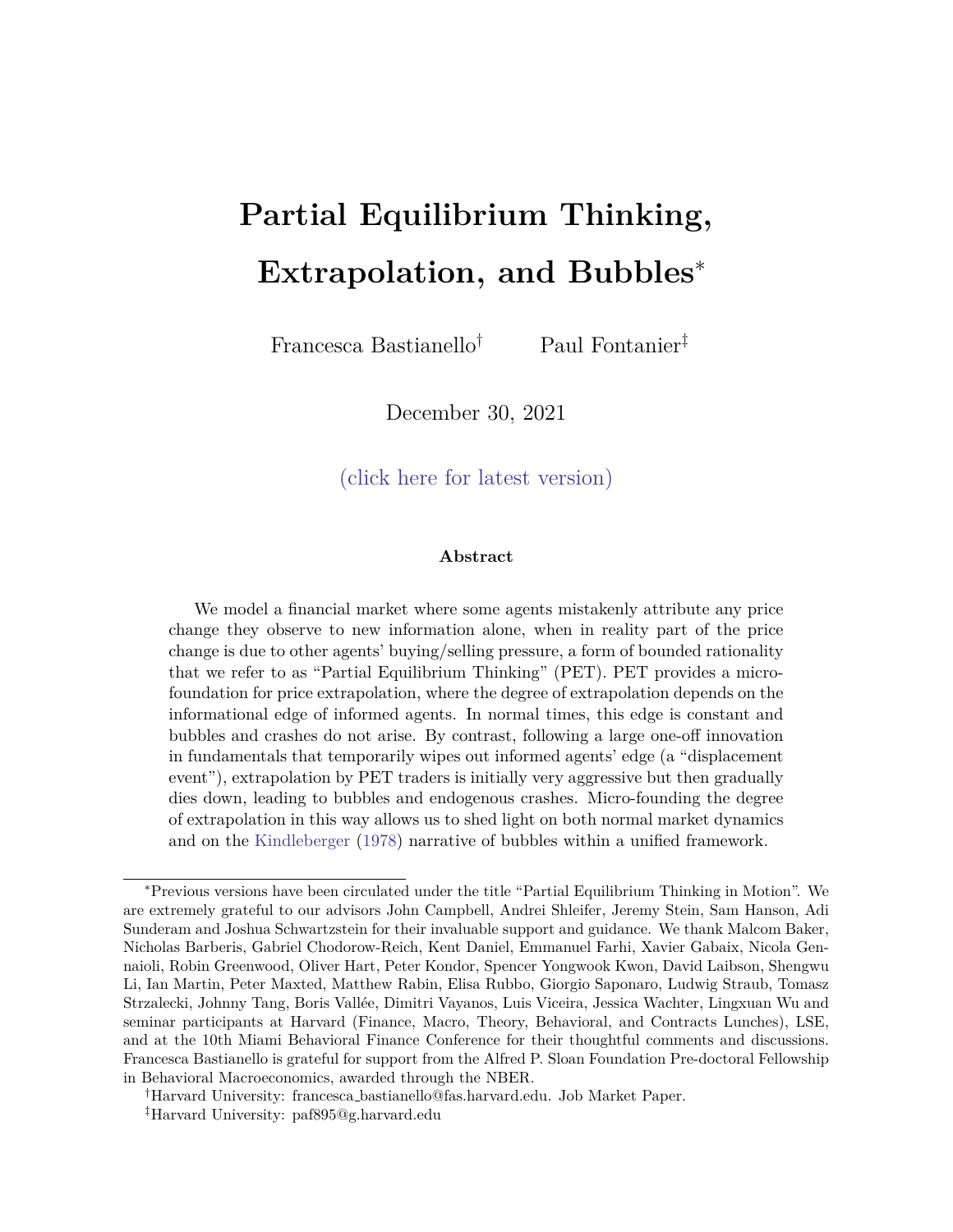where $w_t$   $E_{1;t}$  [! ]  $E_{1;t-1}$  [! ] =  $\frac{s}{t-s+s}$  (s<sub>t</sub>  $E_{1;t-1}$  [! ]) is informed agents' revision of their beliefs about the displacement in light of the new signals<sub>t</sub>. Equation (53) shows that when the displacement is announced, informed agents face greater uncertainty, but their condence gradually rises back towards its steady state level as they learn about the displacement over time.

On the other hand, in each periodt, uninformed agents are interested in learning  $H_{t-1} + W_{t-1}$  from the price change they observe in period 1, and their posterior beliefs are given by:

$$
E_{U,t}[D_T] = E_{U,t-1}[D_T] + u_t + w_t
$$
\n
$$
T = \frac{1}{2} \int_{0}^{t} H(t) dt
$$
\n(54)

$$
V_{U;t}[D_T] = V_{U;t} \t u_t + \sum_{h=1}^{N} h_{U_{t+h}} + ! = V_U + ((t \t 1)_{s} + 0) ^1
$$
 (55)

where (53) shows that uninformed agents also face greater uncertainty when the displacement is announced, but their con dence also rises back towards its steady state level as they learn about ! from past prices over time. Specically, aftert periods, PET agents have learnt about the displacement from  $t(-1)$  price changes.

Combining the information in (53) and (55), informed agents' edge is initially diluted by the increase in aggregate uncertainty, but then gradually rises back to its steady state level:

$$
t = \frac{1}{1} \frac{V_{U} + ((t + 1)_{s} + 0)^{-1}}{V_{1} + (t_{s} + 0)^{-1}}
$$
 (56)

Given these beliefs, the true market clearing price function which generates the price agents observe is given by:

$$
P_t = a_t (E_{1;t-1}[D_T] + u_t + w_t) + b_t (E_{U;t-1}[D_T] + u_{t-1} + w_{t-1}) \quad c_t
$$
 (57)

where:

$$
a_{t} \quad \frac{t}{1+t} \qquad b_{t} \quad \frac{1}{1+t} \tag{58}
$$

and  $c_t$ A Z  $\frac{AZ}{\frac{1}{1}+(1-\frac{1}{1})\frac{U}{U,t}}$ , so that (58) shows that the time-variation in informed agents' edge generates changes in the relative in
uence on prices of informed and uninformed agents' beliefs. The left panel of Figure 4 shows that the in
uence on prices of uninformed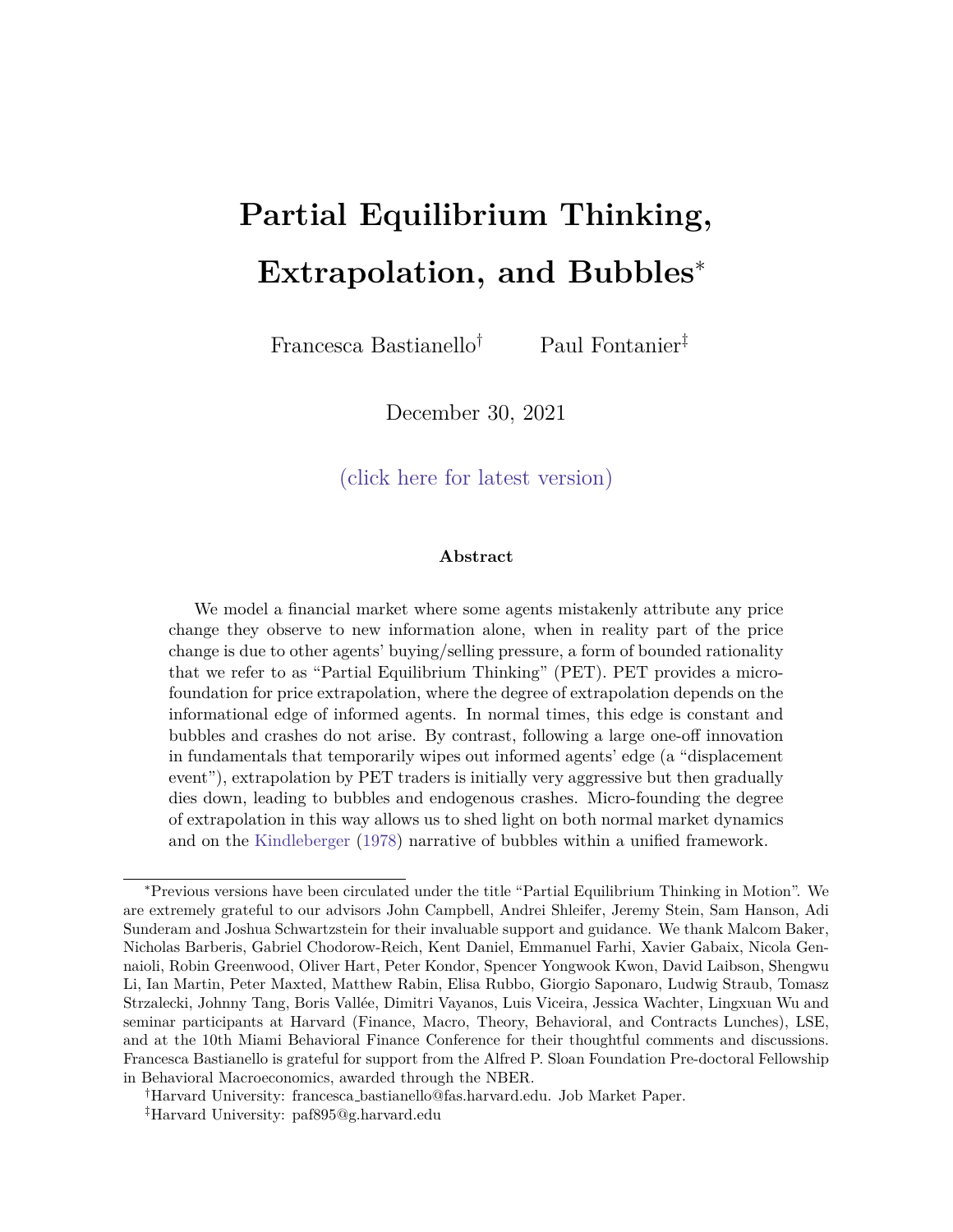agents' biased beliefs  $\alpha$ ) initially rises and then gradually falls, as informed agents' edge is originally wiped out by the increase in aggregate uncertainty, and then slowly increases back to its steady state level as uncertainty about the displacement is resolved and informed agents regain their edge.

Figure 4: Time variation in b<sub>t</sub> and  $1_{\frac{1}{2}t}$  1 following a displacement. Panel (a) plots how the in uence on prices of uninformed agents' beliefs $\mathfrak{t}_\!$  ) varies over time following a displacement: $\mathsf{b}_\mathsf{i}$  initially rises and then gradually declines. Panel (b) plots how the strength with which PET agents extrapolate past prices  $(1_{\overline{a}_t})$  varies over time following a displacement: when the displacement is announced, PET agents initially extrapolate past prices more aggressively, and then the degree with which they extrapolate declines over time. Comparing panels (a) and (b) shows that the extrapolation parameter declines at a faster rate than the in
uence on prices of uninformed agents' beliefs.

(a) In uence on prices of U agents' beliefs, b (b) PET degree of extrapolation,  $1_{\frac{1}{20}+1}$ 

We can re-write the true price function in changes:

$$
P_t = a_t (u_t + w_t) + b_t (u_{t-1} + w_{t-1}) + P_{tjt-1} P_{t-1}
$$
 (59)

where we see that following a displacement, there is an additional source of price variation relative to normal times, as  $P_{\text{t}}$  1 P<sub>t 1</sub>) captures the change in prices due to changes in agents' levels of con dence, xing their mean beliefs:

$$
(P_{tjt-1} \t P_{t-1}) = \left\{ \underbrace{a_t \t a_{t-1} E_{1;t-1}[D_T] + (b_t \t b_{t-1}) E_{U;t-1}[D_T]}_{change in average belief < 0} \right\} \underbrace{|(c_t \t c_{t-1})|}_{change in risk-premium > 0} \tag{60}
$$

The rst term in this expression re ects changes in prices due to changes in average beliefs. To understand why this term is negative, notice that as the informational edge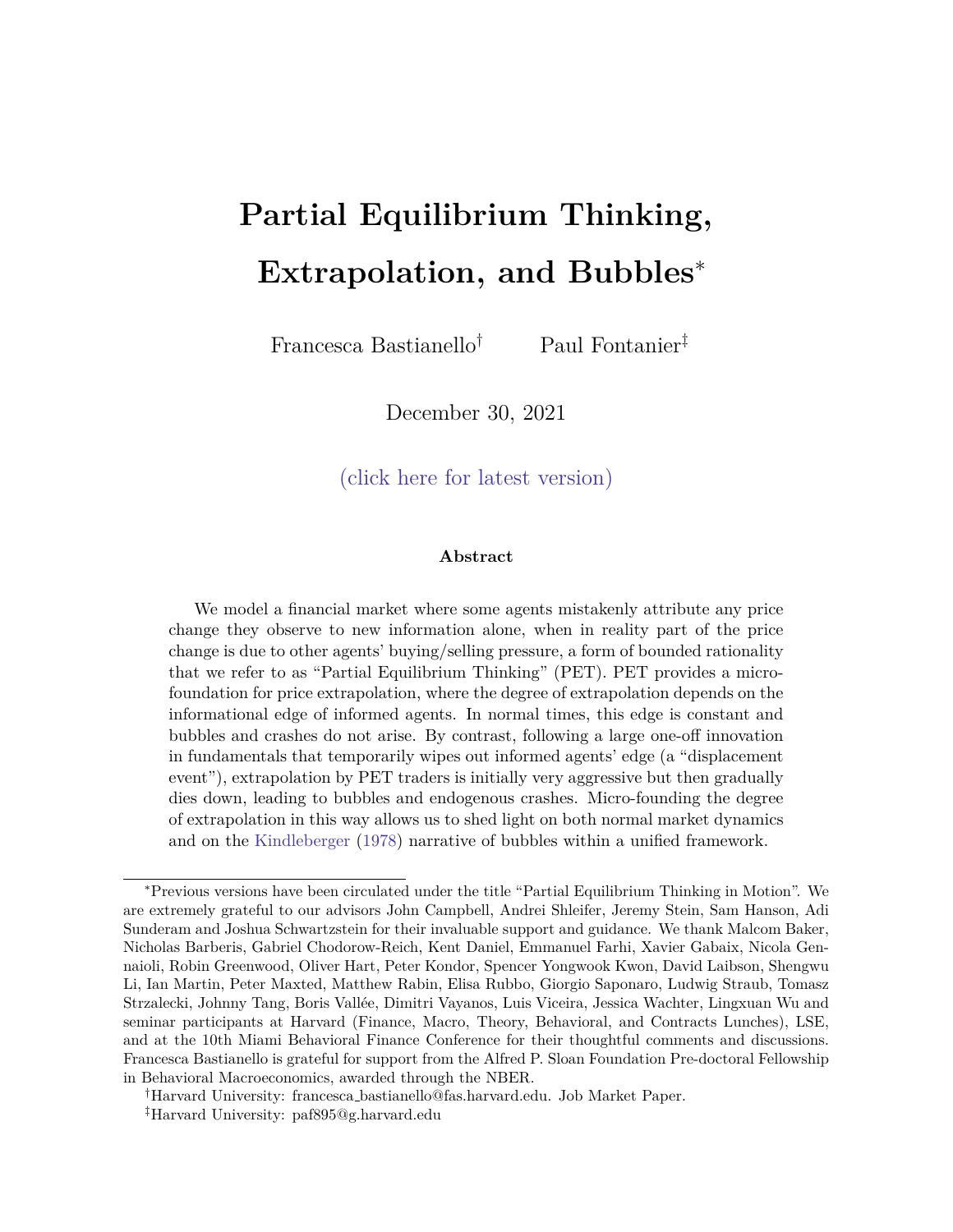rises over time, informed agents receive more weight. Since informed agents are less optimistic than uninformed PET agents, and they receive a greater weight in prices over time, the average belief becomes less optimistic, pushing towards lower prices. On the other hand, the second term shows that as agents become more condent over time, the risk-premium decreases, and this contributes to higher prices. The overall sign of this expression depends on the relative strength of these two forces.

# 3.3 Micro-Founding Time-varying Extrapolation

Just as we did in Section 2, to understand what information uninformed agents extract from past prices, we start by specifying what uninformed agents think is generating the price they observe. This, in turn, requires us to work out PET agents' beliefs about other agents' actions and beliefs. Following a displacement, PET agents think that in period t  $-1$  informed agents trade on all signals they have received up until period 1, f  $\mathsf{u}_\mathsf{j}$   $\mathsf{g}_{\mathsf{j}=0}^{\mathsf{t}-1}$ and f  $s_j$   $g_{j=1}^t$  :

$$
\mathbf{E}_{1;t-1}[\mathbf{D}_{T}] = \mathbf{E}_{1;t-2}[\mathbf{D}_{T}] + \mathbf{H}_{t-1} + \mathbf{W}_{t-1}
$$
 (61)

$$
\forall_{1;t \ 1}[D_T] = V_1 + ((t \ 1)_{s} + 0)^{-1}
$$
 (62)

where  $(62)$  re ects that after  $(t \t 1)$  periods informed agents have observed  $(1)$  price changes which incorporatet(1) signals about the displacement. Notice that  $\mathbf{W}_{1:t-1}[\mathsf{D}_{\top}]$  it time-varying as uninformed agents recognize that informed agents' con dence decreases when the displacement is announced, and then increases over time as they learn more about it.

Moreover, PET agents think that all other uninformed agents do not learn information from prices, and instead trade on xed prior beliefs:

$$
\mathbf{E}_{\mathsf{U};t-1} = \mathsf{D} + \mathsf{I}_0 \tag{63}
$$

$$
\forall_{U;t-1} = V_U + (0)^{-1}
$$
 (64)

where (64) shows that following a displacement PET agents believe that other uninformed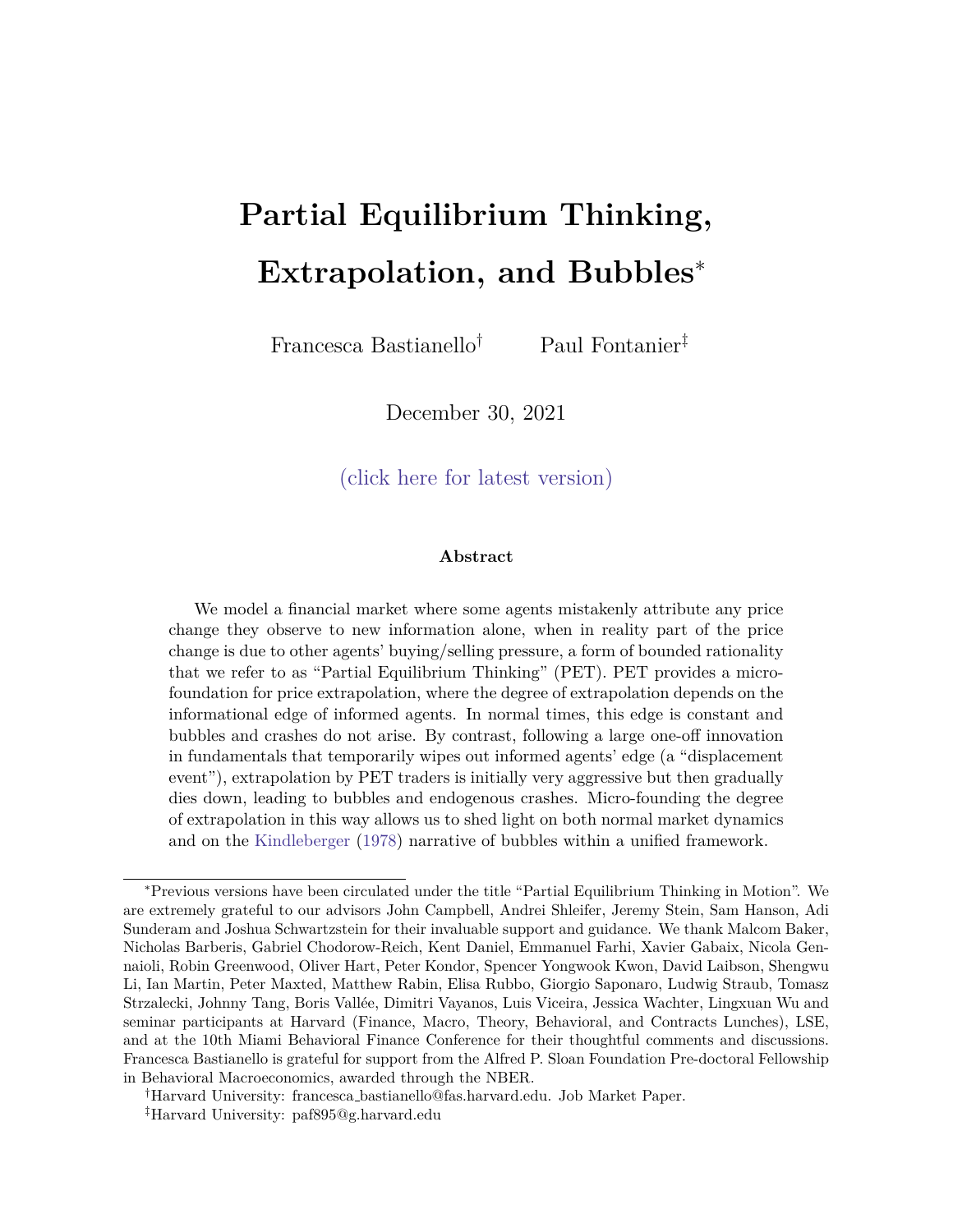agents face greater and constant uncertainty as they do not learn new information after the displacement is announced.

Combining the information in (62) and (64), PET agents' perception of informed agents' edge  $(t_{1})$  is initially diluted by the rise in aggregate uncertainty due to the displacement, and then gradually rises over time as informed agents learn more about it:

$$
\tilde{\tau}_{1} = \frac{!}{1} \frac{V_{U} + (0)^{1}}{V_{1} + ((t - 1)_{s} + 0)^{1}}
$$
 (65)

Notice that the initial fall in informed agents' edge is increasing in the amount of uncertainty generated by the displacement,  $\langle_0 \rangle^{-1}$ , and that  $\tilde{\tau}_t$  rises at a faster rate than  $_t$ . Intuitively, since PET agents think that uninformed agents are not learning more information over time, they think that informed agents regain their edge over uninformed agents at a faster rate than they do in reality: in period t PET agents think informed agents know t more signals than uninformed agents, when in reality all uninformed agents learn from past prices and informed agents are only one period ahead of uninformed agents.

Given these beliefs, the price function which PET agents think is generating the price they observe is given by:

$$
P_{t-1} = a_{t-1} E_{1;t-2}[D_T] + a_{t-1} + a_{t-1} + b_{t-1} D + a_{0} e_{t-1}
$$
 (66)

where  $a_{t-1}$   $\frac{a_{t-1}}{1+a_{t-1}}$  $\frac{1}{1+\frac{1}{1+\frac{1}{1+\frac{1}{1+\frac{1}{1+\frac{1}{1+\frac{1}{1+\frac{1}{1+\frac{1}{1+\frac{1}{1+\frac{1}{1+\frac{1}{1+\frac{1}{1+\frac{1}{1+\frac{1}{1+\frac{1}{1+\frac{1}{1+\frac{1}{1+\frac{1}{1+\frac{1}{1+\frac{1}{1+\frac{1}{1+\frac{1}{1+\frac{1}{1+\frac{1}{1+\frac{1}{1+\frac{1}{1+\frac{1}{1+\frac{1}{1+\frac{1}{1+\frac{1}{1+\frac{1}{1+\frac{1}{1+\frac{1}{1+\frac{1}{1+\frac{1}{1+\frac{1$  $\frac{AZ}{\gamma_{;t}+t(1-\gamma_{\gamma_{\mathsf{U}}^0})}$ , so uninformed agents think that the in
uence on prices of informed (uninformed) agents' beliefs initially falls (rises) as informed agents' informational edge is diluted, and then gradually rises (falls) as informed agents learn over time.

According to PET agents, price changes now re
ect two components:

$$
P_{t-1} = a_{t-1} (u_{t-1} + w_{t-1}) + P_{t-1|t-2} P_{t-2}
$$
 (67)

where  $P_{t}$  <sub>1jt 2</sub>  $P_{t}$  2 captures an additional source of variation relative to their normal times mapping in (41), and this re
ects uninformed agents' perception of price changes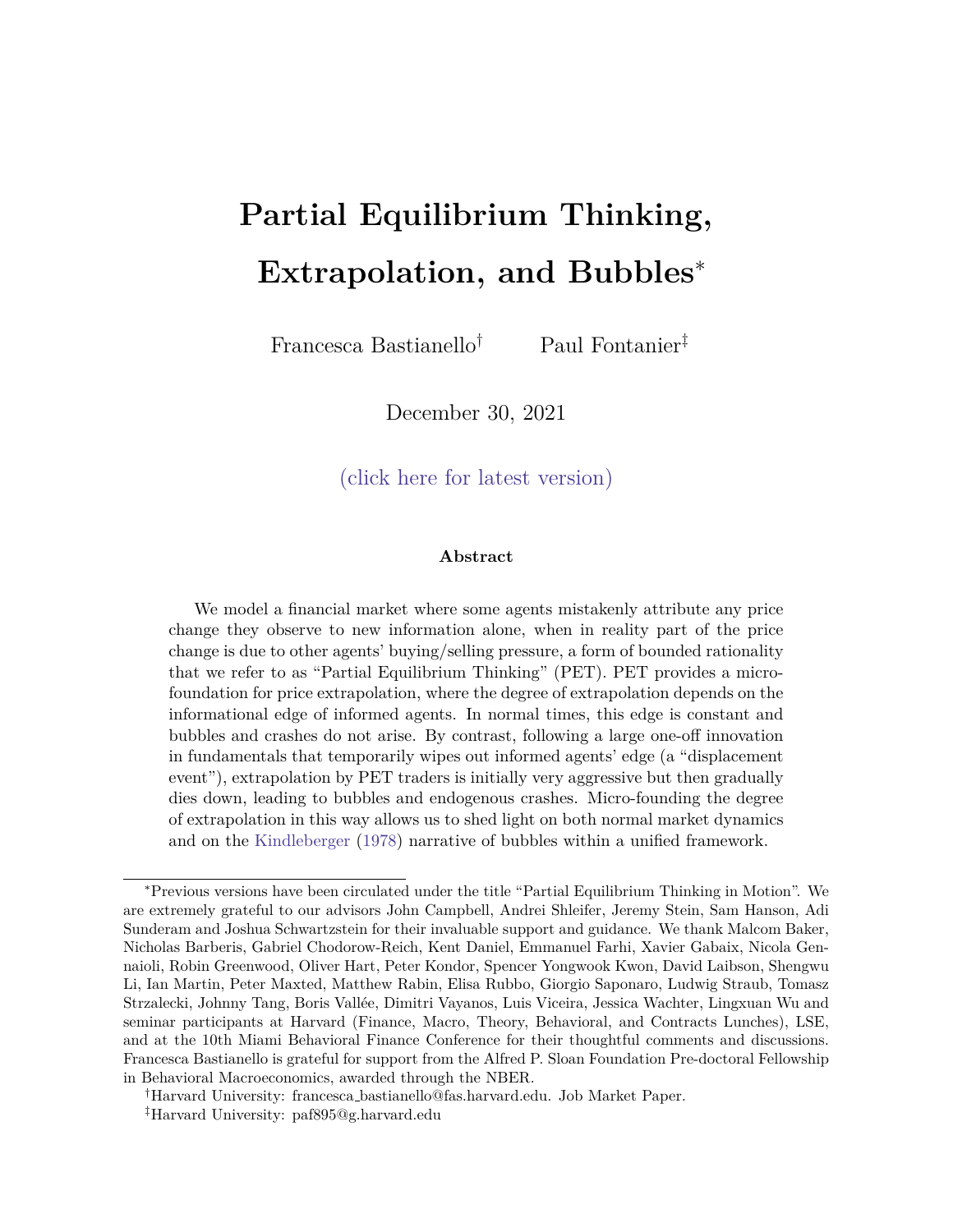due to changes in condence:

$$
P_{t_{1}} \, 1_{jt_{2}} \, P_{t_{2}} = \left\{ \underbrace{a_{t_{1}} \, a_{t_{2}}}_{\text{change in average belief } > 0} \right\} \underset{\text{change in average belief } > 0}{\left\{ z_{t_{1}} \, (b_{t_{1}} \, b_{t_{2}}) (D + a) \right\}} \underset{\text{change in risk-premium } > 0}{\left\{ \left( b_{t_{1}} \, a_{t_{2}} \right) \right\}} \geq 0
$$
\n(68)

Following good news, this term is unambiguously positive. Intuitively, PET agents think that informed agents are more optimistic than other uninformed agents. As the perceived informational edge rises over time, and optimistic informed agents receive more weight, PET agents think that the average belief in the market is becoming more optimistic. Moreover, as agents become more condent over time, the risk-premium component decreases, which also contributes to higher prices due to time-varying condence levels.

PET agents then invert this mapping, and attribute the unexpected part of the price change they observe to new information  $w_{t-1} + w_{t-1}$ , leading to the following posterior beliefs:

$$
E_{U,t}[D_T] = E_{U,t-1}[D_T] + \, t \, P_{t-1} \, P_{t-1|t-2} \tag{69}
$$

where:

$$
t \frac{1}{a_{t-1}} = 1 + \frac{1}{\tilde{t} - 1} \tag{70}
$$

Following a displacement, PET agents extrapolate unexpected price changes with a timevarying extrapolation parameter, as is also shown in the right panel of Figure 4. Intuitively, PET agents adjust their mapping to re
ect that following the increase in uncertainty associated with the displacement, prices are initially less sensitive to new information as informed agents' edge is diluted, and then gradually become more sensitive to information as informed agents regain their edge.

Proposition 5 (Time-varying Extrapolation). Following a displacement in period =  $0$ , the degree of extrapolation with which PET agents extrapolate unexpected price changes becomes time-varying. The extrapolation coe cient rises in period  $= 1$ , and then gradually declines as uncertainty resolves over time. The initial rise in the extrapolation parameter is increasing in the uncertainty introduced by the shoc $k_0$  1) and decreasing in the

32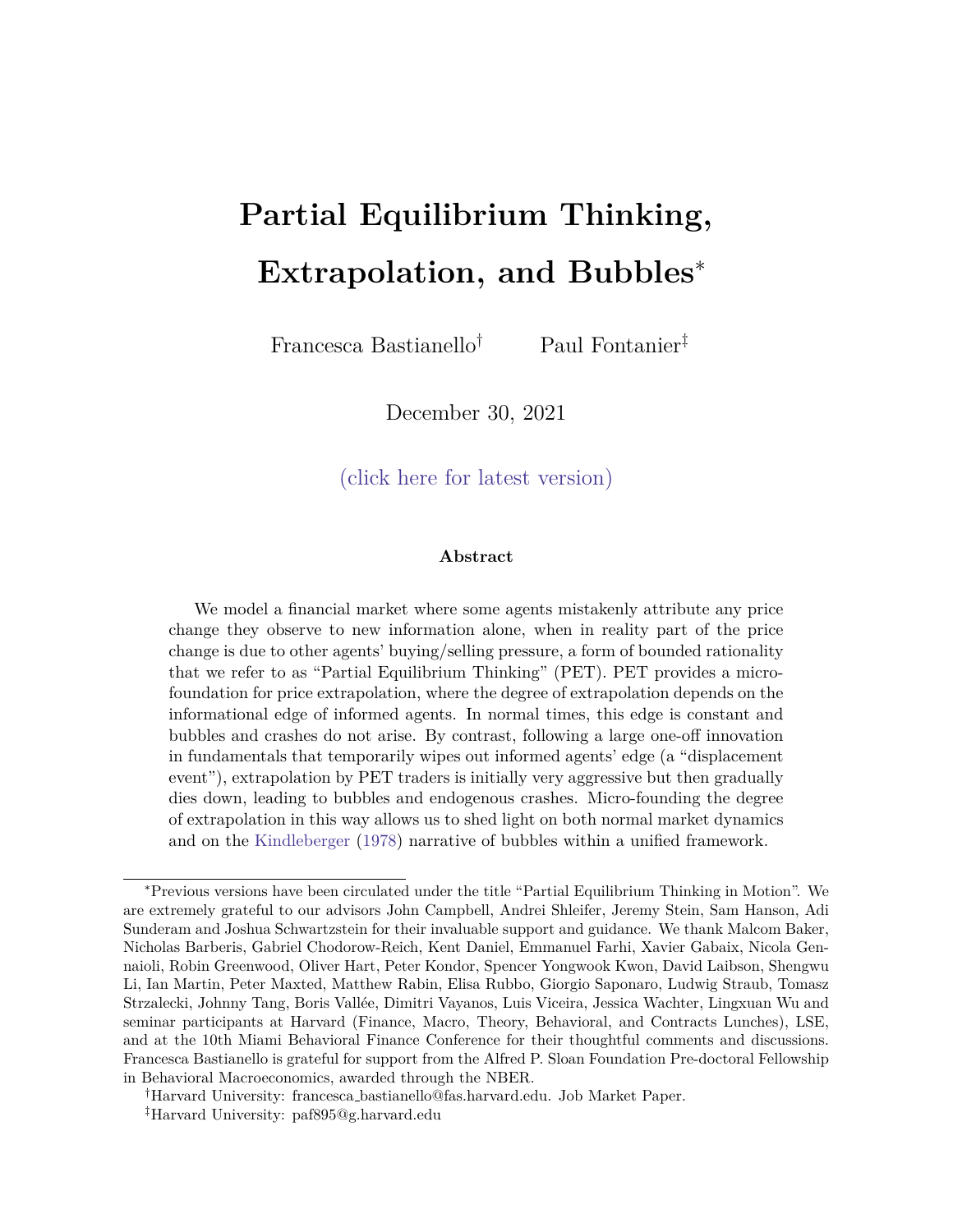fraction of informed agents in the market  $\blacksquare$ ).

As well as being consistent with empirical evidence that documents a time-varying extrapolation parameter (Cassella and Gulen (2018)), micro-founding the extrapolation parameter in this way allows us to understand the assumptions implicit in models of constant price extrapolation. A constant extrapolation parameter requires uninformed agents to think that a given piece of information is always incorporated into prices with the same strength. In our model, this requires uninformed agents to think that informed agents' edge is constant over time, which in turn requires them to think that the composition of agents in the market and agents' relative condence are also constant over time. This assumption seems to be a good characterization of investors' beliefs in normal times, in response to regular earnings announcements.

However, following a Kindleberger type displacement, these assumptions become counterfactual, as these shocks generate large changes to how information is incorporated into equilibrium prices. In this case, as uninformed agents think about what generates the prices they are learning from, they adjust the mapping they use to infer information from prices, thus leading to time-varying extrapolation.

## 3.4 Displacement, Bubbles and Crashes

By combining the results from Sections 3.2 and 3.3, we nd that following a displacement PET agents' beliefs evolve as follows:

$$
(\mathbf{u}_{t+1} + \mathbf{w}_{t+1}) = \frac{a_{t+1}}{a_{t+1}} (\mathbf{u}_{t+1} + \mathbf{w}_{t+1}) + \frac{b_{t+1}}{a_{t+1}} (\mathbf{u}_{t+2} + \mathbf{w}_{t+2}) \frac{1}{a_{t+1}} P_{t+1jt+2} P_{t+1jt+2}
$$
(71)

This expression is reminiscent of the AR(1) process in (46), with two key di erences. First, the strength of the feedback between prices and belie $\frac{t_{\mathrm{ex}}}{\mathrm{a}_{\mathrm{t}}}(\cdot)$  is now time-varying, allowing the economy to shift between stable and unstable regions. Second, this process now also has an additional correction term, which captures the bias in PET agents' forecasts of price changes due to changes in condence levels. This additional term provides a pull back force that leads uninformed agents' beliefs to be disappointed at the peak of the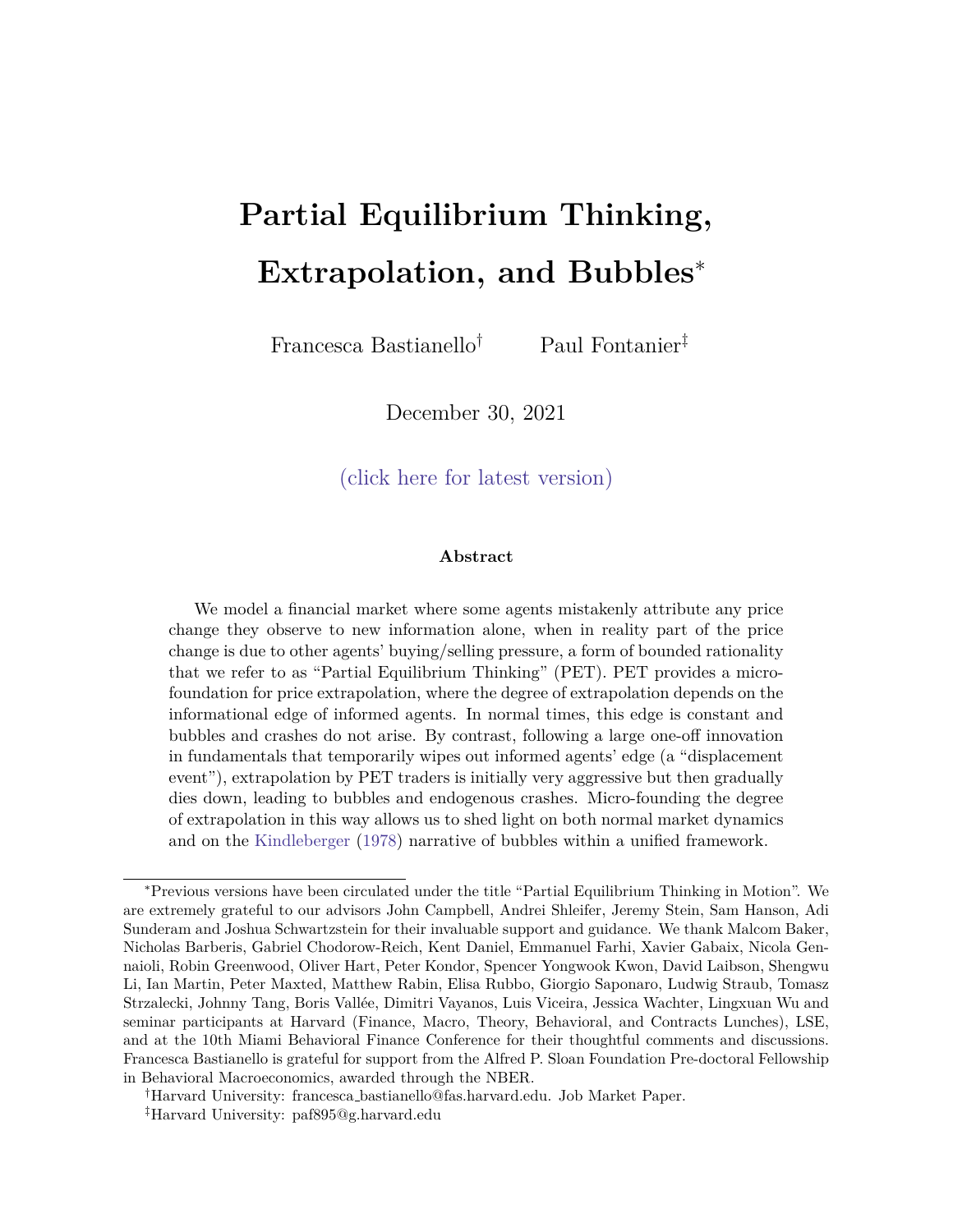bubble, leading to reversals and a crash. We now discuss both of these dierences in detail.

Substituting  $(58)$  and  $(70)$  into the pseudo-AR $(1)$  coe cient in  $(71)$ , we nd that the strength of the feedback e ect now takes the following form:

$$
\frac{b_{t-1}}{a_{t-1}} = \frac{1}{1 + \frac{1}{t-1}} \qquad 1 + \frac{1}{\frac{1}{t-1}}
$$
 (72)

Figure 5 shows that when the displacement materializes in periode 0, the strength of the feedback e ect initially increases as the economy is ooded with uncertainty, and both the true and the perceived informational edges are diluted. However, as agents start learning about the displacement, the strength of the feedback eect gradually declines. Starting from a stable region in normal times, if the increase in uncertainty generated by the displacement is large enough, the economy enters an unstable region  $(> 1)$ , allowing prices and beliefs to accelerate away from fundamentals. In the long run the economy always returns into a stable region, as  $\lim_{h \to \infty} h_{\frac{1}{h}} < b_{\frac{1}{h}} < 1$  since  $\lim_{h \to \infty} (b_h - b) = 0$  and  $\lim_{t\to 1}$  (a<sub>t</sub> a) > 0, with prices and beliefs converging to a new steady state.

Figure 5: Time variation in the strength of the feedback eect following a displacement. This gure shows how the strength of the feedback between outcomes and beliefs varies over time following a displacement. The dotted line at  $\frac{b}{n}$  = 1 separates the stable region  $\frac{a}{n}$  < 1) from the unstable region ( $b_{\text{in}}$  > 1). Starting from a normal times steady state where the strength of the feedback e ect is less than one, a displacement is announced in period  $= 0$ , and this leads the strength of the feedback e ect to initially rise and then gradually decline over time. The initial increase in  $b_{\equiv 2}$  is increasing in the uncertainty associated with the displacement ( $_0$ ) <sup>1</sup>, and this gure depicts a scenario where ( $_0$ ) <sup>1</sup> is large enough to initially shift the economy to an unstable region. Eventually, as informed agents learn more about the displacement, the strength of the feedback eect weakens and the economy returns to a stable region.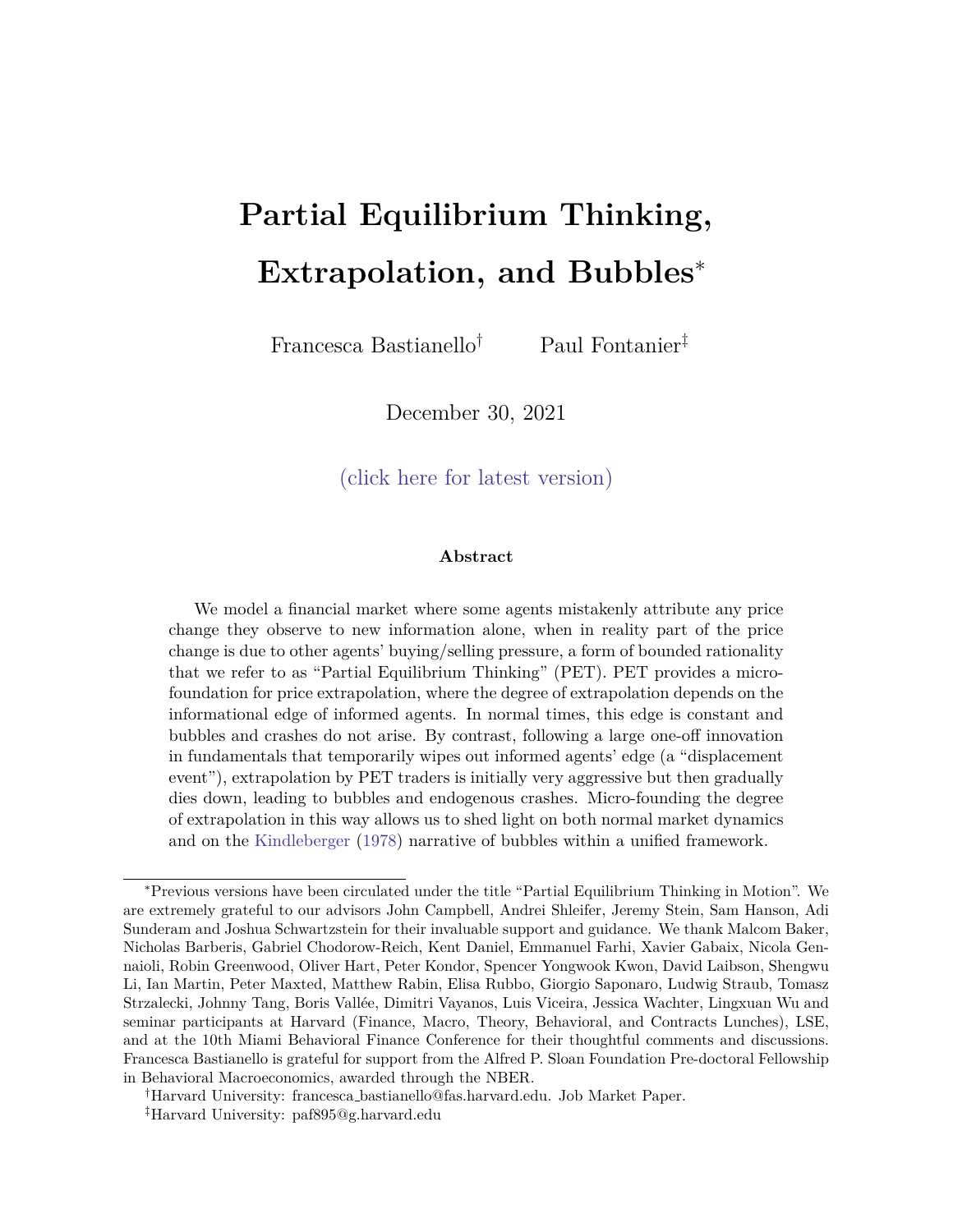It is the last term in (71) that allows for reversals, as we need uninformed agents to infer negative information from prices  $(\mu_{\tau} + \mathbf{w}_{t-1} < 0)$  for their beliefs to revert back towards fundamentals and the bubble to burst. We show that this can only happen once the economy returns to a stable region. Substituting (60) and (68) into (71), we nd that beliefs evolve as follows:

$$
u_{t-1} + w_{t-1} = \frac{a_{t-1}}{a_{t-1}} (E_{1;t-1}[D_T] - E_0[D_T]) - 1 - \frac{b_{t-1}}{a_{t-1}} (E_{U;t-1}[D_T] - E_0[D_T]) + \frac{1}{a_{t-1}} (e_{t-1} - e_{t-1})
$$
(73)

where  $E_0[D_T] = D + 0$  is agents' unconditional prior belief when the displacement is announced. For the bubble to burst, we need<sub>t  $\sim$ 1</sub> +  $w_{t-1}$  to eventually turn negative. If we consider a one-o positive shock, such that  $I_{1;t-1}[D_T] = E_{1;t}[D_T] > E_0[D_T]$  for all t 1, (73) makes clear that as long as the economy is in a unstable region  $\frac{1}{d_{\rm t}}$ nd > 1, PET agents continue to extract positive information from prices, and therefore become increasingly optimistic. In other words, when the economy is in an unstable region, the lagged response of uninformed agents always raises prices by more than what uninformed agents would expect from changes in condence alone. On the other hand, this is no longer the case once the economy returns to a stable region and the feedback between outcomes and beliefs runs out of steam. At the peak of the bubble uninformed agents' beliefs vastly exceed fundamentals, and the term ir  $E_{U:t}$  <sub>1</sub>[D<sub>T</sub>]  $E_0[D_T]$  dominates in determining the sign of the news that uninformed agents extract from past prices in (73). Once the economy returns into a stable region an $\frac{b}{a_{t-1}} < 1$ , PET agents expect higher price rises than the ones they observe. As their beliefs are disappointed, they become more pessimistic  $(\psi_{\tau+1} + \psi_{t-1} < 0)$  and the bubble bursts.

Moreover, the duration of the bubble is longer and its amplitude is greater when the informativeness of the signals that informed agents receive is low and uncertainty takes longer to resolve over time  $(s$  is low).

Proposition 6 (Displacements, Bubbles and Crashes. Following a displacement-type of shock, the strength of the feedback between prices and beliefs increases on impact, but as uncertainty resolves over time it eventually converges back to a level which is lower than in the original steady state. If the rise in uncertainty produced by the displacement is large

35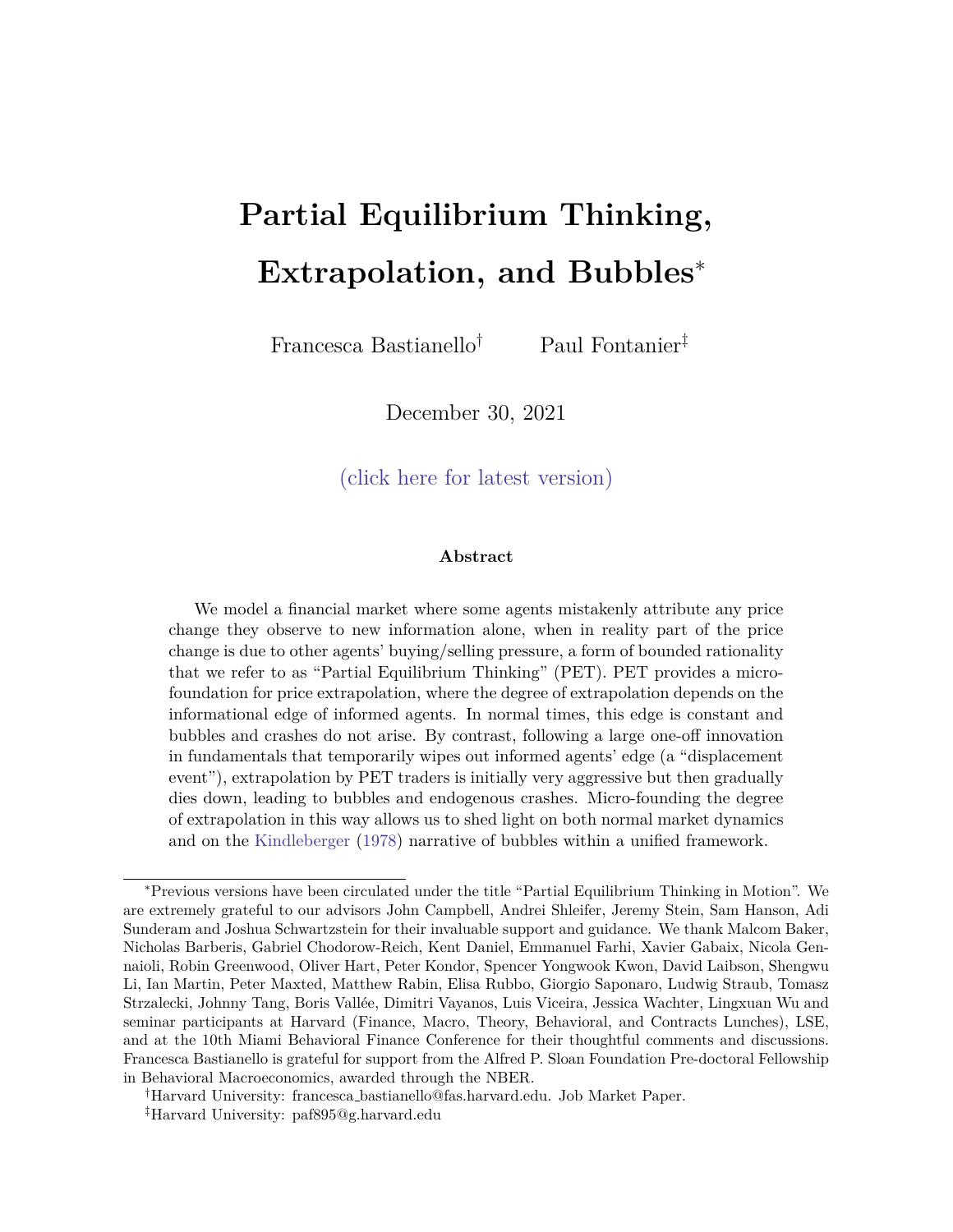enough, the economy enters an unstable region, allowing prices and beliefs to accelerate away from fundamentals and leading to the formation of bubbles. As agents learn more about the displacement, the strength of the feedback e ect weakens, the economy re-enters a stable region, and the bubble bursts.

Figure 6 shows the path of equilibrium outcomes following a displacement shock. Initially, as the economy enters the unstable region, prices and beliefs accelerate away from fundamentals in a convex way, and reach levels several multiples of the fundamental value of the asset (Greenwood et al. (2019)). This stage of the bubble is also associated with high trading volume (Barberis (2018), Hong and Stein (2007), DeFusco et al. (2020)). As the strength of the feedback e ect weakens, and the economy re-enters the stable region, PET agents' expectations are disappointed, leading the bubble to burst, and prices and beliefs to converge back towards fundamentals. Partial equilibrium thinking naturally delivers these key characteristics of bubbles by exploiting the properties of unstable regions.

Finally, the exact shape of the bubble depends on the speed with which information about the displacement becomes available over time. For example, Figure 7 shows how the model can deliver a slower boom and a faster crash if information about the displacement is revealed slowly at rst, and at a faster rate once the bubble bursts.

#### 3.5 Frequency of Information Arrival

By assuming that informed agents receive new information in each period following a displacement, we are implicitly assuming that uninformed agents understand the frequency with which informed agents receive new information. However, if we change the frequency of information arrival, the true condence of informed agents becomes decoupled from uninformed agents' perception of it.

In our model, following a displacement, uninformed agents observe a price change in each period, and they attribute each price change to new information. Regardless of the frequency of information arrival, having observed price changes aftert periods, uninformed agents' perception of informed agents' con dence is given by:

$$
\gamma_{\text{it}} = V_{1;0} + (t_{s} + 0)^{-1}
$$
 (74)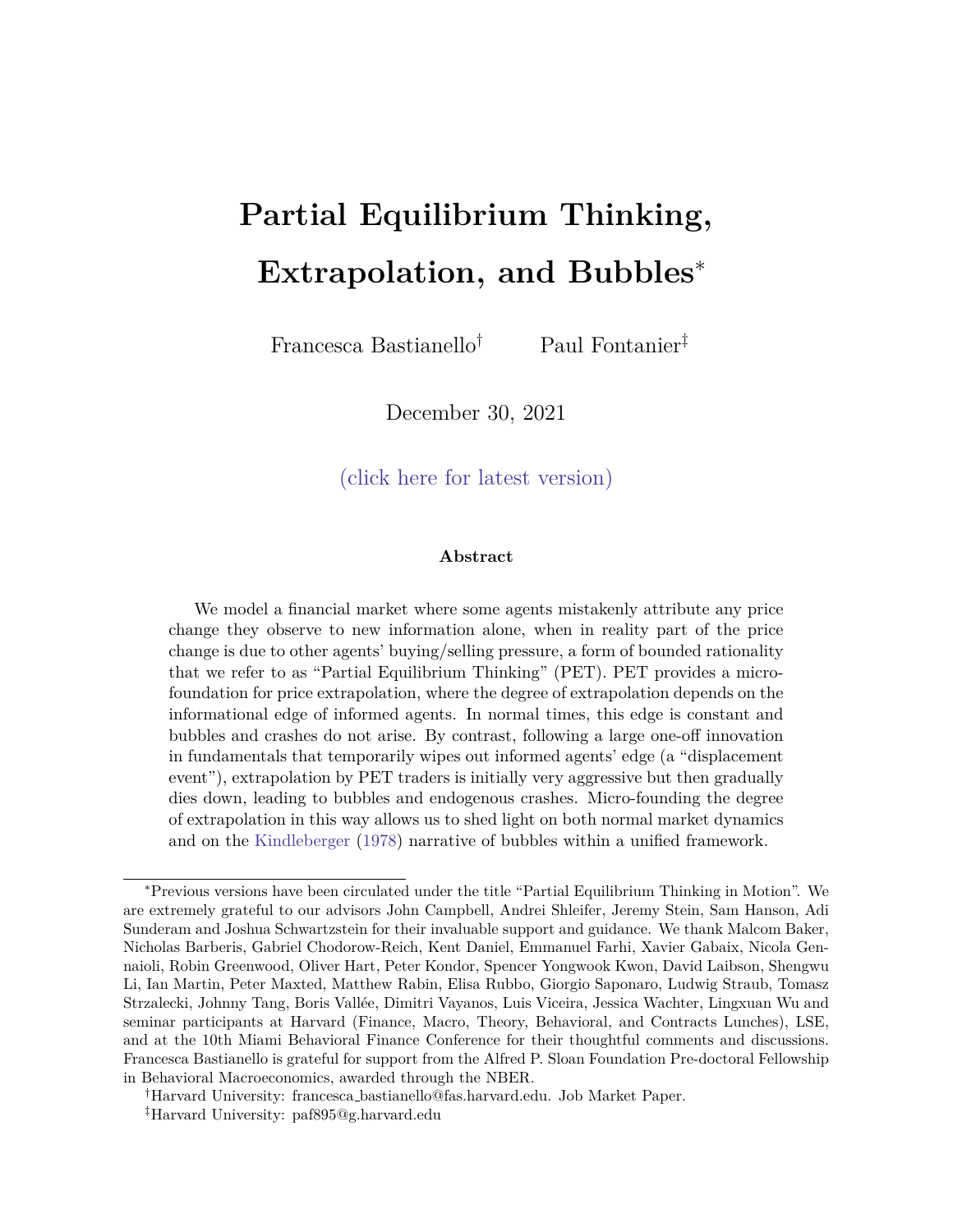Figure 6: Bubbles and crashes following a displacement tarting from a normal times steady state, a displacement!  $_0$   $\, 1)$  is announced in periodt = 0. Informed agents then receive a signal  $s_t = ! + t$  with  $t$  $_{\rm s}$ <sup>1</sup>) each period, where  $_{\rm 1}$  > 0 and  $_{\rm t}$  = 0 8t > 1. This gure compares the path of equilibrium prices, uninformed agents' beliefs, trading volume and agents' positions in the risky asset following a displacement which temporarily shifts the economy into an unstable region, under rational expectations and under partial equilibrium thinking. As the economy shifts into an unstable region when the displacement is announced, prices and beliefs accelerate away from fundamentals. This phase of the bubble is also associated with high trading volume, and PET agents being long the asset. Eventually, as the strength of the feedback e ect weakens, the economy returns to a stable region and uninformed agents' beliefs are disappointed, leading to a crash.

(a) Price (b) Uninformed agents' beliefs

(c) Trading volume (d) Asset demands

If informed agents receive news in each period, then  $\epsilon_{\text{I},t}$  =  $\epsilon_{\text{I},t}$ . Suppose instead that after t period, informed agents have received only  $<$  t signals. Their true con dence is now given by:

$$
I_{1,t} = V_{1,0} + (n_{t s} + o)^{-1} < \tau_{1,t}
$$
 (75)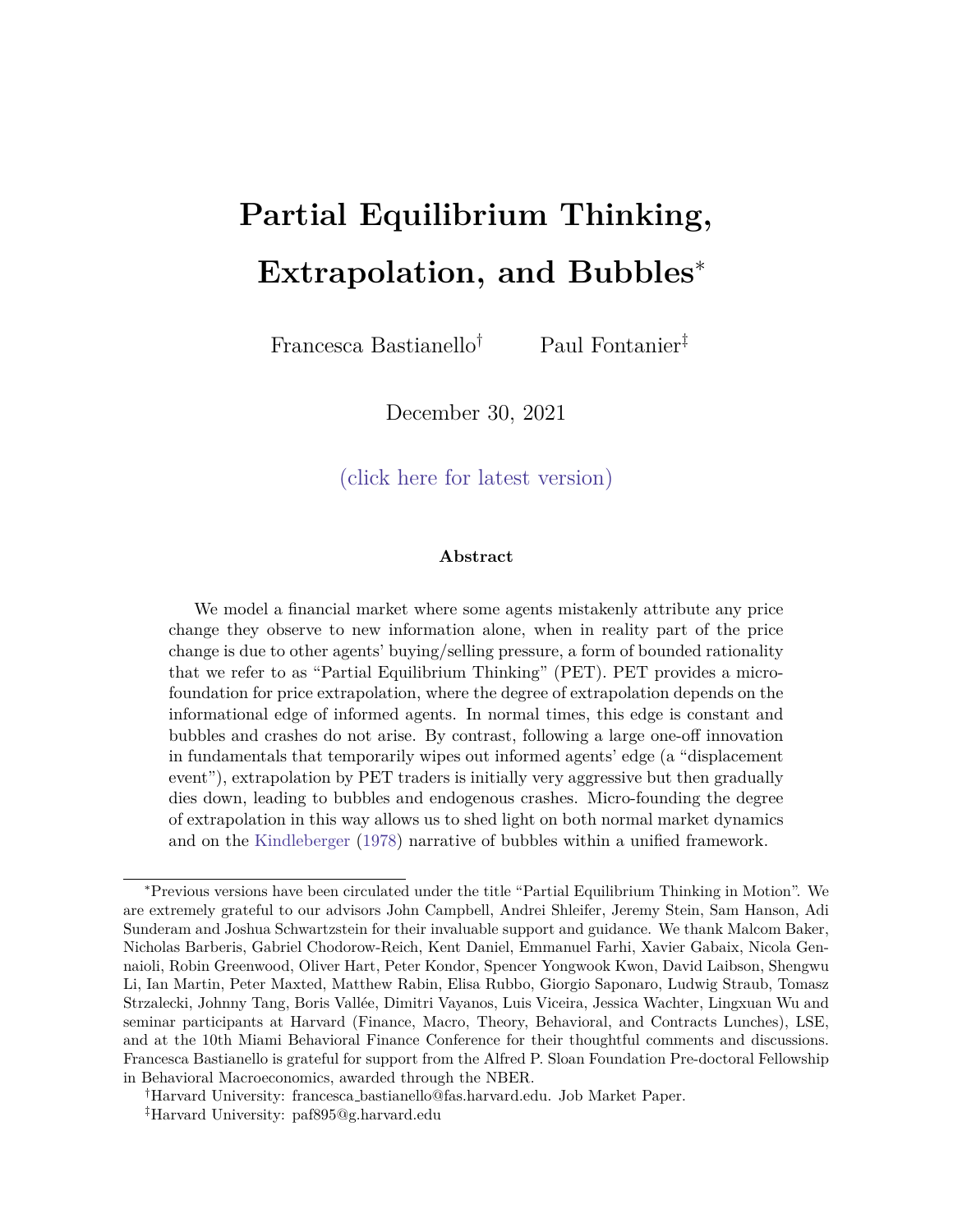Figure 7: Asymmetric bubbles and crashes Starting from a normal times steady state, a displacement! N(  $_0$ ;  $_0$ <sup>1</sup>) is announced in periodt = 0. Informed agents then receive a signa $s_t = ! + _t$ with  $N(0; \frac{1}{s}t)$  each period, where  $1 > 0$  and  $t = 0$  8t > 1. Moreover,  $s_t = \frac{1}{s}$  for t 30 and  $s_t = \frac{0}{s} > \frac{1}{s}$  for t > 30, which re ects that information is revealed at a faster rate once the bubble  $s$ ;t =  $s_{\rm st} = s_{\rm s}$ . The left panel illustrates the evolution of the strength of the feedback e ect. The right panel illustrates the evolution of equilibrium prices, which now exhibit a slower boom and a faster crash.

(a) Strength of the feedback e ect (b) Price

With this information structure, informed agents need to receive only a nite number of signals for the bubble to burst. Letn<sub>1</sub> be the total number of signals informed agents receive about the displacement over the whole lifetime of the asset. Long run stability then requires:

$$
n_1 > n \tag{76}
$$

where n =  $\frac{1}{2}$ s  $\frac{1}{\sqrt{V_{1;\,0}(\gamma_0-1)}}$  o . This implies that bubbles may burst even if the true con dence of informed agents is lower than the true con dence of uninformed agents. This is not the case with models of constant price extrapolation, which instead rely on changes in the true relative condence of informed and uninformed agents in order to generate bubbles and crashes.

To illustrate this point, Figure 8 shows the response of the economy if informed agents receive a single signal in period  $= 1$ , and then receive no further information about the displacement thereafter, so that  $n_1 = 1$ . When this is the case, the con dence of uninformed agents rises relative to the condence of uninformed agents, as shown in the top left panel of Figure 8. However, even though the in
uence on prices of uninformed agents' biased beliefs rises over time, the economy can still return to a stable region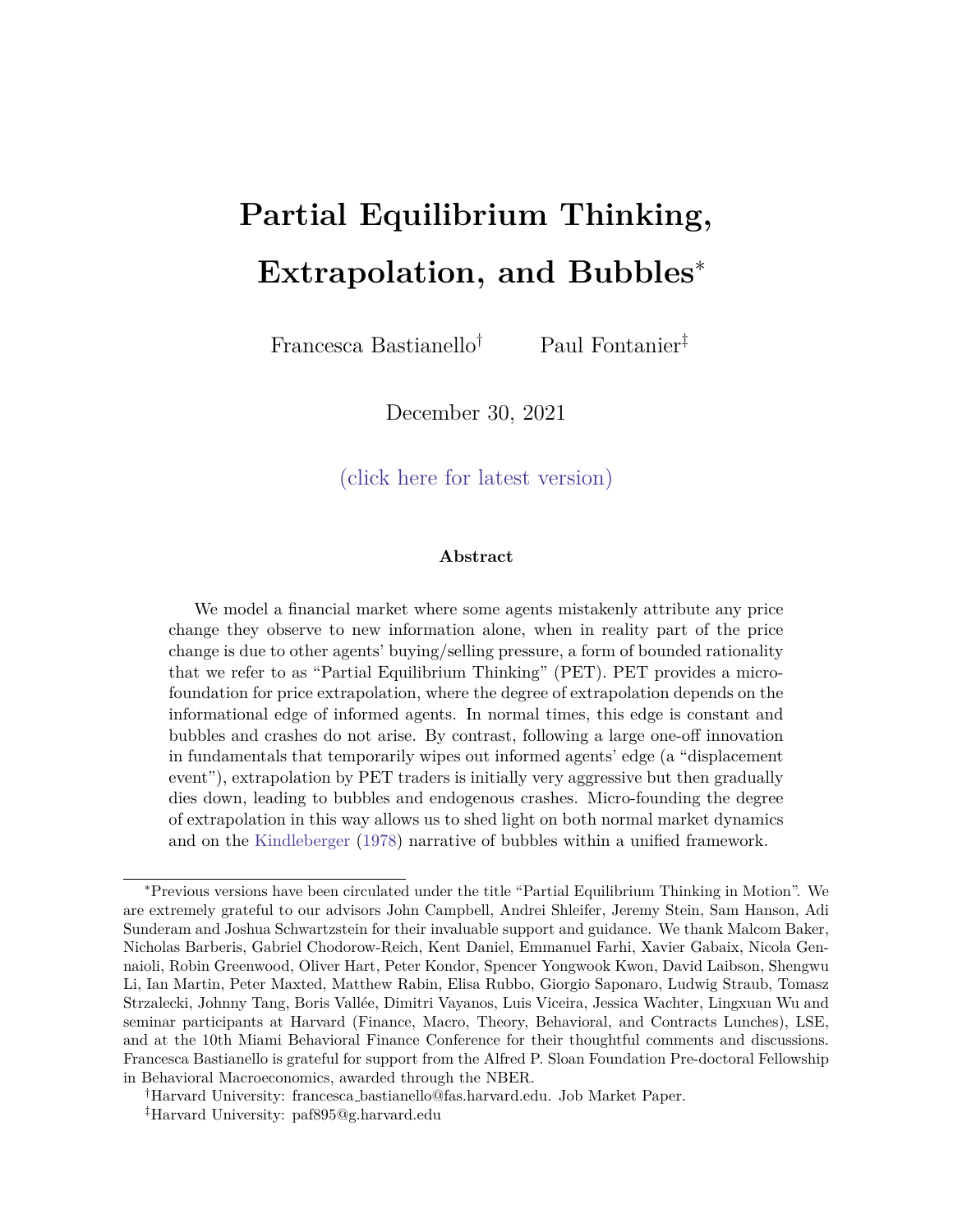because the strength with which PET agents extrapolate past prices falls over time. Intuitively, PET agents still attribute any price change they observe to additional news about the displacement, and thus think that informed agents' edge is rising over time. Comparing the path of equilibrium prices in the bottom right panel of Figure 8 to the one in Figure 6 we see that when informed agents receive a single shock, the bubble is much more accentuated and takes much longer to die out as the market spends more time in the unstable region. However, the key take-away is that a time-varying extrapolation coe cient allows for bubbles and endogenous crashes that are not driven by changes in agents' relative con dence levels, which would instead be necessary with constant priceextrapolation.

#### 3.6 Other Types of Displacements

A key lesson from our analysis so far is that shocks that generate bubbles and crashes must have two properties: they must shift the economy to an unstable region, and such a shift must be temporary. So far, we have considered one possible way to achieve this via a positive shock that creates uncertainty, which gradually resolves over time. However, the sources of variation in $\frac{b_{1}}{a_{t}}$  discussed in Proposition 3 are informative about other types of shocks which may contribute to the formation of bubbles and crashes.

Speci cally, we can write the strength of the feedback e ect as follows:

$$
\frac{b_t}{a_t} = \frac{1}{1+t} \quad 1 + \frac{1}{\tau} < 1 \quad 0 \qquad \frac{t}{1-t} \frac{1}{u_{tt}} \quad \frac{1}{1-t} \frac{\tau}{u_{tt}} \frac{1}{\tau} > 1 \tag{77}
$$

which generalizes our earlier expressions by allowing the fraction of informed agents in the market to be time-varying, and by allowing uninformed agents to be misspecied about this quantity ( $\tilde{\tau}_t$   $\tilde{\theta}$  t). There are four components of the information structure that can then lead to time-variation in the strength of the feedback eect: the true and the perceived condence of informed agents relative to uninformed agents, and the true and the perceived composition of agents in the market. Temporary shocks to these quantities can also contribute to the time-varying strength of the feedback e ect.

For example, displacements may lead to large changes in the composition of agents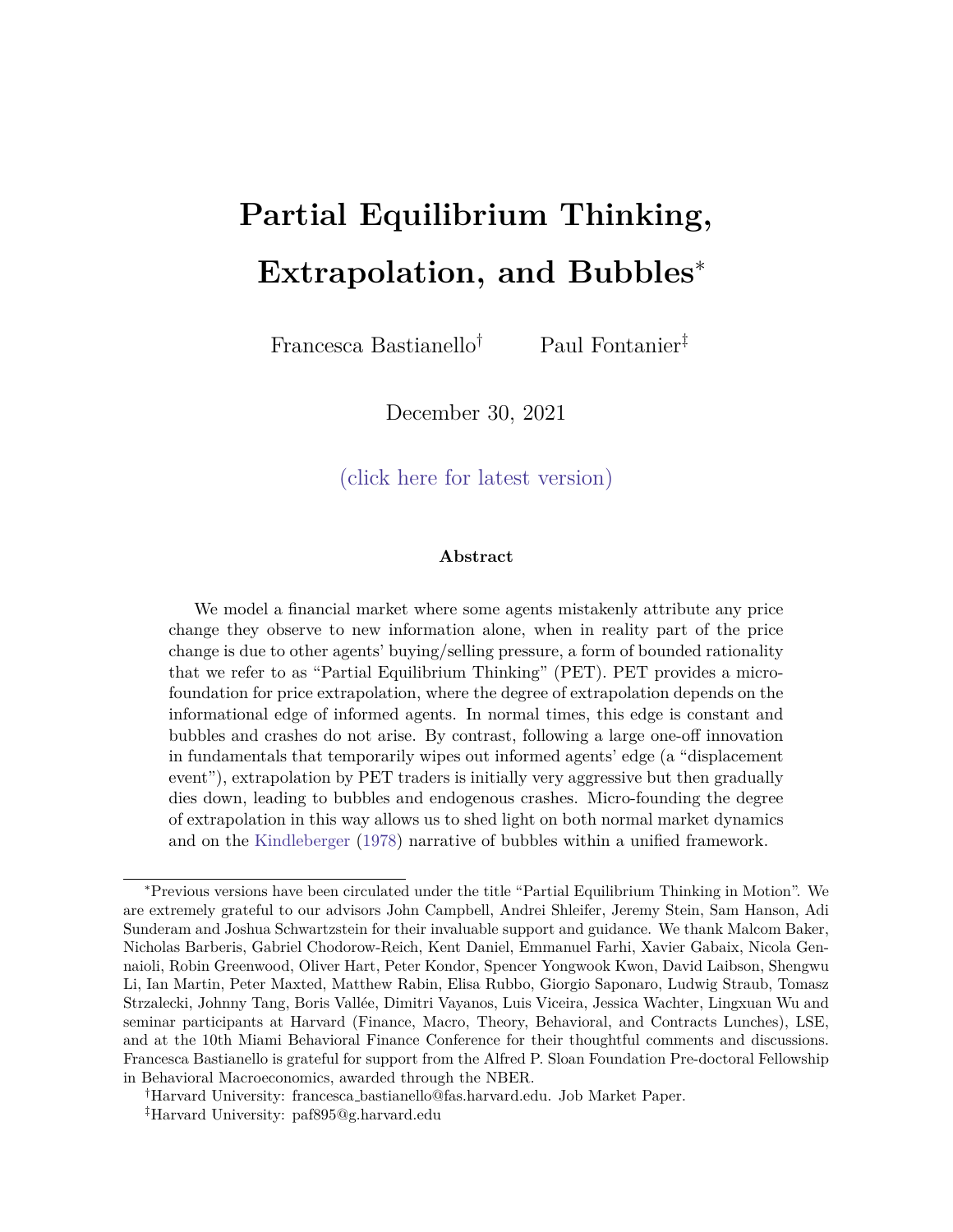Figure 8: Response of the economy when informed agents receive a single signal in period  $t = 1$ , and no further information thereafter. Starting from a normal times steady state, a displacement !  $_0$ <sup>1</sup>) is announced in periodt = 0, and then informed agents receive asingle signal  $s_1 = 1 + 1$  with  $1 > 0$  and no more signals thereafter. Panels (b) show how the components of the feedback e ect vary over time given this information structure, and Panels (c) and (d) show the evolution of the strength of the feedback e ect and of equilibrium prices. Even thoughb rises over time, the degree of extrapolation still falls after its initial rise, thus allowing the strength of the feedback eect to return to a stable region ( $b_{\text{max}} < 1$ ). Panel (d) shows that the bubble is much more accentuated than the one in Figure 6, as the economy spends longer in the unstable region.

(a) In
uence on prices of U agents' beliefs (b) PET degree of extrapolation

(c) Strength of the feedback e ect (d) Price

in the market, either because of the increased attention generated by media coverage, or because of the nature of the displacement itself, as with the introduction of securitization, which led to an expansion in credit during the most recent nancial crisis. Changes in investor horizons, in the form of an increased speculative drive, may also generate changes in relative con dence levels and contribute to a stronger feedback e ect during bubble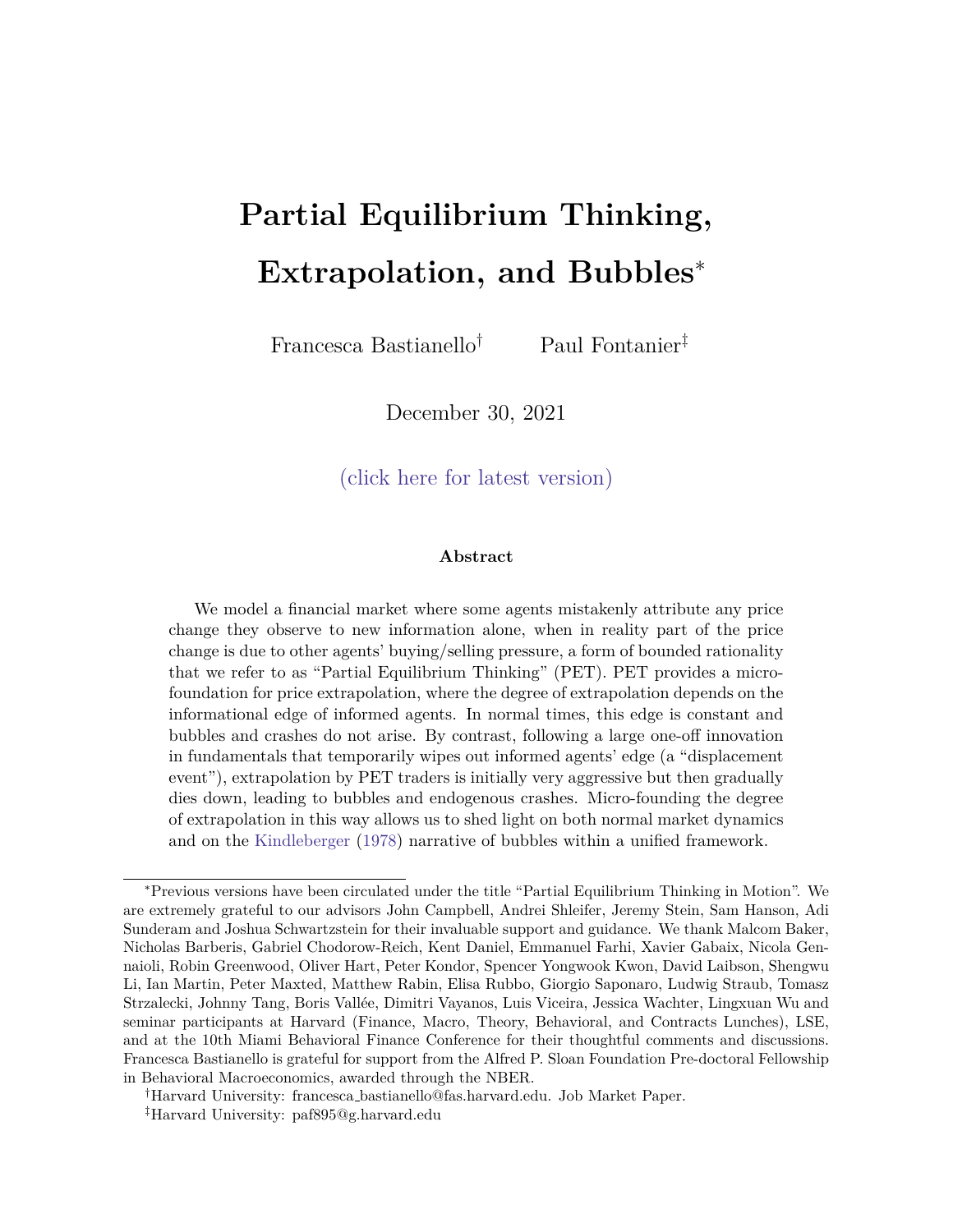episodes.

### 4 Speculative Motives

A noted feature of bubbles neglected so far is the role of destabilizing speculation. When explaining the stage of `euphoria' characteristic of bubbles, Kindleberger (1978) describes how \[i]nvestors buy goods and securities to pro t from the capital gains associated with the anticipated increases in the prices of these goods and securities".

To model speculative motives, we change agents' objective function to have CARA utility over next period wealth. In this case, agents forecast next period payos: with probability the asset is alive next period, and is wort  $\mathbb{P}_{t+1}$ , and with probability (1 ) the asset dies, and pays out a terminal dividen $\pmb{\mathbb{D}}_t$ :

$$
t_{t+1} = P_{t+1} + (1) D_t \tag{78}
$$

Agents now trade according to the following asset demand function, given their beliefs:

$$
X_{i;t} = \frac{E[ t_{t+1}j l_{i;t} ] P_t}{A V[ t_{t+1}j l_{i;t} ]}
$$
 (79)

In Appendix B we solve the model with speculative motives using the same three steps as in Section 3, and show that the true price function is linear in agents' beliefs, and that partial equilibrium thinking still provides a micro-foundation for price-based extrapolation:

$$
P_{t} = a_{t} E_{1;t} [t_{t+1}] + b_{t} E_{1;t} [t_{t+1}] + c_{t}
$$
 (80)

$$
E_{U;t}[t+1] = E_{U;t-1}[t+1] + t P_{t-1} P_{t-1jt-2}
$$
 (81)

where $a_t$ , b,  $c_t$  and  $t_t$  are once again time-varying and deterministic. While these coe cients still depend on the properties of the environment, their functional form depends on agents' higher order beliefs. Speci cally, since agents are forecasting futuredogenous outcomes, they need to forecast other agents' future beliefs. While partial equilibrium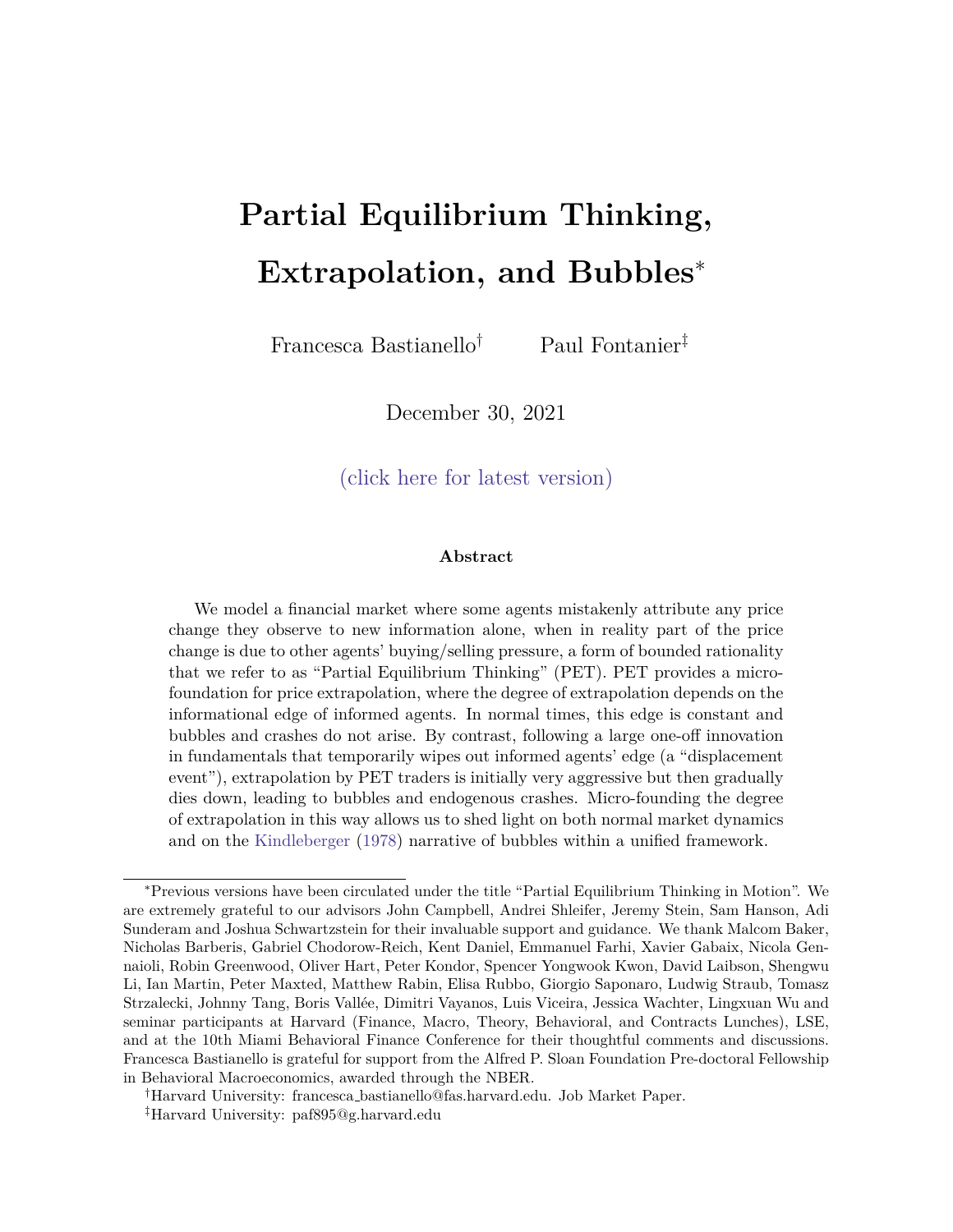thinking helps to pin down uninformed agents' higher order beliefs (they simply assume that all agents trade on their own private information and that this is common knowledge), it allows for more 
exibility about informed agents' higher order beliefs.

In this section, we consider two cases. First, we let informed agents understand uninformed agents' biased beliefs, which in turn means that they understand that mispricing is predictable. Second, we consider the case where informed agents mistakenly believe that all other agents are rational and extract the right information from prices. We refer to the rst type of speculators as being \PET-aware", and to the second type as being \PET-unaware". This lines up with the distinction in practical asset management between investors who concentrate on the gap between market prices and their estimates of fundamentals, and those who also think about the behavioral biases in the market.

Figure 9 contrasts the dynamics of equilibrium outcomes following a displacement with and without speculative motives. When informed agents understand other agents' biases, they engage in destabilizing speculation and amplify the bubble. Intuitively, when informed agents realize that mispricing is predictable, they understand that higher prices today translate into more optimistic beliefs by uninformed agents and higher prices tomorrow. This increases informed agents' expected capital gains and induces them to demand more of the asset today, in ating prices further (De Long et al. (1990)).

To take advantage of predictable mispricing, \PET-aware" speculators require a high level of understanding of other agents' actions and beliefs. Alternatively, we can consider the case where informed agents mistakenly believe that they live in a rational world and think that uninformed agents are able to recover the right information from past prices. In this case, informed agents believe that any current mispricing will be corrected next period. This leads them to trade more aggressively on their own information, thus keeping prices closer to fundamentals, and e ectively arbitraging the bubble away.

This analysis highlights the importance of higher order beliefs in the formation of bubbles: only if investors think that mispricing is likely to persist do they engage in destabilizing speculation. If instead they think mispricing is temporary, they engage in fundamental speculation and arbitrage it away.

42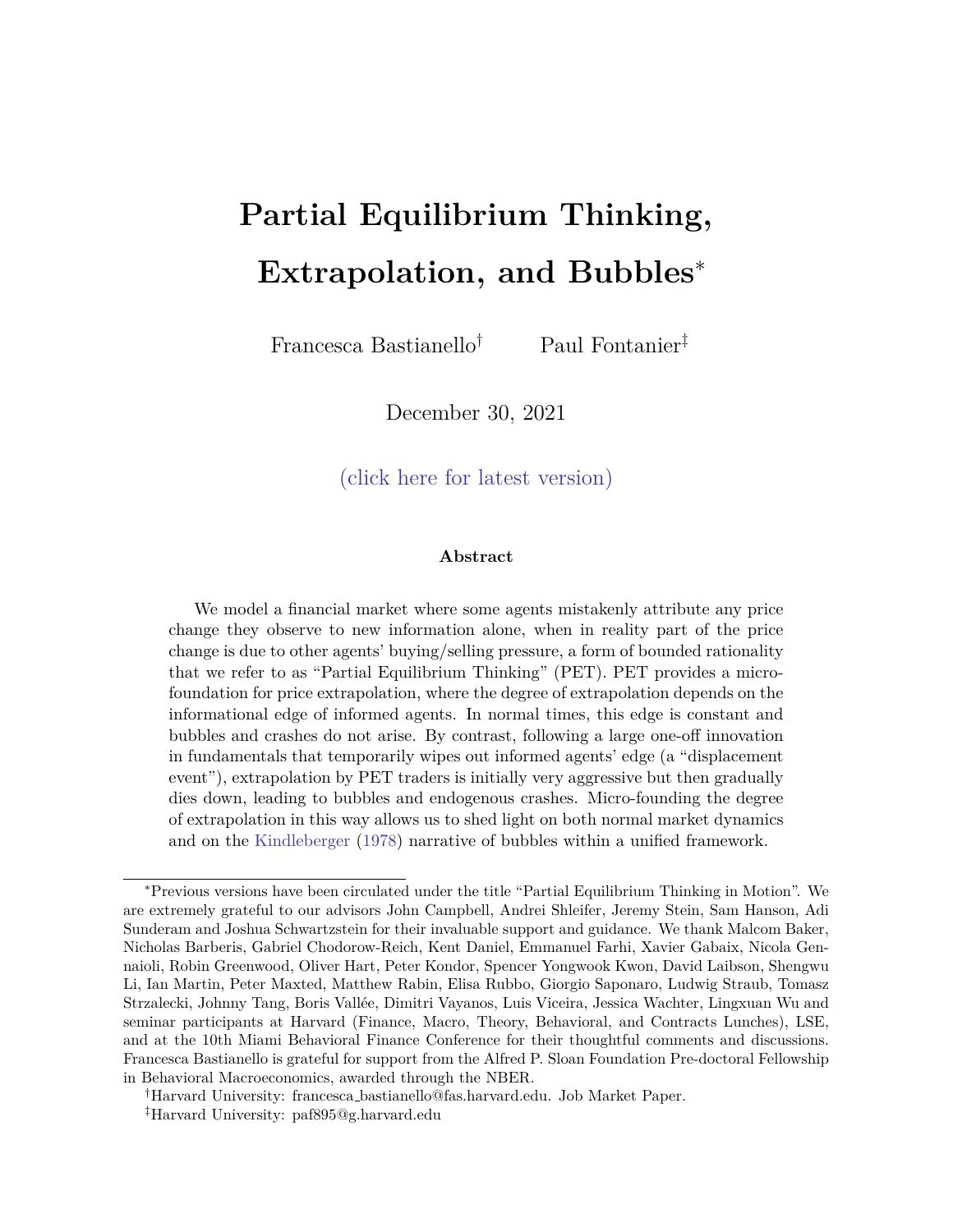Figure 9: Bubbles and crashes with \PET-aware" and \PET-unaware" speculators Starting from a normal times steady state, a displacement!  $_0$ <sup>1</sup>) is announced in period t = 0. Informed agents then receive a signa $s_t = 1 + t$  in each period, where  $t_1 > 0$  and  $t_t = 0$  8t  $> 1$ . This gure compares the path of equilibrium prices, uninformed agents' beliefs, trading volume and agents' positions in the risky asset under rational expectations, partial equilibrium thinking, \PET-aware" speculation, and \PET-unaware" speculation. \PET-aware" speculation ampli es the bubble relative to the case with no speculative motives, while \PET-unaware" speculation arbitrages the bubble away.

(a) Price (b) Uninformed agents' beliefs

(c) Trading volume (d) Asset demands

# 5 Conclusion

In this paper we provide a micro-foundation for the degree of price extrapolation with a theory of \Partial Equilibrium Thinking" (PET), in which uninformed agents mistakenly attribute any price change they observe to new information alone, when in reality part of the price change is due to other agents' buying/selling pressure. We show that when agents think in partial equilibrium the degree of extrapolation varies with the information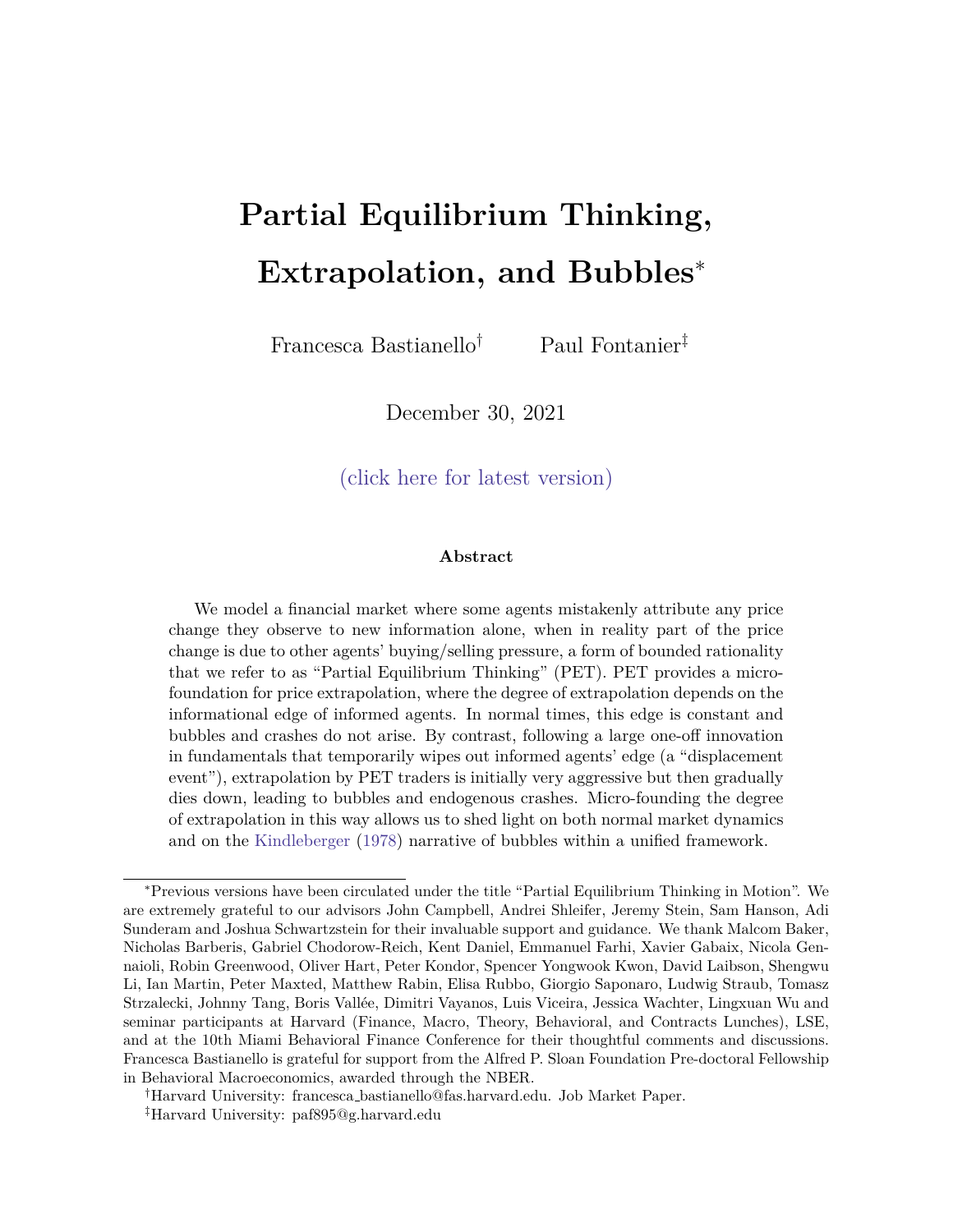structure, and is decreasing in informed agents' informational edge.

This micro-foundation provides a unifying theory of both weak departures from rationality in normal times, and extreme bubbles and crashes following a displacement. These are simply dierent manifestations of the same two-way feedback between prices and beliefs. In normal times, informed agents' edge is constant, and PET delivers constant price extrapolation. By contrast, following a displacement, informed agents' edge is temporarily wiped out, and PET agents' degree of extrapolation is stronger at rst, but then gradually dies down, leading to bubbles and endogenous crashes.

While this paper provides a rst step in micro-founding the degree of price extrapolation, our analysis leaves several open avenues for future work. First, a quantitative assessment of our theory would shed light on the extent of amplication that time-varying extrapolation can provide in explaining departures from rationality, and would clarify the importance of this channel. Second, by looking at the variation in the degree of price extrapolation and in individual level forecasts, our model oers two predictions that distinguish it from models of constant price extrapolation, and of fundamental extrapolation: i) unlike models of constant price extrapolation, when agents think in partial equilibrium the degree of price extrapolation is stronger when there are fewer informed agents in the market, and when informed agents' edge is greater; ii) unlike models of fundamental extrapolation, when agents think in partial equilibrium the bias in individual level forecasts depends on the composition of agents in the market, as this a ects the extent of misspecication. These predictions can be tested both in the cross-section and over time. As the literature moves to incorporating non rational expectations into macro and nance models, and to studying their quantitative and policy implications, distinguishing between dierent sources of irrationality is increasingly important, and evidence that sheds light on these issues is a fruitful avenue for future research.

# References

Andreassen, P. B. and Kraus, S. J. (1990), `Judgmental extrapolation and the salience of change', Journal of Forecasting 9(4), 347{372.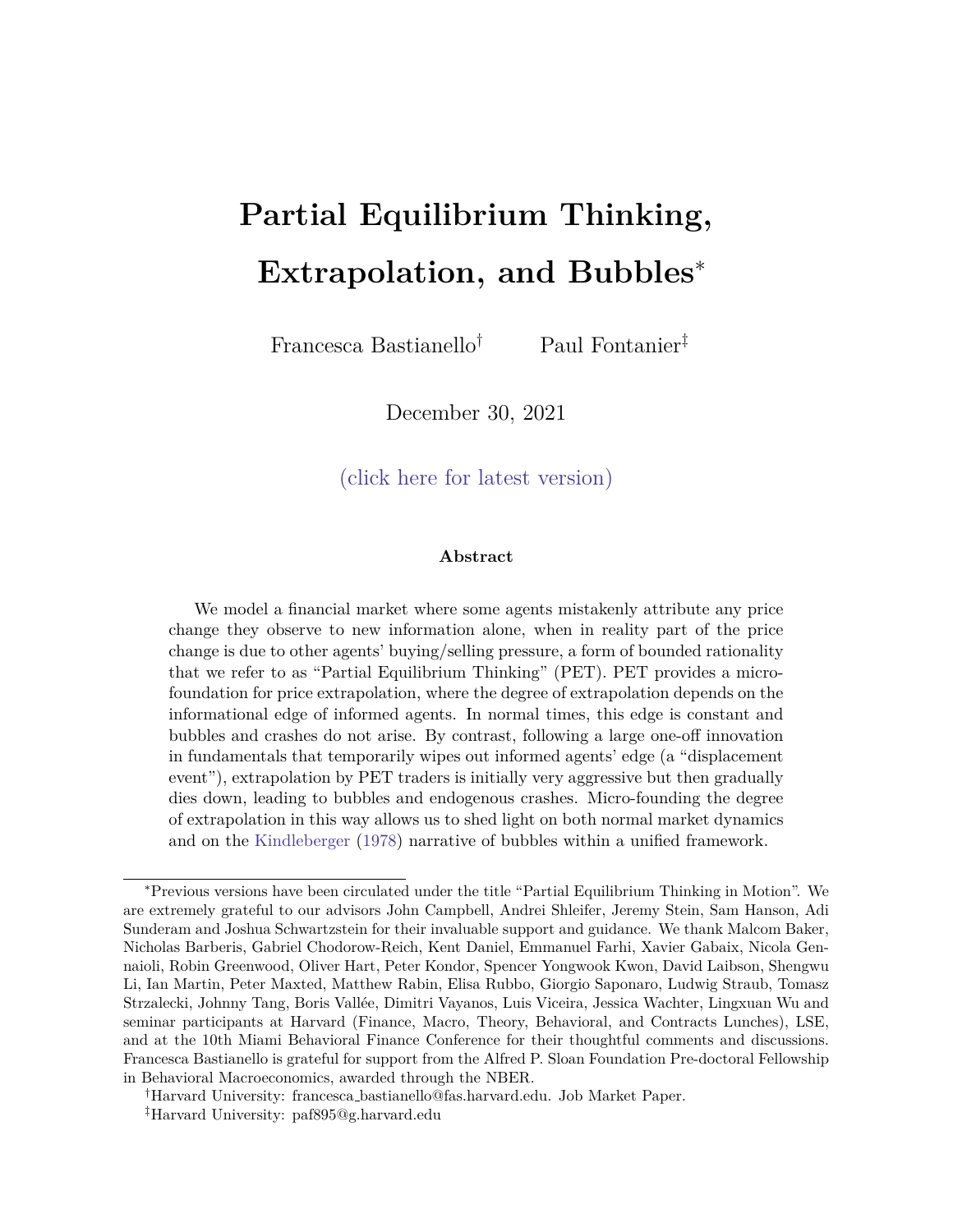Bagehot, W. (1873), Lombard Street: A description of the money market Wiley, New York.

- Barberis, N. (2018), Psychology-based models of asset prices and trading volume, `Handbook of Behavioral Economics: Applications and Foundations 1', Vol. 1, Elsevier, pp. 79{175.
- Barberis, N., Greenwood, R., Jin, L. and Shleifer, A. (2015), `X-CAPM: An extrapolative capital asset pricing model',Journal of Financial Economics 115(1), 1{24.
- Barberis, N., Greenwood, R., Jin, L. and Shleifer, A. (2018), `Extrapolation and bubbles', Journal of Financial Economics 129(2), 203{227.
- Bastianello, F. and Fontanier, P. (2020), Credit cycles with model misspecication, Mimeo, Harvard University.
- Bastianello, F. and Fontanier, P. (2021a), On the predictability of forecast errors, Mimeo, Harvard University.
- Bastianello, F. and Fontanier, P. (2021b), Partial equilibrium thinking in general equilibrium, Working paper, Harvard University.
- Blanchard, O. J. and Watson, M. W. (1982), Bubbles, rational expectations, and nancial markets, in `Crises in the Economic and Financial Structure', Lexington Books.
- Bohren, J. A. (2016), `Informational herding with model misspecication', Journal of Economic Theory 163, 222{247.
- Bohren, J. A. and Hauser, D. N. (2021), `Learning with heterogeneous misspecied models: Characterization and robustness',Econometrica 89(6), 3025{3077.
- Bordalo, P., Gennaioli, N., Kwon, S. Y. and Shleifer, A. (2021), `Diagnostic bubbles',Journal of Financial Economics 141(3), 1060{1077.
- Brunnermeier, M. K. and Nagel, S. (2004), `Hedge funds and the technology bubble Journal of Finance 59(5), 2013{2040.
- Brunnermeier, M. K. and Oehmke, M. (2013), `Bubbles, nancial crises, and systemic risk', Handbook of the Economics of Finance, 1221{1288.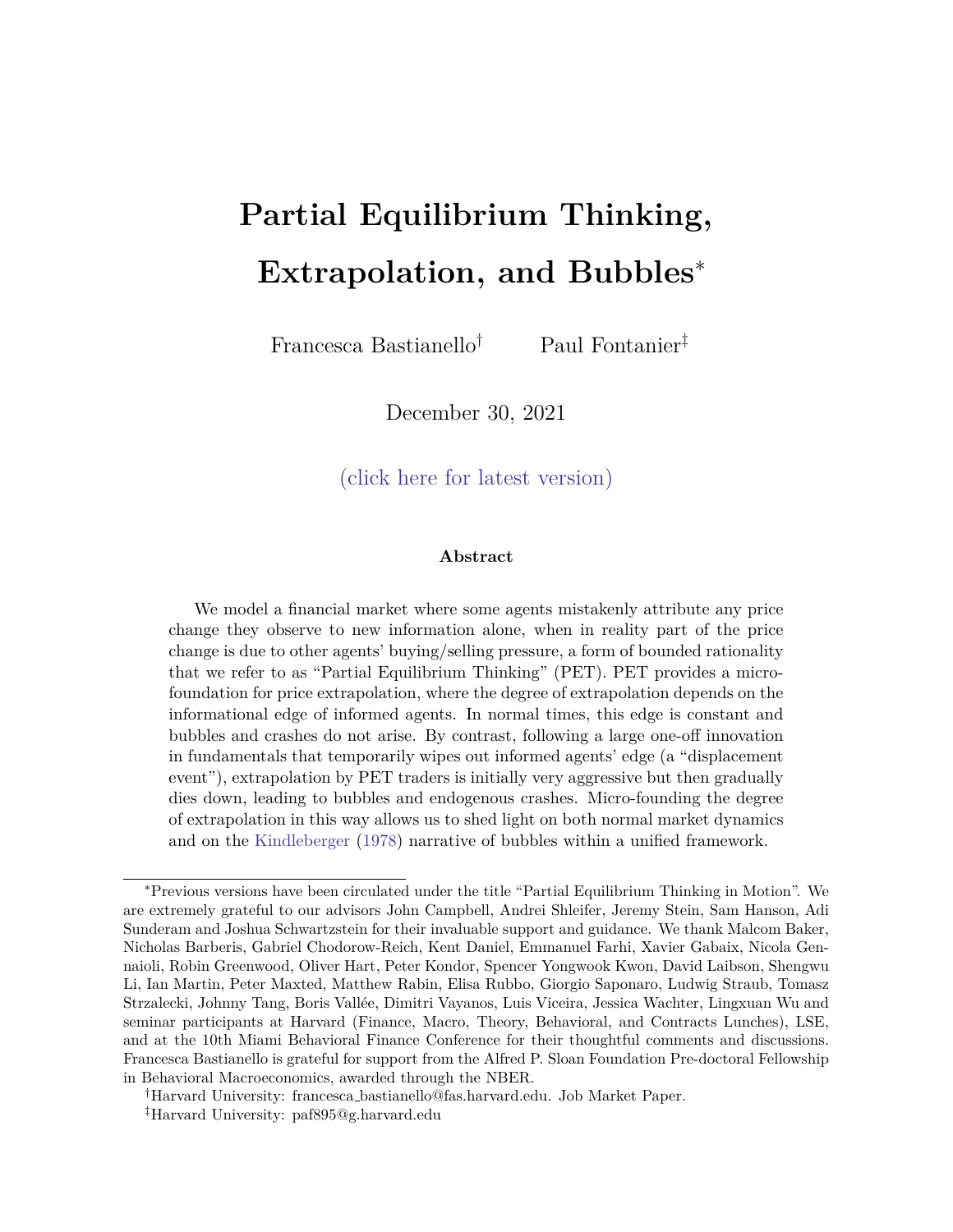- Case, K. E., Shiller, R. J. and Thompson, A. (2012), `What have they been thinking? home buyer behavior in hot and cold markets', Brookings Papers and Proceedings45, 265{315.
- Cassella, S. and Gulen, H. (2018), `Extrapolation bias and the predictability of stock returns by price-scaled variables',Review of Financial Studies31(11), 4345{4397.
- Chodorow-Reich, G., Guren, A. M. and McQuade, T. J. (2021), The 2000s housing cycle with 2020 hindsight: A neo-kindlebergerian view, Working paper, National Bureau of Economic Research.
- Coibion, O. and Gorodnichenko, Y. (2015), `Information rigidity and the expectations formation process: A simple framework and new facts'American Economic Review105(8), 2644{78.
- Crawford, V. P., Costa-Gomes, M. A. and Iriberri, N. (2013), `Structural models of nonequilibrium strategic thinking: Theory, evidence, and applications', Journal of Economic Literature 51(1), 5{62.
- Cutler, D. M., Poterba, J. M. and Summers, L. H. (1990), `Speculative dynamics and the role of feedback traders',American Economic Review: Papers and Proceedings80(2), 63{68.
- De Long, J. B., Shleifer, A., Summers, L. H. and Waldmann, R. J. (1990), `Positive feedback investment strategies and destabilizing rational speculation',Journal of Finance 45(2), 379{ 395.
- DeFusco, A. A., Nathanson, C. G. and Zwick, E. (2020), Speculative dynamics of prices and volume, Working paper, National Bureau of Economic Research.
- DeMarzo, P. M., Vayanos, D. and Zwiebel, J. (2003), `Persuasion bias, social in
uence, and unidimensional opinions', Quarterly Journal of Economics 118(3), 909{968.
- Esponda, I. and Pouzo, D. (2016), `Berk{nash equilibrium: A framework for modeling agents with misspeci ed models', Econometrica 84(3), 1093{1130.
- Eyster, E. and Rabin, M. (2005), `Cursed equilibrium', Econometrica 73(5), 1623{1672.
- Eyster, E. and Rabin, M. (2010), `Naive herding in rich-information settings', American Economic Journal: Microeconomics 2(4), 221{43.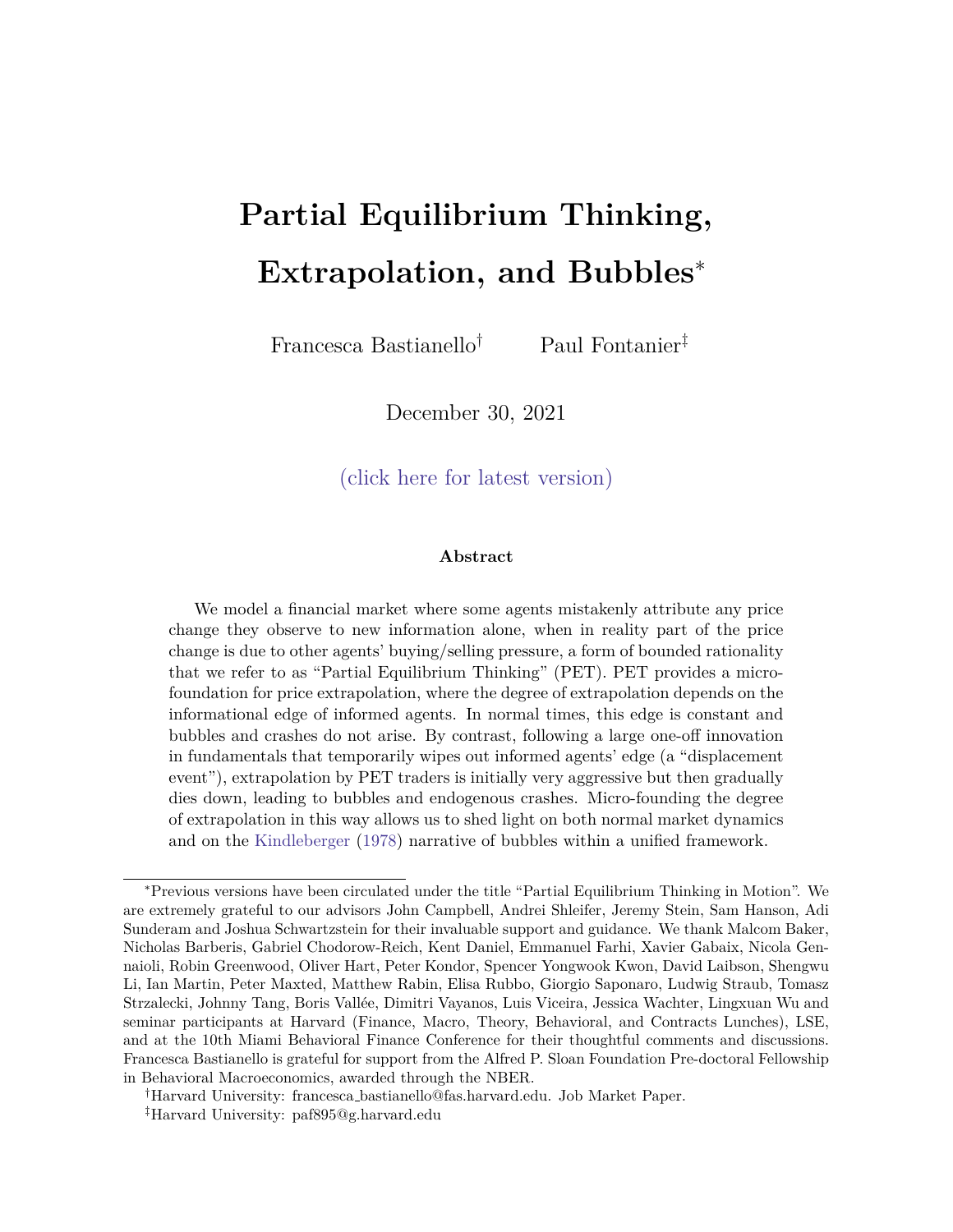- Eyster, E., Rabin, M. and Weizsacker, G. (2018), An experiment on social mislearning, Rationality and Competition Discussion Paper Series 73.
- Frick, M., Iijima, R. and Ishii, Y. (2020), `Misinterpreting others and the fragility of social learning', Econometrica 88(6), 2281{2328.
- Fudenberg, D., Lanzani, G. and Strack, P. (2021), `Limit points of endogenous misspecied learning', Econometrica 89(3), 1065{1098.
- Fudenberg, D., Romanyuk, G. and Strack, P. (2017), `Active learning with a misspecied prior', Theoretical Economics 12(3), 1155{1189.
- Gagnon-Bartsch, T. and Rabin, M. (2016), Naive social learning, mislearning, and unlearning, Working paper, Harvard University.
- Gagnon-Bartsch, T., Rabin, M. and Schwartzstein, J. (2021), Channeled attention and stable errors, Working paper, Harvard Business School.
- Galbraith, J. K. (1954), The Great Crash: 1929, Houghton Miin Harcourt.
- Giglio, S., Maggiori, M. and Stroebel, J. (2016), `No-bubble condition: Model-free tests in housing markets', Econometrica 84(3), 1047{1091.
- Glaeser, E. L. and Nathanson, C. G. (2017), `An extrapolative model of house price dynamics', Journal of Financial Economics 126(1), 147{170.
- Greenwood, R. and Hanson, S. G. (2015), `Waves in ship prices and investmentQuarterly Journal of Economics 130(1), 55{109.
- Greenwood, R., Hanson, S. G., Shleifer, A. and Srensen, J. A. (2021), `Predictable nancial crises', Journal of Finance, Forthcoming .
- Greenwood, R. and Shleifer, A. (2014), `Expectations of returns and expected returns Review of Financial Studies 27(3), 714{746.
- Greenwood, R., Shleifer, A. and You, Y. (2019), `Bubbles for Fama',Journal of Financial Economics 131(1), 20{43.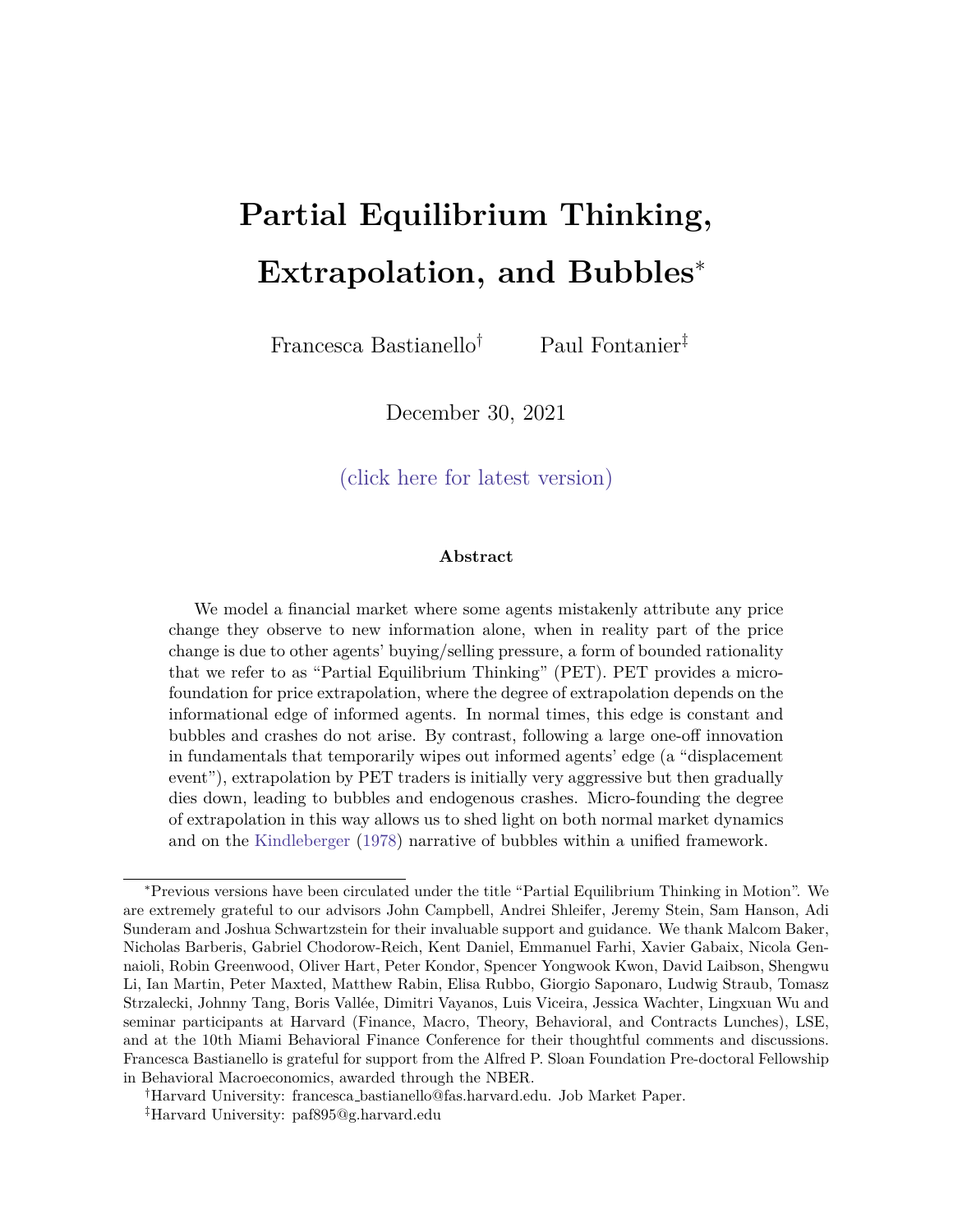- Harrison, J. M. and Kreps, D. M. (1978), `Speculative investor behavior in a stock market with heterogeneous expectations'Quarterly Journal of Economics 92(2), 323{336.
- Haruvy, E., Lahav, Y. and Noussair, C. N. (2007), `Traders' expectations in asset markets: experimental evidence',American Economic Review97(5), 1901{1920.
- Hirshleifer, D., Li, J. and Yu, J. (2015), `Asset pricing in production economies with extrapolative expectations', Journal of Monetary Economics 76, 87{106.
- Hong, H. and Stein, J. C. (1999), `A unied theory of underreaction, momentum trading, and overreaction in asset markets',Journal of Finance 54(6), 2143{2184.
- Hong, H. and Stein, J. C. (2007), `Disagreement and the stock market',Journal of Economic Perspectives21(2), 109{128.
- Jorda, O., Schularick, M. and Taylor, A. M. (2015), `Leveraged bubbles',Journal of Monetary Economics 76, S1{S20.
- Kahneman, D. (2011),Thinking, fast and slow, Macmillan.
- Keynes, J. M. (1936), The general theory of employment, interest, and moneyMacmillan.
- Kindleberger, C. P. (1978), Manias, panics, and crashes; a history of nancial crises Basic Books, New York.
- Kubler, D. and Weizsacker, G. (2004), `Limited depth of reasoning and failure of cascade formation in the laboratory', Review of Economic Studies71(2), 425{441.
- Liao, J., Peng, C. and Zhu, N. (2021), `Extrapolative bubbles and trading volume',Review of Financial Studies .
- Liu, H., Peng, C., Xiong, W. A. and Xiong, W. (2021), `Taming the bias zoo', Journal of Financial Economics .
- Mackay, C. (1841), `Extraordinary popular delusions and the madness of crowds'Harmony Books, New York .
- Martin, A. and Ventura, J. (2012), `Economic growth with bubbles', American Economic Review 102(6), 3033{58.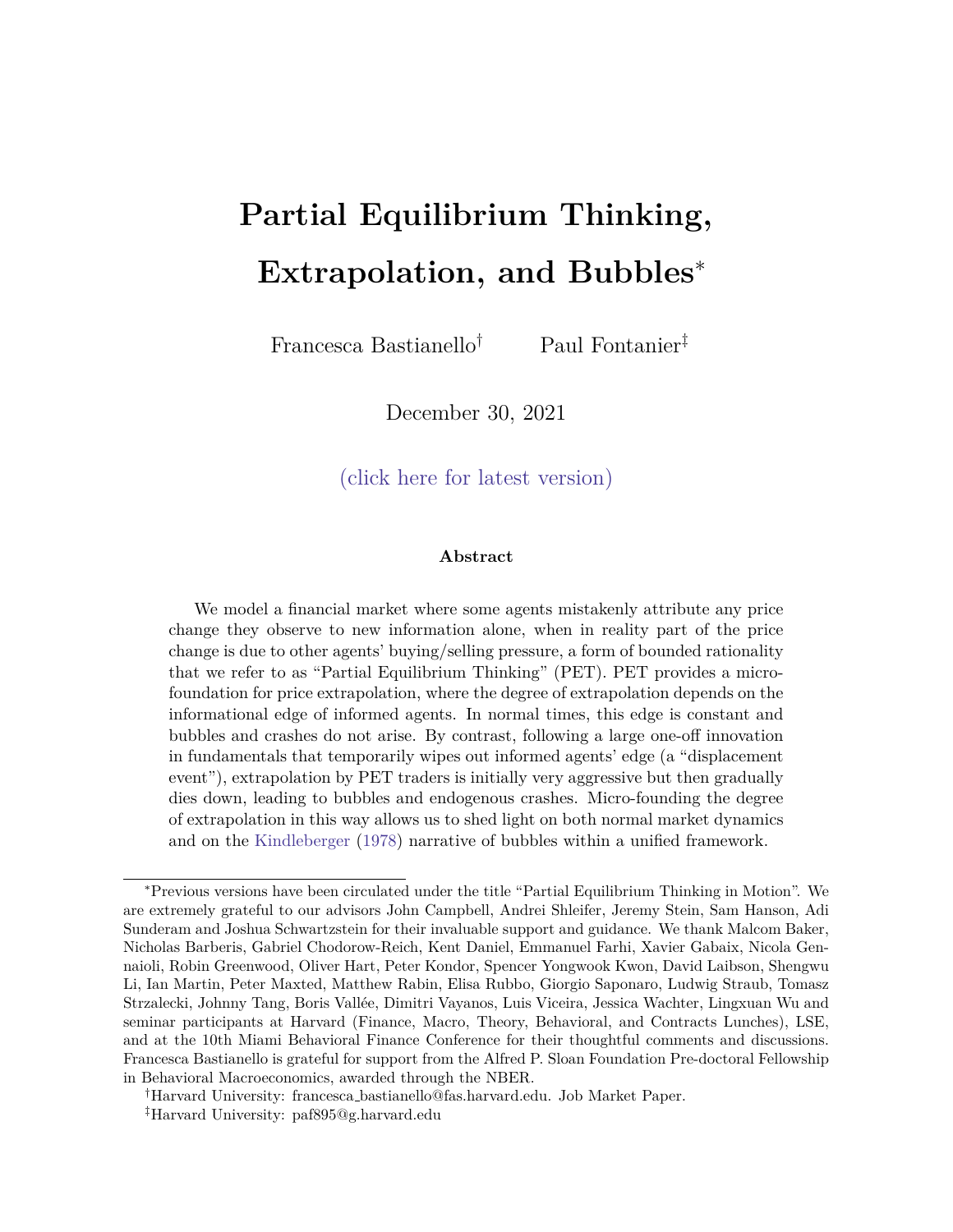- Maxwell, N. L. and Lopus, J. S. (1994), `The lake wobegon e ect in student self-reported data', American Economic Review84(2), 201{205.
- Ofek, E. and Richardson, M. (2003), `Dotcom mania: The rise and fall of internet stock prices', Journal of Finance 58(3), 1113{1137.
- Pastor, L. and Veronesi, P. (2006), `Was there a Nasdaq bubble in the late 1990s? yournal of Financial Economics 81(1), 61{100.
- Pastor, L. and Veronesi, P. (2009), `Technological revolutions and stock prices'American Economic Review99(4), 1451{83.
- Penczynski, S. P. (2017), `The nature of social learning: Experimental evidence'European Economic Review94, 148{165.
- Scheinkman, J. A. and Xiong, W. (2003), `Overcon dence and speculative bubbles', Journal of political Economy 111(6), 1183{1220.
- Shiller, R. J. (2000), Irrational exuberance, Princeton University Press, Princeton.
- Smith, V. L., Suchanek, G. L. and Williams, A. W. (1988), `Bubbles, crashes, and endogenous expectations in experimental spot asset markets'Econometrica pp. 1119{1151.
- Soros, G. (2015),The alchemy of nance, John Wiley & Sons.
- Svenson, O. (1981), `Are we all less risky and more skillful than our fellow drivers?'Acta Psychologica47(2), 143{148.
- Tirole, J. (1985), `Asset bubbles and overlapping generations'Econometrica 53(6), 1499{1528.
- Xiong, W. (2013), Bubbles, crises, and heterogeneous beliefs, Working paper, National Bureau of Economic Research.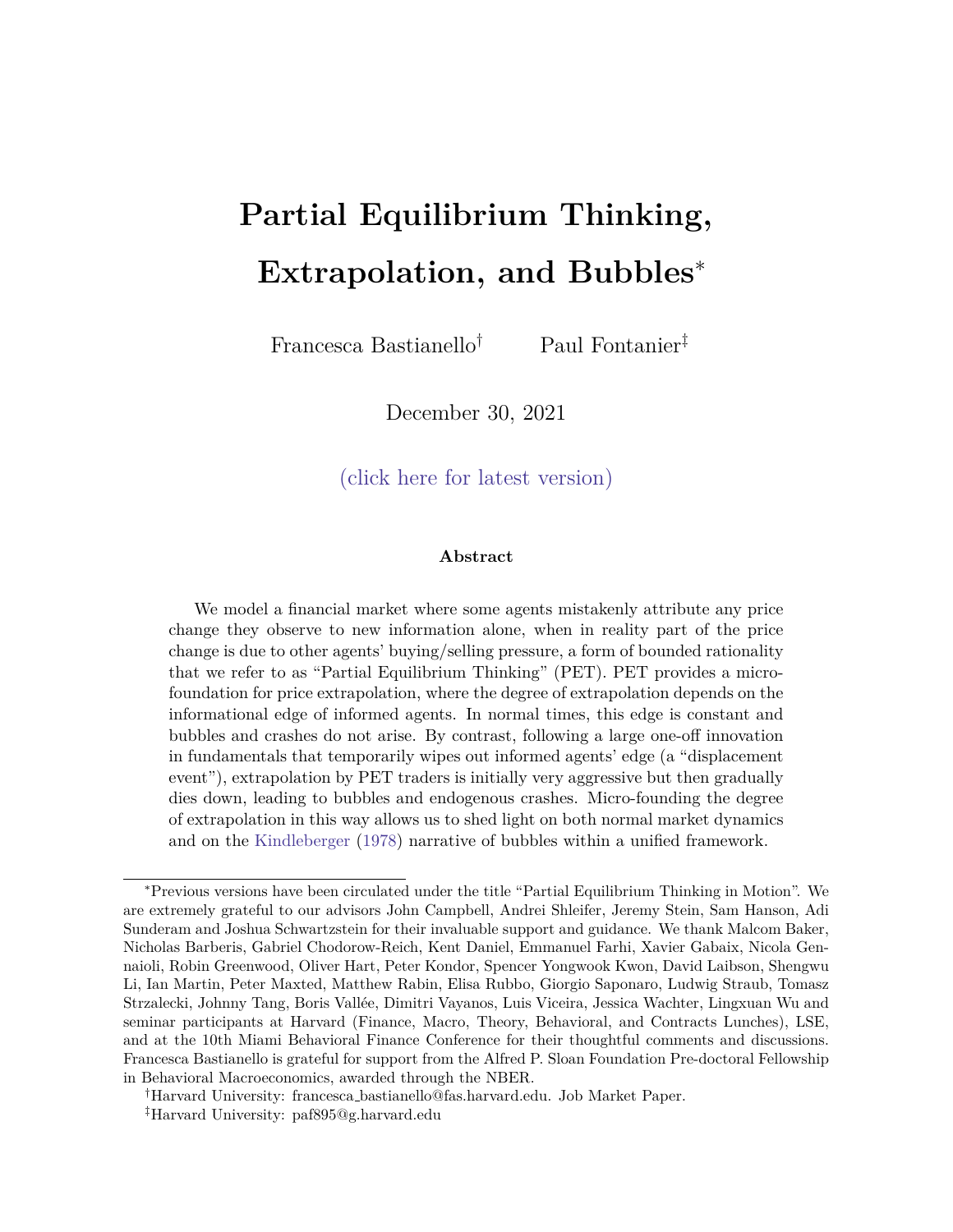## A Proofs and Derivations

#### A.1 Proof of Proposition 1: Stable and Unstable Regions

Equation (16) shows that following a one-o shocku<sub>0</sub>  $6$  0 in period 0, the price level in period t is given by: !

$$
P_{t} = P + \sum_{j=0}^{X^{t}} \frac{b^{j}}{a} (au_{0})
$$
 (A.1)

Moreover, beliefs in period are given by:

$$
E_{U;t}[D_T] = E_{U;0}[D_T] + \sum_{j=0}^{K^1} u_j = E_{U;0}[D_T] + \sum_{j=0}^{K^1} \frac{b^{j}}{a} u_0
$$
 (A.2)

where the last equality uses the fact that  $u_{\mathcal{L}} = \frac{b}{a}$  $\frac{b}{a}$   $u_{j}$  <sub>1</sub> + u<sub>j</sub> from (14), and solves recursively.

Sinceb  $> 0$  and  $a > 0$ , taking the limit of these expressions at goes to in nity, we notice that if  $b_{\overline{a}} < 1$  the geometric series in (A.1) and (A.2) are bounded and prices and beliefs converge to:

$$
\lim_{t \to 1} P_t = P + \frac{au_0}{1 - \frac{b}{a}} \tag{A.3}
$$

 $\lim_{t \to 1} E_{U,t}[D_T] = E_{U,0}[D_T] + \frac{U_0}{1-\frac{b}{a}}$ a (A.4)

On the other hand, if  $\approx$  > 1 the geometric series in (A.1) and (A.2) are prices and beliefs become extreme:

$$
\lim_{t \to 1} P_t = 1 \tag{A.5}
$$

$$
\lim_{t \downarrow 1} E_{U,t}[D_T] = 1 \tag{A.6}
$$

Moreover, (15) and (14) show that after a one-o shocku<sub>0</sub>, initially  $P_0 = au_0$  and  $u_0 = u_0$ , and after t periods changes in prices and in beliefs are given by:

$$
P_{t} = \frac{b^{!}}{a} \quad P_{t} \quad (A.7)
$$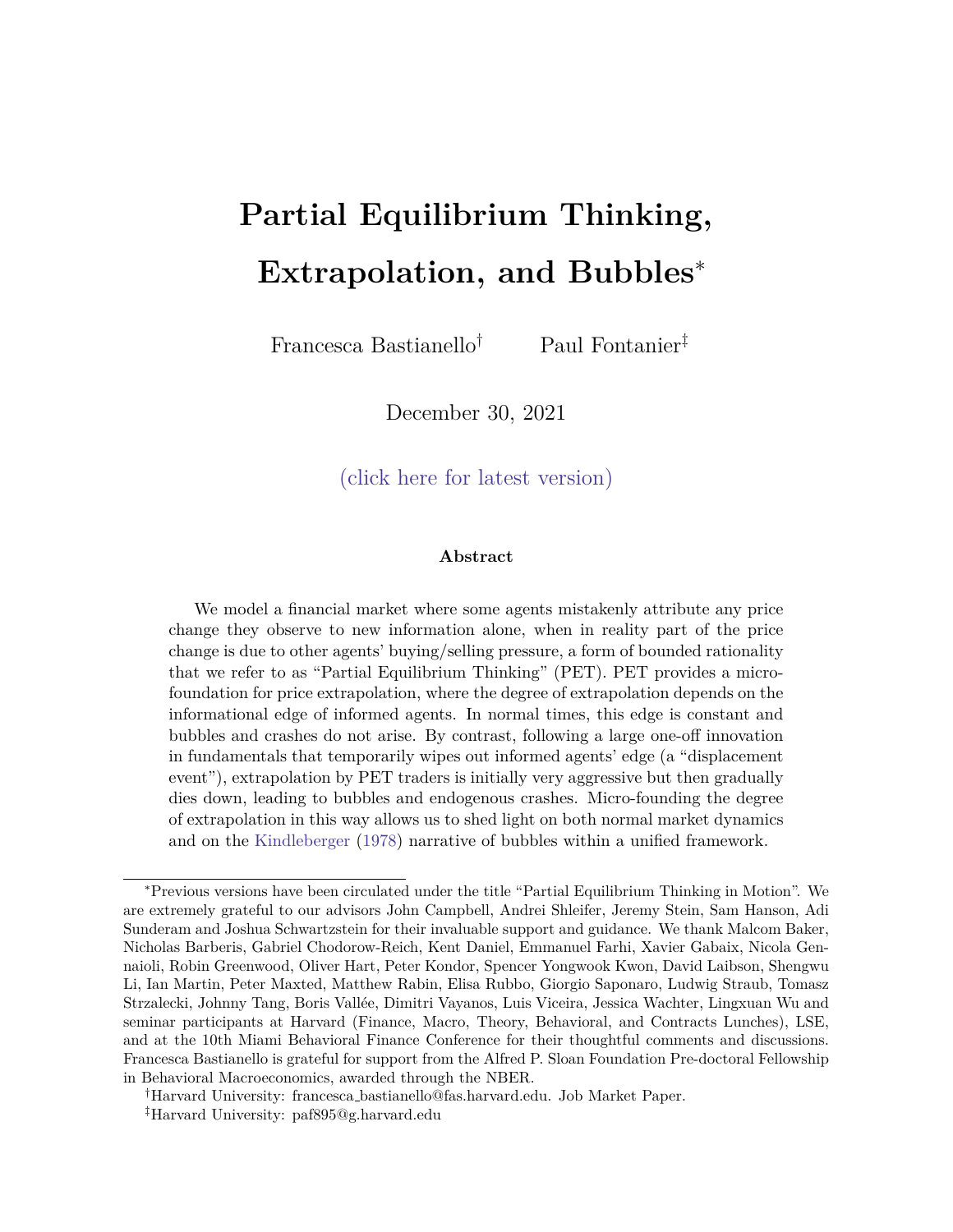$$
H_{t-1} = \frac{b}{a} H_{t-2}
$$
 (A.8)

so that if  $b_{\equiv 0}$  < 1 prices and beliefs converge in a concave way a $\mathbf{F}_t$  < P<sub>t 1</sub> and  $H_{t-1}$  <  $H_{t-2}$ , and if instead  $H_{\text{max}} > 1$ , prices and beliefs accelerate away from fundamentals with convex paths as  $P_t$  >  $P_{t-1}$  and  $u_{t-1}$  >  $u_{t-2}$ .  $\Box$ 

#### A.2 Proposition 2: Micro-foundation of Price Extrapolation

Equation (44) shows that when traders think in partial equilibrium, the strength with which they extrapolate past price changes is given by:

$$
1 + \frac{1}{2} \tag{A.9}
$$

Combining this with the de nition of  $\sim$ ~I  $\frac{\gamma}{\gamma}$ , which is uninformed agents' perception of the true informational edge in (25), we nd that:

$$
1 + \frac{1}{2} = 1 + \frac{1}{2} + \frac{1}{2} \frac{1}{\frac{1}{2}} \tag{A.10}
$$

The rst equality shows that is decreasing in uninformed agents' perception of the informational edge  $\tilde{z}$ . The second equality shows that is decreasing in the fraction of informed agents in the market, , and in uninformed agents' perception of the relative  $\Box$ con dence of informed and uninformed agents  $\epsilon_{\nu}$ ).

### A.3 Proof of Proposition 3: Strength of the Feedback E ect

Equation (48) shows that the strength of the feedback e ect is given by:

$$
\frac{b}{a} = \frac{1}{1+} \qquad 1 + \frac{1}{2} \tag{A.11}
$$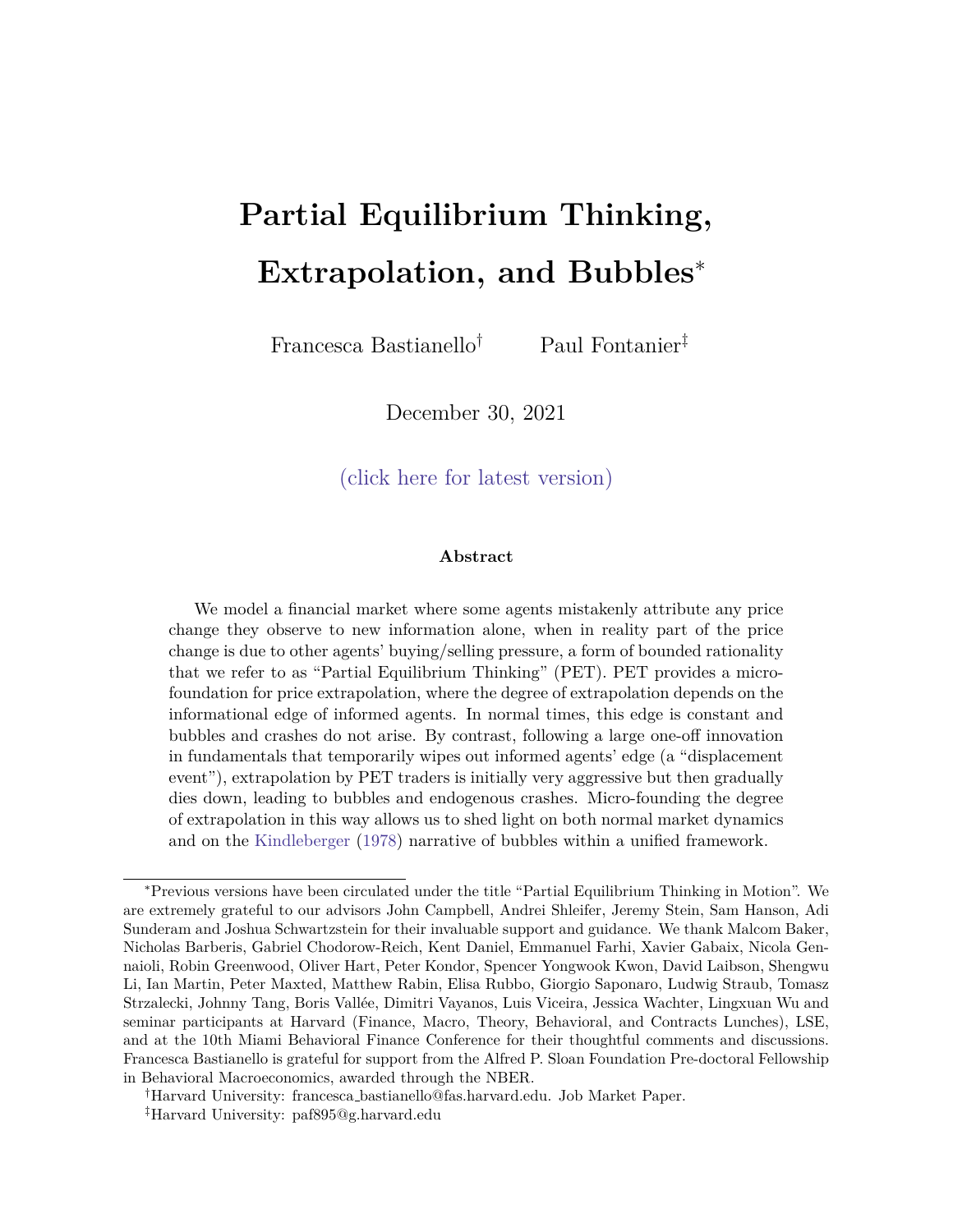Combining this with the de nitions of the informed agents' edge in (25), and of uninformed agents' perception of it, $\tilde{ }$ , we nd that:

$$
\frac{b}{a} = \frac{1}{1+} \qquad 1 + \frac{1}{2} = \frac{B}{\omega} \frac{1}{1 + \frac{1}{1-1} + \frac{1}{0}} \stackrel{1}{A} \stackrel{0}{\omega} 1 + \frac{1}{1-1} \frac{1}{\frac{1}{1-1}} \stackrel{1}{A} \tag{A.12}
$$

The rst equality shows that the strength of the feedback e ect is decreasing in both the true informational edge, , and in uninformed agents' perception of it,<sup>-</sup>. The second equality shows that the strength of the feedback e ect is decreasing in the fraction of informed agents in the market, (by inspection, both  $\frac{1}{1+}$  and  $\frac{1}{2}$  are decreasing in ) and in the true and perceived con dence of informed agents relative to uninformed agents  $!=_0, \trianglelefteq=_0.$  $\Box$ 

### A.4 Proof of Proposition 4: Deviations from Rationality

When traders have rational expectations, they infer the right information from prices at each point in time. Following, a one-o shock in period 0, uninformed traders learn the following information from price:

$$
\mathbf{u}_0^{\text{REE}} = \mathbf{u}_0 \mathbf{\Theta} \mathbf{0} \tag{A.13}
$$

$$
u_t^{REE} = u_t = 0 \quad 8t > 0 \tag{A.14}
$$

It follows that under rational expectations, uninformed traders' beliefs are given by:

$$
E_{U;0}[D_T]^{REE} = D \tag{A.15}
$$

$$
E_{U,t}[D_T]^{REE} = D + u_0 \quad 8t > 0 \tag{A.16}
$$

This re
ects that rational uninformed traders understand that there is no new information after period 0, and that all other price changes they observe are due to the lagged response of all uninformed traders who are also learning information from prices. Therefore, they no longer update their beliefs following the second price rise, as in the example in Figure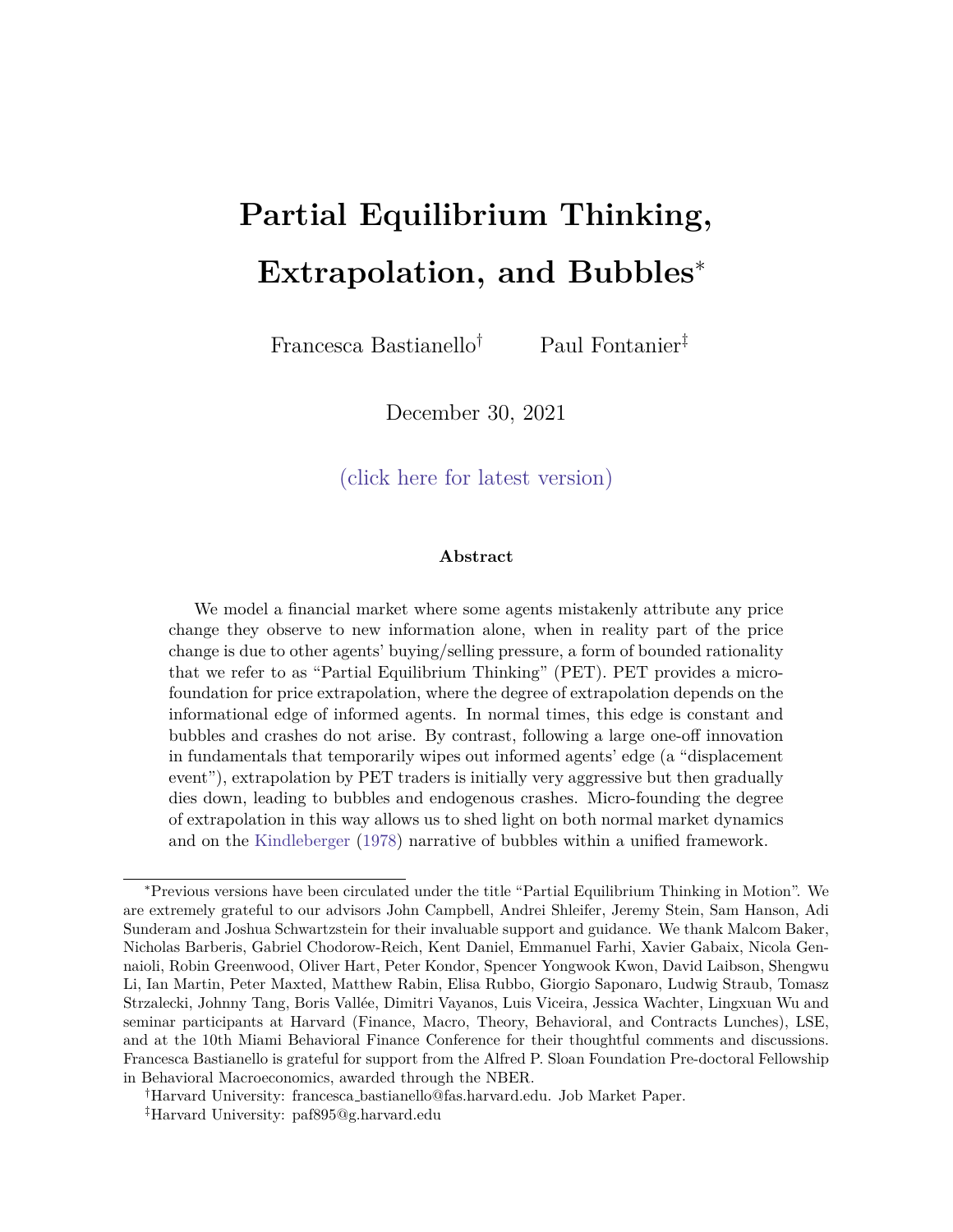1. The corresponding equilibrium prices are then given by:

$$
P_0^{REE} = P + P_0 = P + au_0 \tag{A.17}
$$

$$
P_{t}^{REE} = P + P_{0} + P_{1} + \sum_{\substack{j=2\\ j=0}}^{X} P_{t} = P + au_{0} + bu_{0} \quad 8t > 0
$$
 (A.18)

where  $\sup_{j=2}^P$  P<sub>t</sub> = 0 as neither informed nor uninformed agents update their beliefs after period t = 1, and in normal times the risk-premium component  $\frac{AZ}{I+(1)}$  is also constant over time.

On the other hand, from (A.1) and (A.2) together with the fact that in normal times  $a = a$ , we know that when uninformed traders think in partial equilibrium, equilibrium beliefs and prices are given by:

$$
E_{U;0}[D_T] = D \tag{A.19}
$$

$$
E_{U;1}[D_T] = D + u_0 \tag{A.20}
$$

$$
E_{U;t}[D_T] = D + u_0 + \sum_{j=1}^{K-1} \frac{b^{j}}{a} u_0
$$
 (A.21)

and:

$$
P_0 = P + au_0 \tag{A.22}
$$

$$
P_1 = P + au_0 + bu_0 \tag{A.23}
$$

$$
P_{t} = P + au_{0} + bu_{t} + \sum_{j=2}^{x} \frac{b^{j}}{a} (au_{0})
$$
 (A.24)

Comparing PET to REE outcomes, we see that when traders think in partial equilibrium, deviations from rational outcomes are given by:

$$
E_{U,t}[D_T]
$$
  $E_{U,t}^{REE}[D_T] = 0$  for  $t = 0; 1$  (A.25)

$$
E_{U;t}[D_T] \t E_{U;t}^{REE}[D_T] = \sum_{j=1}^{K} \frac{b}{a}^j u_0 \t 8t > 1 \t (A.26)
$$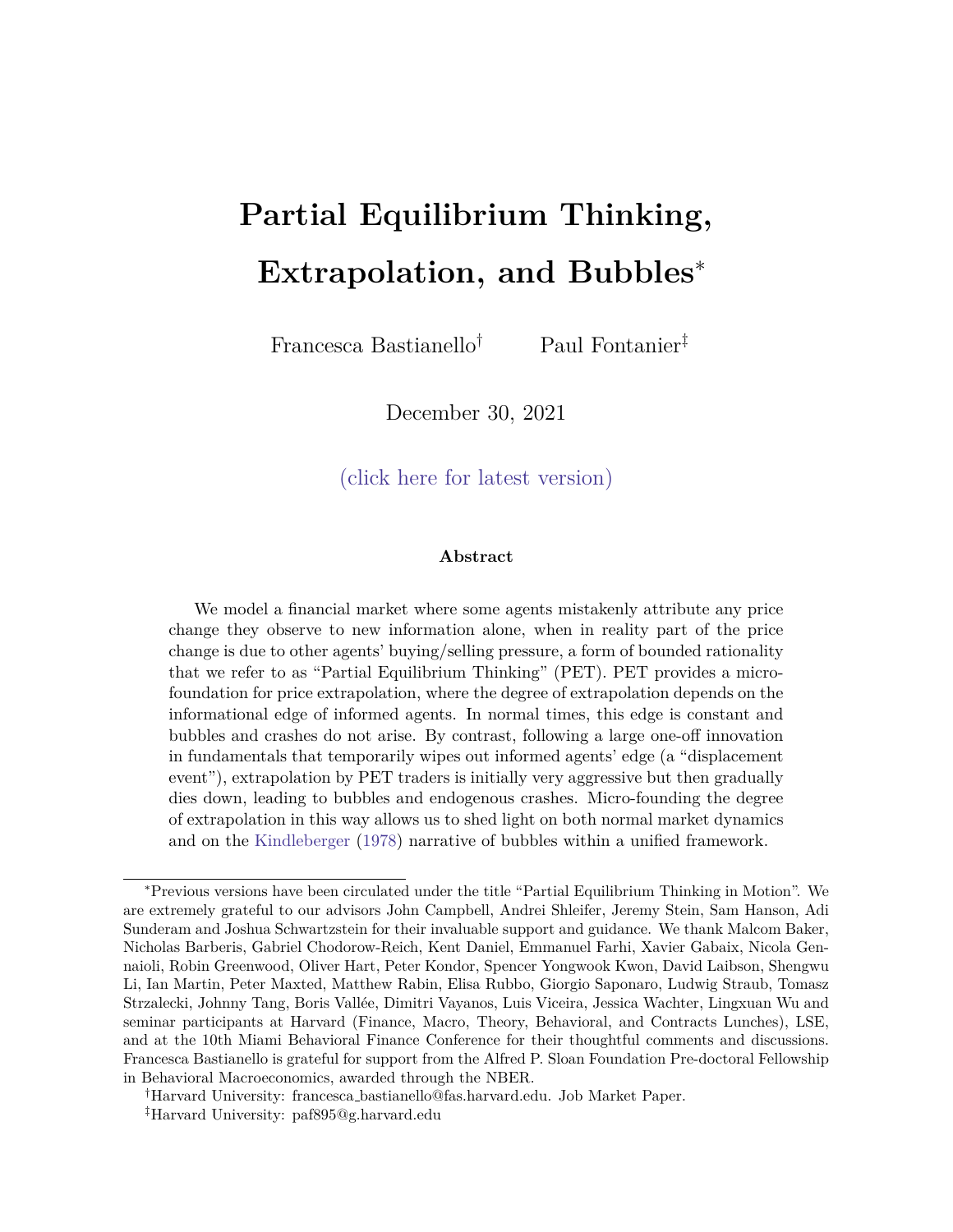and:

$$
P_t
$$
  $P_t^{REE} = 0$  for  $t = 0; 1$  (A.27)

$$
P_{t} P_{t}^{REE} = \frac{x^{t}}{A} \frac{b^{t}}{a} (au_{0}) = \frac{x^{t}}{A} \frac{b^{t}}{a} (bu_{0}) \quad 8t > 1
$$
 (A.28)

where the last equality uses the fact that in normal times  $\approx$  a.

From Proposition 3, we know that  $\frac{b}{a}$  is decreasing in , ~, ,  $\frac{1}{b}$  $\frac{1}{v}$  and  $\frac{1}{v}$ . Moreover, from (29) we know that b is also decreasing in , which is itself increasing in  $\,$  and  $_{\rm \frac{1}{\rm U}}.$ Combining these results with (A.26) and (A.28), we obtain the comparative statics in Proposition  $48t > 1$ . In particular, when the equilibrium is stable these comparative statics also hold in the limit ast ! 1 , as the economy approaches the new steady state.  $\Box$ 

### A.5 Proof of Corollary 1: Stability in Normal Times

Equation (48) shows that in normal times the strength of the feedback e ect is given by:

$$
\frac{b}{a} = \frac{1}{1+} + \frac{1}{2}
$$
 (A.29)

Since in normal times  $_i = -i$  for i 2 f I; U g, it follows that  $\tau = -i$ , and the strength of the feedback e ect reduces to:

$$
\frac{b}{a} = \frac{1}{a}
$$
 (A.30)

Using the de nition of in  $(25)$ :

$$
\frac{b}{a} < 1 \quad 0 > 1 \quad 0 \quad | > (1) \quad 0 \tag{A.31}
$$

so that for the response of the economy to normal times shocks not to be explosive it must be that the aggregate con dence of informed agents is greater than the aggregate condence of uninformed agents.  $\Box$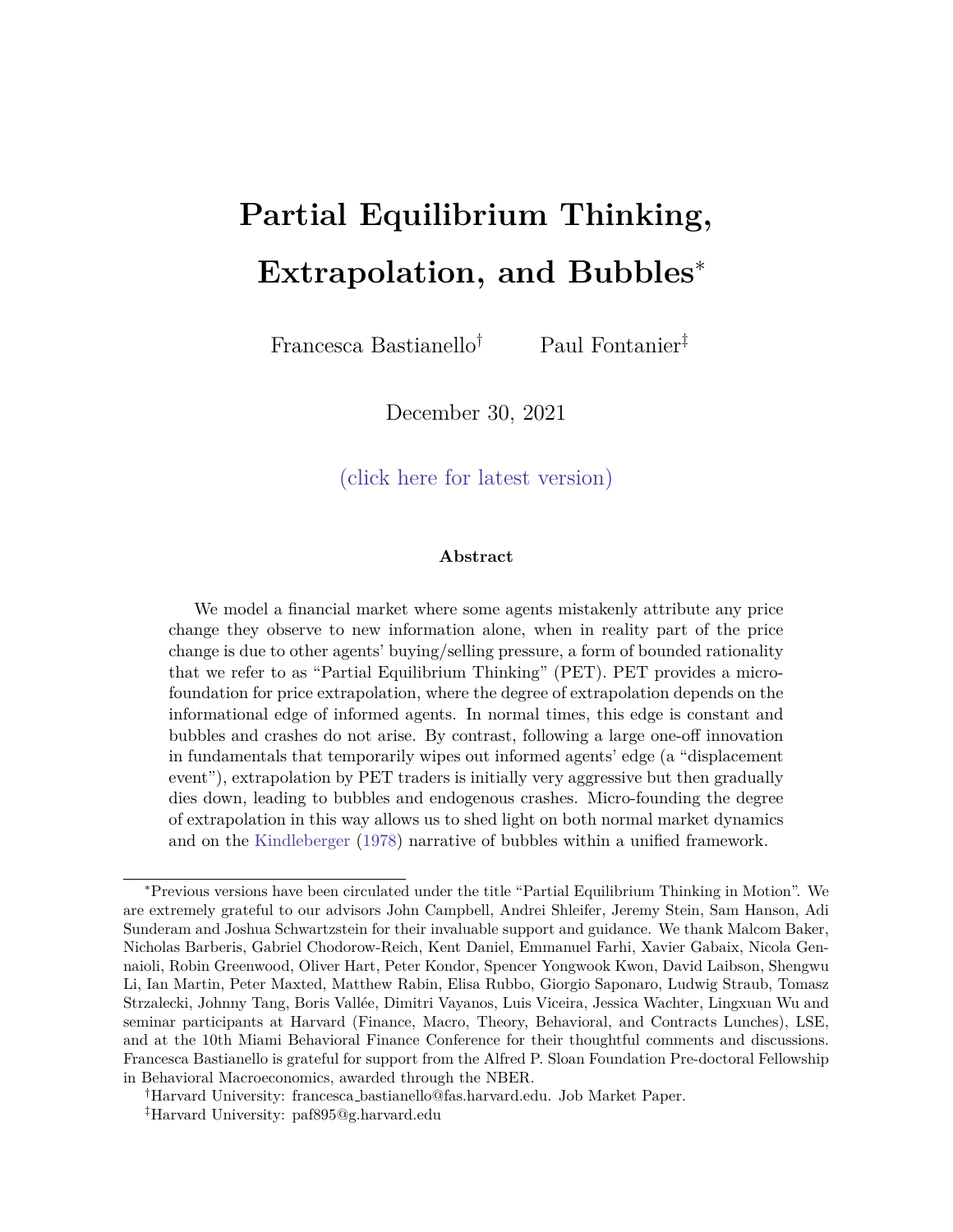### A.6 Proof of Proposition 5: Time-varying Extrapolation

Before the displacement is announced, the degree of extrapolation in normal times is simply given by: !

$$
= 1 + \frac{1}{2} = 1 + \frac{1}{2} + \frac{1}{2} \frac{V_1}{V_0}
$$
 (A.32)

Following a displacement, (70) shows that the degree of extrapolation with which PET agents extrapolate unexpected price changes is given by:

$$
t = 1 + \frac{1}{\tilde{t} - 1}
$$
 (A.33)

In period t = 0, when the displacement is rst announced,  $\gamma_1 = \gamma$ , and  $\gamma_0 = \gamma$ . This simply re
ects the fact that PET agents are learning information frompast prices, and in period  $t = 0$  they are still learning information from normal times prices. Therefore, they extrapolate these price changes with the same degree of extrapolation as in normal times.

For  $t > 0$ , PET agents realize that the prices they are extrapolating from contain information about the displacement, leading to a change in the degree of extrapolation. Substituting (65) into (A.34):

$$
t_{t} = 1 + \frac{1}{t_{t}} \frac{1}{t_{t}} \frac{V_{1} + ((t_{t} + 1)_{s} + 0)^{-1}}{V_{1} + (0)^{-1}}
$$
 (A.34)

This shows that the degree of extrapolation is indeed time-varying.

Starting with the change in the extrapolation parameter between periods = 0 and  $t = 1$ , we can subtract (A.32) from (A.34) and sett = 1:

$$
1_0 = \frac{1}{1} \frac{1}{(V_U + (\sigma)^{-1}) V_U} (V_U - V_I) > 0
$$
 (A.35)

where the last inequality follows from the fact that  $2(0;1)$ ,  $0 > 0$ ,  $V<sub>U</sub> > 0$ , and  $(V_U \t V_I) > 0$  since in normal times informed agents have an edge relative to uninformed agents, as shown in (22) and (24). Therefore, the degree of extrapolation rises in period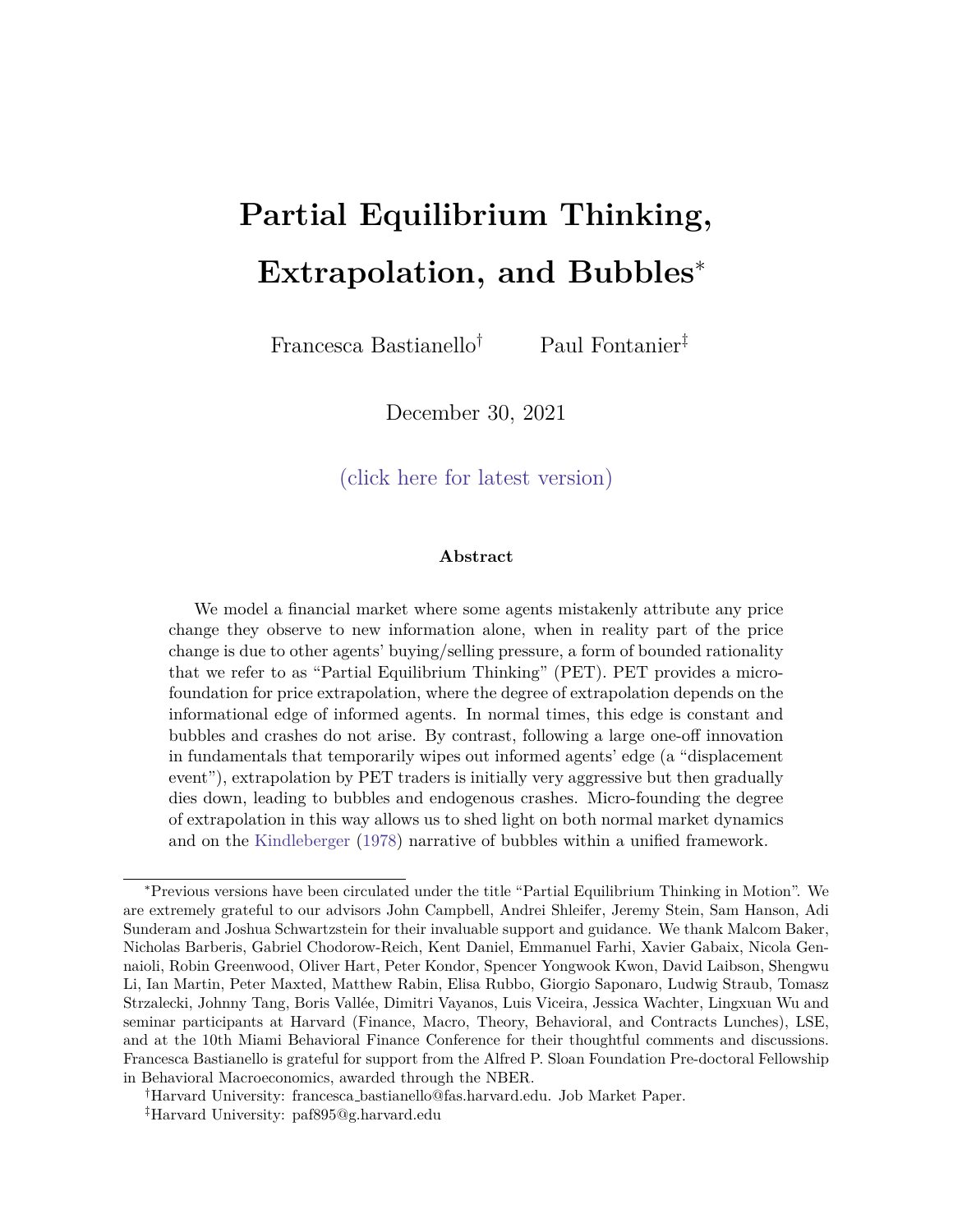$t = 1$  after the displacement is announced. Moreover, (A.35) also shows that:

$$
\frac{(\overline{Q} + 0)}{(\overline{Q})} < 0 \quad \text{and} \quad \frac{(\overline{Q} + 0)}{(\overline{Q} + 0)^{1}} > 0 \tag{A.36}
$$

so that the initial rise in the extrapolation parameter between periods = 0 and t = 1 is decreasing in the fraction of informed agents in the market and increasing in the uncertainty introduced by the shock.

For  $t > 1$ , (A.34) shows that:

$$
\frac{\omega_t}{\omega_t} < 0 \tag{A.37}
$$

as uncertainty resolves over time an $\frac{\mathcal{Q}((t-1)-s+\delta)(0)}{\mathcal{Q}(t)}< 0.$  Therefore the degree of extrapolation gradually declines over time after its initial rise in period =  $1$ .  $\Box$ 

### A.7 Proof of Proposition 6: Displacements, Bubbles and Crashes

In normal times, the strength of the feedback e ect is given by:

$$
\frac{b_i}{a_i} = \frac{1}{1+} \qquad 1 + \frac{1}{2} = \frac{1}{1} < 1 \tag{A.38}
$$

where the second equality follows from the fact that in normal times:

$$
= \sim = \frac{1}{1} \frac{V_{\cup}}{V_{\perp}}
$$
 (A.39)

and the last inequality in (A.38) follows from the fact that the economy must be in a stable region in normal times.

Following a displacement, the strength of the feedback e ect is given by:

$$
\frac{b}{a_t} = \frac{1}{1 + \frac{1}{t}} \quad 1 + \frac{1}{\frac{1}{t}} \tag{A.40}
$$

where  $int = 0$ :

$$
0 = \tilde{v} = \frac{1}{1} \frac{V_U + (0)^{-1}}{V_I + (0)^{-1}}
$$
 (A.41)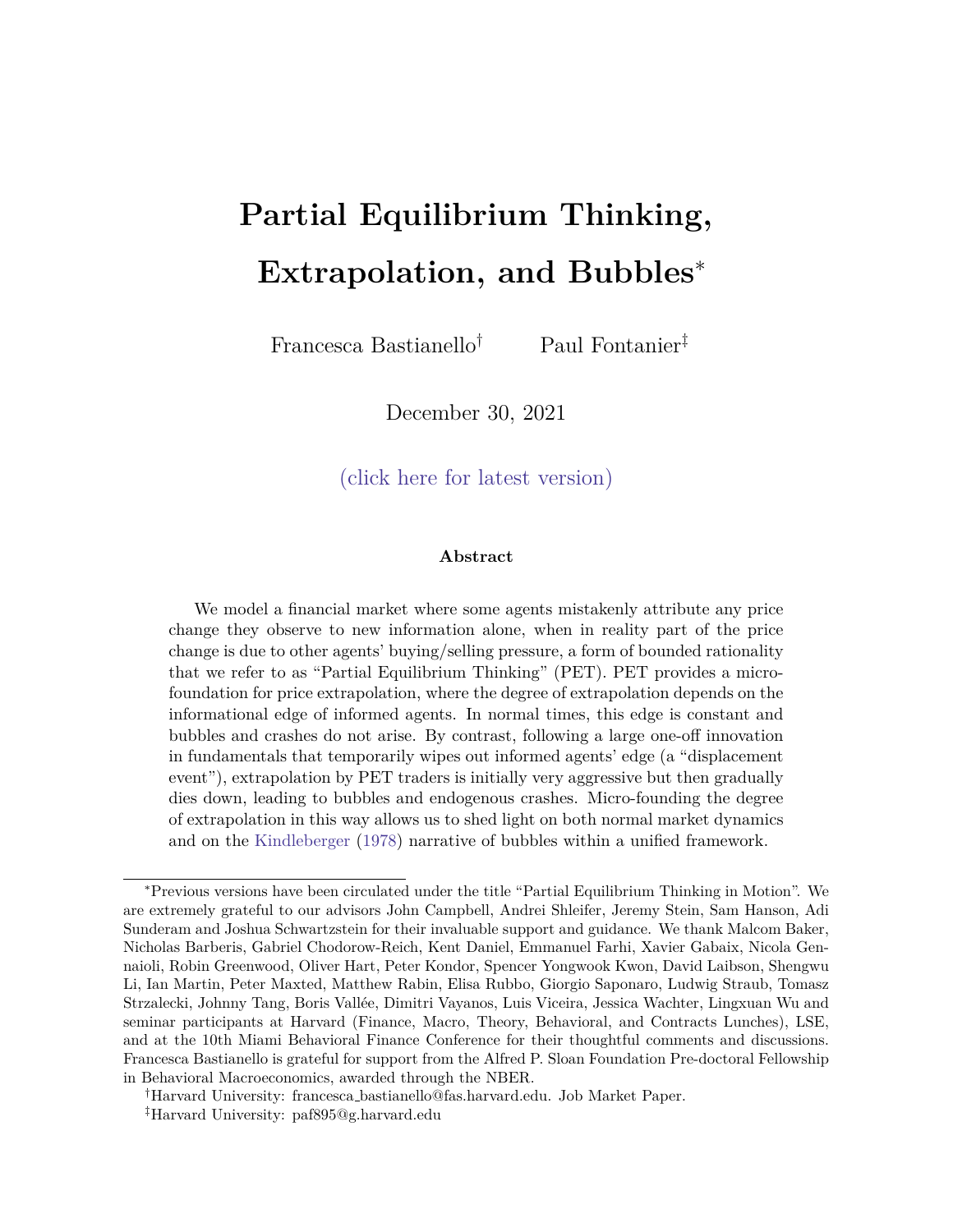and in  $t > 0$ :

$$
t = \frac{1}{1} \frac{V_U + ((t + 1) s + 0)^{-1}}{V_I + (t s + 0)^{-1}}
$$
 (A.42)

$$
\tilde{\tau} = \frac{V_U + (0)^{-1}}{V_1 + (t + 0)^{-1}}
$$
 (A.43)

Combining (A.40) and (A.41), we nd that in period  $t = 0$  the strength of the feedback e ect is given by:

$$
\frac{b_0}{a_0} = \frac{1}{0}
$$
 (A.44)

$$
= \frac{1}{2} + \frac{1}{2} \frac{1}{2}
$$
 (A.45)

$$
= \frac{b}{a} + \frac{1}{1} \frac{V_{U} V_{I}}{V_{U}} \frac{V_{U} V_{I}}{V_{U} + (0)^{1}}
$$
 (A.46)

where the second equality simply adds and subtracts the strength of the feedback e ect in normal times  $\frac{b}{a} = \frac{1}{a}$ , and the last equality uses the expressions forand  $\frac{1}{0}$  in (A.39) and (A.41) above, and rearranges.

Ceteris paribus, for the strength of the feedback e ect to enter the unstable region we need the uncertainty associated with the displacement $\int_0$ <sup>1</sup> to be high enough:

$$
\frac{b_0}{a_0} > 1 \quad 0 \qquad (0) \quad 1 > \frac{1}{1} \quad \frac{\frac{b}{a}}{1} \quad \frac{1}{1} \quad \frac{V_U}{V_U V_U} V_U}{V_U V_U}
$$
(A.47)

In the long run, as uncertainty about the displacement is resolved, we have that:

$$
\lim_{t \to 1} t = \frac{1}{1} \frac{V_U}{V_I} =
$$
 (A.48)

$$
\tilde{I} \qquad \lim_{t \downarrow 1} \tilde{I} = \frac{1}{1} \frac{V_U + (0)^{-1}}{V_I} > \tilde{I} \tag{A.49}
$$

Combining these expressions:

$$
\lim_{t \to 1} \frac{b_t}{a_t} = \frac{1}{1 + 1} \qquad 1 + \frac{1}{\tilde{1}} < \frac{b}{a} < 1 \tag{A.50}
$$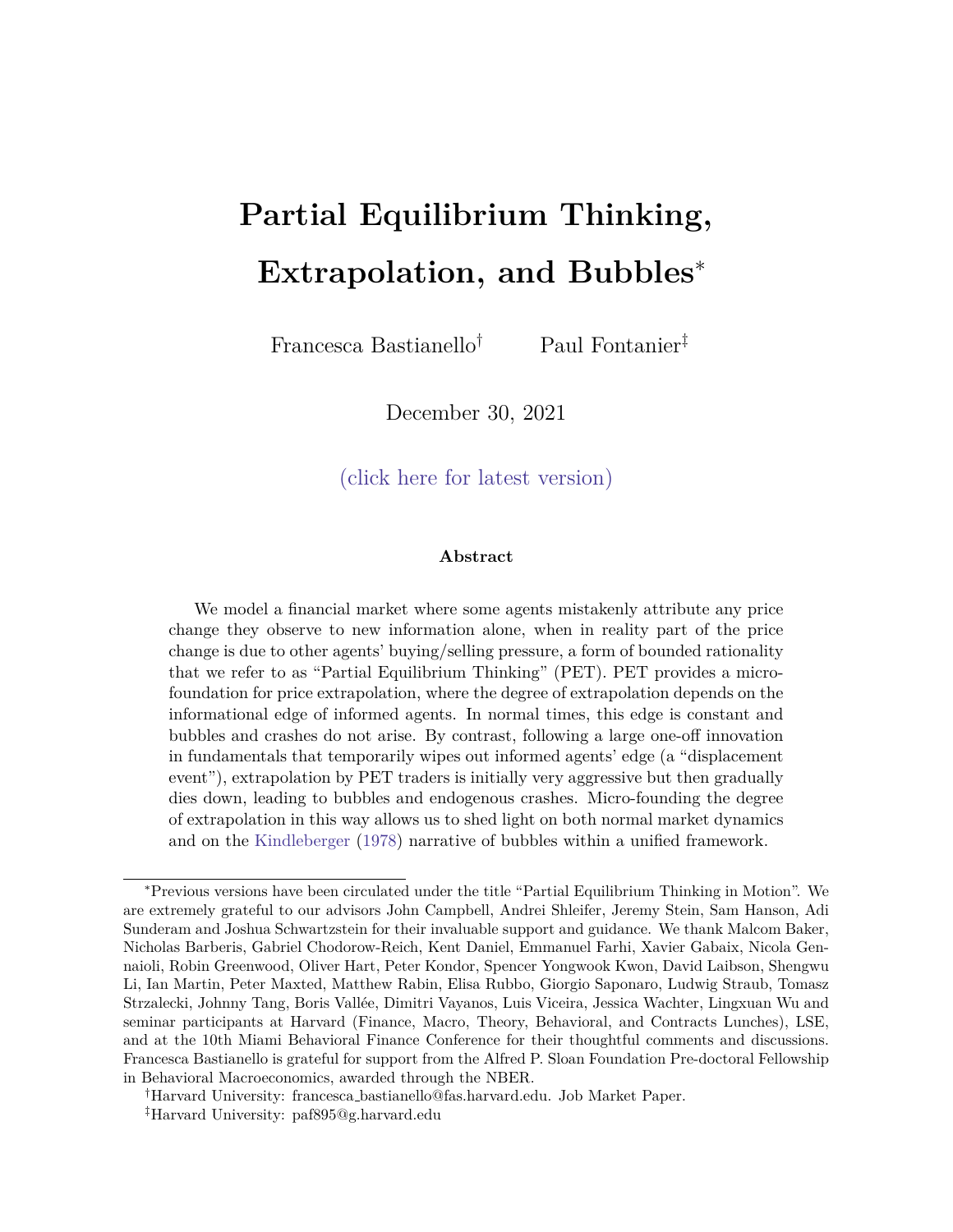which shows that in the long run the economy always returns to a stable region, with a steady state feedback e ect that is weaker than the original normal times feedback e ect. In the main text we show that when the strength of the feedback eect evolves in this way, prices and beliefs are initially non-stationary and accelerate away from fundamentals in a convex way. As the feedback eect then weakens towards its new steady state level, it eventually returns into a stable region, leading uninformed agents' beliefs to be disappointed, the bubble to burst, and prices and beliefs to converge back towards fundamentals.  $\Box$ 

# B Adding Speculative Motives

To model speculative motives, we let agents have Constant Absolute Risk Aversion (CARA) utility over next period wealth.

When traders have these preferences, their asset demand function conditional on their beliefs is given by:

$$
X_{i;t} = \frac{E_{i;t} [t_{t+1}]}{A V_{i;t} [t_{t+1}]} \tag{B.1}
$$

where the expected next period payo is given by:

$$
t_{t+1} \t P_{t+1} + (1) D_t \t (B.2)
$$

and simply re ects that with probability the asset is alive next period and wort  $P_{t+1}$ , and with probability (1  $\quad$  ) the asset dies and pays out its terminal dividen $\pmb{\mathbb{D}}_{{\rm t}}.$ 

Since agents are forecasting prices, which areadogenous putcomes, they now need to forecast other agents' future beliefs. Therefore, in solving the model with speculative motives, we need to specify agents' higher order beliefs. While partial equilibrium thinking helps to pin down uninformed agents' higher order beliefs (they simply assume that all agents trade on their private information alone, and that this is common knowledge), it allows for more 
exibility about informed agents' higher order beliefs.

We consider two cases. In Section B.1 we let informed agents be \PET-aware", so that they perfectly understand uninformed agents' biased beliefs. In Section B.2, we consider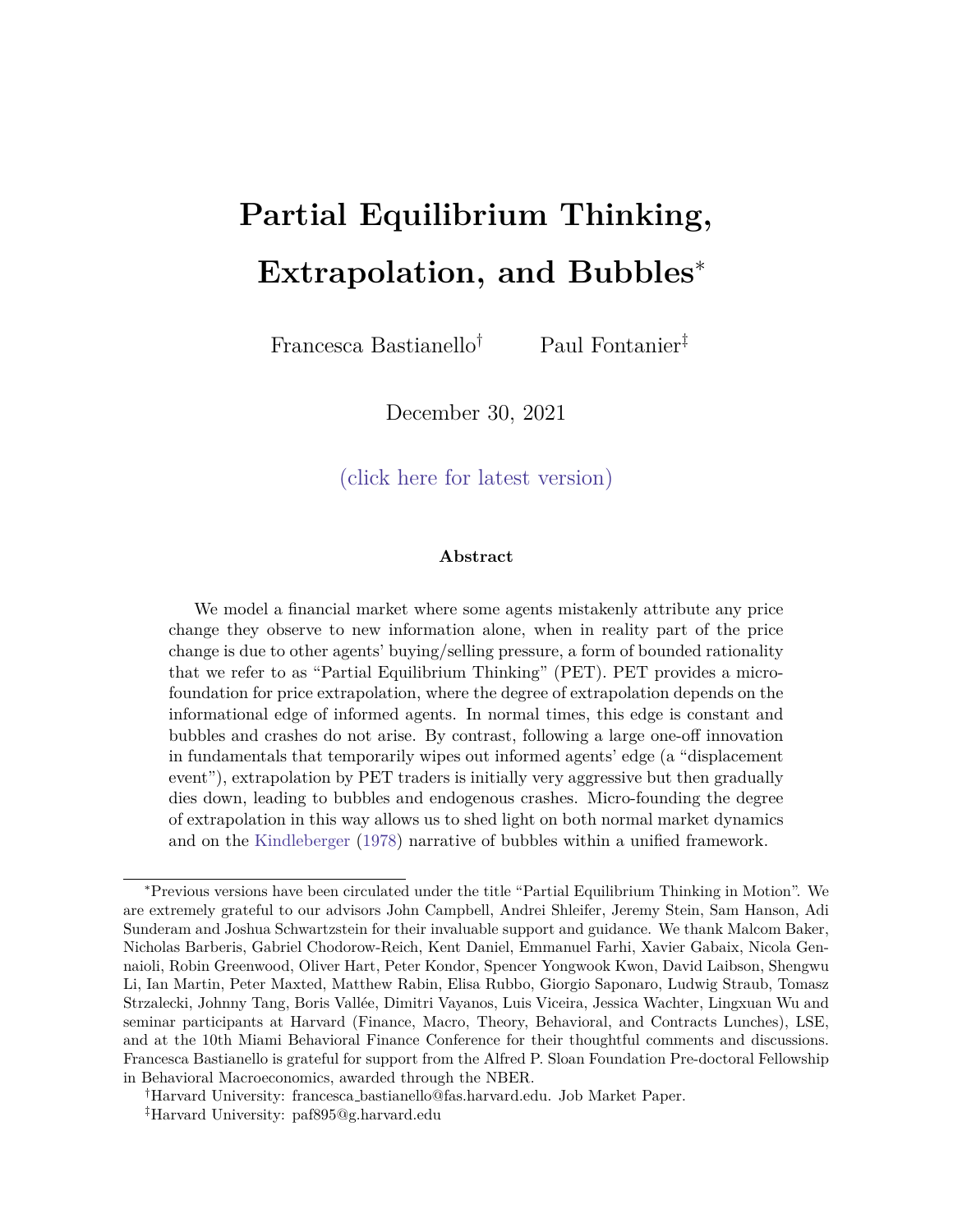a case where informed agents are \PET-unaware" and mistakenly believe that all other agents are rational, and that uninformed agents extract the right information from prices. This lines up with the distinction in practical asset management between investors who concentrate on the gap between market prices and their estimates of fundamentals, and those who also think about the behavioral biases in the market.

#### B.1 \PET aware" Speculation

In solving the model, we proceed in the same three steps we used in the baseline model. First, we solve for the true price function which generates the prices agents observe. Second, we specify the mapping that uninformed agents use to extract information from prices. Third, we solve the model forward, starting from the steady state in normal times. The one key di erence to our baseline setup is that since all agents are now forecasting an endogenous outcome, we now need to solve for the rst two steps by backwards induction. To do so, we use the new steady state after the uncertainty surrounding the displacement has been resolved as our terminal point.

Step 1: True Market Clearing Price Function. To determine the true market clearing condition which determines the prices agents observe, we know that in period t all informed agent trade on the whole history of signals they have received up until that date (f u<sub>j</sub> g<sub>i</sub><sub>=0</sub>, f s<sub>j</sub> g<sub>i</sub><sub>=1</sub>) and all uninformed agents trade on the information they have learnt from past prices.

We de ne D<sub>t</sub>  $D + \frac{P_t}{P_{i=1}} u_t$  and  $W_t$   $\frac{0}{t + \frac{Q_t}{P_t}}$   $0 + \frac{s}{t + \frac{Q_t}{P_t}}$  $\mathsf{P}_{\mathsf{j=1}}^{\mathsf{t}}$   $\mathsf{s}_{\mathsf{t}}$  to be informed agents' period t belief of normal times shocks and of the displacement respectively, and  $W_t$  are uninformed agents' beliefs about these quantities.

We can then guess that the true price function takes the following form:

$$
P_t = A_t (D_t + W_t) + B_t (D_{t-1} + W_{t-1}) \quad K_t
$$
 (B.3)

where  $D_{t-1} + W_{t-1}$  is the information that uninformed agents extract from past prices, and  $A_t$ ,  $B_t$  and  $K_t$  are time-varying and deterministic coe cients that depend on the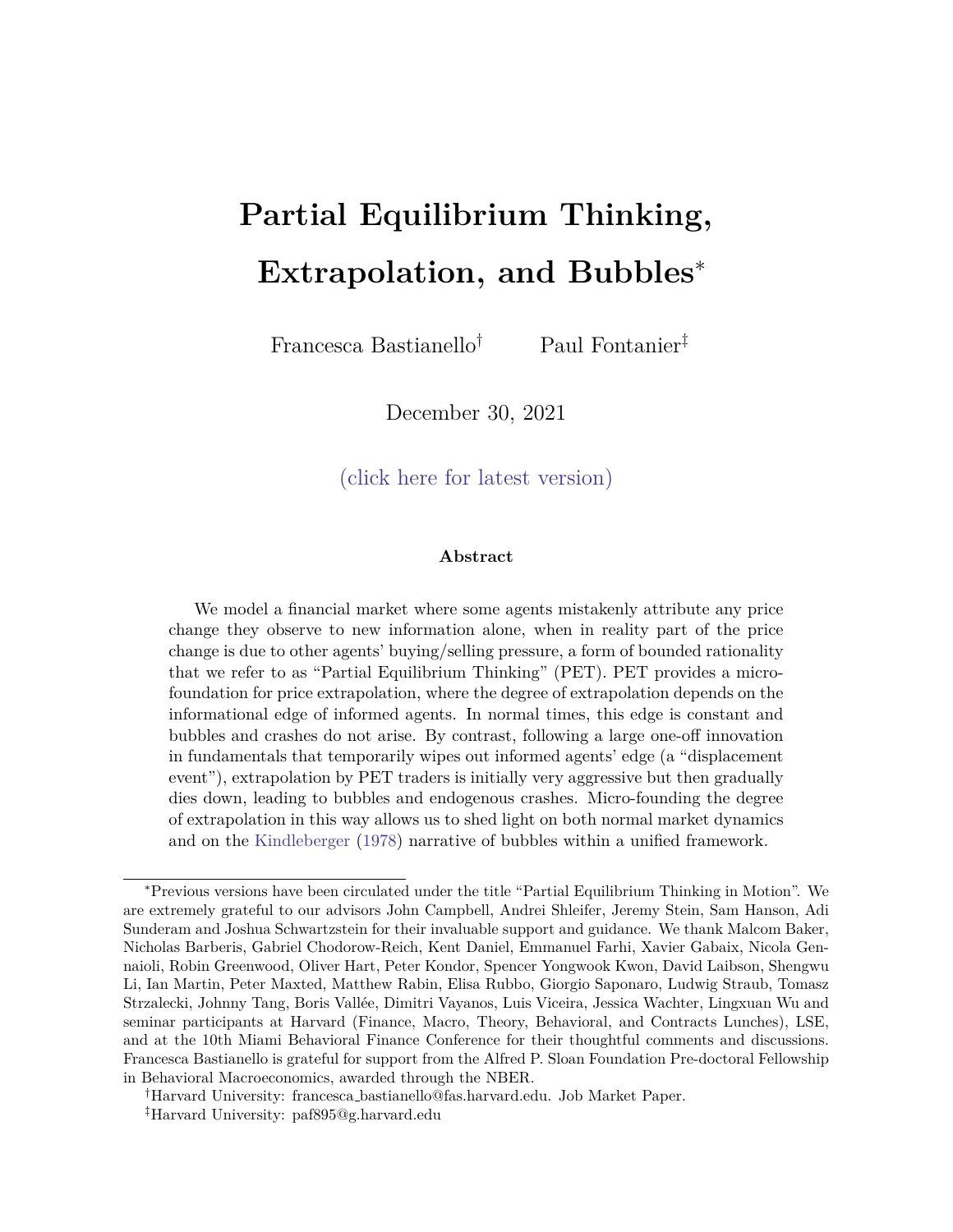properties of the environment.

To verify our guess, notice that if informed agents are aware of uninformed agents' bias, their beliefs about next period payo are given by:

.<br>.

$$
E_{1;t}[t_{t+1}] = (1 + A_{t+1})(D_t + W_t) + B_{t+1} \frac{P_t B_t(L + o) + K_t^{\perp}}{A_t^{\frac{Z_t}{Z}}}
$$
 K<sub>t+1</sub> (B.4)

$$
V_{1;t} [t_{t+1}] = (A_{t+1})^2 \frac{2}{u} + A_{t+1} \frac{s}{(t+1) s + 0} (s)^1
$$
  
+ 1 + A\_{t+1} \frac{s}{(t+1) s + 0} (t s + 0)^1 = V\_{1;t} (B.5)

Turning to uninformed agents' beliefs:

"

$$
E_{U;t}[t_{t+1}] = (1 + R_{t+1})(D_{t+1} + W_{t+1}) + B_{t+1}(D + 0) + K_{t+1}
$$
 (B.6)

$$
V_{U;t}[t_{t+1}] = V_{U;t} \quad A_{t+1} \quad u_{t+1} + u_t + \frac{2 s}{(t+1) s + 0}! + \frac{s}{(t+1) s + 0} (t_{t+1} + t) + (1) \quad (u_t + 1)
$$
\n
$$
= (A_{t+1})^2 \frac{2}{u} + 1 + A_{t+1}^2 \frac{2 s}{(t+1) s} \frac{1}{s} (t + 1) s + 0
$$
\n
$$
+ 2 \frac{s A_{t+1}}{(t+1) s + 0} \frac{1}{s} (s) + V_{U;t}
$$
\n(B.7)

where  $V_{U;t}$  is deterministic and time-varying.

Given these beliefs, the true market clearing condition which generates the prices agents observe is given by:

$$
\frac{E_{1;t} [t_{t+1}] P_t}{A V_{1;t} [t_{t+1}]}^t + (1) \frac{E_{U;t} [t_{t+1}] P_t}{A V_{U;t} [t_{t+1}]}^t = Z
$$
 (B.8)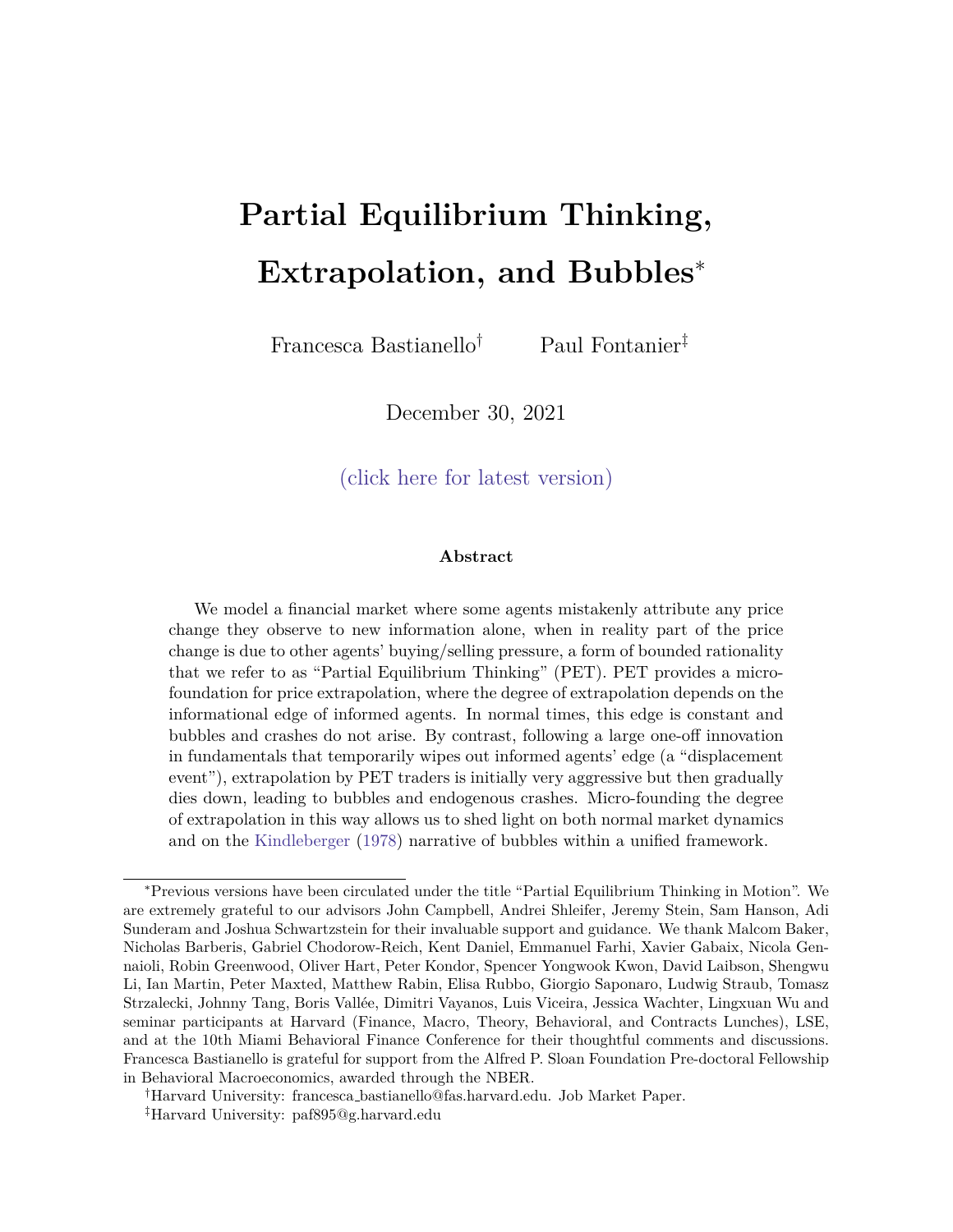and the resulting market clearing price function is given by:

$$
P_{t} = \frac{V_{U;t}}{V_{U;t} + (1 - )V_{1;t}} \begin{bmatrix} \mathbf{E}_{1;t} \begin{bmatrix} t+1 \end{bmatrix} \\ + \frac{(1 - )V_{1;t}}{V_{U;t} + (1 - )V_{1;t}} \begin{bmatrix} \mathbf{E}_{U;t} \begin{bmatrix} t+1 \end{bmatrix} \\ \frac{AZV_{1;t}V_{U;t}}{V_{U;t} + (1 - )V_{1;t}} \end{bmatrix}
$$
(B.9)

Since (B.4), (B.5), (B.6) and (B.7) show that  $E_{1;t}$ [  $_{t+1}$ ] is linear in (D<sub>t</sub> + W<sub>t</sub>) and  $(D_{t-1} + W_{t-1}), E_{U,t}[t_{t+1}]$  is linear in  $(D_{t-1} + W_{t-1}),$  and that  $V[t_{t+1}]$  and  $V[t_{t+1}]$  are deterministic, we see that the true price function does indeed take the form in (B.3). Substituting (B.4), (B.5), (B.6) and (B.7) into (B.9), and matching coe cients, yields:

$$
A_{t} = \frac{B_{0}}{B_{0}} \frac{\frac{1}{V_{1,t}}}{\frac{B_{t+1}}{A_{t}} + \frac{(1)}{V_{U,t}}}\hat{X}(1 + A_{t+1})
$$
(B.10)

$$
B_{t} = \bigotimes_{\frac{1}{V_{1;t}}} \frac{\frac{1}{V_{U;t}}}{1 - \frac{B_{t+1}}{A_{t}}} + \frac{(1 - t)^{2}}{V_{U;t}} \hat{X}(1 + A_{t+1})
$$
(B.11)

$$
K_{t} = \frac{B_{0}}{\omega_{\frac{1}{V_{1;t}}}} \frac{\frac{1}{V_{1;t}} + \frac{(1)}{V_{1;t}}}{0} \frac{1}{K_{t}} \frac{B_{t+1}}{1} + \frac{B_{t+1}}{A_{t}} \frac{B_{t+1}}{1} + \frac{B_{t+1}}{A_{t}} \frac{B_{t}(D + 0) + K_{t}}{1} + \frac{B_{0}}{\omega_{\frac{1}{V_{1;t}}}} \frac{\frac{1}{V_{1;t}}}{1} + \frac{\frac{1}{V_{1;t}}}{\frac{B_{t+1}}{A_{t}} + \frac{(1)}{V_{1;t}} \frac{1}{1} + \frac{AZ}{\frac{B_{t+1}}{A_{t}} + \frac{(1)}{V_{1;t}}}} \quad (B.12)
$$

These expressions give recursive equations for the coe cients which determine equilibrium prices at each point in time. To solve for this mapping, we then need to solve the model by backward induction. We can do this by using the new steady state after the uncertainty generated by the displacement is resolved as the end point. Specically, the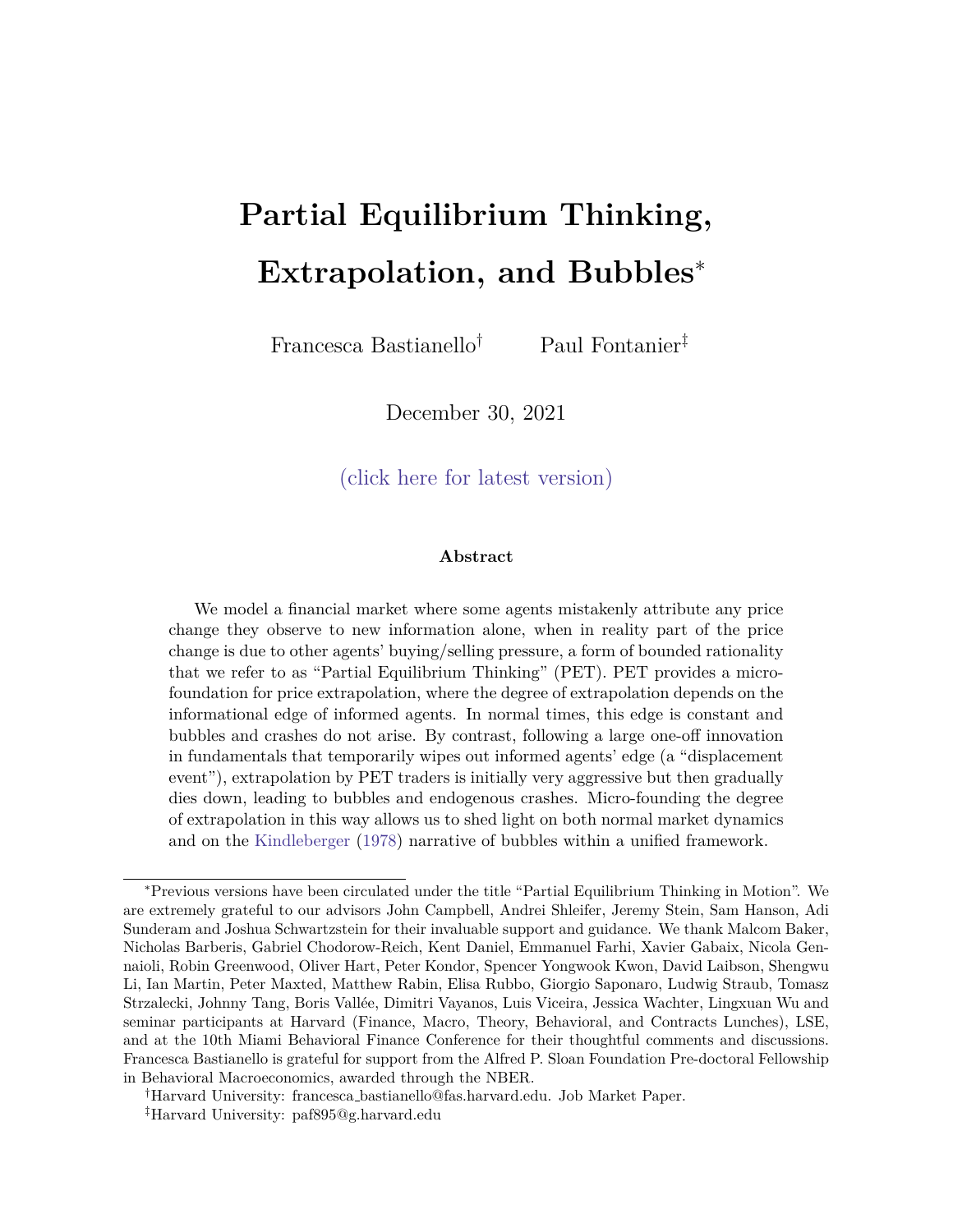new steady state is given by:

$$
A^{0} = \frac{B}{\omega} \frac{\overline{v_{1}^{0}}}{\overline{v_{1}^{0}}} \frac{1}{1 - \frac{B^{0}}{A^{0}} + \frac{1}{\overline{v_{0}^{0}}}} \hat{X} (1 + A^{0})
$$
 (B.13)

$$
B^{0} = \frac{B}{\omega} \frac{1}{\frac{V_{U}^{0}}{V_{I}^{0}} \frac{1}{A^{0}} + \frac{1}{V_{U}^{0}}} \hat{X} (1 + A^{0})
$$
 (B.14)

$$
K^{0} = \frac{B}{\omega} \frac{\overline{v_{1}^{0}}}{\overline{v_{1}^{0}}} \frac{1}{1 - \frac{B^{0}}{A^{0}} + \frac{1}{\overline{v_{0}^{0}}}} \frac{1}{A^{0}} \qquad K^{0} + \frac{B^{0}}{A^{0}} \qquad B^{0}(D + 0) + K^{0}
$$
\n
$$
+ \frac{B}{\omega} \frac{\overline{v_{0}^{0}}}{\overline{v_{1}^{0}}} \frac{1}{1 - \frac{B^{0}}{A^{0}} + \frac{1}{\overline{v_{0}^{0}}}} \qquad B^{0}(D + 0) + K^{0}
$$
\n
$$
+ \frac{AZ}{\overline{v_{1}^{0}}} \frac{1}{1 - \frac{B^{0}}{A^{0}} + \frac{1}{\overline{v_{0}^{0}}}} \qquad (B.15)
$$

where  $A^0$ ,  $B^0$  and  $K^0$  are the coe cients of the mapping PET agents use to extract information from prices in the new steady state, and which we solve for in (B.28), (B.29) and (B.30) in the next section respectively. Moreover $\mathsf{V}^0_\mathsf{I}$  and  $\mathsf{V}^0_\mathsf{U}$  are the variances of informed and uninformed agents in the new steady state when uncertainty is resolved:

$$
V_1^0 = \lim_{t \downarrow 1} V_{1,t} = (A^0)^2 \tfrac{2}{u}
$$
 (B.16)

$$
V_{U}^{0} = \lim_{t \to 1} V_{U,t} = (A^{0})^{2} \tfrac{2}{u} + (1 + A^{0})^{2} \tfrac{2}{u}
$$
 (B.17)

Using this steady state as our end point, we can then solve for the true price function which generates the prices agents observe by backward induction.

Step 2: Mapping to Infer Information from Prices. Just as in the baseline model without speculation, PET agents think that in period t informed agents trade on the information they have received so farf,  $u_j$   $g^t_{j=1}$  , f s<sub>j</sub>  $g^t_{j=1}$  , and that uninformed agents only trade on their prior beliefs. Therefore, we can guess their beliefs about the equilibrium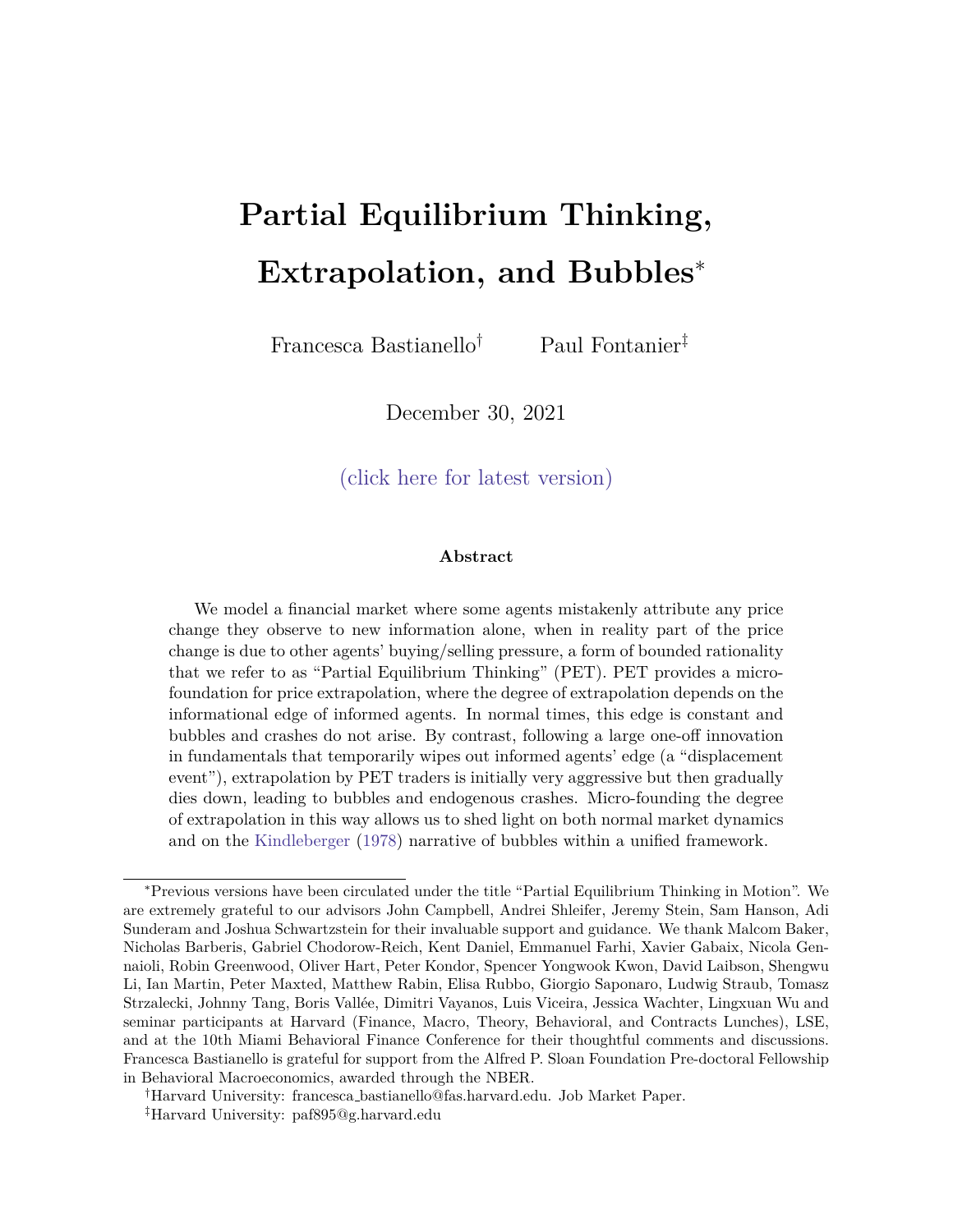price function takes the following form:

$$
P_t = A_t (D_t + W_t) + B_t (D + 0) \qquad K_t
$$
 (B.18)

where  $A_t$ ,  $B_t$  and  $K_t$  are time-varying and deterministic coe cients.

To verify that this is the price function which would arise in equilibrium if agents traded on their own private information alone, notice that, given this price function, informed agents' beliefs would take the following form:

$$
E_{1;t}[t_{t+1}] = E_{1;t}[R_{t+1}(D_{t+1} + W_{t+1}) + B_{t+1}(D + 0) + K_{t+1} + (1 -)(D_t + 1)]
$$
  
= (1 + R\_{t+1})(D\_t + W\_t) + B\_{t+1}(D + 0) + K\_{t+1} (B.19)

$$
\forall_{1;t} [\begin{array}{ccc} t_{t+1} \end{array}] = \forall_{1;t} \quad \mathcal{A}_{t+1} \quad \mathcal{A}_{t+1} + \mathcal{A}_{t+1} \quad \frac{s}{(t+1) \quad s + 0} \quad (\vdash + \sim_{t+1}) + (1) \quad \vdash
$$
\n
$$
= \mathcal{A}_{t+1} \quad \frac{2}{u} + \mathcal{A}_{t+1} \quad \frac{s}{(t+1) \quad s + 0} \quad (\begin{array}{c} s \end{array})^{-1}
$$
\n
$$
+ \quad 1 \quad + \mathcal{A}_{t+1} \quad \frac{s}{(t+1) \quad s + 0} \quad (t \quad s + 0) \quad 1 = \forall_{1;t} \quad (\text{B.20})
$$

where  $\forall_{1;t}$  is time-varying and deterministic. Turning to PET agents' beliefs of other uninformed agents' beliefs:

$$
\mathsf{E}_{\mathsf{U};t}[\begin{array}{cccc} t_{+1} \end{array}] = (1 \qquad + \quad \mathsf{A}_{t+1} + \quad \mathsf{B}_{t+1})(\mathsf{D} + \mathsf{I}_{\mathsf{O}}) \qquad \mathsf{K}_{t+1} \tag{B.21}
$$

$$
\forall_{U;t}[t_{t+1}] = \forall_{1;t} \mathcal{A}_{t+1}(\mathbf{u}_{t+1} + \mathbf{u}_t) + \mathcal{A}_{t+1} \underbrace{\frac{s}{(t+1)_{s} + 0}}_{\text{if } t \neq 0} (2\mathbf{L} + \mathbf{L}_{t+1} + \mathbf{L}_{t+1}) + (1) (\mathbf{u}_t + \mathbf{L})
$$
\n
$$
= \mathcal{A}_{t+1} \begin{array}{c} 2 \\ \frac{2}{u} + 1 \\ + 2 \mathcal{A}_{t+1} \end{array} + \mathcal{A}_{t+1} \begin{array}{c} \frac{s}{(t+1)_{s} + 0} \\ \frac{s}{(t+1)_{s} + 0} \\ \frac{s}{(t+1)_{s} + 0} \end{array} \begin{array}{c} \text{(s)} \\ \text{(s)} \end{array}^{1}
$$
\n
$$
+ 1 + 2 \mathcal{A}_{t+1} \begin{array}{c} \frac{s}{(t+1)_{s} + 0} \\ \frac{s}{(t+1)_{s} + 0} \end{array} \begin{array}{c} \text{(s)} \\ \text{(l)} \end{array}^{1}
$$

where  $V_{U;t}$  is time-varying and deterministic. Notice that we assume that PET agents think other uninformed agents are only uncertain about future (and not past) shocks.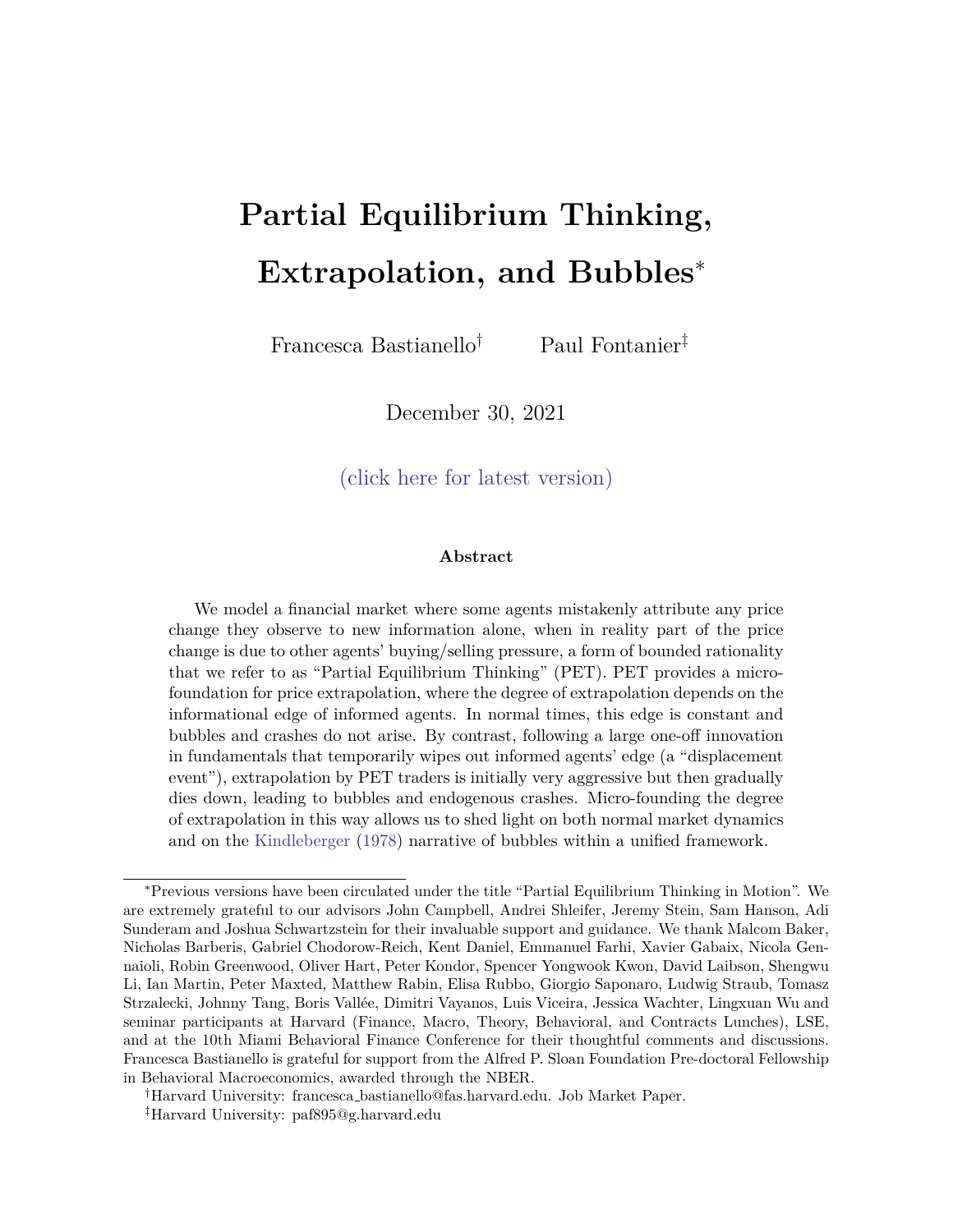Given these beliefs, the market clearing condition which PET agents think is generating the price that they observe is given by:

$$
\frac{\mathbf{E}_{1;t}[\mathbf{t}_{t+1}]\mathbf{P}_{t}^{!}}{A\,\forall_{1;t}[\mathbf{t}_{t+1}]} + (1) \quad \frac{\mathbf{E}_{U;t}[\mathbf{t}_{t+1}]\mathbf{P}_{t}^{!}}{A\,\forall_{U;t}[\mathbf{t}_{t+1}]} = Z
$$
 (B.23)

and the resulting market clearing price function is given by:

$$
P_{t} = \frac{\forall_{U;t} \qquad \vdots \qquad \qquad}_{U;t + (1 - \gamma)\forall_{1;t}} \qquad \qquad \mathbb{E}_{1;t} \left[ \begin{array}{c} t_{t+1} \end{array} \right] \qquad \qquad \mathbb{E}_{U;t} \left[ \begin{array}{c} t_{t+1} \end{array} \right] \qquad \qquad \mathbb{E}_{U;t} \left[ \begin{array}{c} t_{t+1} \end{array} \right] \qquad \qquad \qquad \mathbb{E}_{U;t} \left[ \begin{array}{c} t_{t+1} \end{array} \right] \qquad \qquad \mathbb{E}_{U;t + (1 - \gamma)\forall_{1;t}} \qquad \qquad \mathbb{E}_{U;t + (1 - \gamma)\forall_{1;t}} \qquad (B.24)
$$

Since (B.19), (B.20), (B.21) and (B.22) show that  $E_{1;t}$ [  $_{t+1}$ ] is linear in (D<sub>t</sub> + W<sub>t</sub>) and  $(D + o)$ , that  $E_{U;t}$  [  $_{t+1}$  ] is linear in  $(D + o)$  and that  $\forall_{1;t+1}$  [  $_{t+1}$  ] and  $\forall_{U;t+1}$  [  $_{t+1}$  ] are deterministic, we see that given PET agents' beliefs about other agents, the price function which generates the prices they observe does indeed take the form in (B.18). Substituting  $(B.19)$ ,  $(B.20)$ ,  $(B.21)$  and  $(B.22)$  into  $(B.24)$ , and matching coe cients yields:

$$
A_{t} = \frac{Q}{\frac{\overline{v}_{1,t}}{\overline{v}_{1,t}} + \frac{1}{\overline{v}_{1,t}}} A (1 + A_{t+1})
$$
 (B.25)

$$
B_{t} = \frac{Q}{\frac{\overline{v}_{1,t}}{\overline{v}_{1,t}} + \frac{1}{\overline{v}_{1,t}}} A B_{t+1} + \frac{Q}{\frac{\overline{v}_{1,t}}{\overline{v}_{1,t}} + \frac{1}{\overline{v}_{1,t}}} A (1 + A_{t+1} + B_{t+1})
$$
(B.26)

$$
K_{t} = \frac{\overline{\mathbf{v}}_{1:t}}{\overline{\mathbf{v}}_{1:t}} + \frac{1}{\mathbf{v}} \mathbf{A} \quad K_{t+1} + \frac{\overline{\mathbf{v}}_{1:t}}{\overline{\mathbf{v}}_{1:t}} + \frac{1}{\mathbf{v}} \mathbf{A} \quad K_{t+1} \quad \frac{AZ}{\overline{\mathbf{v}}_{1:t}} \tag{B.27}
$$

These expressions give recursive equations for the coe cients with determine equilibrium prices at each point in time. Therefore, to solve for this mapping, we need to solve the model by backward induction. We can do this by using the new steady state after the uncertainty generated by the displacement is resolved. Specically, uninformed agents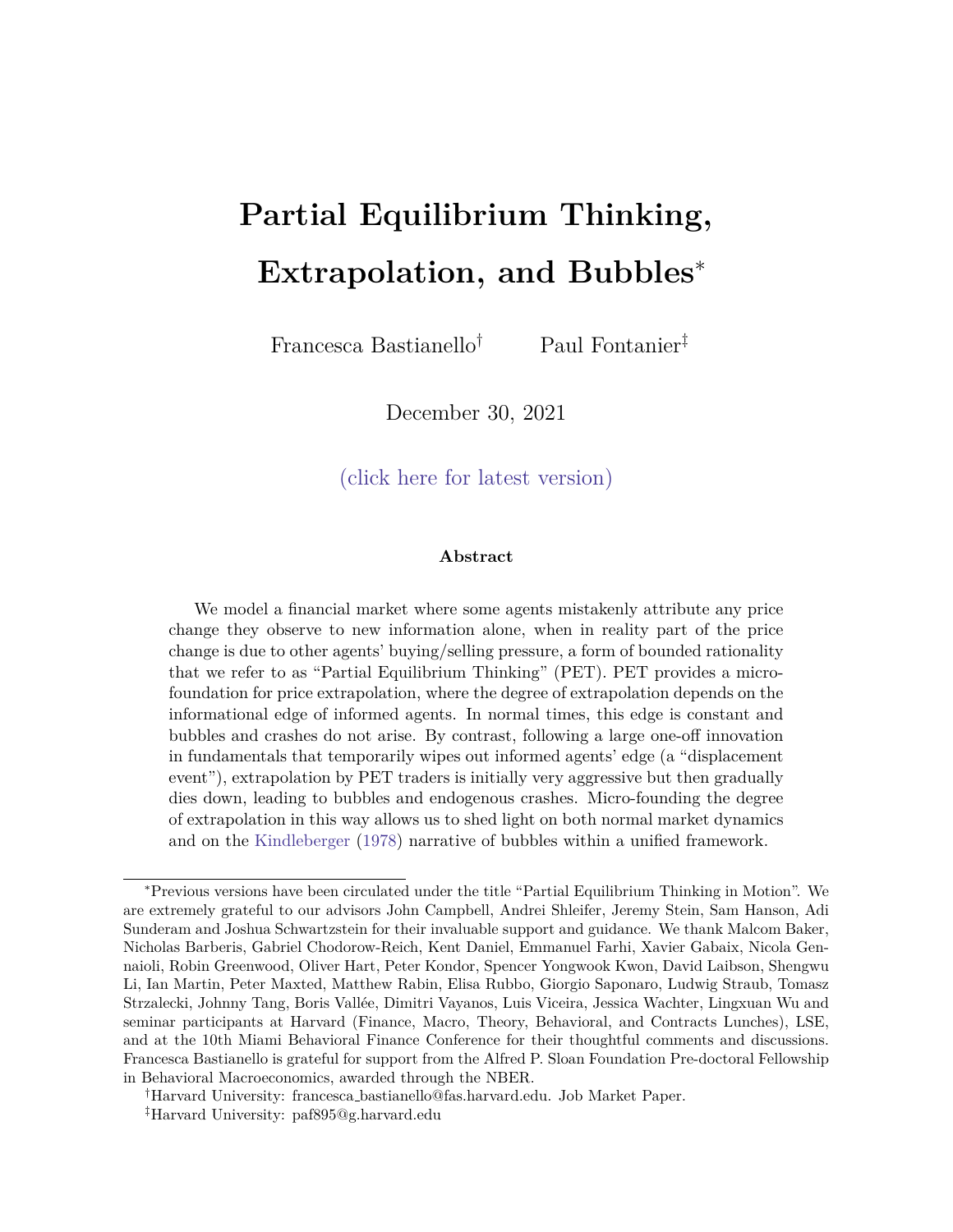think that the new steady state is given by:

$$
A^{0} = \frac{Q}{\frac{\overline{v}_{1}^{0}}{\overline{v}_{1}^{0}} + \frac{1}{\overline{v}_{0}^{0}}} A \left(1 + A^{0}\right)
$$
(B.28)

$$
B^{0} = \frac{Q}{\frac{\overline{v}_{1}^{0}}{\overline{v}_{1}^{0}} + \frac{1}{\overline{v}_{0}^{0}}} A B^{0} + \frac{Q}{\frac{\overline{v}_{0}^{0}}{\overline{v}_{1}^{0}} + \frac{1}{\overline{v}_{0}^{0}}} A (1 + A^{0} + B^{0})
$$
(B.29)

$$
K^{0} = \bigoplus_{\frac{\overline{V}_{1}^{0}}{\overline{V}_{1}^{0}} + \frac{1}{V_{0}^{0}}}^{0} A \quad K^{0} + \bigoplus_{\frac{\overline{V}_{0}^{0}}{\overline{V}_{1}^{0}} + \frac{1}{V_{0}^{0}}}^{0} A \quad K \quad \frac{AZ}{\overline{V}_{1}^{0} + \frac{1}{V_{0}^{0}}} \tag{B.30}
$$

where $\mathsf{A}^0$ ,  $\mathsf{B}^0$  and  $\mathsf{K}^0$  are PET agents' beliefs of the coe cients of the price function in the new steady state after the uncertainty associated with the displacement is resolved, and  $\forall_1^0$  and  $\forall_U^0$  are PET agents' beliefs of the variance of informed and uninformed agents in the new steady state when uncertainty is resolved:

$$
\nabla_1^0 = \lim_{t \downarrow 1} \nabla_{1,t} = (\nabla_1)^2 \frac{2}{u} \tag{B.31}
$$

$$
\forall_{U}^{0} = \lim_{t \downarrow 1} \forall_{U,t} = (A)^{2} \, \frac{2}{u} + (1 + A)^{2} \, \frac{2}{u} + (1) \, \frac{2}{u} \, \frac{2}{u} + (1) \, \frac{2}{u} \, \frac{1}{u} \tag{B.32}
$$

Using this steady state as our end point, we can then solve for the mapping uninformed agents use to extract information from prices by backward induction.

Given this mapping, uninformed agents extract the following information from prices:

$$
D_{t-1} + W_{t-1} = \frac{P_{t-1} - B_{t-1}(D + o) + K_{t-1}}{A_{t-1}}
$$
 (B.33)

Or, given their information set in period t, they extract the following new information from the unexpected price change they observe in period  $1$ :

$$
H_{t-1} + W_{t-1} = \frac{1}{A_{t-1}} (P_{t-1} - E_{U,t-1}[P_{t-1}])
$$
 (B.34)

where  $w_{t-1} = W_{t-1}$   $W_{t-2}$ . This veri es our claim in the text that PET agents extrapolate unexpected price changes even when we allow for speculative motives.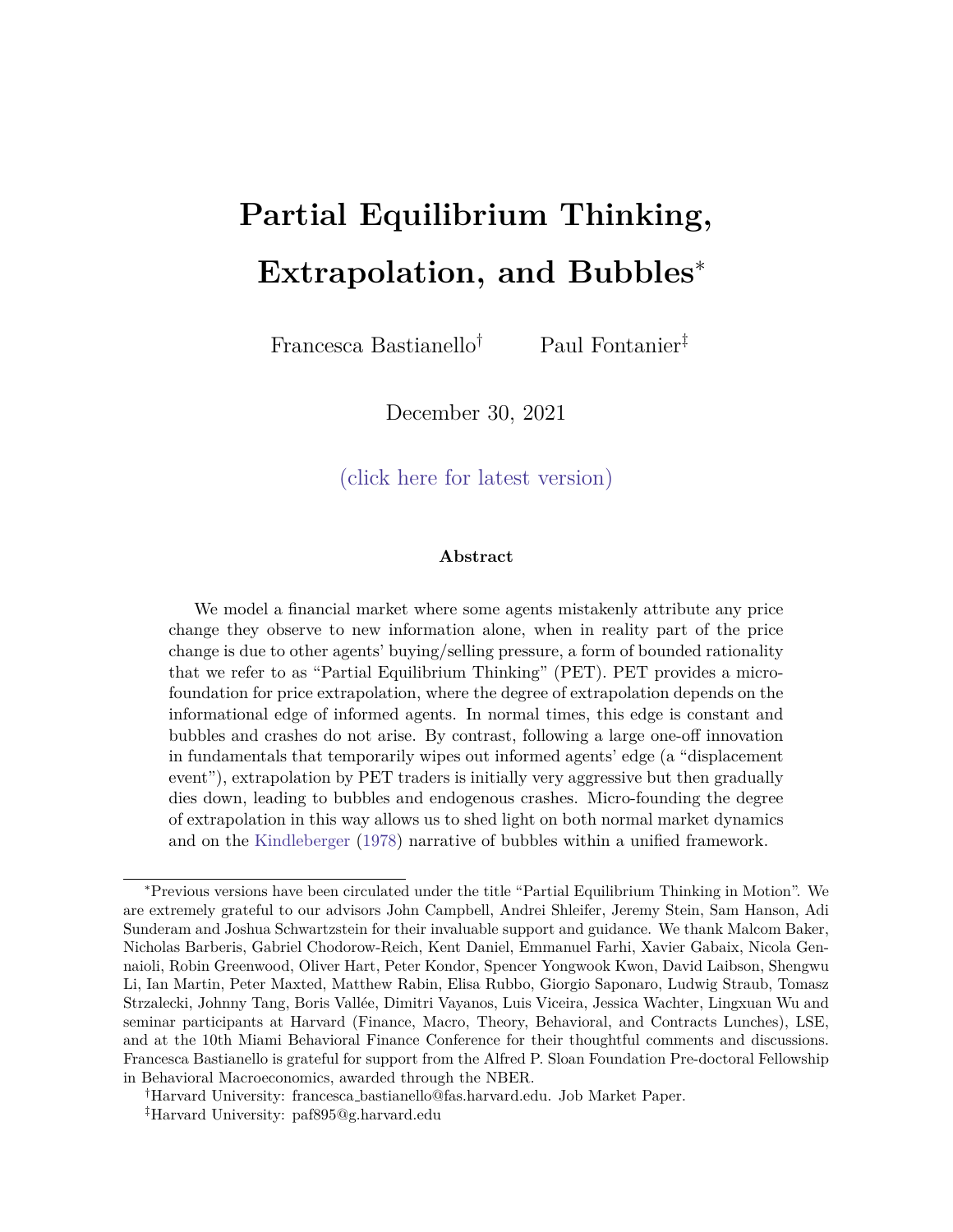Step 3: Solving the Model Recursively. We solve for the normal times steady state before the displacement is announced by solving the system of equations in (B.28), (B.29), (B.30) and (B.13), (B.14), (B.15), using the following normal times variances:

$$
\forall_1 = (A)^2 \, \frac{2}{u} \tag{B.35}
$$

$$
\forall_{U} = (A)^{2} \, u^{2} + (1 + A)^{2} \, u^{2}
$$
 (B.36)

$$
V_1 = (A)^2 \frac{2}{u}
$$
 (B.37)

$$
V_{U} = (A)^{2} u_{u}^{2} + (1 + A)^{2} u_{u}
$$
 (B.38)

Starting from the normal times steady state, we can then simulate the equilibrium path of our economy forward for a given set of signals.

#### B.2 \PET unaware" Speculation - Mistakenly Rational

If informed agents are not omniscient, and instead mistakenly believe that the world is rational, and that uninformed agents are able to recover the correct information form prices, then their posterior beliefs in (B.4) should be replaced by:

$$
E_{1;t}[t_{t+1}] = (1 + A_{t+1})(D_t + W_t) + B_{t+1}(D_t + W_t) \quad K_{t+1} \quad (B.39)
$$

Following the same steps as in Section B.1 above, it follows that the equilibrium price becomes:

$$
P_t = A_t (D_t + W_t) + B_t (D_{t-1} + W_{t-1}) \quad K_t
$$
 (B.40)

where:

$$
A_{t} = \frac{Q}{\frac{\overline{V}_{1:t}}{V_{1:t}} + \frac{1}{V_{U:t}} A} (1 + A_{t+1} + B_{t+1})
$$
(B.41)

$$
B_{t} = \frac{\frac{1}{V_{U_{1:t}}} - A}{\frac{1}{V_{1:t}} + \frac{1}{V_{U_{1:t}}} - A} \quad (1 \quad + \quad A_{t+1})
$$
 (B.42)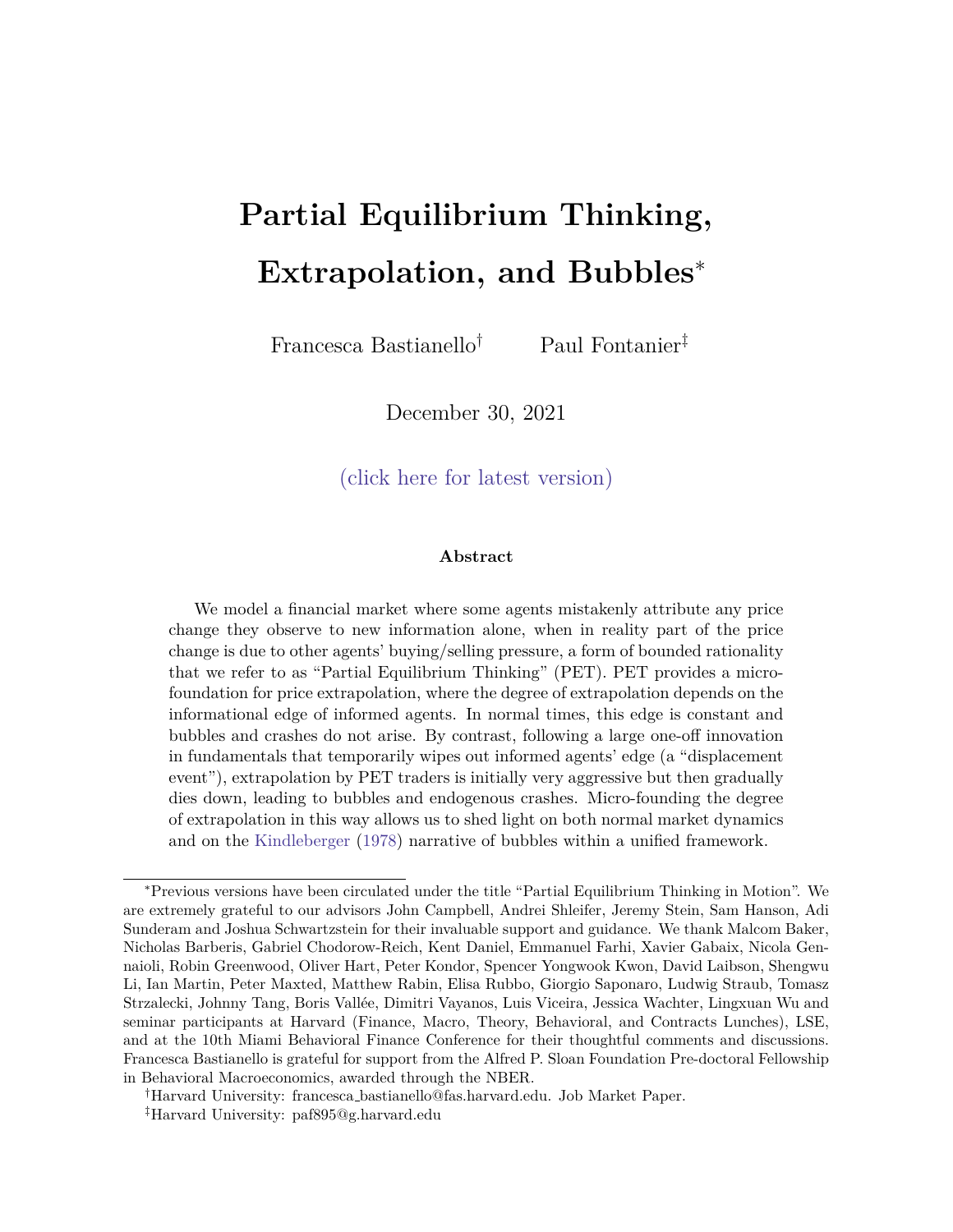$$
K_{t} = \frac{0}{\frac{\nabla_{I;t}}{\nabla_{I;t}} + \frac{1}{\nabla_{U;t}}} + K_{t+1} + \frac{0}{\frac{\nabla_{U;t}}{\nabla_{I;t}} + \frac{1}{\nabla_{U;t}}} + \frac{1}{\nabla_{U;t}} + \frac{1}{\nabla_{U;t}}}
$$
\n
$$
B_{t+1}(D + 0) + K_{t+1} + \frac{AZ}{\frac{\nabla_{I;t}}{\nabla_{I;t}} + \frac{1}{\nabla_{U;t}}} \tag{B.43}
$$

Since the mapping used by PET agents to extract information from prices is unchanged relative to the one in Section B.1, we can use this alternative price function to simulate the path of equilibrium prices and beliefs by following the same steps as in Section B.1.

# C Partially Revealing Prices

When prices are fully revealing, the extrapolation parameter used by PET agents is decreasing in informed agents' informational edge. In this section, we study how the extrapolation parameter changes if we allow for noise, so that prices are no longer fully revealing.

### C.1 Stochastic Supply and Information Structure

To consider the eect of noise on PET agents' inference problem, we assume that the supply of the risky asset is stochastic, and given by  $\frac{1}{d}N(Z; \frac{2}{z}).$ 

To illustrate the eect of noise in the simplest possible way, we assume that agents learn about the realization of the supply of the risky asset after two periods. In each period t, all agents are uncertain aboutz<sub>t j</sub>  $^{\text{iid}}$  N(Z;  $^2_{\text{z}}$ 1 and they know the realization of  $z_{t-h}$  for h 2. Even though one period lagged prices are partially revealing, this assumption makes prices fully revealing at further lags, thus simplifying PET agents' inference problem.

#### C.2 Inference Problem with Noise

When prices are fully revealing, uninformed agents think they can extract from prices the exact information that informed agents received in the previous period. This is no longer true when prices are partially revealing. When this is the case uninformed agents can only infer a noisy signal of fundamentals from prices.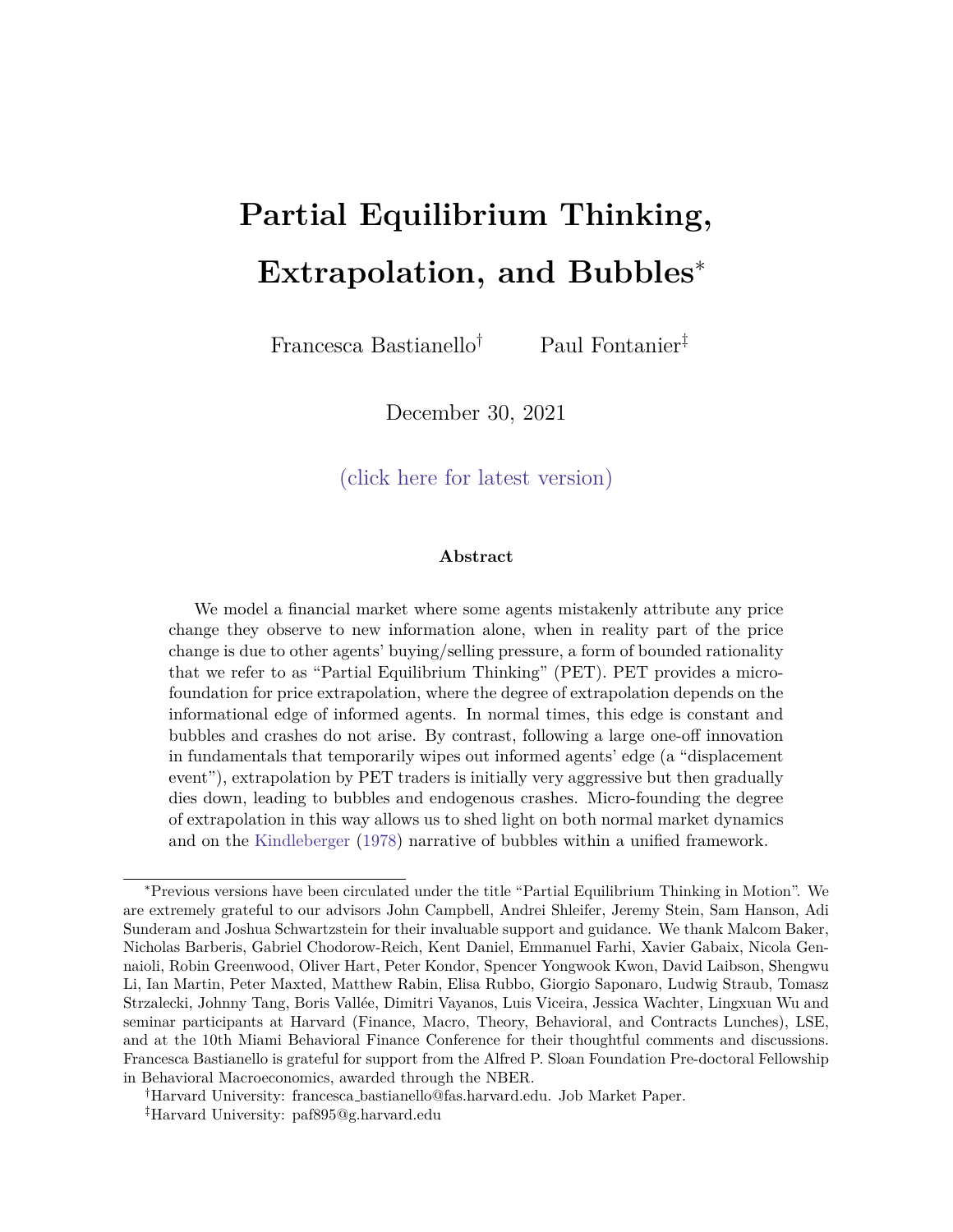Specically, in normal times, uninformed agents think that prices take the following form:

$$
P_{t-1} = a E_{1;t-2}[D_T] + u_{t-1} + bD \t 6z_{t-1} \t (C.1)
$$

where  $\frac{1}{\sqrt{1+1}}$  $\frac{1}{\gamma + (1)}$ ,  $b = \frac{(1)}{\gamma + (1)}$  $\frac{(1 \quad)^{2}U}{(1 \quad)^{2}U}$  and  $6 = \frac{A}{(1 \quad)^{4}(1 \quad)^{2}U}$  $\frac{A}{\gamma+(1-\gamma)}$ . Since prices are fully revealing in period t 2, but they are partially revealing in periodt 1, uninformed agents extract the following noisy signal from prices?

$$
\frac{P_{t-1} \quad aD_{t-2} \quad bD + \varepsilon Z}{a} = u_{t-1} \quad \frac{6}{a}(z_{t-1} \quad Z) \tag{C.2}
$$

and we can re-write this more simply as:

$$
\frac{1}{a} (P_{t-1} E_{t-1}[P_{t-1}]) = u_{t-1} \frac{6}{a}(z_{t-1} Z)
$$
 (C.3)

This shows that uninformed agents are now uncertain as to whether the unexpected price change they observe is due to new information, or to changes in the stochastic supply of the risky asset. Either way, PET agents still extrapolate past prices to recover a (noisy) signal from them.

Given the noisy information that uninformed agents extract from prices, their beliefs in period t are given by:

$$
E_{U,t}[D_T] = D_{t-2} + \frac{B_0}{\frac{2}{u} + \frac{e}{a} + \frac{2}{z}} \frac{1}{2} (P_{t-1} - E_{U,t-1}[P_{t-1}])
$$
 (C.4)

$$
= D_{t} \t 2 + \frac{1}{a} (P_{t} \t 1 E_{U;t} \t 1 [P_{t} \t 1]) \t (C.5)
$$

where  $=\frac{2}{a}$  $\frac{2}{u} + \left(\frac{e}{a}\right)^2$   $\frac{2}{z}$ ! 1 is the weight that PET agents put on the noisy signal they extract from past prices. This shows that the extrapolation parameter now depends on

 $17$ The assumption that prices are fully revealing in periodt  $2$  means that uninformed agents think they know the exact value of  $E_{1;t}$   $_2[D_T] = D_{t}$   $_2$ , as opposed to being uncertain about it.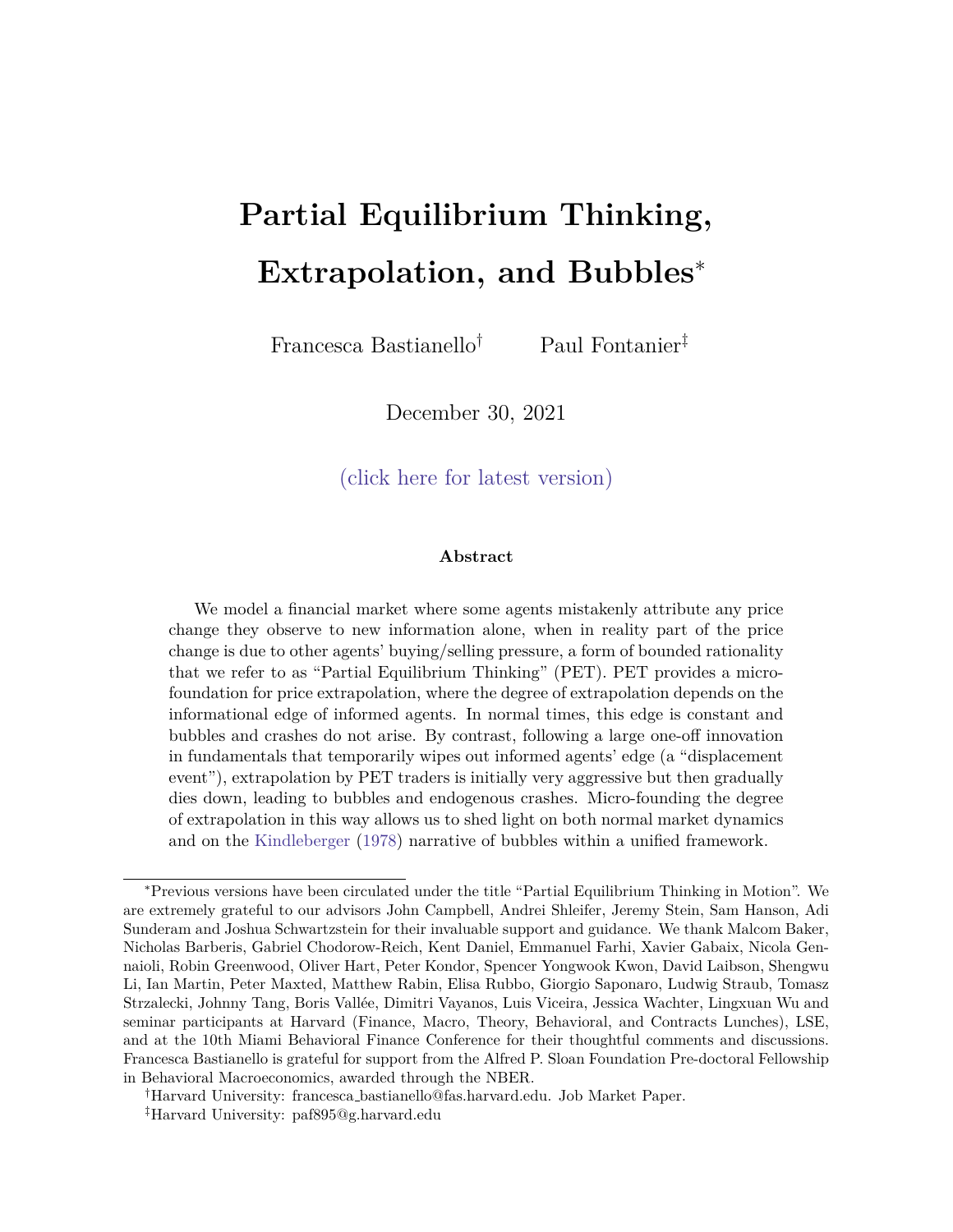two components:

$$
\frac{0}{a} = \frac{B_{0}}{Q} \frac{\frac{2}{u}}{\frac{2}{u} + \frac{1}{(Z^{2}} \frac{2}{z})} \frac{2}{u} + \frac{1}{(Z^{2} \frac{2}{u})} \frac{1}{u} \qquad (C.6)
$$
\n
$$
\frac{1}{(Z^{2} \frac{2}{u})} \frac{2}{u} \qquad (C.7)
$$
\nTherefore

where  $(\tau)$   $1 = \frac{1}{1}$  $\frac{1}{1}$   $\frac{2}{u} = (-1)$   $\frac{1}{1}$   $\frac{2}{u}$  and  $(\frac{\pi}{1})$   $\frac{1}{1}$   $\frac{2}{1}$  $\frac{2}{1}$   $\frac{2}{u}$ . Starting from the second component in (C.6), <sup>1</sup> = is the extrapolation parameter that would prevail if  $\frac{2}{z}$  = 0 and prices were fully revealing: the more sensitive prices are to shocks, the less strongly do PET agents need to extrapolate unexpected price changes to recover the (in their mind unbiased) noisy signalu $_{r<sub>1</sub>}$ c~  $\frac{e}{a}(z_{t-1} - Z)$  from prices. Turning to the rst component in  $(C.6)$ , 1 is the weight that PET agents put on the information they extract from prices when forming their posterior beliefs. Whenever $^2_{z}$  > 0,  $\,$  < 1, and PET agents extrapolate prices less strongly than when prices are fully revealing, and this simply re
ects the noisy nature of the signal they are able to infer from prices.

To draw comparative statics, we can substitute the expressions for and  $_{\nu}$  into (C.6), and re-write the extrapolation parameter in terms of the primitives of the model:

$$
= \frac{8}{a} = \frac{8}{\frac{a}{1} + \frac{1}{1} + \frac{2}{1} + \frac{2}{1} + \frac{2}{1} + \frac{2}{1} + \frac{2}{1} + \frac{2}{1} + \frac{2}{1} + \frac{2}{1} + \frac{2}{1} + \frac{2}{1} + \frac{2}{1} + \frac{2}{1} + \frac{2}{1} + \frac{2}{1} + \frac{2}{1} + \frac{2}{1} + \frac{2}{1} + \frac{2}{1} + \frac{2}{1} + \frac{2}{1} + \frac{2}{1} + \frac{2}{1} + \frac{2}{1} + \frac{2}{1} + \frac{2}{1} + \frac{2}{1} + \frac{2}{1} + \frac{2}{1} + \frac{2}{1} + \frac{2}{1} + \frac{2}{1} + \frac{2}{1} + \frac{2}{1} + \frac{2}{1} + \frac{2}{1} + \frac{2}{1} + \frac{2}{1} + \frac{2}{1} + \frac{2}{1} + \frac{2}{1} + \frac{2}{1} + \frac{2}{1} + \frac{2}{1} + \frac{2}{1} + \frac{2}{1} + \frac{2}{1} + \frac{2}{1} + \frac{2}{1} + \frac{2}{1} + \frac{2}{1} + \frac{2}{1} + \frac{2}{1} + \frac{2}{1} + \frac{2}{1} + \frac{2}{1} + \frac{2}{1} + \frac{2}{1} + \frac{2}{1} + \frac{2}{1} + \frac{2}{1} + \frac{2}{1} + \frac{2}{1} + \frac{2}{1} + \frac{2}{1} + \frac{2}{1} + \frac{2}{1} + \frac{2}{1} + \frac{2}{1} + \frac{2}{1} + \frac{2}{1} + \frac{2}{1} + \frac{2}{1} + \frac{2}{1} + \frac{2}{1} + \frac{2}{1} + \frac{2}{1} + \frac{2}{1} + \frac{2}{1} + \frac{2}{1} + \frac{2}{1} + \frac{2}{1} + \frac{2}{1} + \frac{2}{1} + \frac{2}{1} + \frac{2}{1} + \frac{2}{1} + \frac{2}{1} + \frac{2}{1} + \frac{2}{1} + \frac{2}{1} + \frac{2}{1} + \
$$

From this expression, we see that the extrapolation parameter is decreasing in all sources of noise ( $\frac{2}{u}$  and  $\frac{2}{z}$ ), as this reduces the informativeness of the signal uninformed agents extract from prices.

On the other hand, increasing the perceived information advantage  $(2)$  and the fraction of informed agents in the market ( ) both have two competing roles. Increasing  $1=$  2 (or) decreases the fully revealing extrapolation parameter as prices are more sensitive to news, but it also increases the weight as prices are a more informative signal. For small enough noise, the rst e ect dominates, and the extrapolation parameter is decreasing in the informational edge, and in the fraction of informed agents in the market. On the other hand, if there is too much noise in prices, the second eect dominates and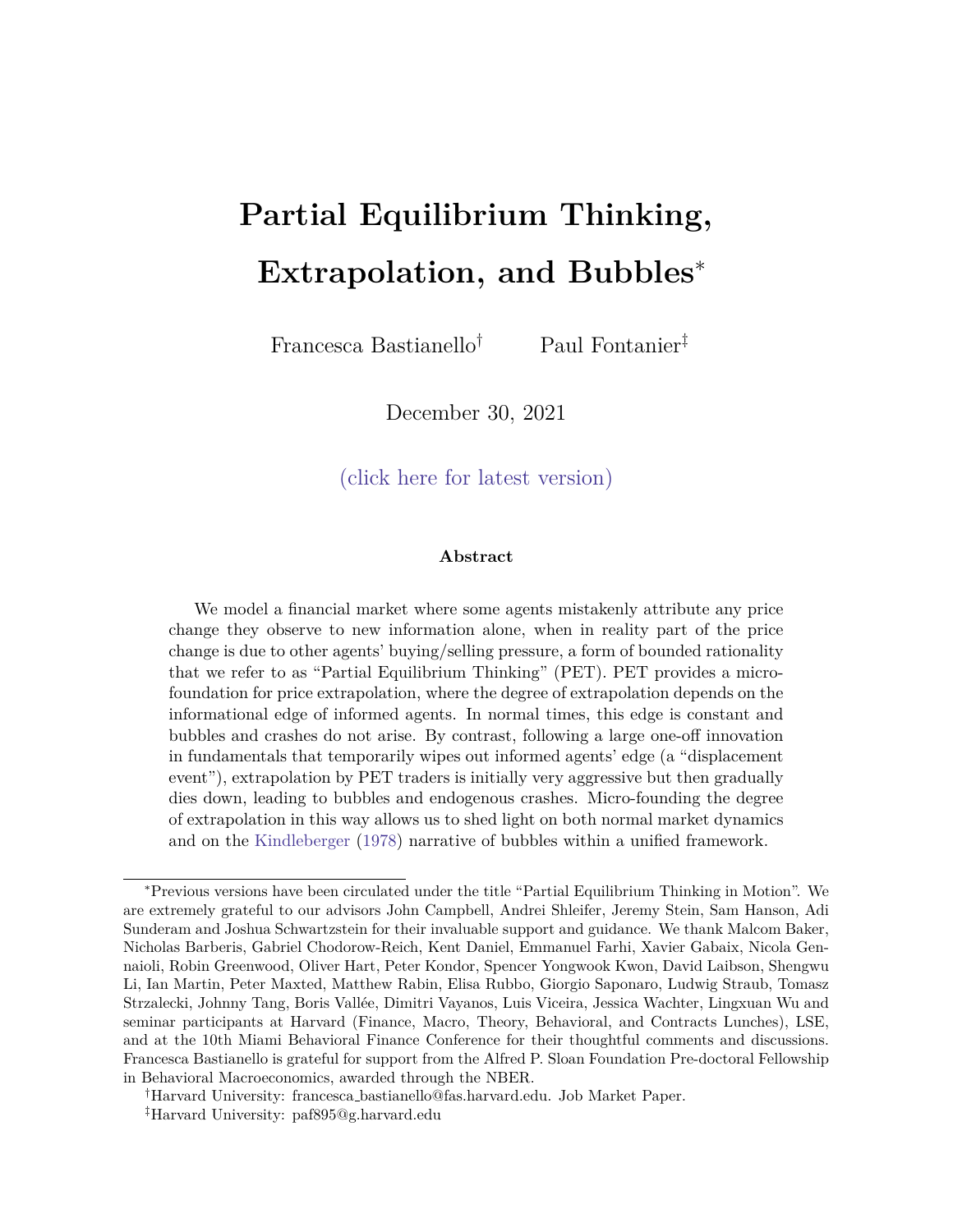the comparative statics are reversed.

# D Normal Times and Displacements in Other Setups

In this section, we consider alternative setups to study how partial equilibrium thinking leads to momentum and reversals following a temporary shock, and to show how the results we uncovered in our main model are robust to altering the setup.

### D.1 Temporary Shocks

D.1.1 Setup

Assets. Consider an economy where agents are solving a portfolio choice problem between a risky and a riskless asset. The risk-free asset is in zero net supply, and we normalize its price and risk free rate to one $P_f = R_f = 1$ . The risky asset is in xed net supply Z, and pays o a stream of dividends  $v_t$  each period.

$$
V_t = (1) V + V_{t-1} + U_t
$$
 (D.1)

where v is the unconditional mean of the fundamental value of the asset, 2 [0; 1] is the persistence coe cient, andu<sub>t</sub>  $N(0; u<sup>1</sup>)$ .

Agents and Preferences. There is a continuum of measure one of agents. All agents live for one period. There are no bequest motives, so agents are myopic. Moreover, we assume that all agents are only concerned with forecasting the fundamental value of the asset, so that at timet they have the following demand function for the risky asset:

$$
X_{it} = \frac{E_{it}[V_{t+1}]}{AV \, ar_{it}[V_{t+1}]} \tag{D.2}
$$

where $E_{it}$  [ ] and V ar<sub>it</sub> [ ] characterize agent's beliefs about next period fundamental payo given the information set they have at timet. Notice that capital gains don't show up in agents' demand functions. While we could extend this framework to allow for speculative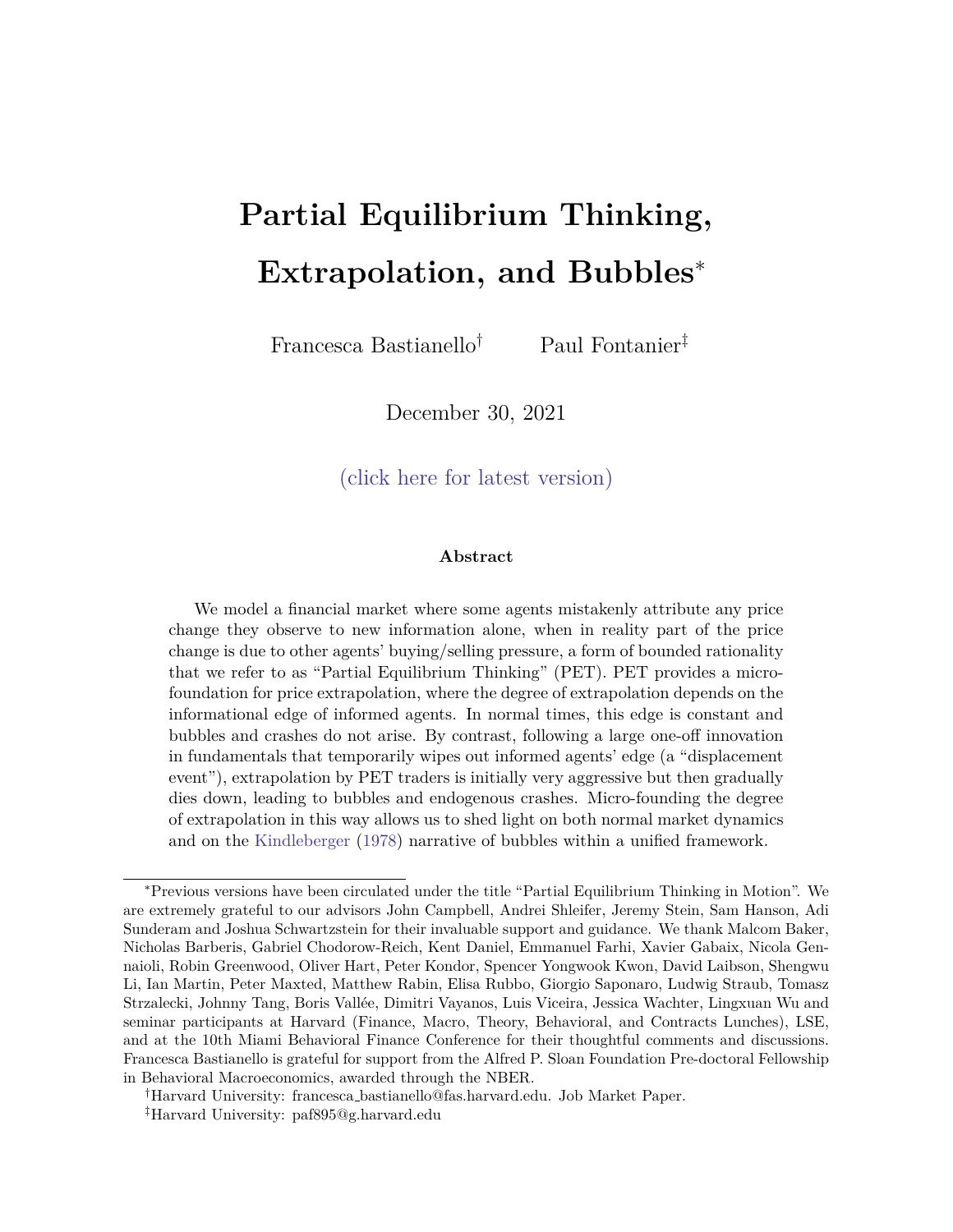motives, we make this assumption to study the basic mechanism in the simplest possible framework. Moreover, we assume that uninformed agents do not observe the history of  $v_t$  and they only observe their own realized payo once they leave the market in period  $t + 1$ .

Information Structure in Normal Times. All agents know v, as well as all other parameters of the unconditional distribution of $v_t$  and  $u_t$ . Moreover, a fraction of agents are informed, and they observe the whole history<sub>j</sub> for j before making their portfolio choice in each period. A fraction (1 ) of agents are uninformed, and they do not observe  $u_t$ ,  $v_t$  nor their history. However, they can learn information from past prices.

Equilibrium. In equilibrium, uninformed agents' beliefs must be consistent with past prices they observe, given their model of the world. Moreover, all agents trade according to their demand functions in (D.69) given their beliefs, and markets clear. This gives the following price function, conditional on agents' beliefs:

$$
P_{t} = a_{t} E_{1;t} [v_{t+1}] + b_{t} E_{U;t} [v_{t+1}] \quad c_{t}
$$
 (D.3)

where  $a_t = \frac{V_{U,t}}{V_{U,t} + (1 - t)}$  $\frac{V_{\bigcup_{\mathfrak{t} \mathfrak{t}}} }{V_{\bigcup_{\mathfrak{t} \mathfrak{t}}}+(1-V) V_{\big| \mathfrak{t} \mathfrak{t}}}$  ,  $\mathbf{b}_{\mathfrak{t}}$   $-\frac{(1-V) V_{\bigcup_{\mathfrak{t} \mathfrak{t}}} }{V_{\bigcup_{\mathfrak{t} \mathfrak{t}}}+(1-V) V_{\big| \mathfrak{t} \mathfrak{t}}}$  $\frac{(1 - )V_{1;t}}{V_{U;t} + (1 - )V_{1;t}}$  and  $c_t$   $\frac{V_{1;t} V_{U;t}}{V_{U;t} + (1 - )V_{1;t}}$  $\frac{V_{1;t} V_{U;t}}{V_{U;t}+(1-V_{1;t})V_{1;t}}$  AZ  $V_{i;t}$  = Var<sub>it</sub> [ $v_{t+1}$ ] for i 2 f I; U g. Therefore, in order to nd the equilibrium price, we need to pin down informed and uninformed agents' beliefs about $_{t+1}$ .

#### D.1.2 Normal Times

Informed Agents' Beliefs. Informed agents' beliefs are simply given by:

$$
E_{1,t}[V_{t+1}] = (1) V + V_t
$$
 (D.4)

$$
V_{1,t}[V_{t+1}] = \frac{2}{u}
$$
 (D.5)

Uninformed Agents' Beliefs. To compute uninformed agents' beliefs, we start by determining what information they extract from past prices.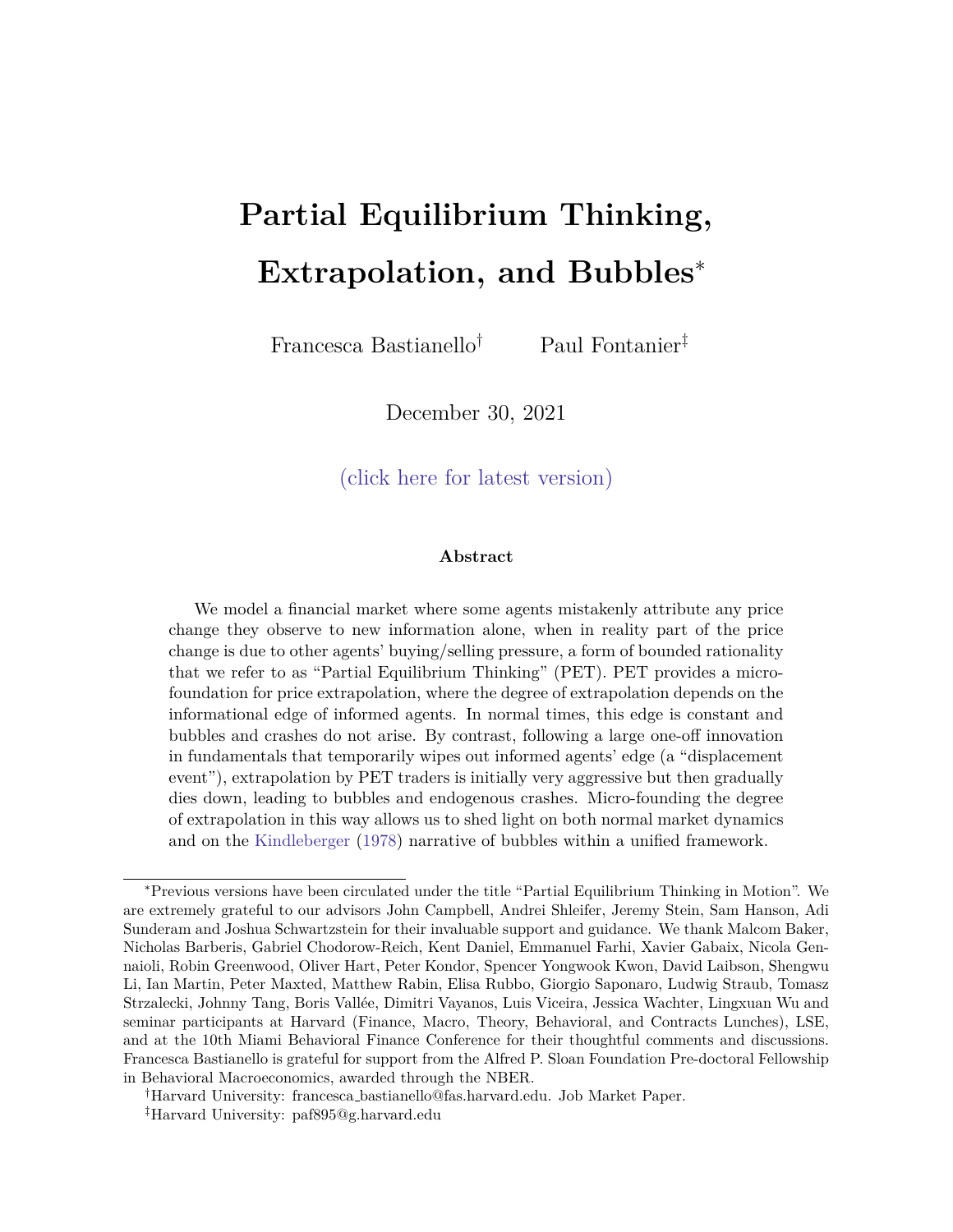Misspecied Mapping used to Extract Information from Past Prices. To construct this mapping, we need to write down uninformed agents' beliefs of the price function which generates the prices they observe. This, in turn, requires us to specify uninformed agents' beliefs of other agents' beliefs about next period fundamentals. We denote-by uninformed agents' beliefs about a variable. When agents think in partial equilibrium, they think that informed agents hold the following posterior beliefs:

$$
\mathbf{E}_{1;t-1}[v_t] = (1 \quad v_t + v_{t-1} \quad (D.6)
$$

$$
\forall_{1;t \quad 1} [\mathsf{V}_t] = \begin{array}{c} 2 \\ u \end{array} \tag{D.7}
$$

Moreover, PET agents think that all other uninformed agents do not learn information from prices, and instead trade on the unconditional mean and variance:

$$
\mathbf{E}_{\mathsf{U};t-1}[\mathsf{V}_t] = \mathsf{V} \tag{D.8}
$$

$$
\nabla_{U;t-1}[V_t] = \frac{2}{1-2}
$$
 (D.9)

Substituting these expressions into (D.3), we obtain the price function which uninformed agents think is generating the price that they observe.

$$
P_{t-1} = a^{CE} ((1) v + w_{t-1}) + b^{CE} v c^{CE}
$$
 (D.10)

where 
$$
a^{CE}
$$
  $\frac{\forall_{U;t}}{\forall_{U;t}+(1)}\frac{\exists_{U;t}}{\forall_{U;t}+(1)} = \frac{\frac{2}{1-2}}{\frac{2}{1-2}+(1-1)\frac{2}{u^2}}\text{, } b^{CE}$   $\frac{(1-1)\forall_{I;t}}{\forall_{U;t}+(1-1)\forall_{I;t}} = \frac{(1-1)\frac{2}{u}}{\frac{2}{1-2}+(1-1)\frac{2}{u^2}}\text{,}$ 

 $C^{CE}$   $\frac{\forall_{1;t} \quad 1 \forall_{U;t} \quad 1}{\forall_{t} \quad 1 \quad (1, 1) \forall t}$  $\frac{V_{1;t} - 1}{V_{1;t} + (1)} V_{1;t}$   $\overline{V}_{1;t}$   $\overline{V}_{1;t}$ 2 u  $\frac{2}{1}$  $\frac{2}{1}$  +(1)  $\frac{2}{u}$ AZ.<sup>18</sup> Therefore, uninformed agents invert

(D.10) to extract the following information from prices:

(1) 
$$
v + v_{t-1} = \frac{1}{a^{CE}} P_{t-1} \frac{b^{CE}}{a^{CE}} v + \frac{c^{CE}}{a^{CE}}
$$
 (D.11)

<sup>&</sup>lt;sup>18</sup>Throughout Appendix D, we use  $\angle$ CE" to stand for Cursed Equilibrium (Eyster and Rabin (2005)): cursed agents do not learn information from prices, and instead trade on their private information alone. In this respect, PET agents think that all other agents are cursed. Therefore PET agents invert the cursed equilibrium price function to infer information from prices.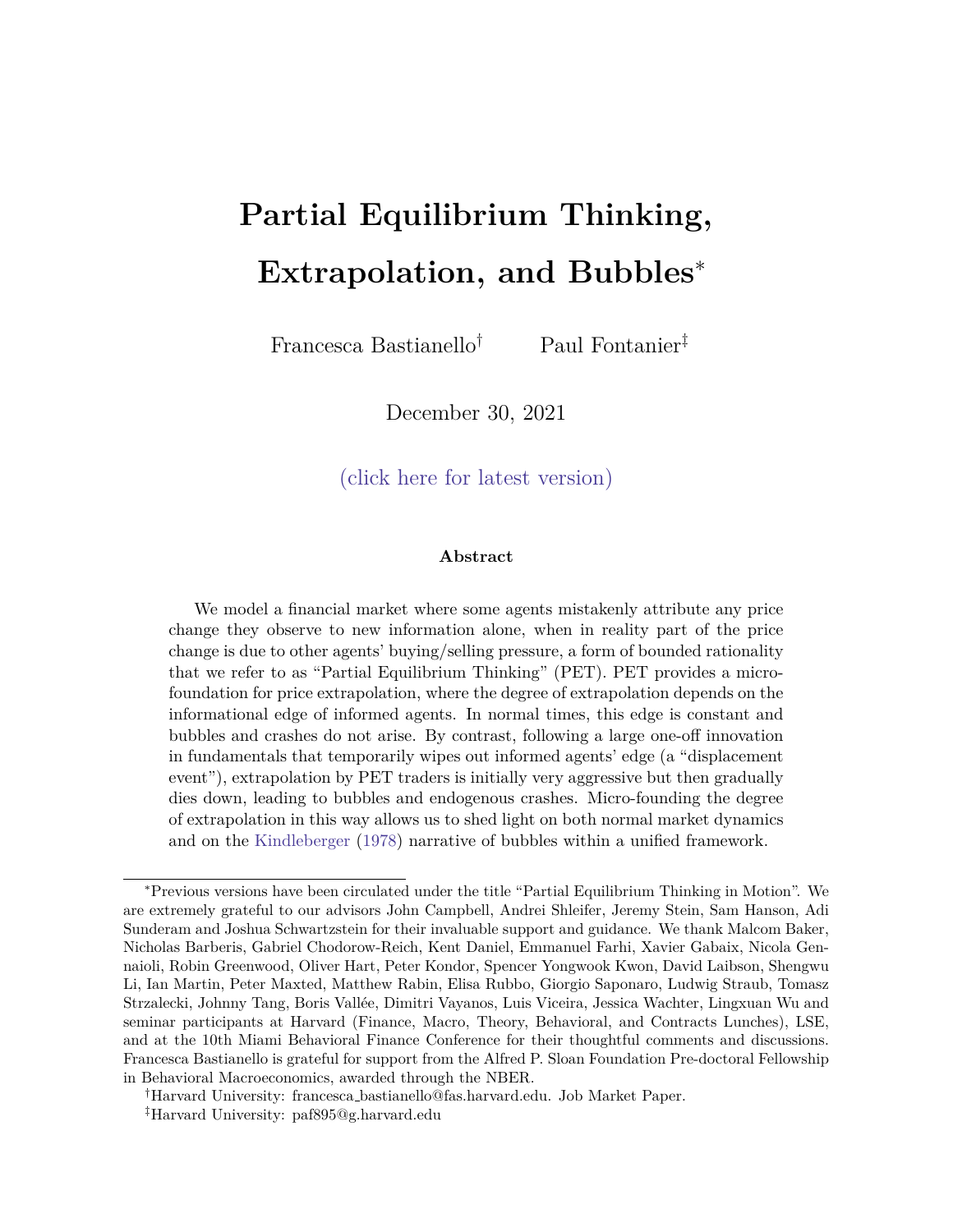Uninformed Agents' Beliefs.Having determined what information uninformed agents extract from past prices they observe, we can compute their beliefs:

$$
E_{U,t}[V_{t+1}] = (1) V + ((1) V + V_{t-1})
$$
 (D.12)

$$
= \frac{1}{a^{CE}} P_{t+1} + 1 \qquad \frac{b^{CE}}{a^{CE}} v + \frac{c^{CE}}{a^{CE}}
$$
 (D.13)

$$
V_{U;t}[V_{t+1}] = (1 + \,^2) \,^2_{u} \tag{D.14}
$$

So uninformed agents' beliefs resemble some form of extrapolation:

$$
E_{U;t}[V_{t+1}] = {}_{1}P_{t-1} + {}_{2}
$$
 (D.15)

where:

$$
1 = \frac{1}{a^{CE}}
$$
 (D.16)

Equilibrium. Substituting agents' beliefs in (D.4), (D.5), (D.13), (D.14) into (D.3), we obtain the path of equilibrium prices:

$$
P_{t} = \frac{b}{a^{CE}}^{!} P_{t-1} + a(1) (v_{t} v) + P 1 \frac{b}{a^{CE}}^{!}
$$
 (D.17)

where a  $\frac{V_{U,t}}{V_{U,t}+1}$  $\frac{V_{U_{1;t}}}{V_{U_{1;t}}+(1 - V_{1;t})}$  =  $\frac{(1+i)^2}{(1+i)^2} \frac{(1+i)^2}{(1+i)^2}$ , b  $\frac{(1-i)^{V_{1;t}}}{V_{U_{1;t}}+(1-i)^2}$  $\frac{(1)}{V_{U;t}+(1)}\frac{V_{1;t}}{V_{1;t}} = \frac{(1)}{(1+i)^2}\frac{1}{2} \frac{1}{1+i}$ **C**  $\frac{V_{U;t} V_{I;t}}{V_{U;t} + (1 - \frac{1}{2})}$  $\frac{V_{U_{t}}V_{U_{t}}V_{U_{t}}}{V_{U_{t}}+(1-V_{t})V_{U_{t}}}$ AZ =  $\frac{\frac{2}{9}(1+\frac{2}{9})\frac{2}{9}}{\frac{2}{9}+(1-\frac{2}{9})\frac{2}{9}}$  and P is the unconditional mean of prices when agents think in partial equilibrium, and is such thatP  $\frac{1}{2}$  $\frac{b}{a^{CE}}$  a + b 1  $\frac{b^{CE}}{a^{CE}}$  $\overline{\mathsf{a}^{\mathsf{CE}}}$ v+  $\mathsf{b}^{\,\text{c}\,\text{CE}}_{\overline{\text{aCE}}}$  $rac{c^{CE}}{a^{CE}}$  c. Let L denote the lag operator. Then, using the fact that $v(t - v) = (1 - 1) t_0$ , and rearranging, we can re-write the dynamics of equilibrium prices as follows:

$$
P_t \quad P = \frac{a(1)}{(1 \quad L) \quad 1 \quad \frac{b}{a^{CE}}L} u_t \tag{D.18}
$$

This makes clear that the equilibrium price follows an AR(2) process. Moreover, for this process to be stationary, we need the roots of the characteristic equation to lie outside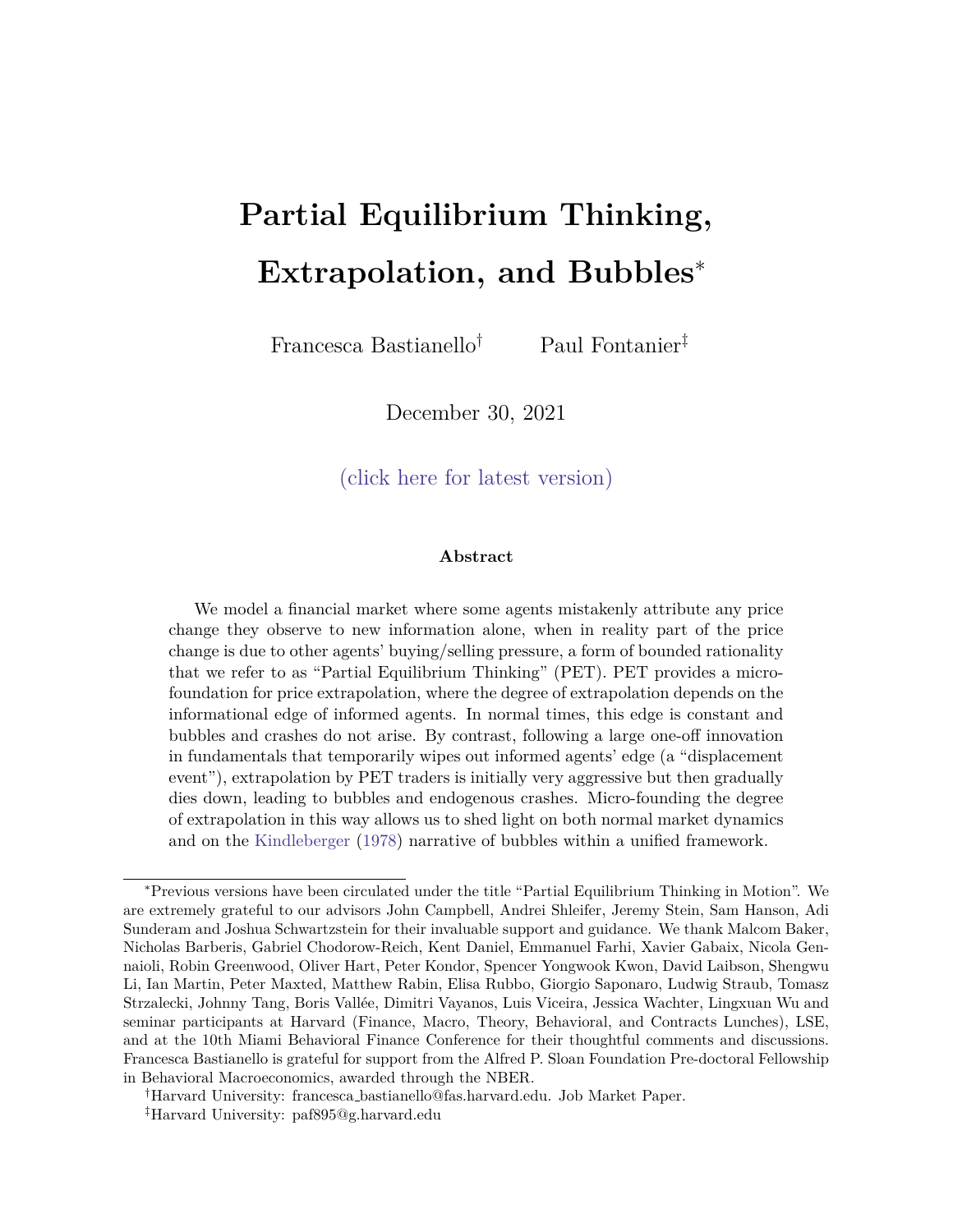the unit circle:

$$
< 1 \qquad \frac{b}{a^{CE}} < 1 \qquad \qquad (D.19)
$$

Rational Expectations Equilibrium Comparison. We can compare the PET impulse response function to the impulse response function which would arise if agents had rational expectations and were able to extract the correct information from past prices.

In this case, informed agents' beliefs are as in (D.4) and (D.13), while uninformed agents' beliefs are as follows:

$$
E_{U;t}[V_{t+1}] = (1 \t 2)v + \t 2V_{t-1}
$$
\t(D.20)

and with the same conditional variance as in (D.14). Substituting these beliefs into (D.3), we get the following expression for the path of equilibrium prices:

$$
P_t = a((1 \t) v + v_t) + b((1 \t) v + v_{t-1}) c \t (D.21)
$$

= 
$$
a(v_t + v) + b(v_{t-1} + v) + (a + b)v
$$
 c (D.22)

We can rewrite this as:

$$
(P_t \t P) = \frac{a}{1} \frac{1}{L} \frac{b}{L} u_t
$$
 (D.23)

Therefore, with rational expectations, the equilibrium price follows an ARMA(1,1). Moreover, stationarity of an ARMA process depends entirely on the autoregressive parameters, and not on the moving average parameters. Speci cally, whenever the roots of  $(\Sigma) = 0$ lie outside the unit circle, this system is stationary. In other words, whenever  $\lt$  1, the rational expectations equilibrium is stationary, while this was not enough to guarantee stationarity of the price dynamics when agents think in partial equilibrium.

Simulation. We simulate the CE, REE and PET equilibrium. We start all three cases from a steady state with  $v_0 = v$ , such that uninformed agents' beliefs are consistent with the prices they observe.

Steady State.For the REE and CE equilibrium concepts, uninformed agents' beliefs in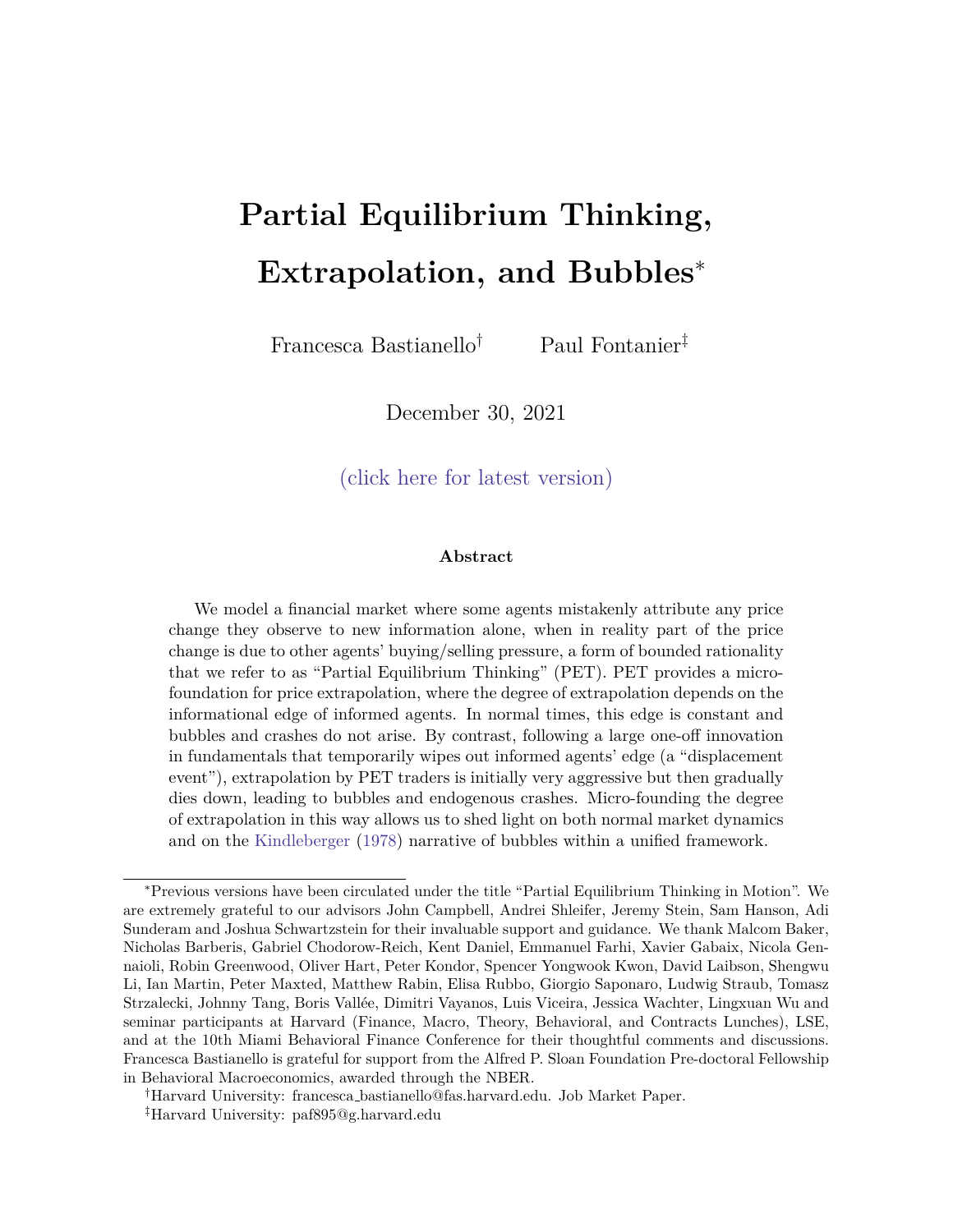steady state are simply equal to  $E_{U;0}[V_1] = V$ . On the other hand, for PET agents' beliefs to be consistent with the steady state price they observe, it must be that the steady state extracted fundamental $v_{\rm ss}$  satis es both these expressions:

$$
P_0^{PET} = av + b((1) v + ((1) v + v_{ss}))
$$
 (D.24)

$$
P_0^{CE} = a^{CE} ((1 \t) v + v_{ss}) + b^{CE} v \t c^{CE}
$$
 (D.25)

so that:

$$
(1) \quad y + \quad \mathsf{v}_{ss} = \frac{a + b(1)}{a^{CE}} \quad \frac{b^{CE}}{b} \quad \frac{c + c^{CE}}{c^{EC}} \tag{D.26}
$$

$$
E_{U;0}^{PET}[V_1] = (1) V + \begin{array}{c} 0 \\ \text{a} + b(1) \\ \text{a}^{CE} \\ \text{b} \end{array} \quad \text{or} \quad C + C^{CE} \begin{array}{c} 1 \\ \text{b} \\ \text{c} \end{array} \tag{D.27}
$$

Impulse Response FunctionWe then shock the economy in period 1 with  $1 = 5$  and  $u_t = 0$  for  $t > 1$ , and we compute the impulse response function for each equilibrium concept. We plot the demeaned price path to study the response to shocks while taking into account the di erence in steady states.

Figure 10: Normal Times Demeaned Price Pathmpulse response function following a shock to the fundamental value of the assetu<sub>1</sub> = 5.

This impulse response function shows PET's ability to generate momentum and reversal to \normal-times" shocks.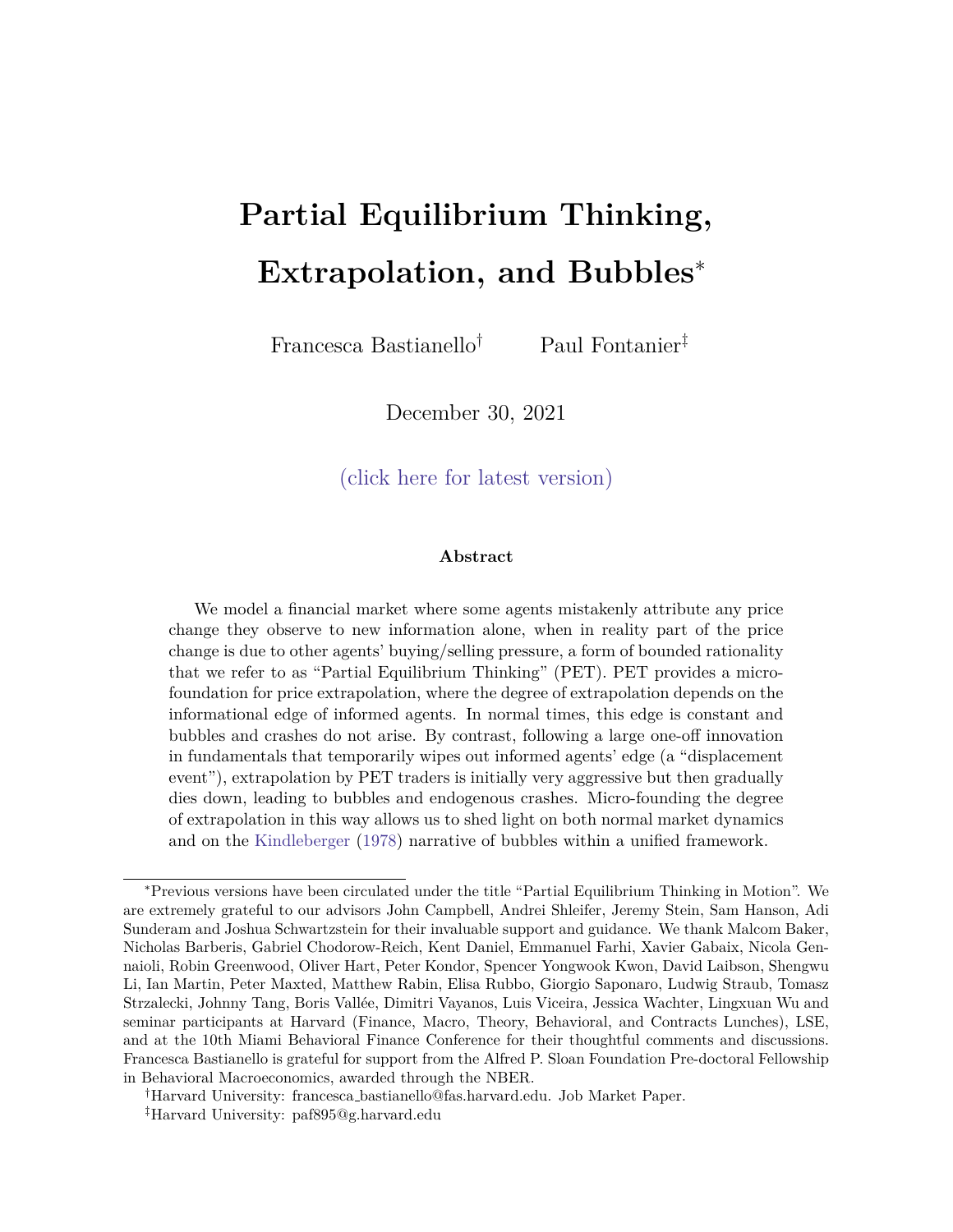#### D.1.3 Displacement

Information Structure after a Displacement. Kindleberger-style displacements are associated with periods of uncertainty about long term outcomes, and this uncertainty gradually resolves over time. We model a displacement as an unanticipated and uncertain shock to the unconditional mean of the fundamental value of the asset. Specically, we can write the evolution of the fundamental value of the asset as follows:

$$
8\n8\n8\n
$$
v_{t} = (1)
$$
 )*v* + *v*<sub>t 1</sub> + *u*<sub>t</sub> if t 0  
\n
$$
v_{t} = (1)
$$
 )*(v* + ! ) + *v*<sub>t 1</sub> + *u*<sub>t</sub> if t > 0 (D.28)
$$

When the displacement is \announced" in period = 0, all agents have the same prior unconditional distribution, !  $_0$ <sup>1</sup>). Starting from period t = 1 informed agents receive a signa $s_t = ! + t$ , with  $t$  i<sup>id</sup> N(0;  $s$ <sup>1</sup>) each period, and they also continue to observeu<sub>t</sub>. Uninformed agents do not observe these signals, and can still only learn information from past prices.

Starting from the steady state equilibrium, let the shock be announced in peridd =  $0$ , we can then write the evolution of the fundamental value of the asset as follows:

$$
v_{t} = (1 \t t)(v + 1) + \t t_{v_{0}} + \sum_{j=0}^{K} u_{t-j}
$$
 (D.29)

We can re-write this as:

$$
v_t = (1 \t t)(v + 1) + \t t v_0 + U_{t-1} + u_t \t (D.30)
$$

where  $U_{t-1} = \begin{bmatrix} P_{t-1} & j & j \\ j & =1 \end{bmatrix} U_{t-j}$ .

Informed Agents' Beliefs. Informed agents' beliefs are given by:

$$
E_{1,t}[v_{t+1}] = (1 \t t+1) \Big|_{\text{Q}}^{\frac{3}{2}} v + \frac{t \, \text{s}}{\left| \frac{t \, \text{s} + \text{O}}{\left( z + \text{O} \right)} \right|} S_t + \frac{0}{\left( z + \text{O} \right)} \Big|_A^{\frac{3}{2}} + \frac{t+1}{\left( z + \text{O} \right)} V + U_t \qquad (D.31)
$$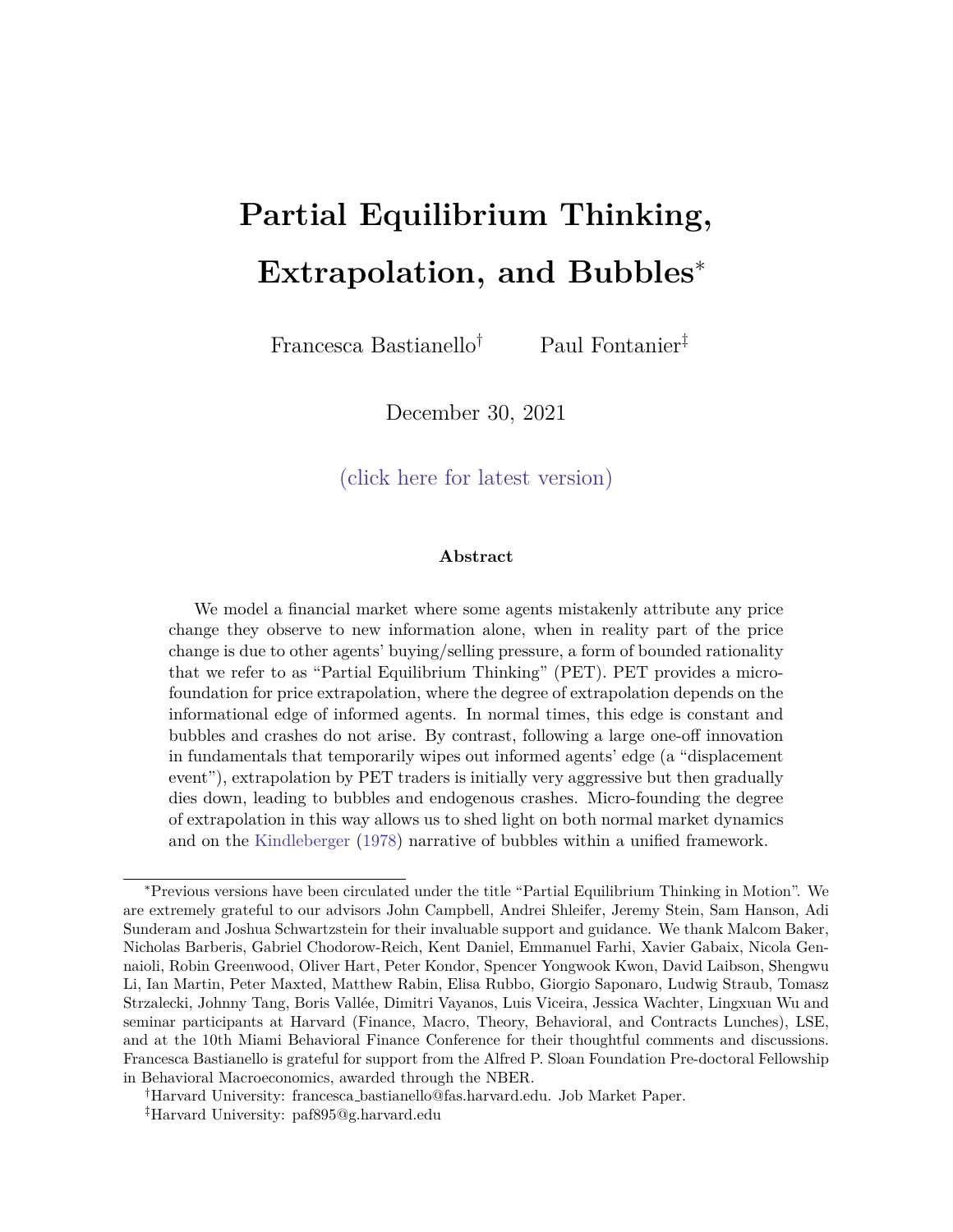$$
V_{1,t}[V_{t+1}] = (1 \t^{t+1})^2 \left( \underbrace{t \ s + (z-0)}_{V_{1,t}[1]} \right)^1 + \underbrace{t \ s + (z-0)}_{u}
$$
 (D.32)

where  $S_t$  $P_{\substack{t \ i=1}}$  s<sub>j</sub>, and sinces<sub>j</sub> = ! + <sub>j</sub>, we can re-write this as a stationary AR(1) process with mearl and AR(1) coe cient  $\frac{t-1}{t}$  :  $(S_t \t! = \frac{1}{t(1 - (\frac{t-1}{t})L)} t$ .

Uninformed Agents' Beliefs. Turning to uninformed agent's beliefs, we proceed in the same two steps as when solving the model in normal times: rst, we determine what unbiased signal uninformed agents extract from prices; second, we determine how they use this information to compute their forecasts about next period fundamentals.

Misspecied Mapping used to Extract Information from Past Prices.Unlike in normal times, uninformed agents now have to gain information about two shock $s_t$ (and  $t_t$ ) from prices, and both these shocks are incorporated into prices via informed agents' beliefs. Therefore, uninformed agents extrac $\mathbf{E}_{i;t-1}[V_t]$  from  $P_{t-1}$ . To do so, they must form beliefs about what generates the prices they observe, which in turn requires them to from beliefs about all other agents' beliefs. Specically, they correctly understand how informed agents form their beliefs:

$$
\mathbf{E}_{1;t-1}[v_t] = (1 \t t) \frac{(t \t 1)_{s}}{(t \t 1)_{s} + 0} S_t + \frac{0}{(t \t 1)_{s} + 0} \t t^{t} v_0 + U_t \t (D.33)
$$

$$
\forall_{1;t \quad 1}[v_t] = (1 \qquad {}^t)^2((t \quad 1)_{s} + \_0)^{-1} + \_0^2 \tag{D.34}
$$

but they mistakenly think that all other uninformed agents do not infer information from prices:

$$
\mathbf{E}_{\mathsf{U},t-1}[\mathsf{V}_t] = (1 \quad {}^{t})(\mathsf{V} + \mathsf{I}_0) + {}^{t}\mathsf{V} \tag{D.35}
$$

$$
\forall_{U;t-1}[V_t] = (1 \t t)^2 {}_0^1 + \frac{2}{1 \t 2} \t (D.36)
$$

Given these beliefs, they think that market clearing prices are generated by:

$$
P_{t-1} = a_{t-1}^{CE} E_{1;t-1}[V_t] + b_{t-1}^{CE} E_{U;t-1}[V_t] \quad c_t^{CE}
$$
 (D.37)

where  $a_{t-1}^{\sf CE}$  $V_{U;t}$  1  $\frac{\nabla_{U;t-1}}{\nabla_{U;t-1}+(1-\nabla_{I;t-1}+\nabla_{I})}$ ,  $b_{t-1}^{CE}$  $(1)$   $\nabla$ <sub>1;t 1</sub>  $\frac{(1 - )\forall_{1;t = 1}}{\forall_{U;t = 1} + (1 - )\forall_{1;t = 1}}, \ C_t^{CE}$  $\forall$ <sub>U;t 1</sub> $\forall$ <sub>I;t 1</sub>AZ  $\frac{v_{U;t-1}v_{I;t-1} + c_1}{v_{U;t-1}+ (1 - v_{I;t-1} + v_{I;t-1})}$ , and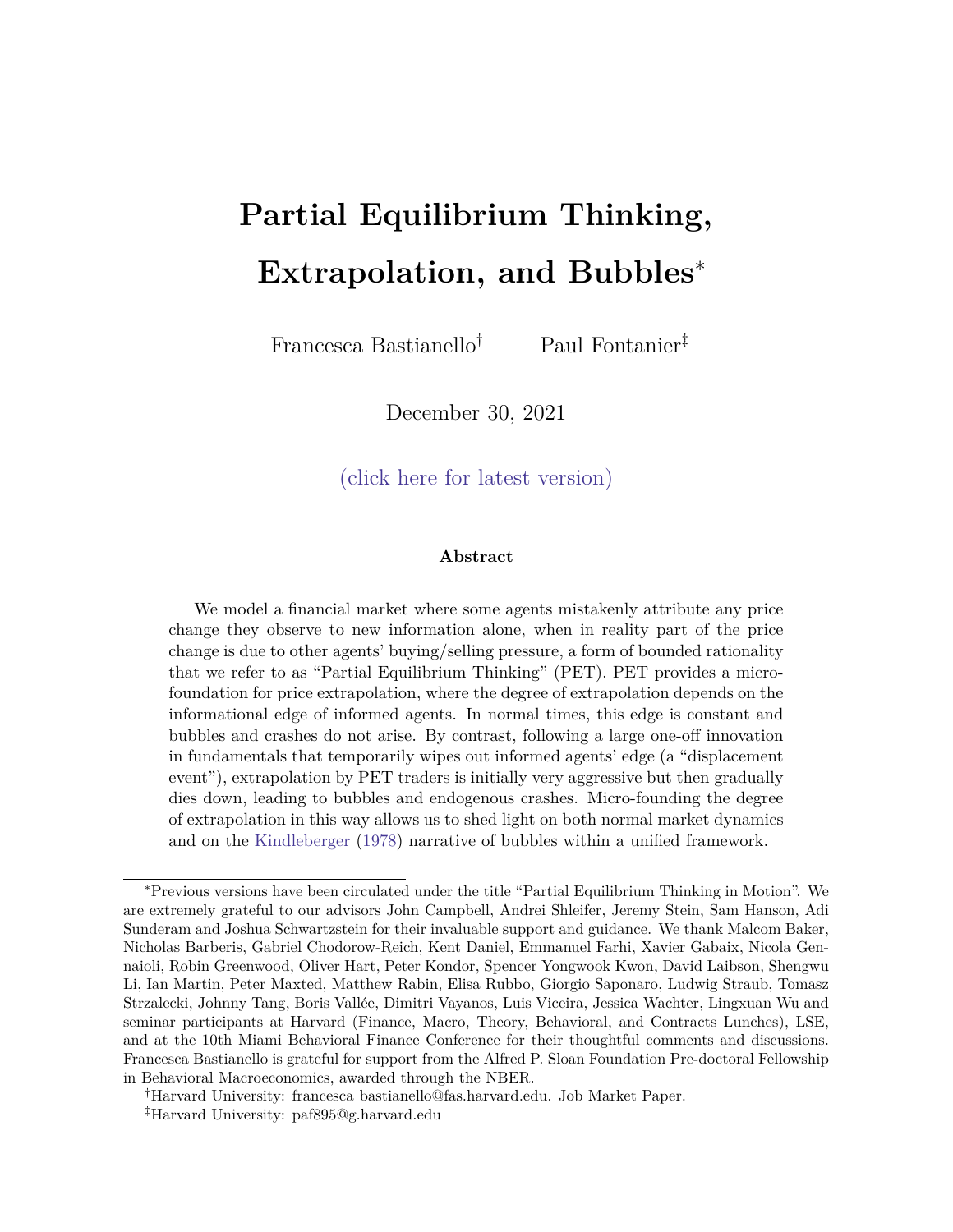where  $\forall_{1:t}$  1[ $v_{t+1}$ ] and  $\forall_{U:t}$  1[ $v_{t+1}$ ] are given by (D.34) and (D.36) respectively.

Importantly, notice that the mapping that uninformed agents use to extract information from prices is now time-varying (since  $e^{\text{CE}}_{t_{-1}}$ ,  $b^{\text{CE}}_{t_{-1}}$  and  $c^{\text{CE}}_{t_{-1}}$  are all time-varying). The time variation in these coe cients stems from the fact that uninformed agents understand that displacements generate changes in uncertainty.

Uninformed agents then invert this mapping to infer information from prices:

$$
\mathbf{E}_{1;t-1}[v_t] = \frac{1}{a_t^{CE}1} P_{t-1} \qquad \frac{b_t^{CE}}{a_t^{CE}1} \mathbf{E}_{U;t-1}[v_t] + \frac{c_t^{CE}}{a_t^{CE}1} \tag{D.38}
$$

Uninformed Agents' Beliefs. We are now left to pin down how uninformed agents update their beliefs given the information they extract from prices. For ease of notation, let  $v_{\text{tift 1}}$   $E_{1;t-1}[v_t]$  from (D.38). We can then write this as:

$$
v_{tjt-1} = (1 \t t) \t v + \frac{(t \t 1)_{s}}{(t \t 1)_{s+0}} \t t + \frac{P_{t-1}}{t \t 1} + \frac{0}{(t \t 1)_{s+0}} \t \cdots + \frac{1}{v_0} + U_{t-1} \t (D.39)
$$

Uninformed agents' forecasts are then given by:

$$
E_{U;t}[V_{t+1}] = (1 \t t+1) \t V + E_{U;t}[! j \mathbf{v}_{tjt-1}] + t+1 \mathbf{v}_0 + E_{U;t}[U_{t-1} j \mathbf{v}_{tjt-1}] \t (D.40)
$$

 $V_{U;t}[V_{t+1}] = (1 \t t+1)^2 V_{U;t}[! jv_{tjt-1}] + \t t^2 V_{U;t}[U_{t-1}jv_{tjt-1}] + 2(1 \t t+1) Cov_{U;t}[!; U_{t-1}jv_{tjt-1}] + (1+t^2) \frac{2}{u}$ (D.41)

where: EU;t 2 4 ! U<sup>t</sup> <sup>1</sup> 3 5 = 2 4 E[! ] + Cov( !; v~<sup>t</sup> <sup>j</sup> <sup>t</sup> <sup>1</sup> ) Var(~v<sup>t</sup> <sup>j</sup> <sup>t</sup> <sup>1</sup> ) v~<sup>t</sup> jt <sup>1</sup> E[~v<sup>t</sup> jt <sup>1</sup>] E[U<sup>t</sup> <sup>1</sup>] + Cov( <sup>U</sup><sup>t</sup> <sup>1</sup> ;v~<sup>t</sup> <sup>j</sup> <sup>t</sup> <sup>1</sup> ) Var(~v<sup>t</sup> <sup>j</sup> <sup>t</sup> <sup>1</sup> ) v~<sup>t</sup> jt <sup>1</sup> E[~v<sup>t</sup> jt <sup>1</sup>] 3 5 (D.42)

2 3 2  
\n
$$
Cov_{U;t} 4 \stackrel{!}{=} 5=4
$$
\n
$$
Cov(w;U_{t-1}) \stackrel{Cov(t; w_{tjt-1})^2}{=} Cov(w;U_{t-1})
$$
\n
$$
Cov(w;U_{t-1}) \stackrel{Cov(t; w_{tjt-1})^2}{=} Cov(w;U_{t-1})
$$
\n
$$
Cov(w;U_{t-1}) \stackrel{Cov(t; w_{tjt-1})^2}{=} Cov(w;U_{t-1})
$$
\nand\n2 3 2  
\n
$$
E\begin{bmatrix} 6 & 7 \ 4 & 7 \end{bmatrix} E\begin{bmatrix} 6 & 0 \ 4 & 7 \end{bmatrix} E\begin{bmatrix} 7 & 6 \ 4 & 1 \end{bmatrix} E\begin{bmatrix} 7 & 6 \ 4 & 1 \end{bmatrix} E\begin{bmatrix} 7 & 6 \ 4 & 1 \end{bmatrix} E\begin{bmatrix} 7 & 6 \ 4 & 1 \end{bmatrix} E\begin{bmatrix} 7 & 6 \ 4 & 1 \end{bmatrix} E\begin{bmatrix} 7 & 6 \ 4 & 1 \end{bmatrix} E\begin{bmatrix} 7 & 6 \ 4 & 1 \end{bmatrix} E\begin{bmatrix} 7 & 6 \ 4 & 1 \end{bmatrix} E\begin{bmatrix} 7 & 6 \ 4 & 1 \end{bmatrix} E\begin{bmatrix} 7 & 6 \ 4 & 1 \end{bmatrix} E\begin{bmatrix} 7 & 6 \ 4 & 1 \end{bmatrix} E\begin{bmatrix} 7 & 6 \ 4 & 1 \end{bmatrix} E\begin{bmatrix} 7 & 6 \ 4 & 1 \end{bmatrix} E\begin{bmatrix} 7 & 6 \ 4 & 1 \end{bmatrix} E\begin{bmatrix} 7 & 6 \ 4 & 1 \end{bmatrix} E\begin{bmatrix} 7 & 6 \ 4 & 1 \end{bmatrix} E\begin{bmatrix} 7 & 6 \ 4 & 1 \end{bmatrix} E\begin{bmatrix} 7 & 6 \ 4 & 1 \end{bmatrix} E\begin{bmatrix} 7 & 6 \ 4 & 1 \end{bmatrix} E\begin{bmatrix} 7 & 6 \ 4 & 1 \end{bmatrix} E\begin{bmatrix} 7 & 6 \ 4 & 1 \end{bmatrix} E\begin{bmatrix} 7 & 6 \ 4 &
$$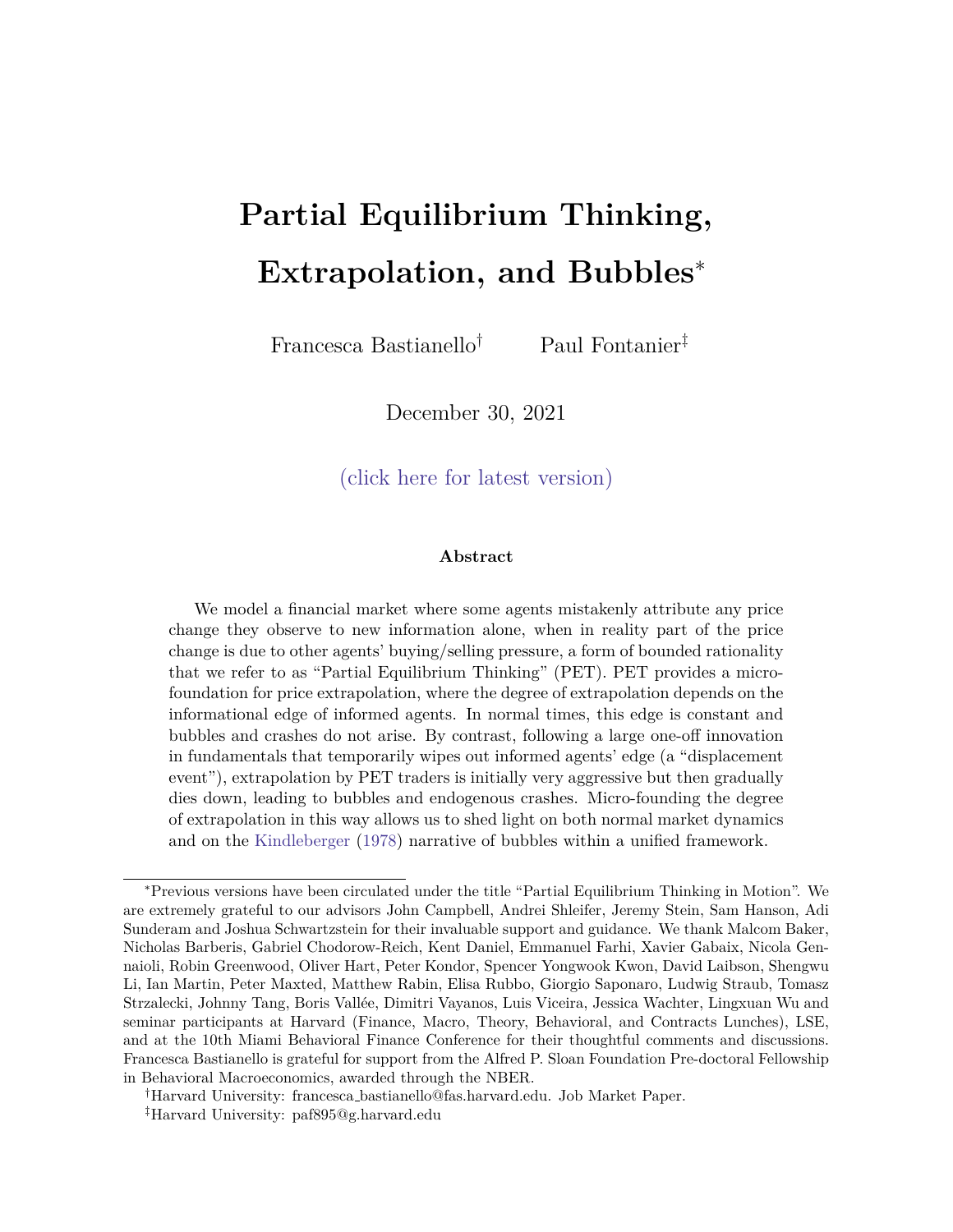Cov 2 6 6 6 4 ! U<sup>t</sup> <sup>1</sup> v~<sup>t</sup> <sup>j</sup> <sup>t</sup> <sup>1</sup> 3 7 7 7 5 = 2 6 6 6 4 1 0 (1 <sup>t</sup> ) ( t 1) s ( t 1) s + 0 1 0 0 1 2( t 1) 1 2 2 2 u 1 2( t 1) 1 2 2 2 u (1 <sup>t</sup> ) ( t 1) s ( t 1) s + 0 1 0 1 2( t 1) 1 2 2 2 u (1 <sup>t</sup> ) 2 ( t 1) s ( t 1) s + 0 2 ( 1 0 +(( t 1) <sup>s</sup> ) 1 )+ 1 2( t 1) 1 2 2 2 u 3 7 7 7 5 (D.45)

Therefore, we can write uninformed agents' beliefs as:

$$
E_{U,t}[V_{t+1}] = 1_{,t}P_{t+1} + 2_{,t}
$$
 (D.46)

where:

$$
1_{1;t} = (1 + t^{t+1}) \frac{Cov(l; w_{tjt-1})}{Var(w_{tjt-1})} + \frac{Cov(l; U_{t-1})}{Var(w_{tjt-1})} \frac{1}{a_t^{CE} \t(0.47)}
$$

Equilibrium. Given agents' beliefs, equilibrium prices are given by:

$$
P_{t} = C_{t} + (1 + t^{t+1}) \frac{Cov(l; w_{tjt-1})}{Var(w_{tjt-1})} + \frac{Cov(l; U_{t-1})}{Var(w_{tjt-1})} \frac{b_{t}}{a_{t-1}^{CE}} P_{t-1} + a_{t} \frac{t_{s}(1 + t^{t+1})}{t_{s} + 0} \frac{1}{t_{t-1}^{t} + 1} \frac{1}{t_{t-1}^{t} + 1}
$$
(D.48)

$$
P_{t} = C_{t} + b_{t-1,t} P_{t-1} + a_{t} \frac{t_{s}(1 - t^{+1})}{t_{s} + 0} \frac{1}{t-1 - t_{t} - t_{t}} \tag{D.49}
$$

!

where  $C_t$  is deterministic. This resembles an AR(2) process, but this time with timevarying roots.

Rational Expectations Equilibrium Comparison. To solve for the rational expectations equilibrium, we compute similar steps as above, with the one di erence that uninformed agents are able to recove  $r_{ijt-1} = E_{1;t-1}[v_t]$  from past prices.

Solving for the equilibrium price, we nd that:

$$
P_{t}^{REE} = C_{t}^{REE} + (1^{t+1}) \frac{Cov(!; w_{tjt-1})}{Var(w_{tjt-1})} + \frac{Cov(!; U_{t-1})}{Var(w_{tjt-1})} b_{V_{tjt-1}} + a_{t}v_{t+1jt-1}
$$
 (D.50)  

$$
P_{t}^{REE} = C_{t}^{REE} + a_{t} \quad 1 \qquad (1^{t+1}) \frac{Cov(!; w_{tjt-1})}{Var(w_{tjt-1})} + \frac{Cov(!; U_{t-1})}{Var(w_{tjt-1})} \frac{b_{t}}{a_{t}} L \bigg|_{V_{t+1jt}} (D.51)
$$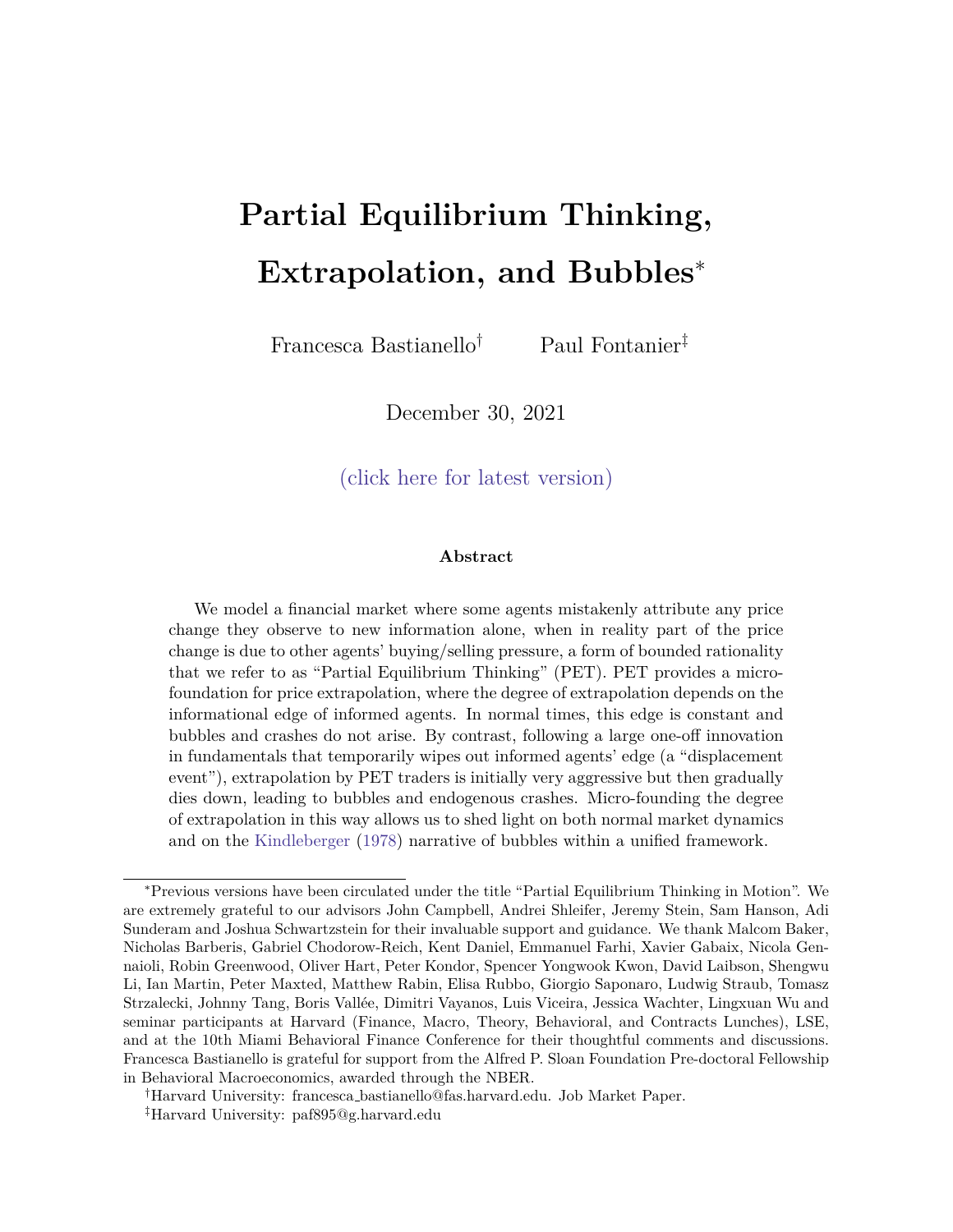$$
P_{t}^{REE} \t P = \frac{a_{t}(1 + t^{1})t_{s}^{!}}{t_{s} + 0} \frac{1 + (1 + t^{1})\frac{Cov(l; w_{tjt-1})}{Var(w_{tjt-1})} + \frac{Cov(l; U_{t-1})}{Var(w_{tjt-1})} \frac{b_{t}}{a_{t}}L}{t + 1 + L} \t (D.52)
$$

so that the REE equilibrium price resembles an ARMA(1,1) process with time-varying coe cients. Once again, notice that the AR roots are always less than one.

Impulse Response Function. We initiate the economy at the same steady state as in normal times. In period  $t = 0$ , a displacement is announced, and all agents share the same unconditional distribution of the shock to the unconditional mean of the fundamental value of the asset:!  $_0$ <sup>1</sup>). Finally, starting in period t = 1, informed agents receive a signals which is informative about the fundamental value of the asset.

Period  $t = 0$ . In period  $t = 0$  agents learn that starting next period the unconditional mean of the fundamental value of the asset  $i\mathbf{s} + !$ , where!  $_0$ <sup>1</sup>). For all equilibrium concepts, informed agents' posterior beliefs are given by:

$$
E_{1;0}[v_1] = (1) (v + o) + v_0
$$
 (D.53)

$$
V_{1;0}[V_1] = (1 \t)^2 (0)^1 + \tfrac{2}{u} \t (D.54)
$$

Uninformed agents' posterior beliefs dier depending on the equilibrium concept:

$$
E_{U;0}[V_1] = (1) (V + 0) + ((1) V + V_{ss0})
$$
 (D.55)

$$
E_{U;0}^{CE}[V_1] = E_{U;0}^{REE}[V_1] = (1) (v + 0) + v
$$
 (D.56)

$$
V_{U;0}[V_1] = V_{U;0}^{REE} [V_1] = (1 \t)^2 (0)^{-1} + (1 + \t^2)^{-2} U \t(D.57)
$$

$$
V_{U,0}^{CE}[V_1] = (1 \t)^2(\t0)^{-1} + \frac{\tfrac{2}{u}}{1 - 2}
$$
 (D.58)

where  $v_{\rm sso}$  is the same steady state as in the normal times case, in (D.26). Given these beliefs, we can construc ${\sf P}_0$ ,  ${\sf P}_0^{\sf CE}$  ,  ${\sf P}_0^{\sf REE}$  using (D.3), and we can also obtain the mapping that uninformed agents use to extract information from $P_0$  (this is given by the CE price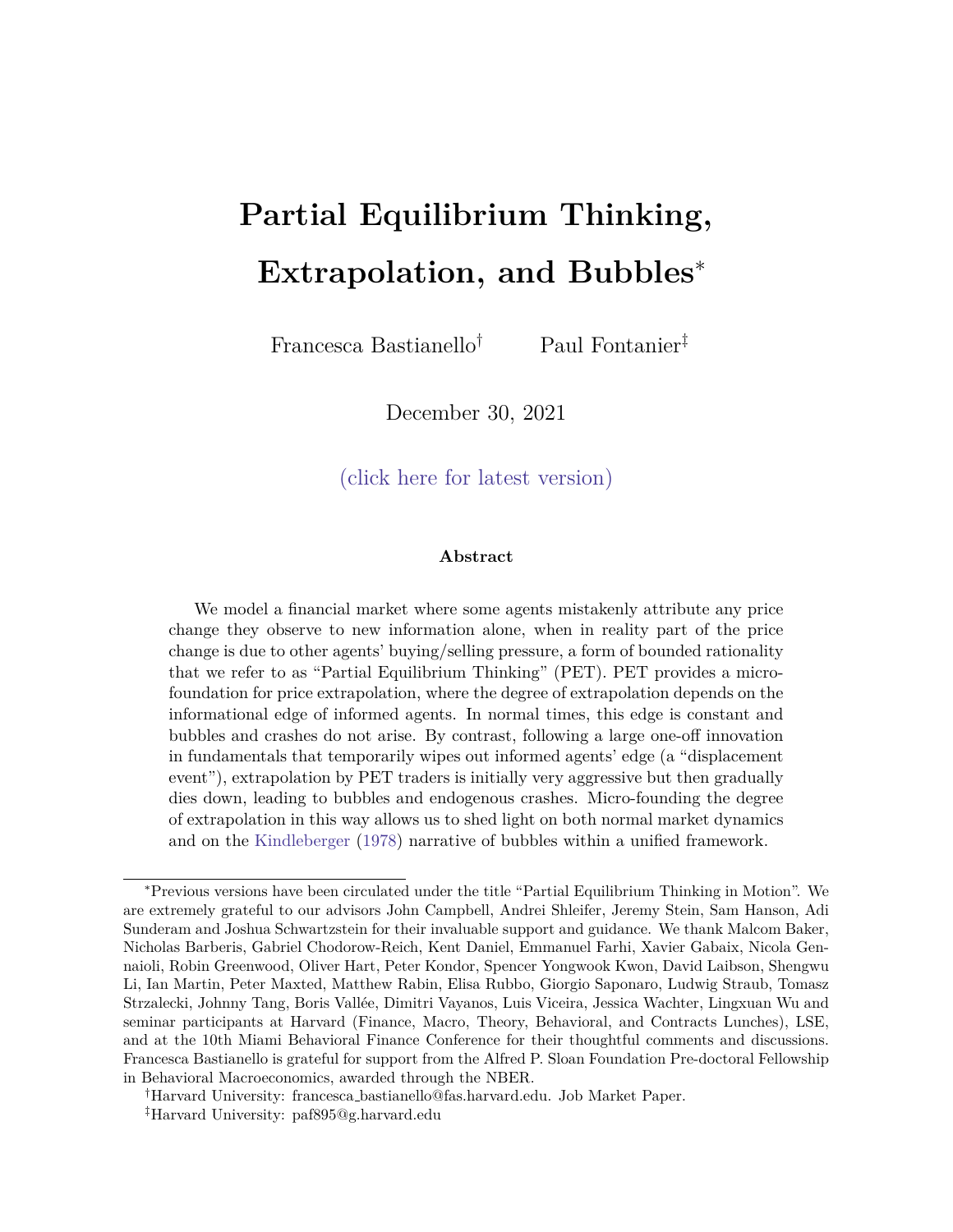function).

Period  $t = 1$ . Informed agents obtains<sub>1</sub> and their posterior beliefs are given by:

$$
E_{1;1}[v_2] = (1 \t 2) \t v + \frac{s}{s+0}S_1 + \frac{0}{s+0} \t 0 + \t 2v_0 + u_1 \t (D.59)
$$

$$
V_{1,t}[v_2] = (1 \t 2)^2(\t 5 + \t 0)^{-1} + \t 2
$$
\n(D.60)

Uninformed PET agents learn information aboutu<sub>0</sub> from P<sub>0</sub> by extracting  $v_0$  from prices.

$$
E_{U;1}[v_2] = (1 \t{}^2)(v + \t{}_0) + \t{}^2v_0 \t\t (D.61)
$$

$$
V_{U;1}[V_2] = (1 \t {}^{2})^{2} (0)^{-1} + (1 + \t {}^{2})^{2} (0)^{-1}
$$
 (D.62)

where:

$$
\mathbf{v}_0 = \frac{\mathbf{P}_0 - \mathbf{b}_0^{\mathsf{CE}} \mathbf{E}_{0;U}^{\mathsf{CE}} [\mathbf{v}_1] + \mathbf{c}_0^{\mathsf{CE}}}{\mathbf{a}_0^{\mathsf{CE}}} \tag{D.63}
$$

Similarly, uninformed agents' beliefs for the CE and REE equilibrium concpets are given by:

$$
E_{U;1}^{REE} [v_2] = (1 \t{}^2)(v + \t{}_0) + \t{}^2v_0 \t\t (D.64)
$$

$$
V_{U;1}^{REE} [v_2] = (1 \t {}^{2})^{2} (0) \t {}^{1} + (1 + \t {}^{2}) \t {}^{2}_{u} \t (D.65)
$$

$$
E_{U;1}^{CE}[V_2] = (1 \t{}^2)(v + \t{}_0) + \t{}^2v \t\t (D.66)
$$

$$
V_{U;1}^{CE}[V_2] = (1 \t {}^{2})^{2} (0)^{1} + \frac{2}{1} \t \frac{2}{1} \t (D.67)
$$

Given these beliefs, we can solve for the CE, PET and REE equilibrium prices in period  $t = 1.$ 

Period  $t > 1$ . Starting in period  $t = 2$ , uninformed agents gain information about both  $U_t$  and  $S_t$  by learning from past prices, and the economy evolves as described above.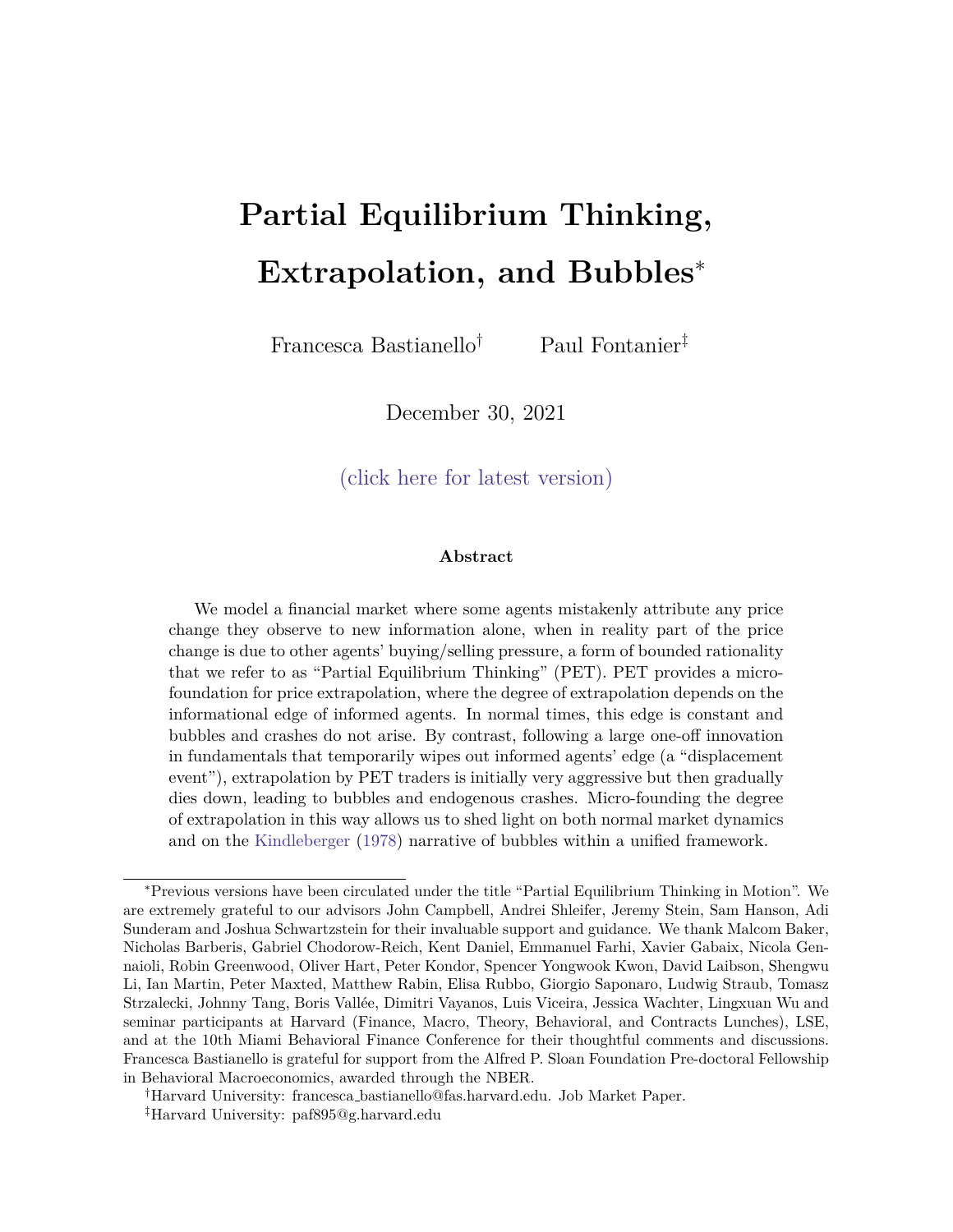Figure 11: Displacement Demeaned Price Path and Extrapolation Parameter mpulse response function following a displacement, modeled as an uncertain shock to the unconditional mean of the process.

# D.2 Permanent Shocks - Random Walk Fundamentals

The way we have modelled normal times shocks and displacements in Section D.1 draws a distinction between displacements being permanent shock and normal times shocks as being transitory. In what follows, we instead consider the case where fundamentals evolve according to a random walk, so that both normal times and displacement shocks are permanent.

In both cases, displacement shocks dier to normal times shocks because displacements are shocks for which informed agents gain more information about over time (while normal time shocks are e ectively revealed next period, so there is no sense in which agents gradually gain more information about these shocks over time, other than by observing their realization).

### D.2.1 Setup

Assets. Consider an economy where agents are solving a portfolio choice problem between a risky and a riskless asset. The risk-free asset is in zero net supply, and we normalize its price and risk free rate to one $P_f = R_f = 1$ . The risky asset is in xed net supply Z, and the fundamental value of the asset evolves according to a random walk:

$$
V_t = V_{t-1} + U_t \tag{D.68}
$$

82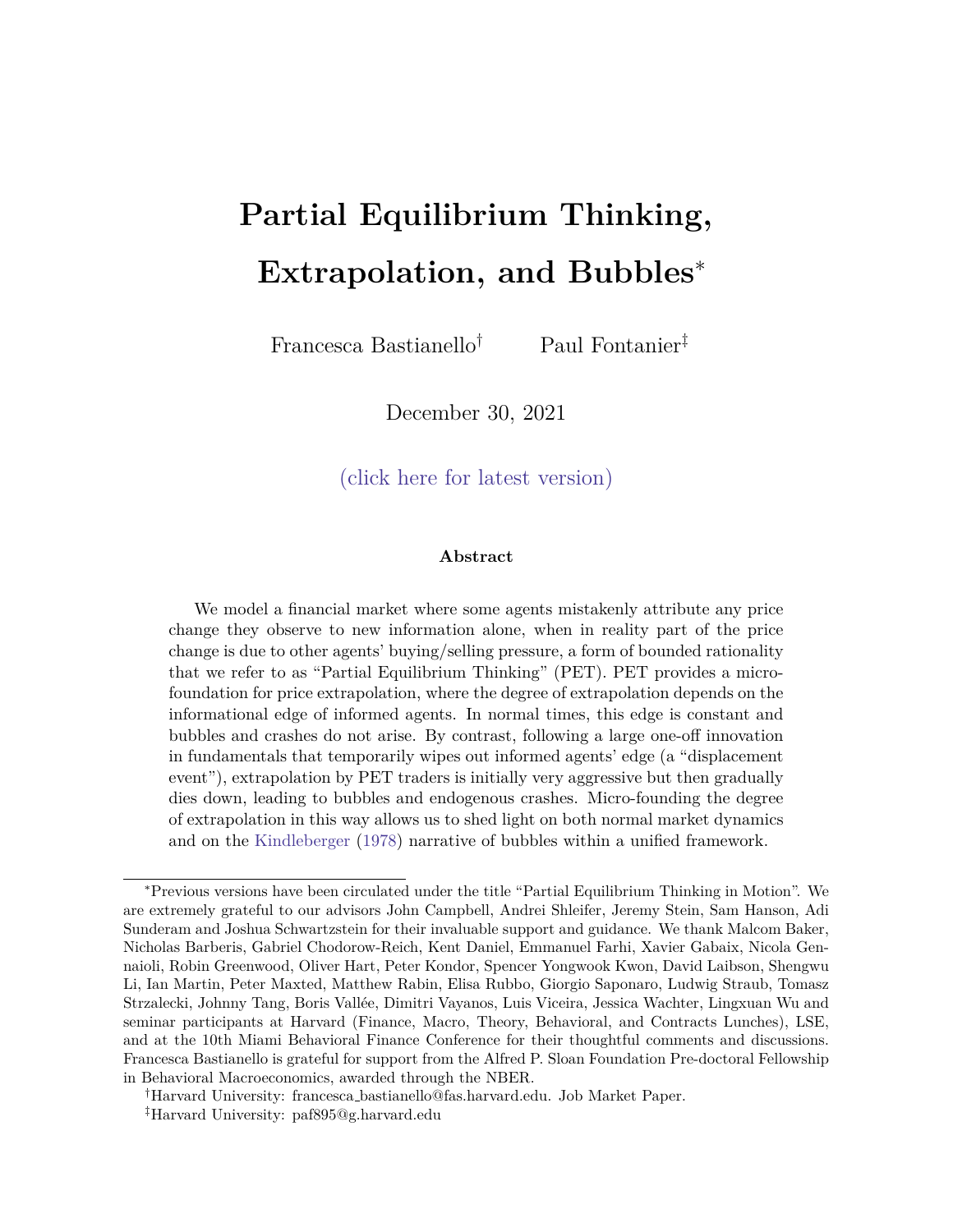where  $u_t$   $N(0; u^1)$ .

Agents and Preferences. There is a continuum of measure one of agents, and we assume that they are only concerned with forecasting the fundamental value of the asset, so that at time t they have the following demand function for the risky asset:

$$
X_{it} = \frac{E_{it}[V_{t+1}]}{AV ar_{it}[V_{t+1}]} \tag{D.69}
$$

where $E_{it}$  [ ] and V ar<sub>it</sub> [ ] characterize agent's beliefs about next period fundamental given the information set they have at timet.

Information Structure in Normal Times. All agents know the unconditional distribution of u<sub>t</sub>. Moreover, a fraction of agents are informed, and they observe the whole history  $u_i$  for j t before making their portfolio choice in each period. A fraction  $(1)$ of agents are uninformed, and they do not observe,  $v_t$  nor their history. However, they can learn information from past prices.

Equilibrium. In equilibrium, uninformed agents' beliefs must be consistent with past prices they observe, given their model of the world. Moreover, all agents trade according to their demand functions in (D.69) given their beliefs, and markets clear. The market clearing price function, conditional on agents' beliefs, is then given by:

$$
P_t = a_t E_{1;t} [V_{t+1}] + b_t E_{U;t} [V_{t+1}] \quad q \tag{D.70}
$$

where  $a_t = \frac{V_{U,t}}{V_{U,t} + (1)}$  $\frac{V_{U;t}}{V_{U;t}+(1 - )V_{1;t}}$  ,  $\mathbf{b}_{t} = -\frac{(1 - )V_{1;t}}{V_{U;t}+(1 - )V_{1;t}}$  $\frac{(1)}{V_{U;t}+(1)}\frac{V_{1;t}}{V_{U;t}}$ ,  $C_t = \frac{V_{1;t}V_{U;t}}{V_{U;t}+(1)}$  $\frac{V_{1;t} - V_{U;t}}{V_{U;t} + (1 - V_{I;t})V_{I;t}}$  AZ, and  $V_{i;t}$  = Var<sub>i;t</sub> [v<sub>t+1</sub>] for i 2 f I; U g. Therefore, in order to nd the equilibrium price, we need to pin down informed and uninformed agents' beliefs about  $t_{+1}$ .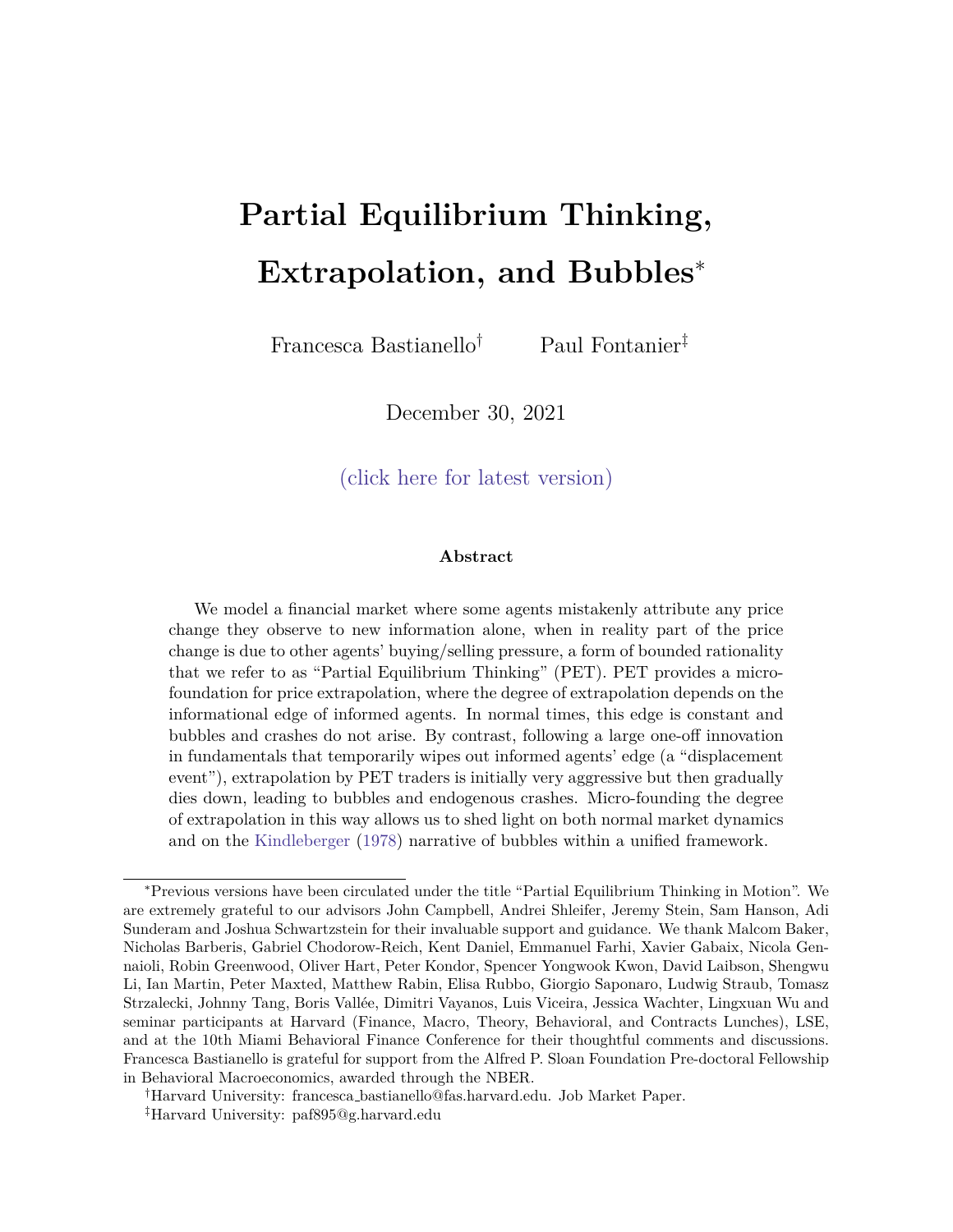### D.2.2 Normal Times

Agents' Beliefs. Informed agents' beliefs are simply given by:

$$
E_{1;t}[v_{t+1}] = v_{t-1} + u_t
$$
 (D.71)

$$
V_1[V_{t+1}] = \frac{2}{u}
$$
 (D.72)

Since prices in our economy are fully revealing, uninformed agents' beliefs are given by:

$$
\mathsf{E}_{\mathsf{U};t}[\mathsf{V}_{t+1}] = \mathsf{V}_{t-1} \tag{D.73}
$$

$$
V_{\cup}[V_{t+1}] = 2 \tfrac{2}{u} \t\t (D.74)
$$

where  $v_{t-1}$  is uninformed agents' beliefs of previous period fundamental, which they extract from past prices.

To understand what information uninformed agents extract from prices, we need to pin down what uninformed agents think is generating the price that they observe. Suppose that uninformed agents use a simple heuristic, and think that prices are increasing in fundamentals and decreasing in a constant risk premium componentas follows:

$$
P_{t+1} = v_{t+1} = 0 \t v_{t+1} = -P_{t+1} + -
$$
 (D.75)

We can then re-write uninformed agents' beliefs as:

$$
E_{U,t}[V_{t+1}] = P_{t+1} + \t\t (D.76)
$$

where  $=$   $\frac{1}{2}$ . By learning from past prices in this way, uninformed agents extrapolate prices to learn about fundamentals, and captures the degree of price-based extrapolation.

Partial Equilibrium Thinking. In normal times, PET provides a micro-foundation for . This allows to make predictions about the extent of biases in individual level beliefs, depending on the environment. We solve for partial equilibrium using the same steps as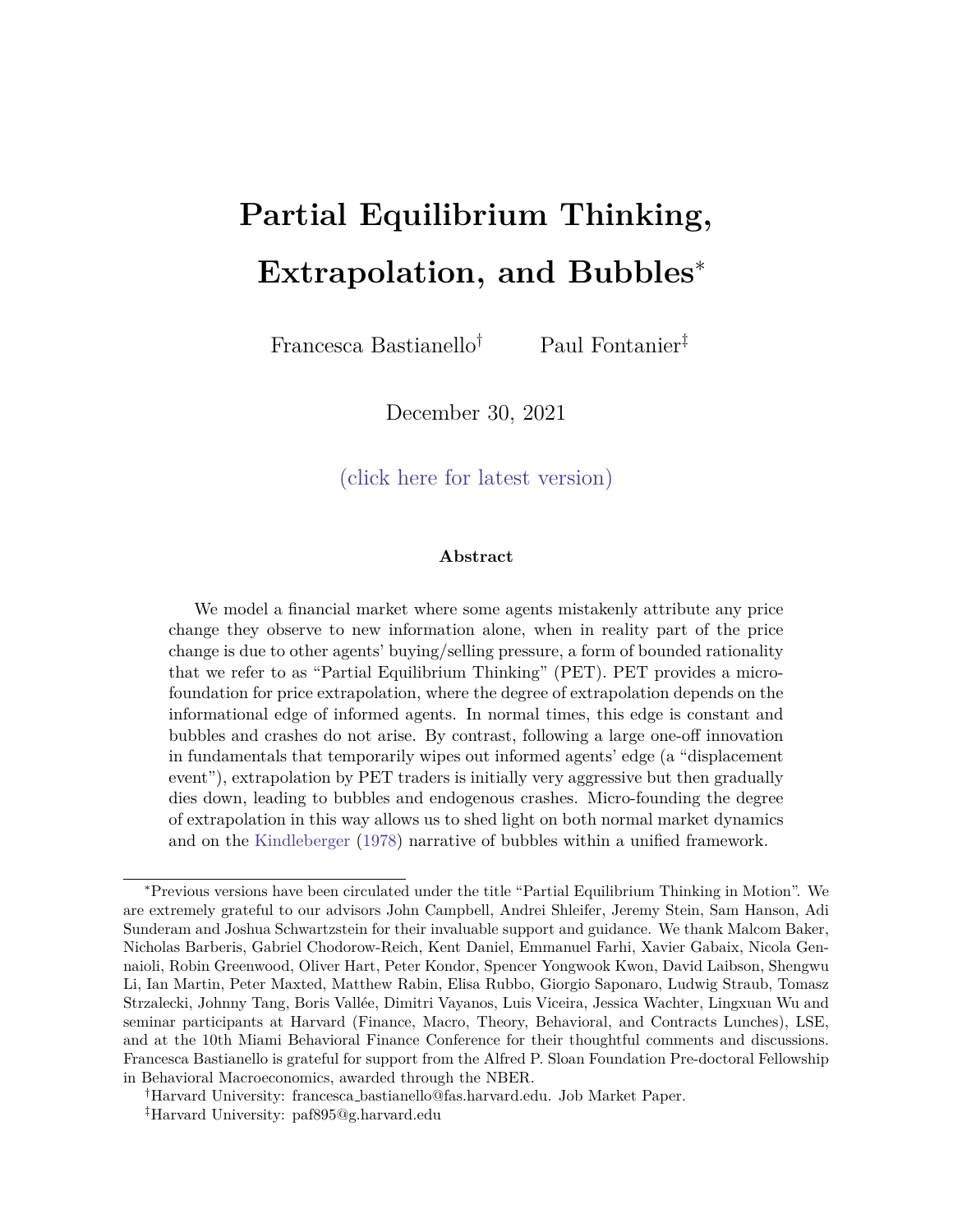in the rest of the paper.

Equilibrium. By substituting these expressions for agents' beliefs in (D.70), we nd that equilibrium prices evolve according to:

$$
P_t = av_t + b P_{t-1} + b \t C \t (D.77)
$$

Starting from a steady state where the fundamental value of the asset is constant vat if we study the impulse response function to a shock  $60$ , we have that:

$$
P_{t} = \sum_{j=1}^{k} {1 \choose j} (av_{1} + b \qquad c) + {1 \choose j}^{t}
$$
 (D.78)

The economy will converge to a new steady state if and only if  $\lt$  1. Otherwise, prices and uninformed agents' beliefs become extreme and decoupled from fundamentals.

Impulse Response Function. We plot the impulse response function in Figure 12. Following a normal times shock, PET leads to momentum as delayed over-reaction.

Figure 12: Path of equilibrium prices in normal times.

#### D.2.3 Displacement

Displacement Shock and Information Structure. We model a displacement as a one-o shock to fundamentals, !, whose realization no agent can observe. Instead, agents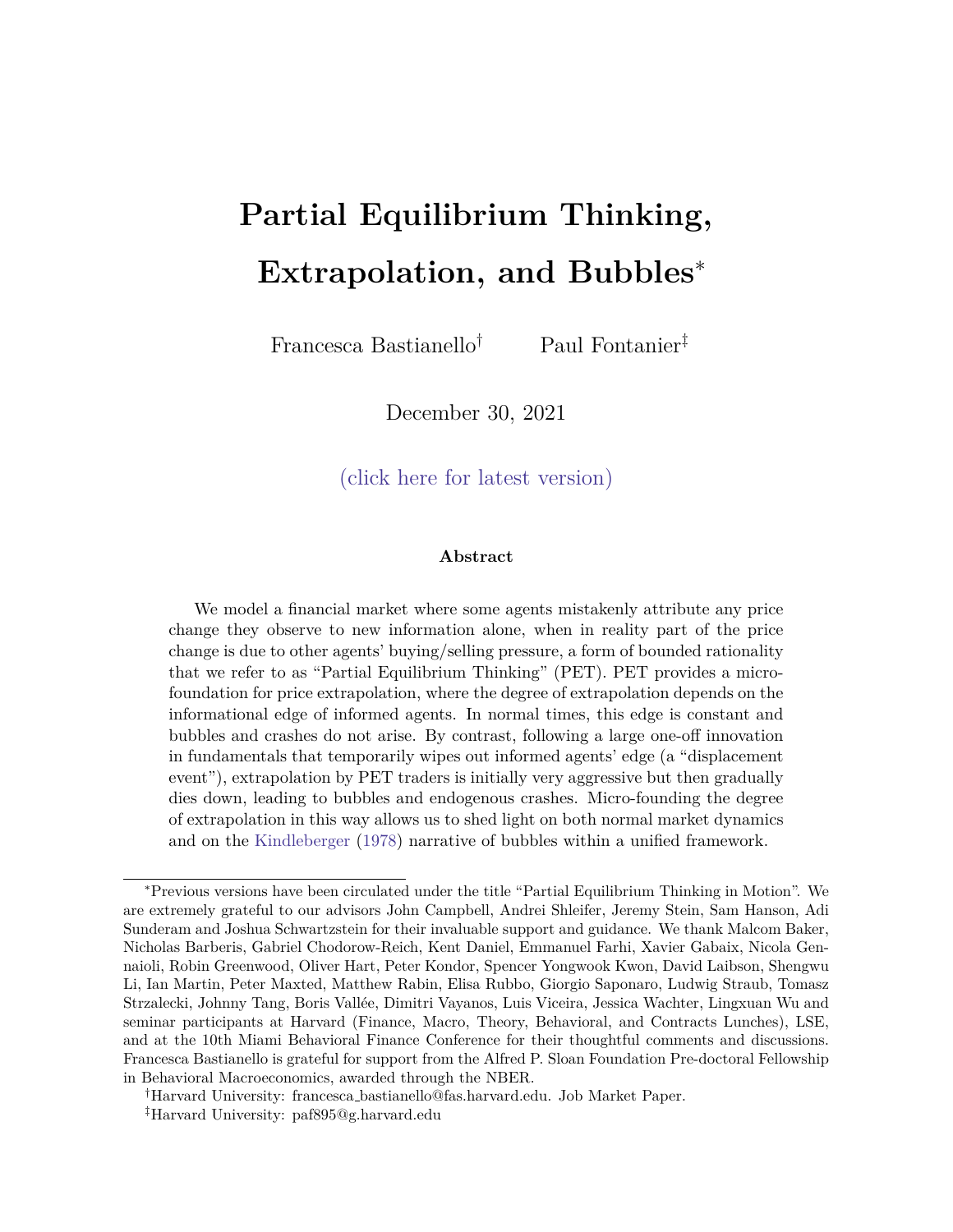$h$ ave a prior distribution of  $t_0^{-1}$ ). The shock is announced in period  $t = 0$ , and comes into effect in period  $t = 1$ .

$$
V_t = V_0 + \frac{t}{j-1} U_t \tag{D.79}
$$

Starting in period  $t = 1$ , all informed agents receive a common signal  $s_t = + t$  where *t*  $N(0, \frac{-1}{s})$ . Uninformed agents do not see these signals, but can still learn information from past prices.

**Agents' Beliefs.** In period  $t = 0$ , when the displacement is announced, agents' beliefs are as follows:

$$
E_{1,0}[V_1] = V_{-1} + \mu_0 + \mu_0 \tag{D.80}
$$

$$
V_{I,0}[V_1] = \begin{bmatrix} -1 & 2 \\ 0 & 4 \end{bmatrix} \tag{D.81}
$$

$$
E_{U,0}[V_1] = \tilde{V}_{-1} + \mu_0 \tag{D.82}
$$

$$
V_{U,0}[\nu_1] = \begin{bmatrix} -1 & 2 & 2 \\ 0 & 1 & 2 \end{bmatrix} \tag{D.83}
$$

Starting in period  $t = 1$ , agents' beliefs are given by:

$$
E_{I,t}[V_{t+1}] = V_0 + \frac{t_s}{t_s + 0}S_t + \frac{0}{t_s + 0}\mu_0 + \frac{t}{t_s + 0}U_j
$$
 (D.84)

$$
V_{I,t}[V_{t+1}] = (t_s + 0)^{-1} + \frac{2}{u}
$$
 (D.85)

$$
E_{U,t}[V_{t+1}] = \tilde{E}_{I,t-1}[V_t]
$$
 (D.86)

$$
V_{U,t}[V_{t+1}] = V_{U,t-1}[V_t] + \frac{2}{u} - \frac{\frac{(t-1)_{S}}{(t-1)_{S}+0} - \frac{1}{0} + (t-1)_{U}^2}{\frac{(t-1)_{S} - \frac{2}{u} - \frac{1}{u} + ((t-1)_{S})^{-1} + (t-1)_{U}^2}{\frac{(t-1)_{S} + \frac{2}{u} - \frac{1}{u} + ((t-1)_{S})^{-1} + (t-1)_{U}^2}
$$
(D.87)

Once again, we need to specify what information uninformed agents extract from prices. When agents think in partial equilibrium, we can write their beliefs as follows:

$$
E_{U,t}[V_{t+1}] = tP_{t-1} + t \t\t(D.88)
$$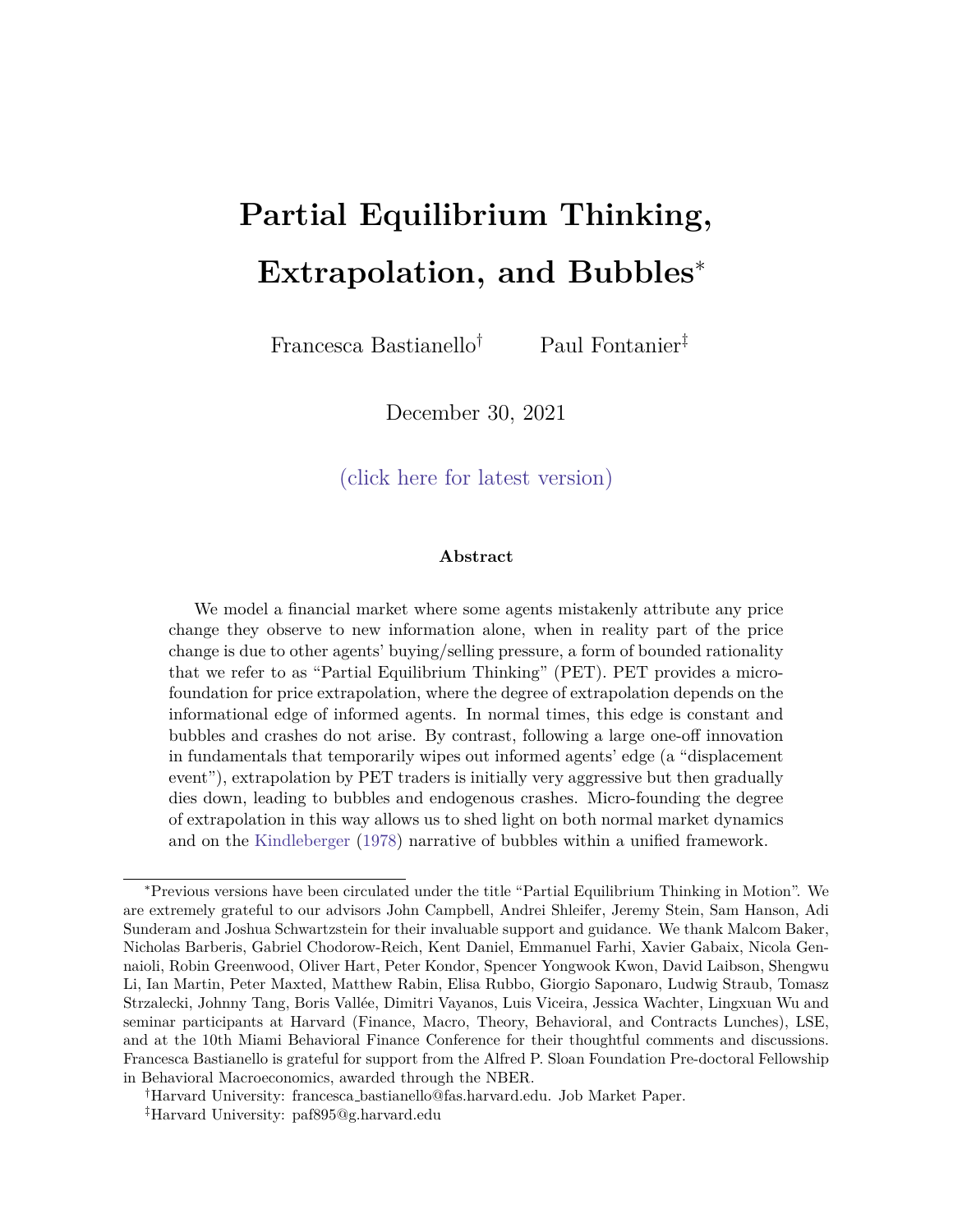where PET provides a micro-foundation for the time-varying extrapolation coefficients.

We solve for PET using the same steps as in the rest of the paper. The one step that requires us to make additional assumptions regards the uncertainty faced by uninformed agents. Specifically, the unconditional variance of the process for fundamentals is infinity given the process is a random walk. Instead, we assume that cursed agents have the same variance as uninformed PET agents.

**Equilibrium.** If we turn off all normal time shocks, on average, in equilibrium, prices evolve as follows:

$$
P_t = a_t (v_0 + \t) + b_{t} t P_{t-1} + b_{t} t - c_t
$$
 (D.89)

For simplicity, let  $t = c_t = v_0 = 0$ . Then, we can write prices as:

$$
P_t = a_t + \int_{j=1}^{t-1} \left( t b_{t+1-j} \right) a_{t-j} + \int_{j=1}^t \left( t b_{t+1-j} \right) P_0 \tag{D.90}
$$

**Impulse Response Function.** We plot the impulse response function of the displacement shock in Figure 13. Following a displacement, the degree of extrapolation is initially stronger, and then declines over time, leading to bubbles and endogenous crashes.

Figure 13: Time-variation in the extrapolation parameter (left panel) and path of equilibrium prices (right panel) following a displacement.

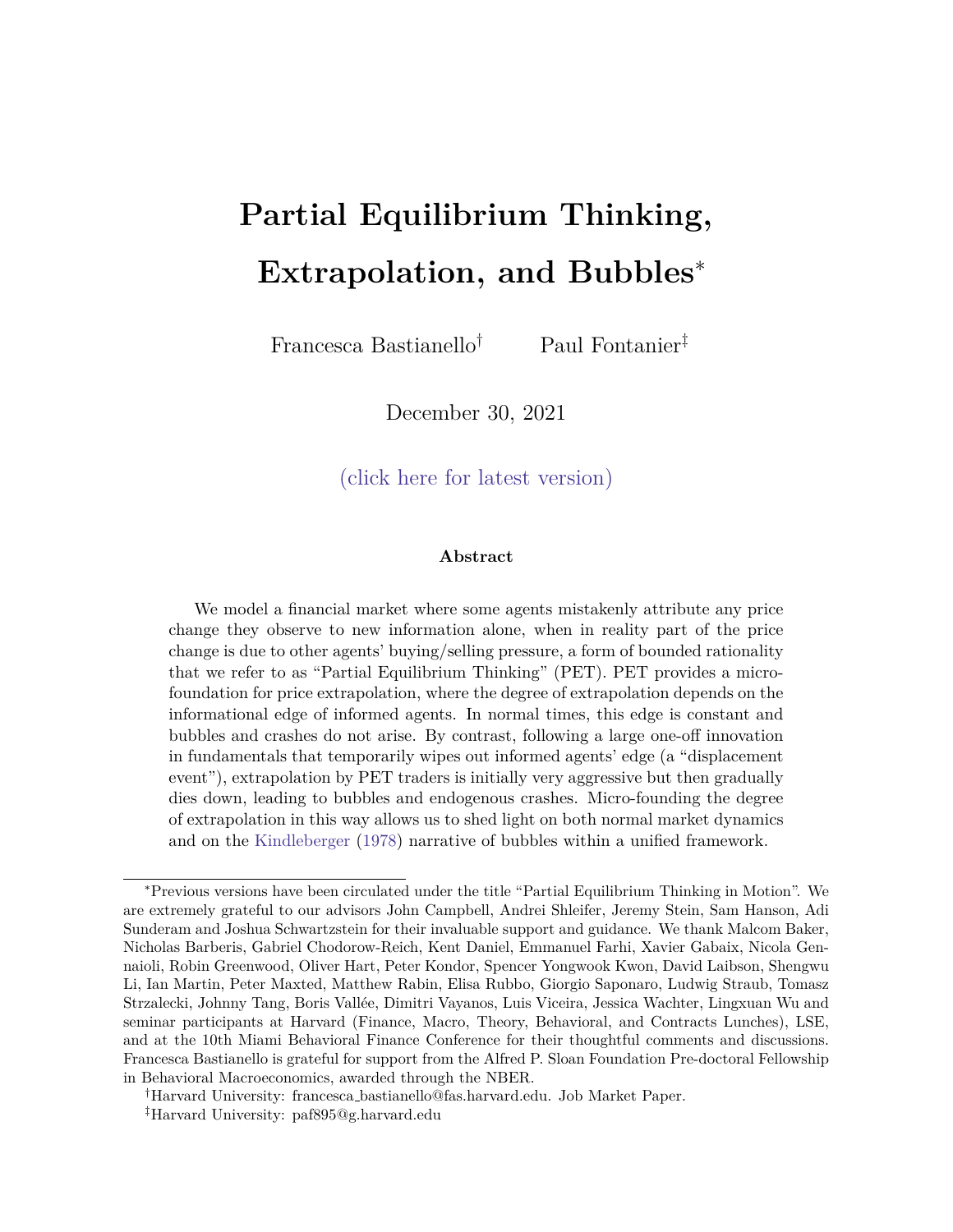## **D.3 Unobservable Growth Rate of Dividends**

In this section we consider an alternative setup, where uninformed agents can observe dividends, and they are instead learning about the unobservable growth rate of dividends.

**Fundamentals and Shocks.** All agents solve a portfolio choice problem between a riskless asset in zero net supply where we normalize the price and risk free rate to 1, and a risky asset in fixed supply  $Z$  which pays a stream of dividends  $D_{t+1}$  each period. Dividends evolve as follows:

$$
D_{t+1} = D_t + g_{t+1} + t_{t+1}
$$
 (D.91)

$$
g_{t+1} = (1 - )\bar{g} + g_t + u_{t+1}
$$
 (D.92)

where  $t_{+1}$   $\mathcal{N}(0, 2)$  and  $u_{t+1}$   $\mathcal{N}(0, 2)$ . Following a displacement, the process for dividend growth is shocked such that:

$$
g_{t+1} = (1 - )\bar{g} + g_t + +u_{t+1}
$$
 (D.93)

where  $N(\mu_0, \sigma^{-1})$ . Therefore this displacement shock is equivalent to shocking the unconditional mean of the growth rate of dividends by  $\overline{1-}$ .

**Agents and Preferences.** We consider an OLG economy where all agents live for one period, and have the following demand function for the risky asset:

$$
X_{it} = \frac{E_{it}[D_{t+1}] - P_t}{A V_{it}[D_{t+1}]}
$$
(D.94)

In this economy, agents are concerned with next period payoff, but we shut down speculative motives to keep things tractable.

**Information Structure.** In normal times, all agents know  $\bar{g}$ , the distribution of  $t$ and  $u_t$ , and all agents also observe  $D_t$ . Moreover, informed agents observe  $u_{t+1}$ . Uninformed agents can learn information from past prices.

Displacements are unanticipated shocks that are announced in period  $t = 0$ , at which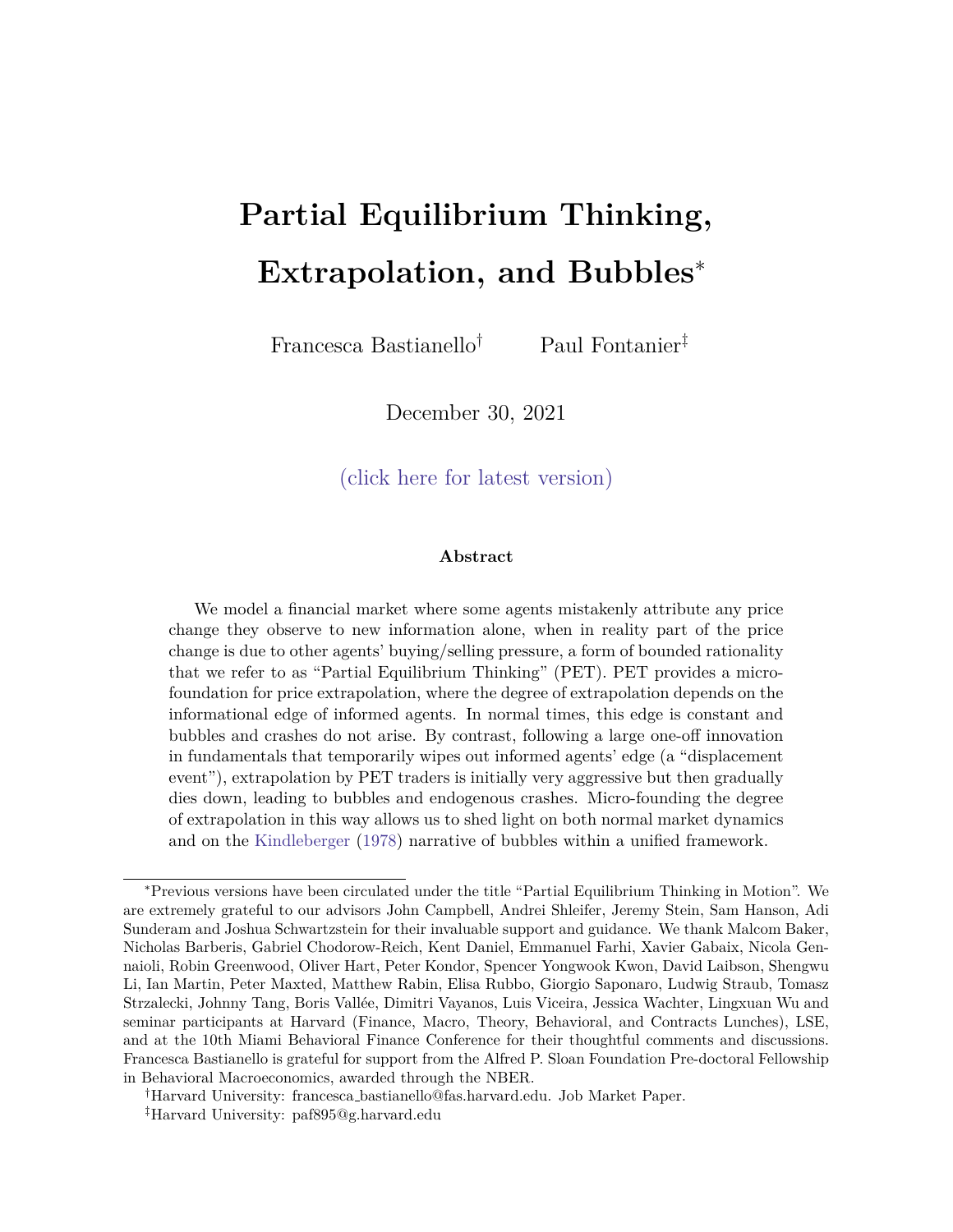$\,$  point all agents share the same unconditional distribution for  $_0^{-1}$ ). Starting in period  $t = 1$ , informed agents receive signals  $S_t = + t$  where  $t \in (N, \frac{-1}{s})$  each period. Uninformed agents do not observe  $S_t$ , but can learn information from past prices.

For tractability, we assume that no agent uses the history of  $D_t$  to learn information about  $g_t$ . This assumptions allows us to not have to deal with an additional signal that agents receive about  $g_t$ , and which they would be combining with the information they either receive or learn from past prices. One way to rationalize this is to think of  $\frac{2}{u}$  as being extremely large, so that  $\Delta D_t$  provides too noisy a signal of  $g_{t+1}$ .

#### **D.3.1 Normal Times**

**Informed Agents' Beliefs.** In normal times informed agents' beliefs are given by:

$$
E_{1,t}[D_{t+1}] = D_t + g_{t+1}
$$
 (D.95)

$$
\nabla_I[D_{t+1}] = \n\begin{cases}\n2 & \text{(D.96)} \\
1 & \text{(D.97)}\n\end{cases}
$$

**Cursed Agents' Beliefs and Cursed Equilibrium Mapping.** 19 Uninformed agents' beliefs depend on the equilibrium concept. We assume that cursed agents form their beliefs based on the unconditional mean of the unobservable growth rate of dividends.

$$
\mathsf{E}_{U,t}^{CE}[D_{t+1}] = D_t + \bar{g} \tag{D.97}
$$

$$
\bigvee_{U,t}^{CE} [D_{t+1}] = \frac{2}{1 - 2} + 2 \tag{D.98}
$$

The cursed equilibrium price function is therefore given by:

$$
P_t^{CE} = D_t + a^{CE} g_{t+1} + b^{CE} \bar{g} - c^{CE}
$$
 (D.99)

<sup>&</sup>lt;sup>19</sup>Throughout Appendix D, we use "CE" to stand for Cursed Equilibrium (Eyster and Rabin (2005)): cursed agents do not learn information from prices, and instead trade on their private information alone. In this respect, PET agents think that all other agents are cursed. Therefore PET agents invert the cursed equilibrium price function to infer information from prices.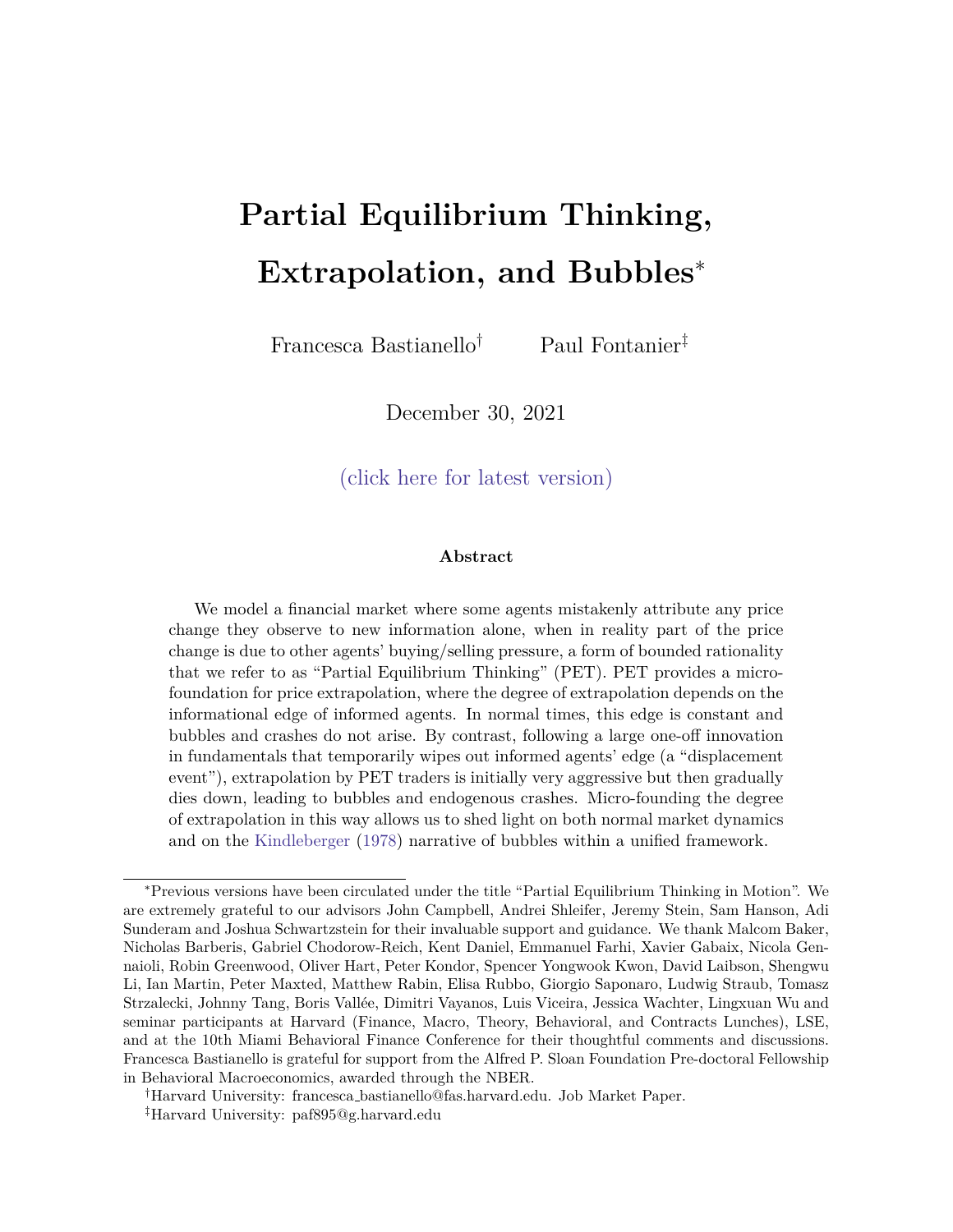where  $a^{CE} = \frac{V_{U,t}^{CE}}{V_{U,t}^{CE} + (1 - V_{U,t})}$ ,  $b^{CE} = \frac{(1 - V_{U,t})V_{U,t}}{V_{U,t}^{CE} + (1 - V_{U,t})}$ ,  $c^{CE} = \frac{A Z V_{U,t} V_{U,t}^{CE}}{V_{U,t}^{CE} + (1 - V_{U,t})V_{U,t}}$ . The price dividend "ratio" evolves as an  $AR(1)$  process which is stationary as long as  $\langle 1.$ 

$$
P_t^{CE} - D_t - \overline{P} - \overline{D}^{CE} = \frac{U_{t+1}}{1 - L}
$$
 (D.100)

where  $\overline{P} - \overline{D}^{CE} = \overline{g} - c^{CE}$  is the unconditional mean of  $P_t^{CE} - D_t$ .

**PET Agents' Beliefs and Equilibrium Prices.** We assume that PET agents learn information from prices under the mistaken belief that all other agents are cursed. Uninformed agents then extract  $\tilde{g}_t$  from prices as follows:

$$
\tilde{g}_t = \frac{P_{t-1}^{CE} - D_{t-1} - b^{CE}\bar{g} + c^{CE}}{a^{CE}}
$$
(D.101)

This leads to PET agents holding the following posterior beliefs:

$$
E_{U,t}[D_{t+1}] = D_t + (1 - )\overline{g} + \tilde{g}_t
$$
 (D.102)

$$
V_{U,t}[D_{t+1}] = \frac{2}{u} + \frac{2}{u}
$$
 (D.103)

The PET equilibrium price is then given by:

$$
P_t = D_t + a g_{t+1} + b((1 - \bar{g} + \bar{g}_t) - c \tag{D.104}
$$

where  $a = \frac{V_{U,t}}{V_{U,t}+(1-t)}$  $\frac{\nabla_{U,t}}{\nabla_{U,t}+(1-\mathcal{Y}\nabla_{I,t}}$ ,  $b = \frac{(1-\mathcal{Y}\nabla_{I,t})}{\nabla_{U,t}+(1-\mathcal{Y})}$  $\frac{(1 - )\vee_{I,t}}{\vee_{U,t}+(1 - )\vee_{I,t}}$ , *c* =  $\frac{AZ\vee_{I,t}\vee_{U,t}}{\vee_{U,t}+(1 - )\vee_{I,t}}$ V*U,t*+(1− )V*I,t* . Rearranging this expression, and using the results above, we can rewrite the price dividend ratio as:

$$
(P_t - D_t) - \overline{P - D} = a \frac{U_{t+1}}{(1 - L) 1 - \frac{b}{a^{CE}} L}
$$
 (D.105)

where  $\overline{P - D} = (\bar{g} - c) - \frac{b}{a^{CE}}(\bar{g} - c^{CE})$ . This expression in an AR(2). For the price dividend ratio to be stationary in normal times, we need both roots of the autoregressive  $\operatorname{coefficients}$  to lie outside the unit circle:  $< 1$  and  $\frac{b}{a^{CE}} < 1$ .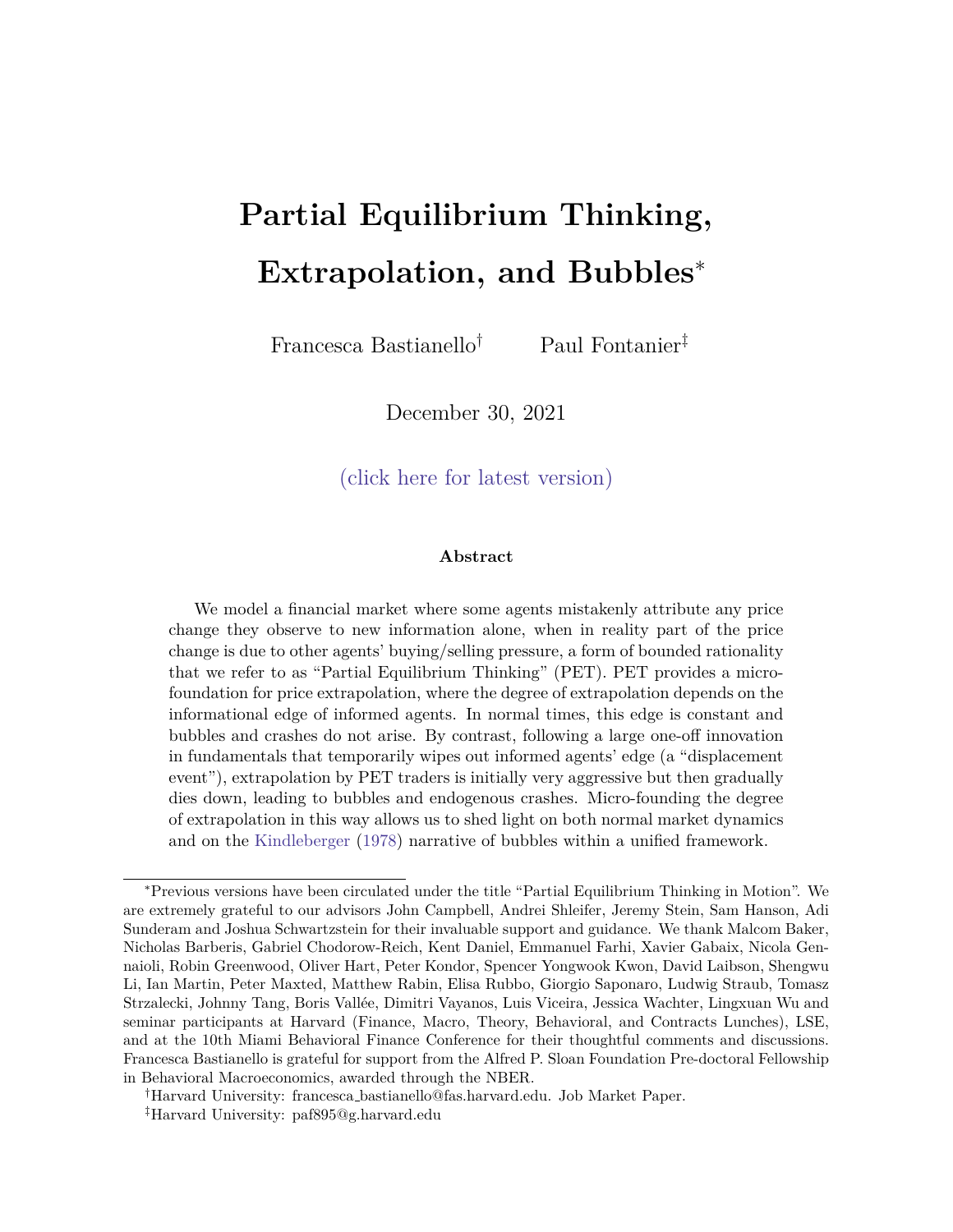**REE Agents' Beliefs and Equilibrium Prices.** Finally, rational uninformed agents also learn from past prices, but are able to extract the right information from them.

$$
E_{U,t}^{REE}[D_{t+1}] = D_t + (1 - )\bar{g} + g_t \tag{D.106}
$$

$$
\nabla_{U,t}^{REE}[D_{t+1}] = \nabla_{U,t}[D_{t+1}] \tag{D.107}
$$

The REE equilibrium is then given by:

$$
P_t^{REE} = D_t + a g_{t+1} + b((1 - )\bar{g} + g_t) - c
$$
 (D.108)

where  $a, b$  and  $c$  are the same coefficients as in PET, as agents have the same conditional variance in PET and REE.

Rearranging and using the results above, we see that in normal times REE prices evolve according to an  $ARMA(1,1)$ , which is stationary as long as  $\langle 1:$ 

$$
(P_t^{REE} - D_t) - \overline{P - D}^{REE} = a \frac{1 + \frac{b}{a} \mathsf{L}}{(1 - \mathsf{L})} u_{t+1}
$$
 (D.109)

where  $\overline{P - D}^{REE} = \overline{g} - c$ .

**Simulation.** Figure 14 simulates the path of equilibrium prices when  $\bar{g} = 0$  and  $\bar{g} > 0$ . Regardless of  $\bar{g}$ , PET leads to mild momentum and reversals in normal times.

Figure 14: Path of equilibrium prices in normal times with an unobservable growth rate of dividend. In the left panel  $\bar{g} = 0$ , while in the right panel  $\bar{g} > 0$ .